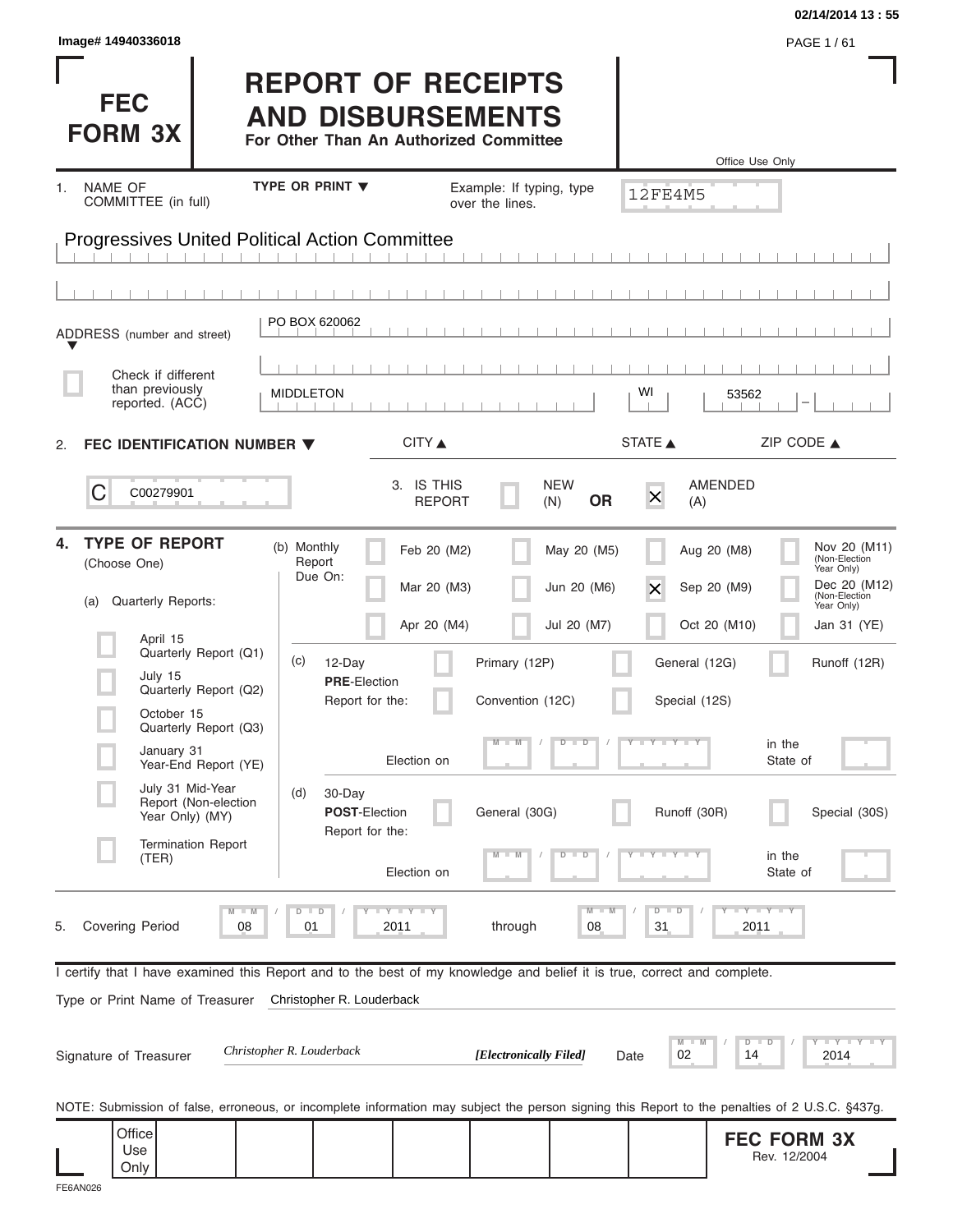# **SUMMARY PAGE**

|    | Image# 14940336019                                                                                    |                                                      |     |                                                 |            |
|----|-------------------------------------------------------------------------------------------------------|------------------------------------------------------|-----|-------------------------------------------------|------------|
|    | FEC Form 3X (Rev. 02/2003)                                                                            | <b>SUMMARY PAGE</b><br>OF RECEIPTS AND DISBURSEMENTS |     |                                                 | Page 2     |
|    | Write or Type Committee Name                                                                          |                                                      |     |                                                 |            |
|    | <b>Progressives United Political Action Committee</b>                                                 |                                                      |     |                                                 |            |
|    | Report Covering the Period:<br>From:                                                                  | $M - M$<br>$Y - Y - I$<br>D<br>D<br>08<br>01<br>2011 | To: | $\overline{\mathsf{M}}$<br>D<br>D<br>08<br>31   | 2011       |
|    |                                                                                                       | <b>COLUMN A</b><br><b>This Period</b>                |     | <b>COLUMN B</b><br><b>Calendar Year-to-Date</b> |            |
| 6. | Cash on Hand<br>(a)<br>$-Y - Y - Y$<br>January 1,<br>2011                                             |                                                      |     |                                                 | 919585.94  |
|    | Cash on Hand at<br>(b)<br>Beginning of Reporting Period                                               | 1792947.30                                           |     |                                                 |            |
|    | Total Receipts (from Line 19)<br>(c)                                                                  | 28624.11                                             |     |                                                 | 1881946.58 |
|    | Subtotal (add Lines 6(b) and<br>(d)<br>6(c) for Column A and Lines<br>$6(a)$ and $6(c)$ for Column B) | 1821571.41                                           |     |                                                 | 2801532.52 |
| 7. | Total Disbursements (from Line 31)                                                                    | 104698.89                                            |     |                                                 | 1084660.00 |
| 8. | Cash on Hand at Close of<br><b>Reporting Period</b><br>(subtract Line $7$ from Line $6(d)$ )          | 1716872.52                                           |     |                                                 | 1716872.52 |
| 9. | Debts and Obligations Owed TO<br>the Committee (Itemize all on<br>Schedule C and/or Schedule D)       | 0.00                                                 |     |                                                 |            |
|    | 10. Debts and Obligations Owed BY<br>the Committee (Itemize all on<br>Schedule C and/or Schedule D)   | T.<br>0.00                                           |     |                                                 |            |

This committee has qualified as a multicandidate committee. (see FEC FORM 1M)

#### **For further information contact:**

Federal Election Commission 999 E Street, NW Washington, DC 20463

Toll Free 800-424-9530 Local 202-694-1100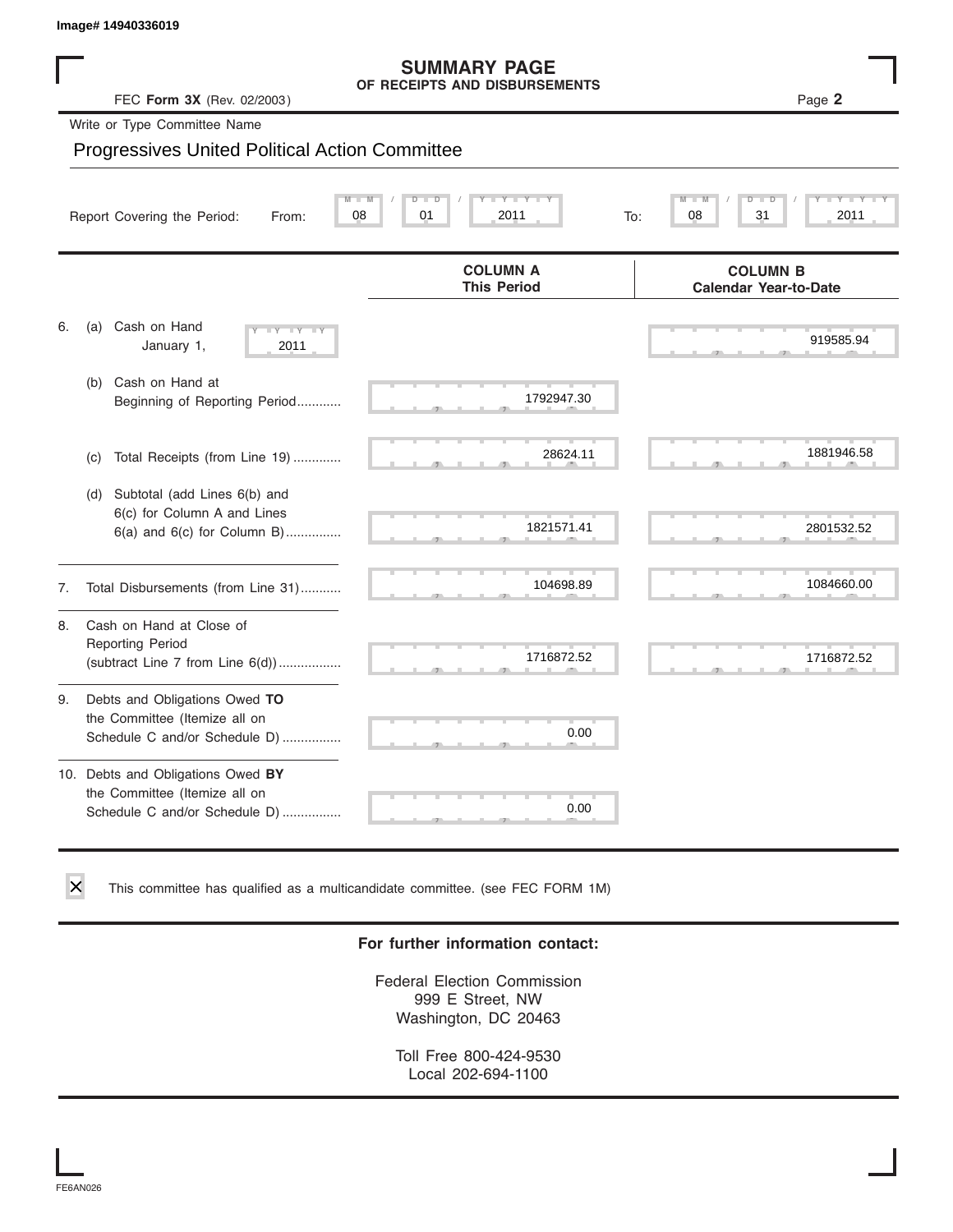| Image# 14940336020 |  |
|--------------------|--|
|--------------------|--|

#### **DETAILED SUMMARY PAGE**

|                                                                           | <b>DETAILED SUMMARY PAGE</b>                 |                                                 |
|---------------------------------------------------------------------------|----------------------------------------------|-------------------------------------------------|
| FEC Form 3X (Rev. 06/2004)                                                | of Receipts                                  | Page 3                                          |
| Write or Type Committee Name                                              |                                              |                                                 |
|                                                                           |                                              |                                                 |
| <b>Progressives United Political Action Committee</b>                     |                                              |                                                 |
| Report Covering the Period:<br>08<br>From:                                | $T - Y = T - Y = T - Y$<br>01<br>2011<br>To: | Y TY<br>$M$ $\Box$<br>D<br>31<br>08<br>2011     |
| I. Receipts                                                               | <b>COLUMN A</b><br><b>Total This Period</b>  | <b>COLUMN B</b><br><b>Calendar Year-to-Date</b> |
| 11. Contributions (other than loans) From:                                |                                              |                                                 |
| Individuals/Persons Other<br>(a)                                          |                                              |                                                 |
| <b>Than Political Committees</b>                                          |                                              |                                                 |
| (i) Itemized (use Schedule A)                                             | 8835.51                                      | 377070.20                                       |
|                                                                           |                                              |                                                 |
|                                                                           | 18821.14                                     | 1376262.73                                      |
| (iii) TOTAL (add                                                          |                                              |                                                 |
| Lines $11(a)(i)$ and $(ii)$                                               | 27656.65                                     | 1753332.93                                      |
|                                                                           | 0.00                                         | 0.00                                            |
| Political Party Committees<br>(b)<br><b>Other Political Committees</b>    |                                              |                                                 |
| (C)                                                                       | 0.00                                         | 300.00                                          |
| Total Contributions (add Lines<br>(d)                                     |                                              |                                                 |
| $11(a)(iii)$ , (b), and (c)) (Carry                                       |                                              |                                                 |
| Totals to Line 33, page 5) ▶                                              | 27656.65                                     | 1753632.93                                      |
| 12. Transfers From Affiliated/Other                                       |                                              |                                                 |
|                                                                           | 0.00                                         | 0.00                                            |
|                                                                           |                                              |                                                 |
|                                                                           | 0.00                                         | 0.00                                            |
|                                                                           |                                              |                                                 |
| 14. Loan Repayments Received                                              | 0.00                                         | 0.00                                            |
| 15. Offsets To Operating Expenditures                                     |                                              |                                                 |
| (Refunds, Rebates, etc.)                                                  |                                              |                                                 |
| (Carry Totals to Line 37, page 5)                                         | 586.48                                       | 101342.68                                       |
| 16. Refunds of Contributions Made                                         |                                              |                                                 |
| to Federal Candidates and Other                                           |                                              |                                                 |
| Political Committees                                                      | 0.00                                         | 0.00                                            |
| 17. Other Federal Receipts                                                |                                              |                                                 |
|                                                                           | 380.98                                       | 26970.97                                        |
| 18. Transfers from Non-Federal and Levin Funds<br>(a) Non-Federal Account |                                              |                                                 |
|                                                                           | 0.00                                         | 0.00                                            |
|                                                                           |                                              |                                                 |
|                                                                           | 0.00                                         | 0.00                                            |
| (b) Levin Funds (from Schedule H5)                                        |                                              |                                                 |
| (c) Total Transfers (add $18(a)$ and $18(b)$ )                            | 0.00                                         | 0.00                                            |
|                                                                           |                                              |                                                 |
| 19. Total Receipts (add Lines 11(d),                                      |                                              |                                                 |
| 12, 13, 14, 15, 16, 17, and 18(c)) ▶                                      | 28624.11                                     | 1881946.58                                      |
|                                                                           |                                              |                                                 |
| 20. Total Federal Receipts                                                |                                              |                                                 |
| (subtract Line 18(c) from Line 19)  ▶                                     | 28624.11                                     | 1881946.58                                      |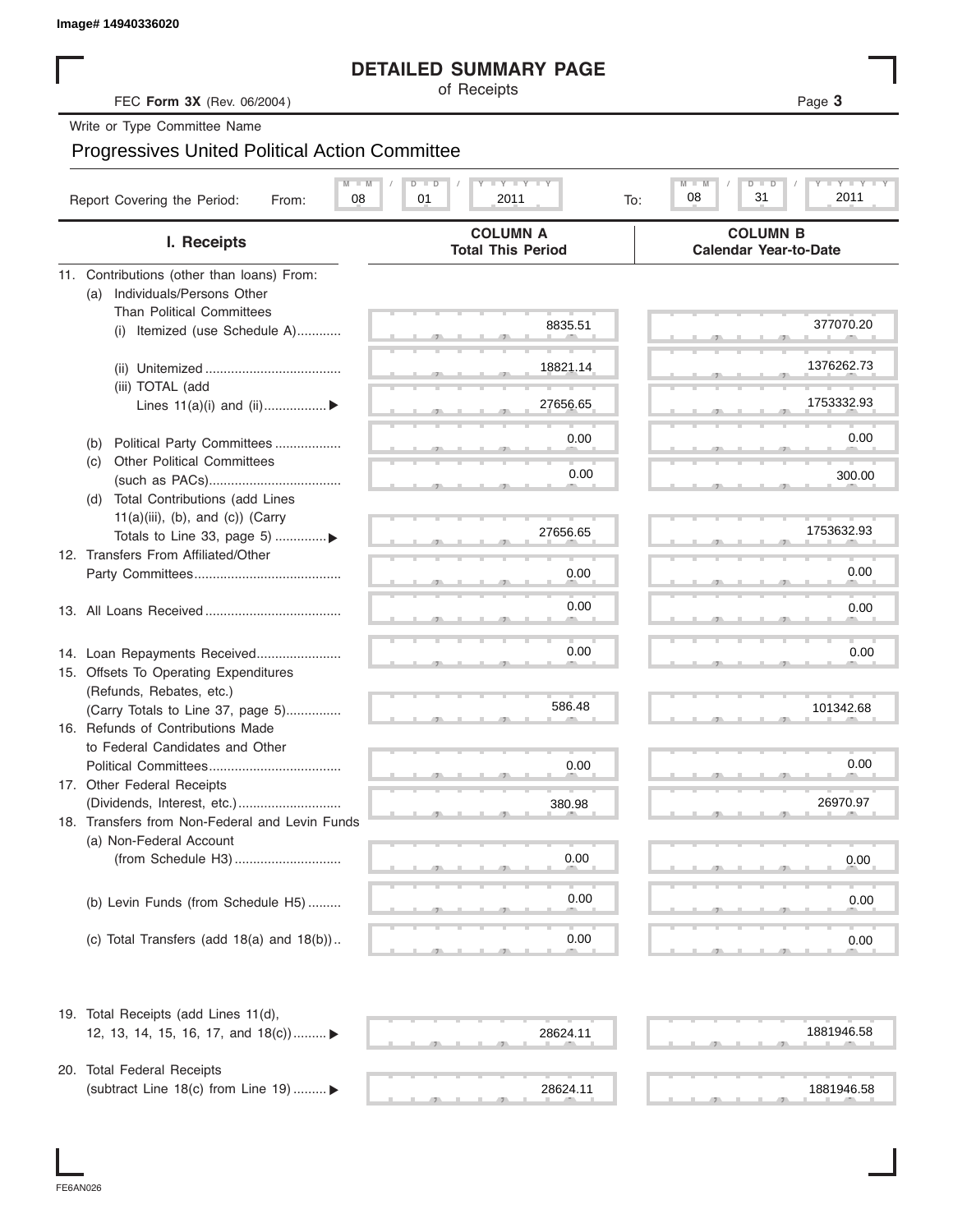#### **DETAILED SUMMARY PAGE**

|     |                                                                      | of Disbursements                            |                                                 |
|-----|----------------------------------------------------------------------|---------------------------------------------|-------------------------------------------------|
|     | FEC Form 3X (Rev. 02/2003)                                           |                                             | Page 4                                          |
|     | <b>II. Disbursements</b>                                             | <b>COLUMN A</b><br><b>Total This Period</b> | <b>COLUMN B</b><br><b>Calendar Year-to-Date</b> |
|     | 21. Operating Expenditures:<br>(a) Allocated Federal/Non-Federal     |                                             |                                                 |
|     | Activity (from Schedule H4)                                          |                                             |                                                 |
|     | Federal Share<br>(i)                                                 | 0.00                                        | 0.00                                            |
|     |                                                                      | 0.00                                        | 0.00                                            |
|     | Non-Federal Share<br>(ii)                                            |                                             |                                                 |
|     | (b) Other Federal Operating                                          | 101590.73                                   | 1050493.39                                      |
|     | (c) Total Operating Expenditures                                     |                                             |                                                 |
|     | (add 21(a)(i), (a)(ii), and (b))                                     | 101590.73                                   | 1050493.39                                      |
|     | 22. Transfers to Affiliated/Other Party                              |                                             |                                                 |
|     |                                                                      | 0.00                                        | 0.00                                            |
|     | 23. Contributions to                                                 |                                             |                                                 |
|     | Federal Candidates/Committees<br>and Other Political Committees      | 3108.16                                     | 34329.11                                        |
|     | 24. Independent Expenditures                                         |                                             |                                                 |
|     |                                                                      | 0.00                                        | 0.00                                            |
|     | 25. Coordinated Party Expenditures<br>$(2 \text{ U.S.C. } $441a(d))$ |                                             |                                                 |
|     |                                                                      | 0.00                                        | 0.00                                            |
|     |                                                                      |                                             |                                                 |
|     | 26. Loan Repayments Made                                             | 0.00                                        | 0.00                                            |
|     |                                                                      |                                             |                                                 |
|     |                                                                      | 0.00                                        | 0.00                                            |
| (a) | 28. Refunds of Contributions To:                                     |                                             |                                                 |
|     | Individuals/Persons Other<br>Than Political Committees               | 0.00                                        | $-162.50$                                       |
|     |                                                                      |                                             |                                                 |
| (b) | Political Party Committees                                           | 0.00                                        | 0.00                                            |
| (c) | <b>Other Political Committees</b>                                    |                                             |                                                 |
|     |                                                                      | 0.00                                        | 0.00                                            |
| (d) | <b>Total Contribution Refunds</b>                                    |                                             |                                                 |
|     | (add Lines 28(a), (b), and (c))                                      | 0.00                                        | $-162.50$                                       |
|     |                                                                      |                                             |                                                 |
|     |                                                                      | 0.00                                        | 0.00                                            |
|     | 30. Federal Election Activity (2 U.S.C. §431(20))                    |                                             |                                                 |
|     | (a) Allocated Federal Election Activity                              |                                             |                                                 |
|     | (from Schedule H6)                                                   |                                             |                                                 |
|     |                                                                      | 0.00                                        | 0.00                                            |
|     |                                                                      |                                             |                                                 |
|     |                                                                      | 0.00                                        | 0.00                                            |
|     | (b) Federal Election Activity Paid Entirely                          |                                             |                                                 |
|     | With Federal Funds                                                   | 0.00                                        | 0.00                                            |
| (C) | Total Federal Election Activity (add                                 |                                             |                                                 |
|     | Lines $30(a)(i)$ , $30(a)(ii)$ and $30(b))$                          | 0.00                                        | 0.00                                            |
|     |                                                                      |                                             |                                                 |
|     | 31. Total Disbursements (add Lines 21(c), 22,                        |                                             |                                                 |
|     | 23, 24, 25, 26, 27, 28(d), 29 and 30(c))                             | 104698.89                                   | 1084660.00                                      |
|     | 32. Total Federal Disbursements                                      |                                             |                                                 |
|     | (subtract Line 21(a)(ii) and Line 30(a)(ii)                          |                                             |                                                 |
|     |                                                                      | 104698.89                                   | 1084660.00                                      |

FE6AN026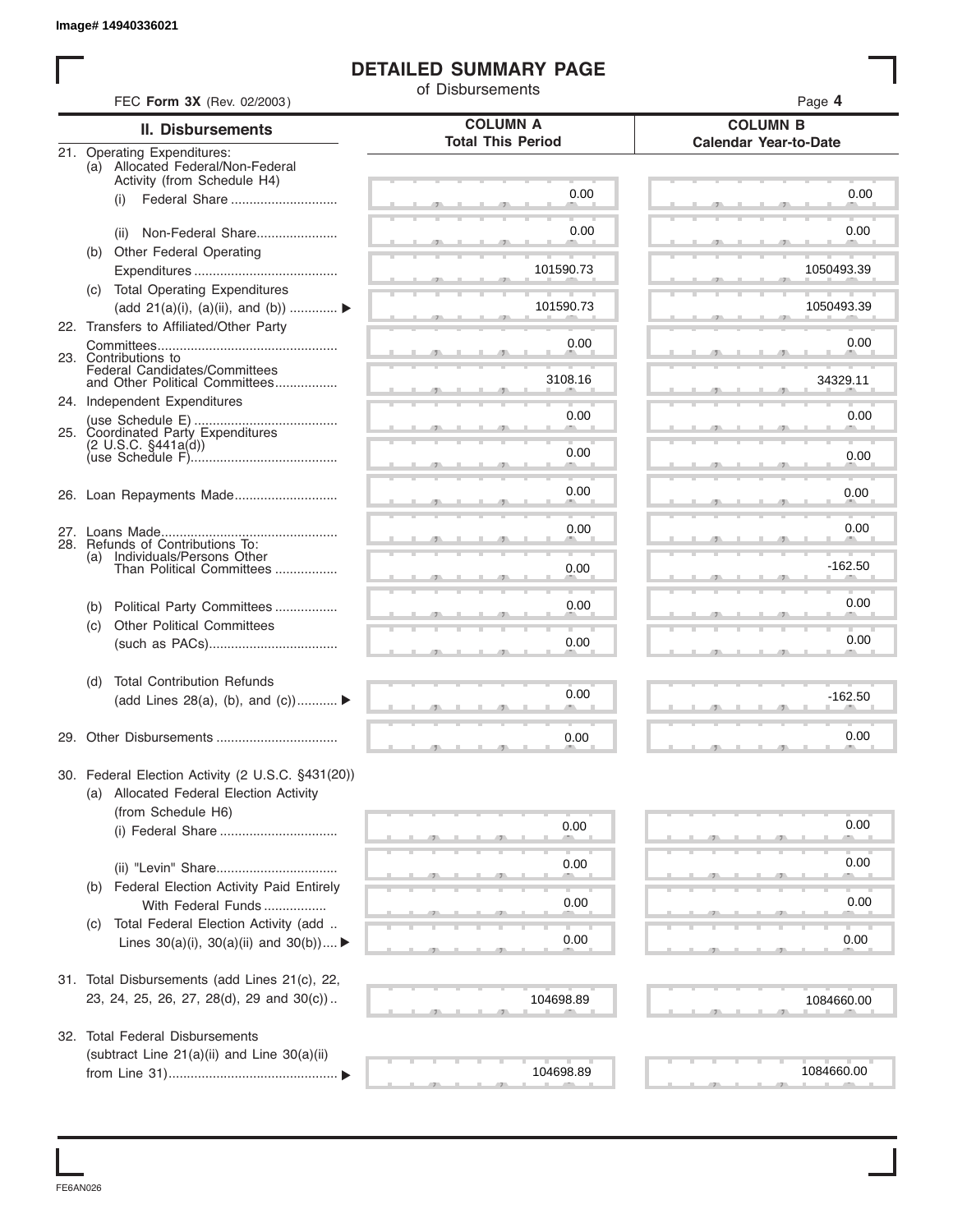#### **DETAILED SUMMARY PAGE**

| FEC Form 3X (Rev. 02/2003)                                                     | of Disbursements                            | Page 5                                          |
|--------------------------------------------------------------------------------|---------------------------------------------|-------------------------------------------------|
| III. Net Contributions/Operating Ex-<br>penditures                             | <b>COLUMN A</b><br><b>Total This Period</b> | <b>COLUMN B</b><br><b>Calendar Year-to-Date</b> |
| Total Contributions (other than loans)<br>33.                                  | 27656.65                                    | 1753632.93                                      |
| 34. Total Contribution Refunds                                                 | 0.00                                        | $-162.50$                                       |
| 35. Net Contributions (other than loans)<br>(subtract Line 34 from Line 33)    | 27656.65                                    | 1753795.43                                      |
| 36. Total Federal Operating Expenditures<br>(add Line 21(a)(i) and Line 21(b)) | 101590.73                                   | 1050493.39                                      |
| 37. Offsets to Operating Expenditures                                          | 586.48                                      | 101342.68                                       |
| 38. Net Operating Expenditures                                                 | 101004.25                                   | 949150.71                                       |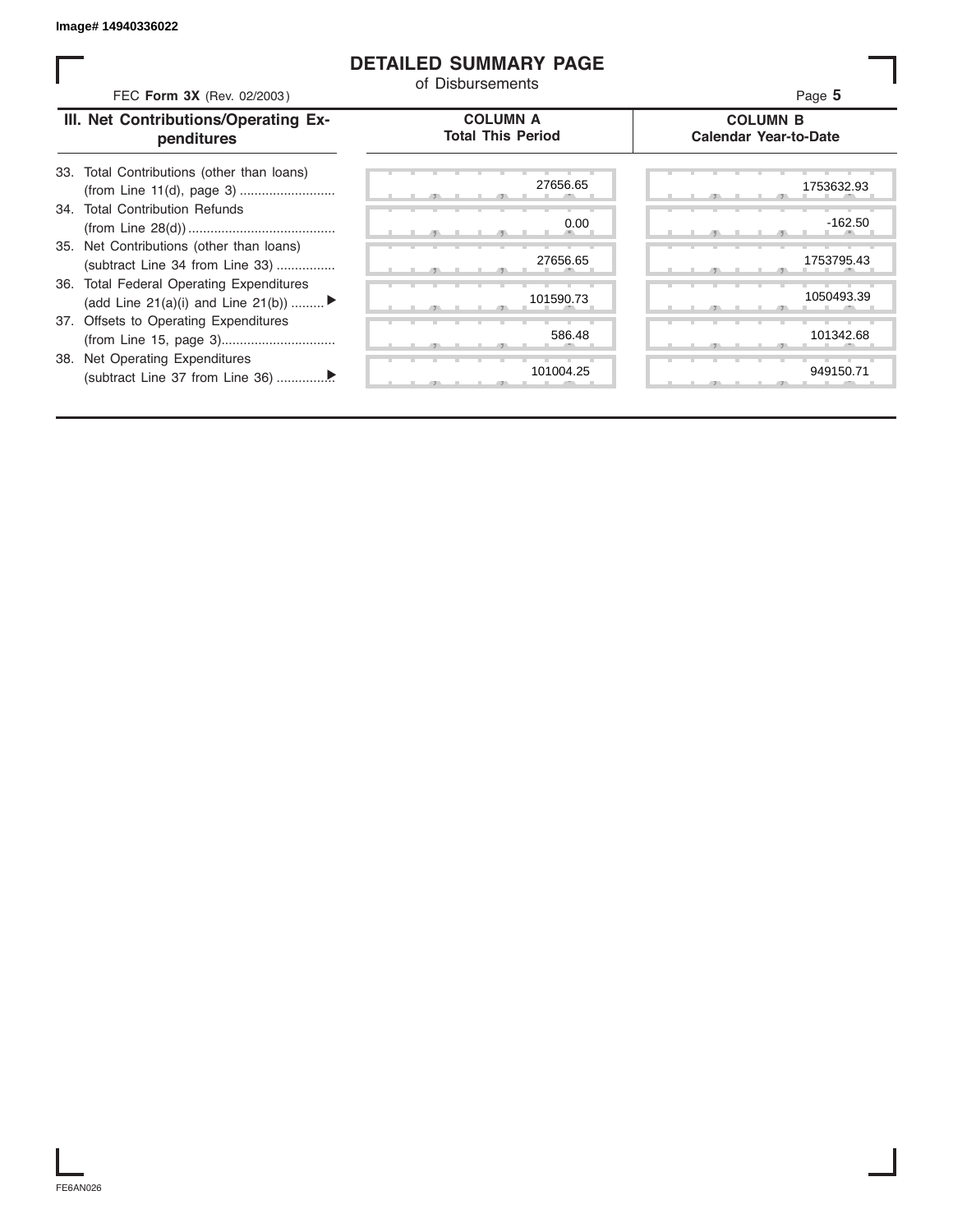# **)(&0,6&(//\$1(2867(;75(/\$7('72\$5(32576&+('8/(25,7(0,=\$7,21**

Ī **Form/Schedule: F3XATransaction ID :** 

> This report has been amended to reflect changes from an amendment to a previous report. All disbursements documented as Line 21b, Federal Operating Expenditures, are in support of the committee itself and did not serve as contributions to any other candidate, federal or non-federal.

**Form/Schedule: Transaction ID:**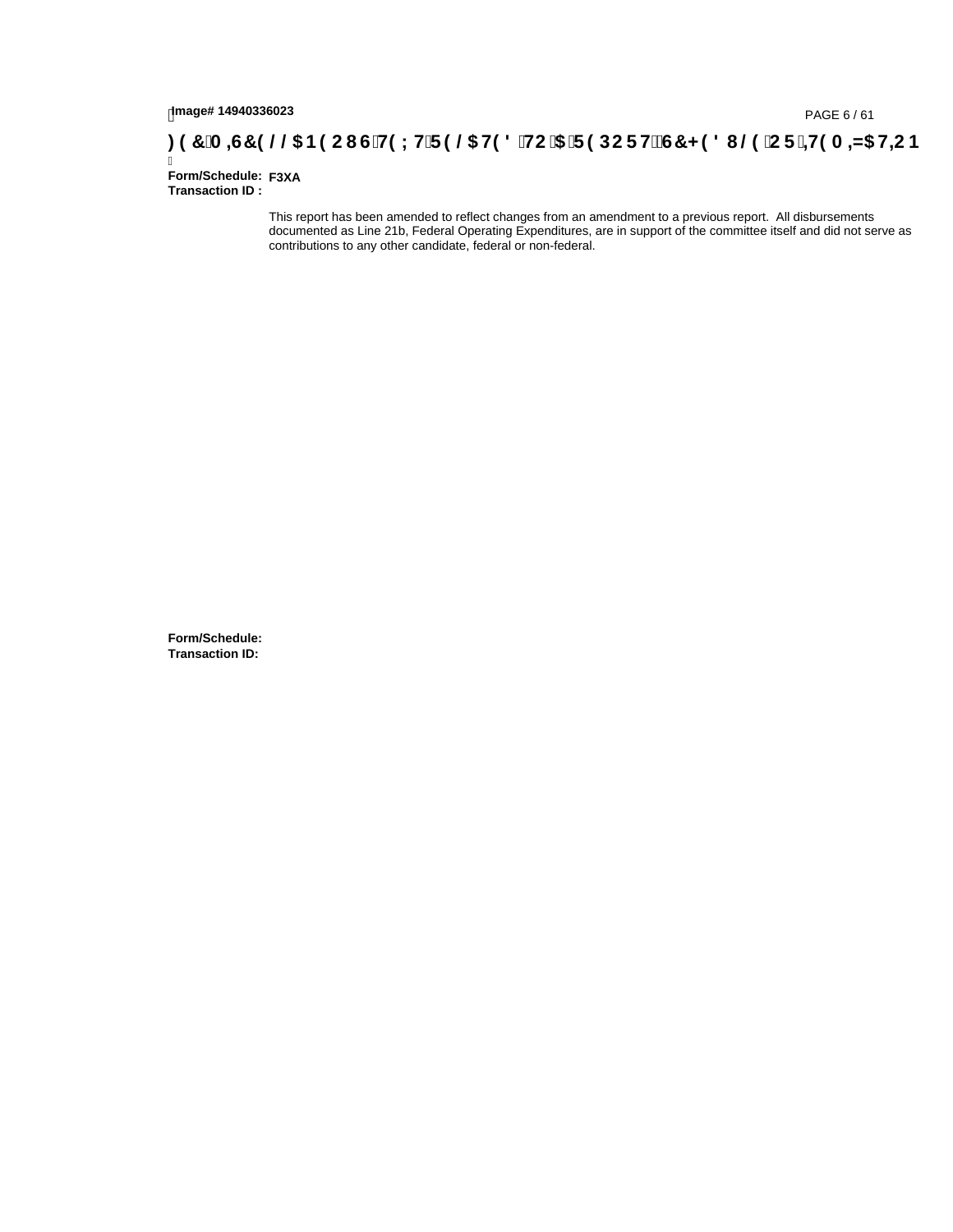FOR LINE NUMBER: PAGE 7 OF<br>(check only one)

|    | SCHEDULE A (FEC FOrm 3X)<br><b>ITEMIZED RECEIPTS</b>                                                                                       |                       | Use separate schedule(s)<br>for each category of the<br>Detailed Summary Page | FOR LINE NUMBER:<br>PAGE<br>7 OF<br>61<br>(check only one)<br>$\overline{\mathsf{x}}$<br>11a<br>11 <sub>b</sub><br>12<br>11c |
|----|--------------------------------------------------------------------------------------------------------------------------------------------|-----------------------|-------------------------------------------------------------------------------|------------------------------------------------------------------------------------------------------------------------------|
|    | Any information copied from such Reports and Statements may not be sold or used by any person for the purpose of soliciting contributions  |                       |                                                                               | 13<br>14<br>16<br>15<br>17                                                                                                   |
|    | or for commercial purposes, other than using the name and address of any political committee to solicit contributions from such committee. |                       |                                                                               |                                                                                                                              |
|    | NAME OF COMMITTEE (In Full)<br><b>Progressives United Political Action Committee</b>                                                       |                       |                                                                               |                                                                                                                              |
| А. | Full Name (Last, First, Middle Initial)<br>Katherine Anderson                                                                              |                       |                                                                               | Date of Receipt                                                                                                              |
|    | Mailing Address 1420 Wisconsin St<br>City                                                                                                  | State                 | Zip Code                                                                      | $M - M$<br>$Y - Y - I$<br>$D$ $D$<br>08<br>15<br>2011<br>Transaction ID: C5681760                                            |
|    | <b>Stevens Point</b>                                                                                                                       | WI                    | 54481-4515                                                                    | Amount of Each Receipt this Period                                                                                           |
|    | FEC ID number of contributing<br>federal political committee.                                                                              | C                     |                                                                               | 25.00                                                                                                                        |
|    | Name of Employer<br>Retired                                                                                                                | Occupation<br>Retired |                                                                               |                                                                                                                              |
|    | Receipt For:<br>General                                                                                                                    |                       | Aggregate Year-to-Date ▼                                                      |                                                                                                                              |
|    | Primary<br>Other (specify) $\blacktriangledown$                                                                                            |                       | 350.00                                                                        |                                                                                                                              |
|    | Full Name (Last, First, Middle Initial)<br><b>B.</b> Linda Bair                                                                            |                       |                                                                               | Date of Receipt                                                                                                              |
|    | Mailing Address 2115 Robert Dr                                                                                                             |                       |                                                                               | $M - M$<br>D<br>$\Box$<br>08<br>2011<br>01                                                                                   |
|    | City<br>Champaign                                                                                                                          | <b>State</b><br>IL    | Zip Code<br>61821-6537                                                        | Transaction ID: C5520522                                                                                                     |
|    | FEC ID number of contributing<br>federal political committee.                                                                              | C                     |                                                                               | Amount of Each Receipt this Period<br>75.00                                                                                  |
|    | Name of Employer                                                                                                                           | Occupation            |                                                                               |                                                                                                                              |
|    | Not Employed                                                                                                                               | Not Employed          |                                                                               |                                                                                                                              |
|    | Receipt For:<br>General<br>Primary                                                                                                         |                       | Aggregate Year-to-Date ▼                                                      |                                                                                                                              |
|    | Other (specify) $\blacktriangledown$                                                                                                       |                       | 300.00<br>A                                                                   |                                                                                                                              |
| С. | Full Name (Last, First, Middle Initial)<br><b>Tannis Bator</b>                                                                             |                       |                                                                               | Date of Receipt                                                                                                              |
|    | Mailing Address 1920 12th Ave                                                                                                              |                       |                                                                               | $Y = Y = Y - Y$<br>$M - M$<br>D<br>$\Box$<br>08<br>18<br>2011                                                                |
|    | City<br>Greeley                                                                                                                            | State<br>CO           | Zip Code<br>80631-5445                                                        | Transaction ID: C5683215<br>Amount of Each Receipt this Period                                                               |
|    | FEC ID number of contributing<br>federal political committee.                                                                              | C                     |                                                                               | 50.00                                                                                                                        |
|    | Name of Employer                                                                                                                           | Occupation            |                                                                               |                                                                                                                              |
|    | Retired                                                                                                                                    | Retired               |                                                                               |                                                                                                                              |
|    | Receipt For:<br>Primary<br>General<br>Other (specify) $\blacktriangledown$                                                                 |                       | Aggregate Year-to-Date ▼<br>355.00                                            |                                                                                                                              |
|    |                                                                                                                                            |                       |                                                                               | 150.00                                                                                                                       |
|    |                                                                                                                                            |                       |                                                                               |                                                                                                                              |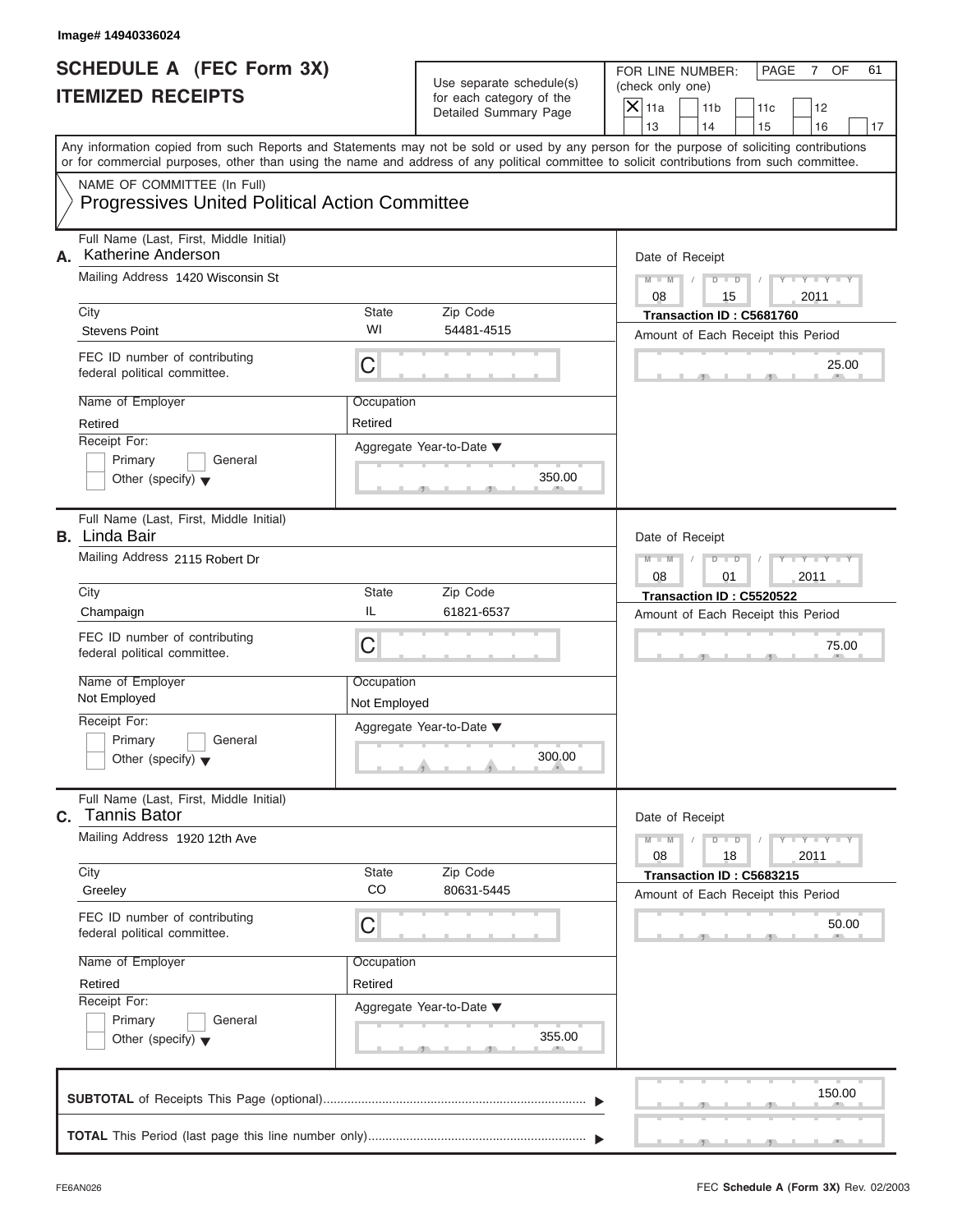FOR LINE NUMBER: PAGE 8 OF<br>(check only one)

| SCHEDULE A (FEC FOrm 3X)<br><b>ITEMIZED RECEIPTS</b>                                                                                                                                                                                                                                    |                       | Use separate schedule(s)<br>for each category of the<br>Detailed Summary Page | FOR LINE NUMBER:<br>PAGE<br>8<br>OF<br>61<br>(check only one)<br>$\overline{\mathsf{x}}$<br>11a<br>11 <sub>b</sub><br>11c<br>12 |
|-----------------------------------------------------------------------------------------------------------------------------------------------------------------------------------------------------------------------------------------------------------------------------------------|-----------------------|-------------------------------------------------------------------------------|---------------------------------------------------------------------------------------------------------------------------------|
|                                                                                                                                                                                                                                                                                         |                       |                                                                               | 13<br>14<br>16<br>15<br>17                                                                                                      |
| Any information copied from such Reports and Statements may not be sold or used by any person for the purpose of soliciting contributions<br>or for commercial purposes, other than using the name and address of any political committee to solicit contributions from such committee. |                       |                                                                               |                                                                                                                                 |
| NAME OF COMMITTEE (In Full)<br><b>Progressives United Political Action Committee</b>                                                                                                                                                                                                    |                       |                                                                               |                                                                                                                                 |
| Full Name (Last, First, Middle Initial)<br>Lewis Bosworth<br>А.                                                                                                                                                                                                                         |                       |                                                                               | Date of Receipt                                                                                                                 |
| Mailing Address 2829 Barlow St<br>City                                                                                                                                                                                                                                                  | State                 | Zip Code                                                                      | $Y = Y$<br>$M - M$<br>$D$ $D$<br>08<br>2011<br>24<br>Transaction ID: C5688006                                                   |
| Madison                                                                                                                                                                                                                                                                                 | WI                    | 53705-3621                                                                    | Amount of Each Receipt this Period                                                                                              |
| FEC ID number of contributing<br>federal political committee.                                                                                                                                                                                                                           | C                     |                                                                               | 50.00                                                                                                                           |
| Name of Employer<br>Retired                                                                                                                                                                                                                                                             | Occupation<br>Retired |                                                                               |                                                                                                                                 |
| Receipt For:                                                                                                                                                                                                                                                                            |                       | Aggregate Year-to-Date ▼                                                      |                                                                                                                                 |
| Primary<br>General<br>Other (specify) $\blacktriangledown$                                                                                                                                                                                                                              |                       | 350.00                                                                        |                                                                                                                                 |
| Full Name (Last, First, Middle Initial)<br><b>B.</b> Sue Bowlin                                                                                                                                                                                                                         |                       |                                                                               | Date of Receipt                                                                                                                 |
| Mailing Address 1460 E Highland Cove Ln<br>Apt 222                                                                                                                                                                                                                                      |                       |                                                                               | $M - M$<br>ъ<br>$\blacksquare$<br>08<br>29<br>2011                                                                              |
| City<br>Salt Lake City                                                                                                                                                                                                                                                                  | State<br>UT           | Zip Code<br>84106-4438                                                        | Transaction ID: C5691303<br>Amount of Each Receipt this Period                                                                  |
| FEC ID number of contributing<br>federal political committee.                                                                                                                                                                                                                           | C                     |                                                                               | 100.00                                                                                                                          |
| Name of Employer                                                                                                                                                                                                                                                                        | Occupation            |                                                                               |                                                                                                                                 |
| Not Employed<br>Receipt For:                                                                                                                                                                                                                                                            | Not Employed          |                                                                               |                                                                                                                                 |
| General<br>Primary                                                                                                                                                                                                                                                                      |                       | Aggregate Year-to-Date ▼                                                      |                                                                                                                                 |
| Other (specify) $\blacktriangledown$                                                                                                                                                                                                                                                    |                       | 625.00<br>A                                                                   |                                                                                                                                 |
| Full Name (Last, First, Middle Initial)<br>James Coughlan<br>С.                                                                                                                                                                                                                         |                       |                                                                               | Date of Receipt                                                                                                                 |
| Mailing Address 101 Mayan Way                                                                                                                                                                                                                                                           |                       |                                                                               | $Y = Y = Y - Y$<br>$M - M$<br>D<br>$\Box$<br>08<br>2011<br>17                                                                   |
| City<br>Mankato                                                                                                                                                                                                                                                                         | State<br>MN           | Zip Code<br>56001-4129                                                        | Transaction ID: C5683047                                                                                                        |
| FEC ID number of contributing<br>federal political committee.                                                                                                                                                                                                                           | С                     |                                                                               | Amount of Each Receipt this Period<br>100.00                                                                                    |
| Name of Employer                                                                                                                                                                                                                                                                        | Occupation            |                                                                               |                                                                                                                                 |
| CCI                                                                                                                                                                                                                                                                                     | Management            |                                                                               |                                                                                                                                 |
| Receipt For:<br>Primary<br>General<br>Other (specify) $\blacktriangledown$                                                                                                                                                                                                              |                       | Aggregate Year-to-Date ▼<br>700.00                                            |                                                                                                                                 |
|                                                                                                                                                                                                                                                                                         |                       |                                                                               | 250.00                                                                                                                          |
|                                                                                                                                                                                                                                                                                         |                       |                                                                               |                                                                                                                                 |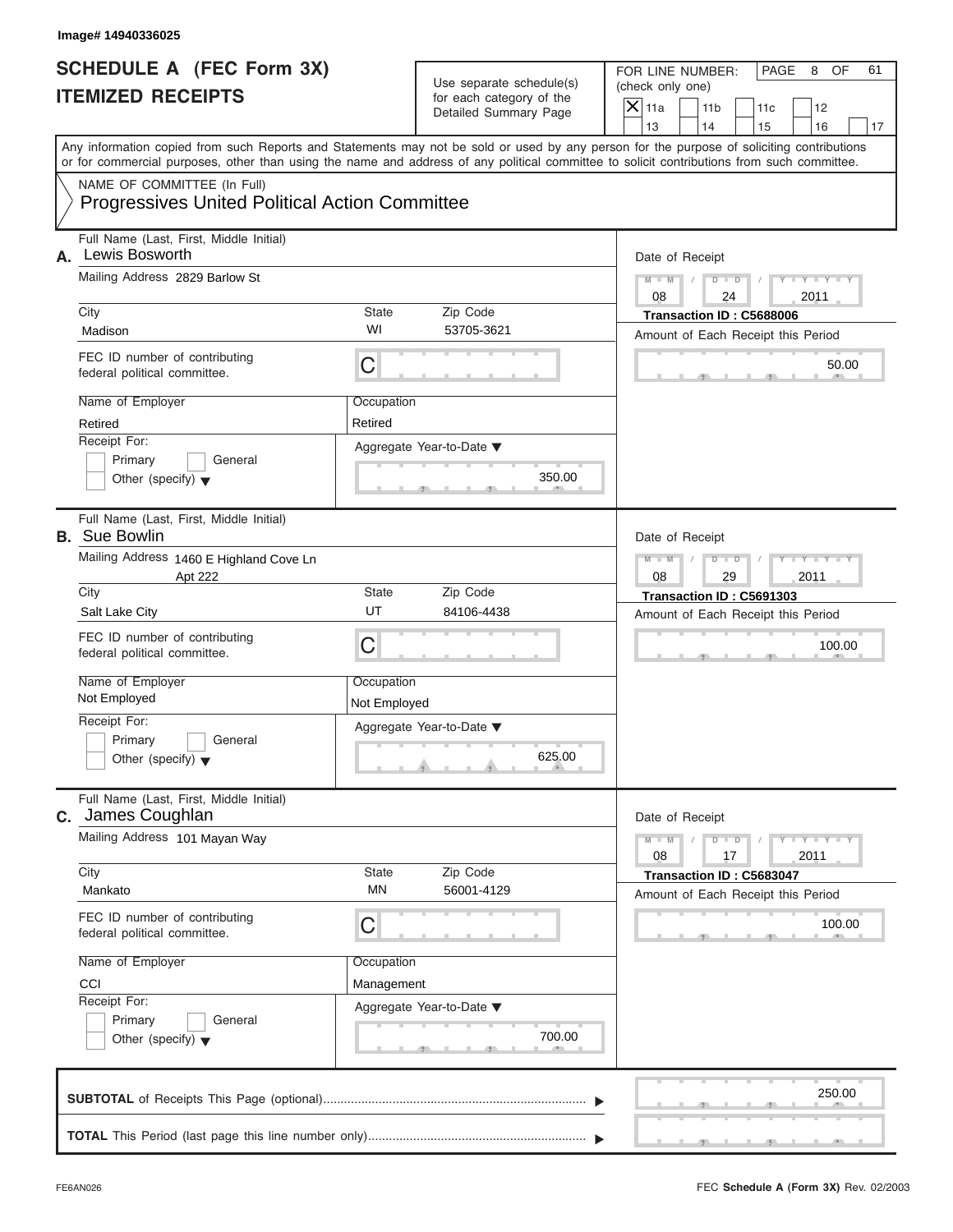| SCHEDULE A (FEC Form 3X)<br><b>ITEMIZED RECEIPTS</b>                   |                                                       | Use separate schedule(s)<br>for each category of the<br>Detailed Summary Page | FOR LINE NUMBER:<br>PAGE<br>9<br>OF<br>61<br>(check only one)<br>$\overline{X}$ 11a<br>11 <sub>b</sub><br>12<br>11c                                                     |
|------------------------------------------------------------------------|-------------------------------------------------------|-------------------------------------------------------------------------------|-------------------------------------------------------------------------------------------------------------------------------------------------------------------------|
|                                                                        |                                                       |                                                                               | 13<br>14<br>15<br>16<br>17<br>Any information copied from such Reports and Statements may not be sold or used by any person for the purpose of soliciting contributions |
|                                                                        |                                                       |                                                                               | or for commercial purposes, other than using the name and address of any political committee to solicit contributions from such committee.                              |
| NAME OF COMMITTEE (In Full)                                            | <b>Progressives United Political Action Committee</b> |                                                                               |                                                                                                                                                                         |
| Full Name (Last, First, Middle Initial)<br>Clark E. Cunningham<br>А.   |                                                       |                                                                               | Date of Receipt                                                                                                                                                         |
| Mailing Address 602 Eliot Dr<br>City                                   | <b>State</b>                                          | Zip Code                                                                      | $Y = Y =$<br>$M - M$<br>D<br>$\Box$<br>08<br>15<br>2011<br>Transaction ID: C5682804                                                                                     |
| Urbana                                                                 | IL                                                    | 61801-6730                                                                    | Amount of Each Receipt this Period                                                                                                                                      |
| FEC ID number of contributing<br>federal political committee.          | $\mathsf C$                                           |                                                                               | 225.38                                                                                                                                                                  |
| Name of Employer<br>Retired                                            | Occupation<br>Retired                                 |                                                                               |                                                                                                                                                                         |
| Receipt For:                                                           |                                                       | Aggregate Year-to-Date ▼                                                      |                                                                                                                                                                         |
| Primary<br>Other (specify) $\blacktriangledown$                        | General                                               | 225.38<br>$-9$                                                                |                                                                                                                                                                         |
| Full Name (Last, First, Middle Initial)<br><b>B.</b> Gordon Cunningham |                                                       |                                                                               | Date of Receipt                                                                                                                                                         |
| Mailing Address 6225 Mineral Point Rd<br>Apt A3                        |                                                       | $M - M$<br>D<br>$\Box$<br>08<br>09<br>2011                                    |                                                                                                                                                                         |
| City<br>Madison                                                        | <b>State</b><br>WI                                    | Zip Code<br>53705-4564                                                        | Transaction ID: C5673159<br>Amount of Each Receipt this Period                                                                                                          |
| FEC ID number of contributing<br>federal political committee.          | C                                                     |                                                                               | 200.00                                                                                                                                                                  |
| Name of Employer<br>Retired                                            | Occupation<br>Retired                                 |                                                                               |                                                                                                                                                                         |
| Receipt For:                                                           |                                                       | Aggregate Year-to-Date ▼                                                      |                                                                                                                                                                         |
| Primary<br>Other (specify) $\blacktriangledown$                        | General                                               | 700.50                                                                        |                                                                                                                                                                         |
| Full Name (Last, First, Middle Initial)<br><b>C.</b> Dorothy H. Dey    |                                                       |                                                                               | Date of Receipt                                                                                                                                                         |
| Mailing Address W330S3910 Connemara Dr                                 |                                                       |                                                                               | $Y = Y = Y = Y$<br>$M - M$<br>D<br>$\overline{\phantom{a}}$<br>08<br>10<br>2011                                                                                         |
| City<br>Dousman                                                        | <b>State</b><br>WI                                    | Zip Code<br>53118-9440                                                        | Transaction ID: C5675761<br>Amount of Each Receipt this Period                                                                                                          |
| FEC ID number of contributing<br>federal political committee.          | C                                                     |                                                                               | 25.00                                                                                                                                                                   |
| Name of Employer                                                       | Occupation                                            |                                                                               |                                                                                                                                                                         |
| Beck, Chaet, Bamberger & Polsky, SC<br>Receipt For:                    | Attorney                                              |                                                                               |                                                                                                                                                                         |
| Primary<br>Other (specify) $\blacktriangledown$                        | General                                               | Aggregate Year-to-Date ▼<br>350.00                                            |                                                                                                                                                                         |
|                                                                        |                                                       |                                                                               | 450.38                                                                                                                                                                  |
|                                                                        |                                                       |                                                                               |                                                                                                                                                                         |

 $\mathcal{T}$  s s  $\mathcal{T}$  , and  $\mathcal{T}$  , .

FOR LINE NUMBER: PAGE 9 OF<br>(check only one)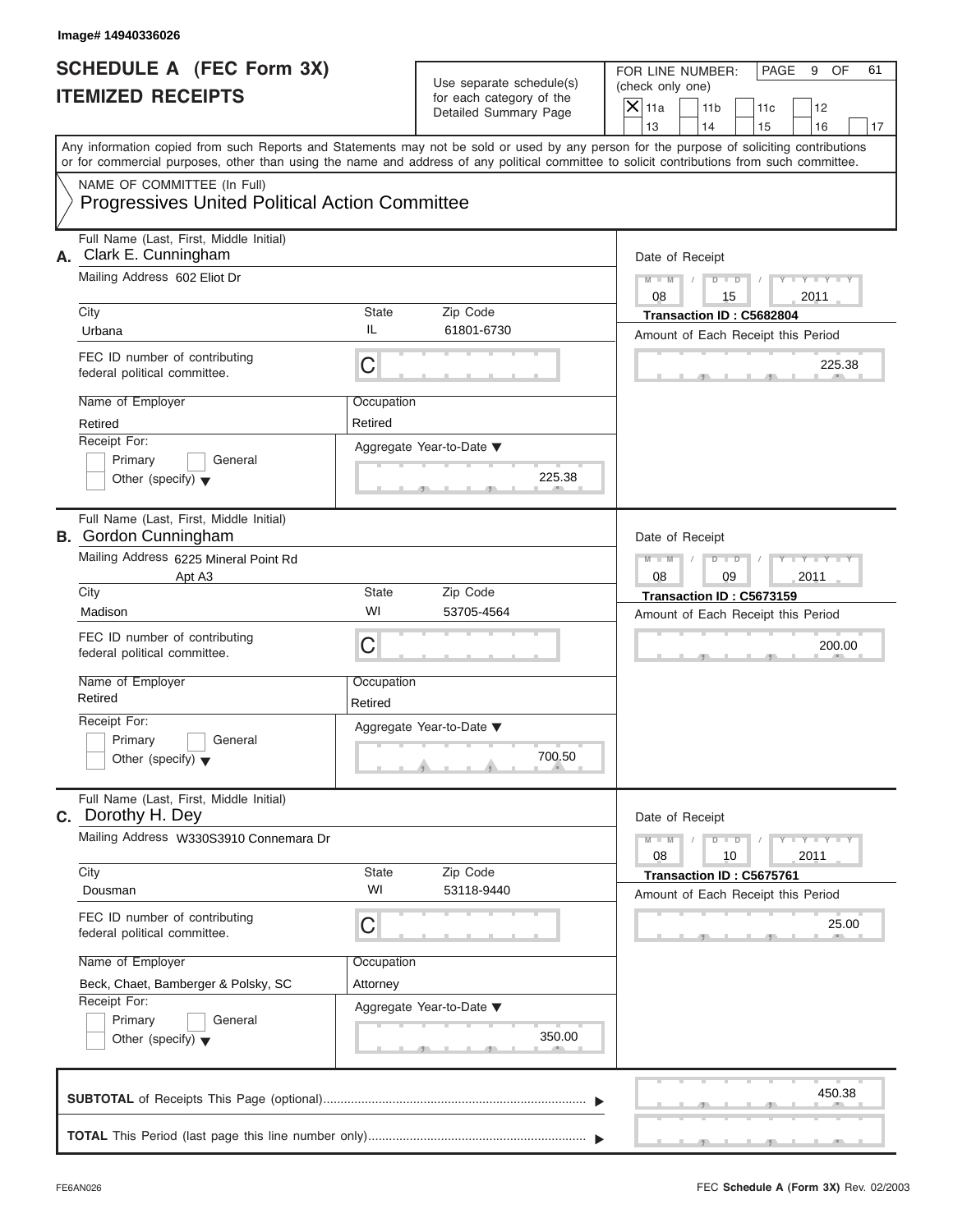|    | Image# 14940336027                                                                                                                         |                       |                                                      |                                                                                                                                           |
|----|--------------------------------------------------------------------------------------------------------------------------------------------|-----------------------|------------------------------------------------------|-------------------------------------------------------------------------------------------------------------------------------------------|
|    | <b>SCHEDULE A (FEC Form 3X)</b><br><b>ITEMIZED RECEIPTS</b>                                                                                |                       | Use separate schedule(s)<br>for each category of the | FOR LINE NUMBER:<br>PAGE 10 OF<br>61<br>(check only one)<br>$\overline{X}$ 11a<br>11 <sub>b</sub><br>11c<br>12                            |
|    |                                                                                                                                            |                       | Detailed Summary Page                                | 13<br>14<br>15<br>16<br>17                                                                                                                |
|    | or for commercial purposes, other than using the name and address of any political committee to solicit contributions from such committee. |                       |                                                      | Any information copied from such Reports and Statements may not be sold or used by any person for the purpose of soliciting contributions |
|    | NAME OF COMMITTEE (In Full)<br><b>Progressives United Political Action Committee</b>                                                       |                       |                                                      |                                                                                                                                           |
| А. | Full Name (Last, First, Middle Initial)<br>Sandra DiSimone                                                                                 |                       |                                                      | Date of Receipt                                                                                                                           |
|    | Mailing Address 60 Martin Ln                                                                                                               |                       |                                                      | $Y - Y - Y - Y - Y$<br>$D$ $D$<br>$M - M$<br>08<br>07<br>2011                                                                             |
|    | City                                                                                                                                       | <b>State</b>          | Zip Code                                             | Transaction ID: C5670641                                                                                                                  |
|    | Norwood                                                                                                                                    | <b>PA</b>             | 19074-1025                                           | Amount of Each Receipt this Period                                                                                                        |
|    | FEC ID number of contributing<br>federal political committee.                                                                              | C                     |                                                      | 25.00                                                                                                                                     |
|    | Name of Employer                                                                                                                           | Occupation            |                                                      |                                                                                                                                           |
|    | Retired                                                                                                                                    | Retired               |                                                      |                                                                                                                                           |
|    | Receipt For:                                                                                                                               |                       | Aggregate Year-to-Date ▼                             |                                                                                                                                           |
|    | Primary<br>General<br>Other (specify) $\blacktriangledown$                                                                                 |                       | 220.00                                               |                                                                                                                                           |
|    | Full Name (Last, First, Middle Initial)<br><b>B.</b> Sandra DiSimone                                                                       |                       |                                                      | Date of Receipt                                                                                                                           |
|    | Mailing Address 60 Martin Ln                                                                                                               |                       |                                                      | Y TYTTYTTY<br>$M - M$<br>$D$ $D$<br>2011<br>08<br>16                                                                                      |
|    | City                                                                                                                                       | State                 | Zip Code                                             | Transaction ID: C5682384                                                                                                                  |
|    | Norwood                                                                                                                                    | PA                    | 19074-1025                                           | Amount of Each Receipt this Period                                                                                                        |
|    | FEC ID number of contributing<br>federal political committee.                                                                              | C                     |                                                      | 10.00                                                                                                                                     |
|    | Name of Employer<br>Retired                                                                                                                | Occupation<br>Retired |                                                      |                                                                                                                                           |
|    | Receipt For:                                                                                                                               |                       | Aggregate Year-to-Date ▼                             |                                                                                                                                           |
|    | Primary<br>General<br>Other (specify) $\blacktriangledown$                                                                                 |                       | 220.00                                               |                                                                                                                                           |
|    | Full Name (Last, First, Middle Initial)<br>c. Diane Echelbarger                                                                            |                       |                                                      | Date of Receipt                                                                                                                           |
|    | Mailing Address 205 N Lynn St                                                                                                              |                       |                                                      | $Y = Y$<br>$M - M$<br>$D$ $D$<br>2011<br>08<br>07                                                                                         |
|    | City<br>Stoughton                                                                                                                          | State<br>WI           | Zip Code<br>53589-1830                               | Transaction ID: C5670706<br>Amount of Each Receipt this Period                                                                            |
|    | FEC ID number of contributing<br>federal political committee.                                                                              | C                     |                                                      | 50.00                                                                                                                                     |
|    | Name of Employer                                                                                                                           | Occupation            |                                                      |                                                                                                                                           |
|    | Retired                                                                                                                                    | Retired               |                                                      |                                                                                                                                           |
|    | Receipt For:                                                                                                                               |                       | Aggregate Year-to-Date ▼                             |                                                                                                                                           |
|    | Primary<br>General<br>Other (specify) $\blacktriangledown$                                                                                 |                       | 350.00                                               |                                                                                                                                           |
|    |                                                                                                                                            |                       |                                                      | 85.00                                                                                                                                     |
|    |                                                                                                                                            |                       |                                                      |                                                                                                                                           |

S S S , , .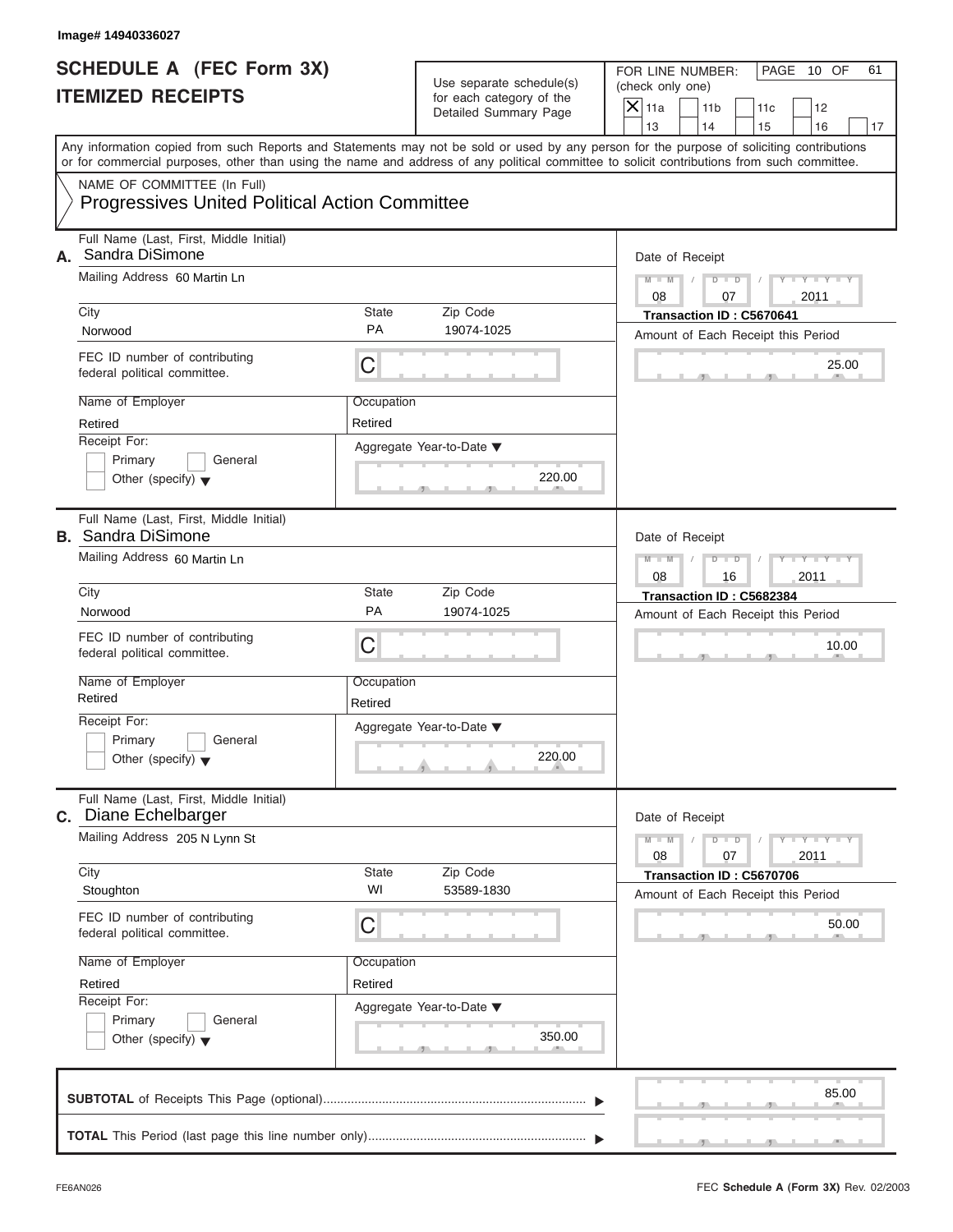| Image# 14940336028                                                                                                                                                                                                                                                                                                                                  |                                                                       |                                                                               |                                                                                                                                                                         |
|-----------------------------------------------------------------------------------------------------------------------------------------------------------------------------------------------------------------------------------------------------------------------------------------------------------------------------------------------------|-----------------------------------------------------------------------|-------------------------------------------------------------------------------|-------------------------------------------------------------------------------------------------------------------------------------------------------------------------|
| <b>SCHEDULE A (FEC Form 3X)</b><br><b>ITEMIZED RECEIPTS</b>                                                                                                                                                                                                                                                                                         |                                                                       | Use separate schedule(s)<br>for each category of the<br>Detailed Summary Page | FOR LINE NUMBER:<br>PAGE 11 OF<br>61<br>(check only one)<br>$\overline{X}$ 11a<br>11 <sub>b</sub><br>11c<br>12                                                          |
| or for commercial purposes, other than using the name and address of any political committee to solicit contributions from such committee.                                                                                                                                                                                                          |                                                                       |                                                                               | 13<br>14<br>15<br>16<br>17<br>Any information copied from such Reports and Statements may not be sold or used by any person for the purpose of soliciting contributions |
| NAME OF COMMITTEE (In Full)<br><b>Progressives United Political Action Committee</b>                                                                                                                                                                                                                                                                |                                                                       |                                                                               |                                                                                                                                                                         |
| Full Name (Last, First, Middle Initial)<br>Diane Echelbarger<br>А.<br>Mailing Address 205 N Lynn St<br>City<br>Stoughton<br>FEC ID number of contributing<br>federal political committee.<br>Name of Employer                                                                                                                                       | <b>State</b><br>WI<br>C<br>Occupation                                 | Zip Code<br>53589-1830                                                        | Date of Receipt<br>$Y - Y - Y - Y - Y$<br>$D$ $D$<br>$M - M$<br>08<br>17<br>2011<br>Transaction ID: C5683420<br>Amount of Each Receipt this Period<br>25.00             |
| Retired<br>Receipt For:<br>Primary<br>General<br>Other (specify) $\blacktriangledown$                                                                                                                                                                                                                                                               | Retired                                                               | Aggregate Year-to-Date ▼<br>350.00                                            |                                                                                                                                                                         |
| Full Name (Last, First, Middle Initial)<br><b>B.</b> Lawrence Eldridge<br>Mailing Address 4404 Shari Ct<br>City<br>Catharpin<br>FEC ID number of contributing<br>federal political committee.<br>Name of Employer<br>Serco<br>Receipt For:<br>Primary<br>General<br>Other (specify) $\blacktriangledown$<br>Full Name (Last, First, Middle Initial) | State<br>VA<br>$\overline{C}$<br>Occupation<br><b>Systems Analyst</b> | Zip Code<br>20143-1004<br>Aggregate Year-to-Date ▼<br>250.00                  | Date of Receipt<br>$Y - Y - Y - Y - Y$<br>$M - M$<br>$D$ $D$<br>08<br>2011<br>07<br>Transaction ID: C5670707<br>Amount of Each Receipt this Period<br>25.00             |
| <b>C.</b> Lawrence Eldridge<br>Mailing Address 4404 Shari Ct<br>City<br>Catharpin<br>FEC ID number of contributing<br>federal political committee.<br>Name of Employer<br>Serco<br>Receipt For:<br>Primary<br>General<br>Other (specify) $\blacktriangledown$                                                                                       | State<br>VA<br>C<br>Occupation<br><b>Systems Analyst</b>              | Zip Code<br>20143-1004<br>Aggregate Year-to-Date ▼<br>250.00                  | Date of Receipt<br>$Y = Y$<br>$M - M$<br>$D$ $D$<br>2011<br>08<br>16<br>Transaction ID: C5682426<br>Amount of Each Receipt this Period<br>25.00                         |
|                                                                                                                                                                                                                                                                                                                                                     |                                                                       |                                                                               | 75.00                                                                                                                                                                   |

S S S , , .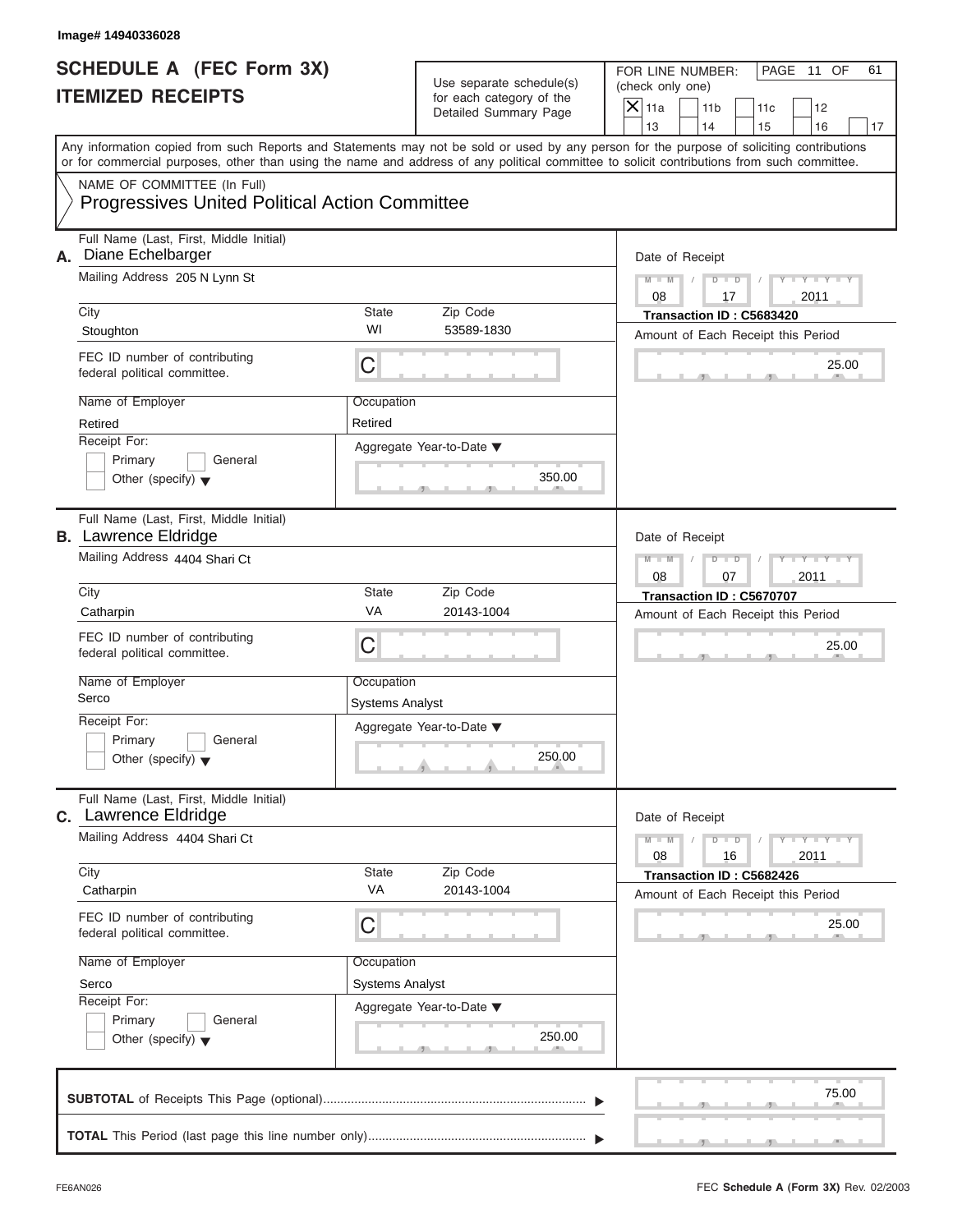| Image# 14940336029                                                                                                                                                                                                                                                                      |                                |                                                                               |                                                                                                                                              |  |
|-----------------------------------------------------------------------------------------------------------------------------------------------------------------------------------------------------------------------------------------------------------------------------------------|--------------------------------|-------------------------------------------------------------------------------|----------------------------------------------------------------------------------------------------------------------------------------------|--|
| <b>SCHEDULE A (FEC Form 3X)</b><br><b>ITEMIZED RECEIPTS</b>                                                                                                                                                                                                                             |                                | Use separate schedule(s)<br>for each category of the<br>Detailed Summary Page | FOR LINE NUMBER:<br>PAGE 12 OF<br>61<br>(check only one)<br>$\overline{X}$ 11a<br>11 <sub>b</sub><br>11c<br>12<br>13<br>14<br>15<br>16<br>17 |  |
| Any information copied from such Reports and Statements may not be sold or used by any person for the purpose of soliciting contributions<br>or for commercial purposes, other than using the name and address of any political committee to solicit contributions from such committee. |                                |                                                                               |                                                                                                                                              |  |
| NAME OF COMMITTEE (In Full)<br><b>Progressives United Political Action Committee</b>                                                                                                                                                                                                    |                                |                                                                               |                                                                                                                                              |  |
| Full Name (Last, First, Middle Initial)<br>Jolene Esterline<br>А.                                                                                                                                                                                                                       |                                |                                                                               | Date of Receipt                                                                                                                              |  |
| Mailing Address 415 Wisconsin Ave<br>Apt 203                                                                                                                                                                                                                                            |                                |                                                                               | $D$ $D$<br>$Y - Y - Y$<br>$M - M$<br>08<br>03<br>2011                                                                                        |  |
| City<br>Madison                                                                                                                                                                                                                                                                         | State<br>WI                    | Zip Code<br>53703-1417                                                        | Transaction ID: C5668297<br>Amount of Each Receipt this Period                                                                               |  |
| FEC ID number of contributing<br>federal political committee.                                                                                                                                                                                                                           | C                              |                                                                               | 50.00                                                                                                                                        |  |
| Name of Employer<br>University of Wisconsin-Madison                                                                                                                                                                                                                                     | Occupation<br>Area Coordinator |                                                                               |                                                                                                                                              |  |
| Receipt For:<br>Primary<br>General<br>Other (specify) $\blacktriangledown$                                                                                                                                                                                                              |                                | Aggregate Year-to-Date ▼<br>250.00                                            |                                                                                                                                              |  |
| Full Name (Last, First, Middle Initial)<br><b>B.</b> Larry F. Field                                                                                                                                                                                                                     |                                |                                                                               | Date of Receipt                                                                                                                              |  |
| Mailing Address 150 Quaker Rd                                                                                                                                                                                                                                                           |                                |                                                                               | Y TY TY T<br>$M - M$<br>$D$ $D$<br>2011<br>08<br>04                                                                                          |  |
| City<br>Springfield                                                                                                                                                                                                                                                                     | State<br>MA                    | Zip Code<br>01118-1436                                                        | Transaction ID: C5668358<br>Amount of Each Receipt this Period                                                                               |  |
| FEC ID number of contributing<br>federal political committee.                                                                                                                                                                                                                           | С                              |                                                                               | 100.00                                                                                                                                       |  |
| Name of Employer<br>Retired                                                                                                                                                                                                                                                             | Occupation<br>Retired          |                                                                               |                                                                                                                                              |  |
| Receipt For:<br>Primary<br>General<br>Other (specify) $\blacktriangledown$                                                                                                                                                                                                              |                                | Aggregate Year-to-Date ▼<br>300.00                                            |                                                                                                                                              |  |
| Full Name (Last, First, Middle Initial)<br>C. Katherine Hackbart                                                                                                                                                                                                                        |                                |                                                                               | Date of Receipt                                                                                                                              |  |
| Mailing Address 2405 White Oak Trl                                                                                                                                                                                                                                                      |                                |                                                                               |                                                                                                                                              |  |
| City<br>Oregon                                                                                                                                                                                                                                                                          | State<br>WI                    | Zip Code<br>53575-2244                                                        | Transaction ID: C5667302<br>Amount of Each Receipt this Period                                                                               |  |
| FEC ID number of contributing<br>federal political committee.                                                                                                                                                                                                                           | С                              |                                                                               | 50.00                                                                                                                                        |  |
| Name of Employer<br>Hack's Sports Page Restaurant & Bar                                                                                                                                                                                                                                 | Occupation<br>Co-Owner         |                                                                               |                                                                                                                                              |  |
| Receipt For:<br>Primary<br>General<br>Other (specify) $\blacktriangledown$                                                                                                                                                                                                              |                                | Aggregate Year-to-Date ▼<br>300.00                                            |                                                                                                                                              |  |
|                                                                                                                                                                                                                                                                                         |                                |                                                                               | 200.00                                                                                                                                       |  |
|                                                                                                                                                                                                                                                                                         |                                |                                                                               |                                                                                                                                              |  |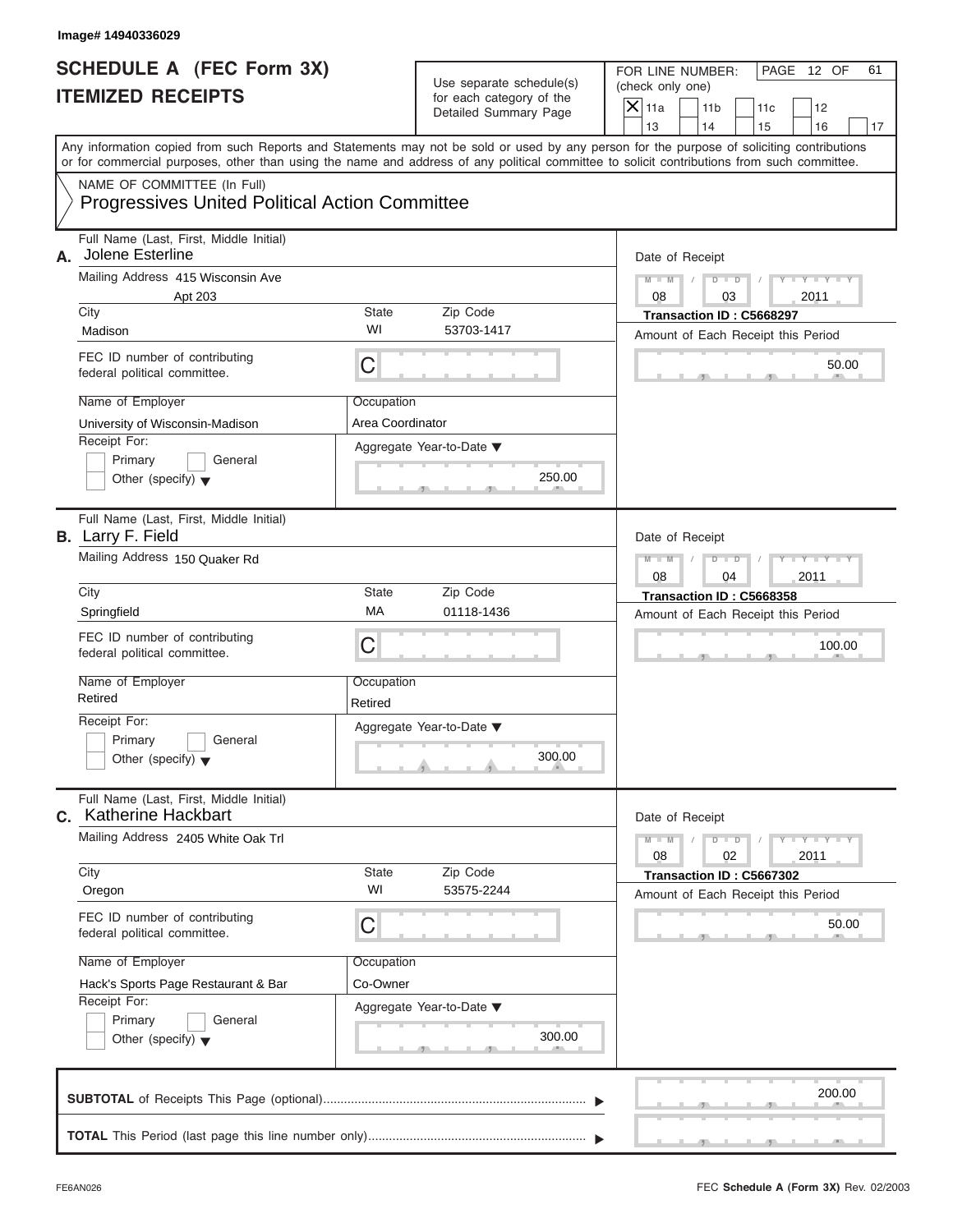|    | Image# 14940336030                                                                                                                                                                                                                                                                      |                                                      |                                                                               |                                                                                                                |
|----|-----------------------------------------------------------------------------------------------------------------------------------------------------------------------------------------------------------------------------------------------------------------------------------------|------------------------------------------------------|-------------------------------------------------------------------------------|----------------------------------------------------------------------------------------------------------------|
|    | <b>SCHEDULE A (FEC Form 3X)</b><br><b>ITEMIZED RECEIPTS</b>                                                                                                                                                                                                                             |                                                      | Use separate schedule(s)<br>for each category of the<br>Detailed Summary Page | FOR LINE NUMBER:<br>PAGE 13 OF<br>61<br>(check only one)<br>$\overline{X}$ 11a<br>11 <sub>b</sub><br>11c<br>12 |
|    |                                                                                                                                                                                                                                                                                         |                                                      |                                                                               | 13<br>14<br>15<br>16<br>17                                                                                     |
|    | Any information copied from such Reports and Statements may not be sold or used by any person for the purpose of soliciting contributions<br>or for commercial purposes, other than using the name and address of any political committee to solicit contributions from such committee. |                                                      |                                                                               |                                                                                                                |
|    | NAME OF COMMITTEE (In Full)<br><b>Progressives United Political Action Committee</b>                                                                                                                                                                                                    |                                                      |                                                                               |                                                                                                                |
| А. | Full Name (Last, First, Middle Initial)<br>John Harrington                                                                                                                                                                                                                              |                                                      |                                                                               | Date of Receipt                                                                                                |
|    | Mailing Address 3037 Lincoln Ave                                                                                                                                                                                                                                                        |                                                      |                                                                               | $Y - Y - Y - Y - Y$<br>$D$ $D$<br>$M - M$<br>08<br>2011<br>16                                                  |
|    | City<br>Honolulu                                                                                                                                                                                                                                                                        | State<br>HI                                          | Zip Code<br>96816-1422                                                        | Transaction ID: C5682423<br>Amount of Each Receipt this Period                                                 |
|    | FEC ID number of contributing<br>federal political committee.                                                                                                                                                                                                                           | C                                                    |                                                                               | 50.00                                                                                                          |
|    | Name of Employer<br><b>KMS</b>                                                                                                                                                                                                                                                          | Occupation<br>Doctor                                 |                                                                               |                                                                                                                |
|    | Receipt For:<br>Primary<br>General<br>Other (specify) $\blacktriangledown$                                                                                                                                                                                                              |                                                      | Aggregate Year-to-Date ▼<br>350.00                                            |                                                                                                                |
|    | Full Name (Last, First, Middle Initial)<br><b>B.</b> Caroline Haugen                                                                                                                                                                                                                    | Date of Receipt                                      |                                                                               |                                                                                                                |
|    | Mailing Address 7208 Maywood Ave                                                                                                                                                                                                                                                        | Y TYTTYTTY<br>$M - M$<br>$D$ $D$<br>2011<br>08<br>17 |                                                                               |                                                                                                                |
|    | City<br>Middleton                                                                                                                                                                                                                                                                       | State<br>WI                                          | Zip Code<br>53562-2731                                                        | Transaction ID: C5683054<br>Amount of Each Receipt this Period                                                 |
|    | FEC ID number of contributing<br>federal political committee.                                                                                                                                                                                                                           | C                                                    |                                                                               | 50.00                                                                                                          |
|    | Name of Employer<br>Retired                                                                                                                                                                                                                                                             | Occupation<br>Retired                                |                                                                               |                                                                                                                |
|    | Receipt For:<br>Primary<br>General<br>Other (specify) $\blacktriangledown$                                                                                                                                                                                                              |                                                      | Aggregate Year-to-Date ▼<br>300.00                                            |                                                                                                                |
|    | Full Name (Last, First, Middle Initial)<br>C. Ina Haugen                                                                                                                                                                                                                                |                                                      |                                                                               | Date of Receipt                                                                                                |
|    | Mailing Address 155 N Cambridge Ave                                                                                                                                                                                                                                                     | $Y = Y$<br>$M - M$<br>$D$ $D$<br>2011<br>08<br>25    |                                                                               |                                                                                                                |
|    | City<br>Claremont                                                                                                                                                                                                                                                                       | State<br>CA                                          | Zip Code<br>91711-4525                                                        | Transaction ID: C5689873<br>Amount of Each Receipt this Period                                                 |
|    | FEC ID number of contributing<br>federal political committee.                                                                                                                                                                                                                           | C<br>Occupation                                      |                                                                               | 500.50                                                                                                         |
|    | Name of Employer<br>California Department of Corrections                                                                                                                                                                                                                                |                                                      |                                                                               |                                                                                                                |
|    | Receipt For:<br>Primary<br>General<br>Other (specify) $\blacktriangledown$                                                                                                                                                                                                              | Psychologist                                         | Aggregate Year-to-Date ▼<br>500.50                                            |                                                                                                                |
|    |                                                                                                                                                                                                                                                                                         |                                                      |                                                                               | 600.50                                                                                                         |
|    |                                                                                                                                                                                                                                                                                         |                                                      |                                                                               |                                                                                                                |

 $S = 1 - 1 - 2$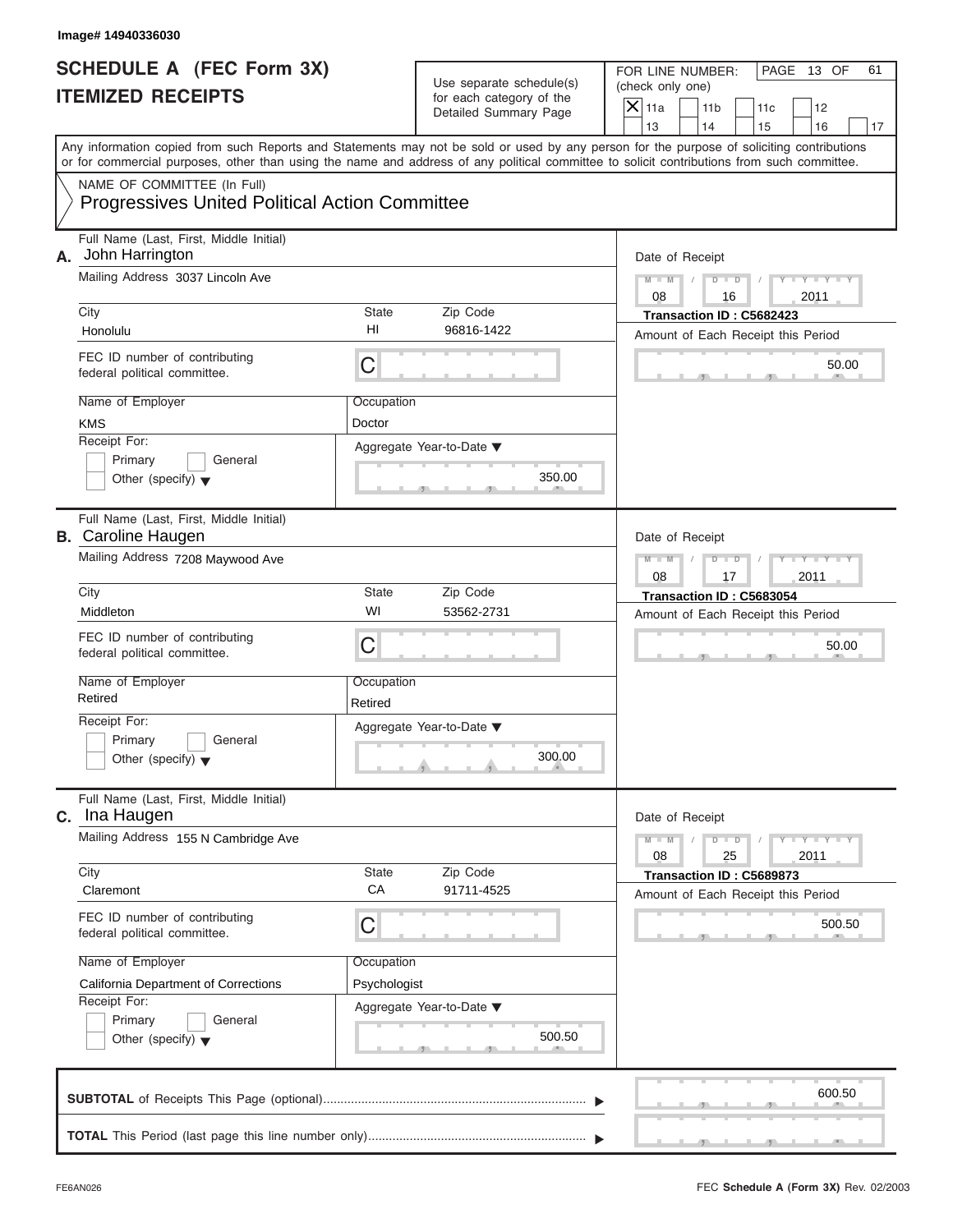| Image# 14940336031        |                                                                                                                                                                                                                                                                                         |                                       |                                                                               |                                        |                                                                |     |                  |    |
|---------------------------|-----------------------------------------------------------------------------------------------------------------------------------------------------------------------------------------------------------------------------------------------------------------------------------------|---------------------------------------|-------------------------------------------------------------------------------|----------------------------------------|----------------------------------------------------------------|-----|------------------|----|
|                           | <b>SCHEDULE A (FEC Form 3X)</b><br><b>ITEMIZED RECEIPTS</b>                                                                                                                                                                                                                             |                                       | Use separate schedule(s)<br>for each category of the<br>Detailed Summary Page | (check only one)<br>$\overline{X}$ 11a | FOR LINE NUMBER:<br>11 <sub>b</sub>                            | 11c | PAGE 14 OF<br>12 | 61 |
|                           |                                                                                                                                                                                                                                                                                         |                                       |                                                                               | 13                                     | 14                                                             | 15  | 16               | 17 |
|                           | Any information copied from such Reports and Statements may not be sold or used by any person for the purpose of soliciting contributions<br>or for commercial purposes, other than using the name and address of any political committee to solicit contributions from such committee. |                                       |                                                                               |                                        |                                                                |     |                  |    |
|                           | NAME OF COMMITTEE (In Full)<br><b>Progressives United Political Action Committee</b>                                                                                                                                                                                                    |                                       |                                                                               |                                        |                                                                |     |                  |    |
| Nora Hess<br>А.           | Full Name (Last, First, Middle Initial)                                                                                                                                                                                                                                                 |                                       |                                                                               |                                        | Date of Receipt                                                |     |                  |    |
|                           | Mailing Address 716 Arbutus St                                                                                                                                                                                                                                                          | $M - M$<br>08                         | $D$ $D$<br>30                                                                 |                                        | $Y - Y - Y$<br>2011                                            |     |                  |    |
| City<br>Rhinelander       |                                                                                                                                                                                                                                                                                         | State<br>WI                           | Zip Code<br>54501-3701                                                        |                                        | Transaction ID: C5691612<br>Amount of Each Receipt this Period |     |                  |    |
|                           | FEC ID number of contributing<br>federal political committee.                                                                                                                                                                                                                           | C                                     |                                                                               |                                        |                                                                |     | 50.00            |    |
|                           | Name of Employer<br><b>United States Navy</b>                                                                                                                                                                                                                                           | Occupation<br>IT                      |                                                                               |                                        |                                                                |     |                  |    |
| Receipt For:              | Primary<br>General<br>Other (specify) $\blacktriangledown$                                                                                                                                                                                                                              |                                       | Aggregate Year-to-Date ▼<br>300.00                                            |                                        |                                                                |     |                  |    |
| <b>B.</b> Thomas Jeffries | Full Name (Last, First, Middle Initial)                                                                                                                                                                                                                                                 |                                       |                                                                               |                                        | Date of Receipt                                                |     |                  |    |
|                           | Mailing Address 5517 Greening Ln                                                                                                                                                                                                                                                        |                                       |                                                                               |                                        |                                                                |     | Y TY TY<br>2011  |    |
| City<br>Madison           |                                                                                                                                                                                                                                                                                         | State<br>WI                           | Zip Code<br>53705-1219                                                        |                                        | Transaction ID: C5688014<br>Amount of Each Receipt this Period |     |                  |    |
|                           | FEC ID number of contributing<br>C<br>federal political committee.                                                                                                                                                                                                                      |                                       |                                                                               |                                        |                                                                |     | 25.00            |    |
| <b>USDA</b>               | Name of Employer                                                                                                                                                                                                                                                                        | Occupation<br>Scientist               |                                                                               |                                        |                                                                |     |                  |    |
| Receipt For:              | Primary<br>General<br>Other (specify) $\blacktriangledown$                                                                                                                                                                                                                              |                                       | Aggregate Year-to-Date ▼<br>285.00                                            |                                        |                                                                |     |                  |    |
|                           | Full Name (Last, First, Middle Initial)<br>C. Jayne Johnson                                                                                                                                                                                                                             |                                       |                                                                               |                                        | Date of Receipt                                                |     |                  |    |
|                           | Mailing Address 16347 W Point Rd                                                                                                                                                                                                                                                        |                                       |                                                                               |                                        | $M - M$<br>$D - D$<br>09                                       |     | $Y = Y$<br>2011  |    |
| City<br><b>Gays Mills</b> |                                                                                                                                                                                                                                                                                         | State<br>WI                           | Zip Code<br>54631-7158                                                        |                                        | Transaction ID: C5673057<br>Amount of Each Receipt this Period |     |                  |    |
|                           | FEC ID number of contributing<br>federal political committee.                                                                                                                                                                                                                           | С                                     |                                                                               |                                        |                                                                |     | 50.00            |    |
|                           | Name of Employer<br>Gundersen Lutheran Medical Center                                                                                                                                                                                                                                   | Occupation<br><b>Registered Nurse</b> |                                                                               |                                        |                                                                |     |                  |    |
| Receipt For:              | Primary<br>General<br>Other (specify) $\blacktriangledown$                                                                                                                                                                                                                              |                                       | Aggregate Year-to-Date ▼<br>300.00                                            |                                        |                                                                |     |                  |    |
|                           |                                                                                                                                                                                                                                                                                         |                                       |                                                                               |                                        |                                                                |     | 125.00           |    |
|                           |                                                                                                                                                                                                                                                                                         |                                       |                                                                               |                                        |                                                                |     |                  |    |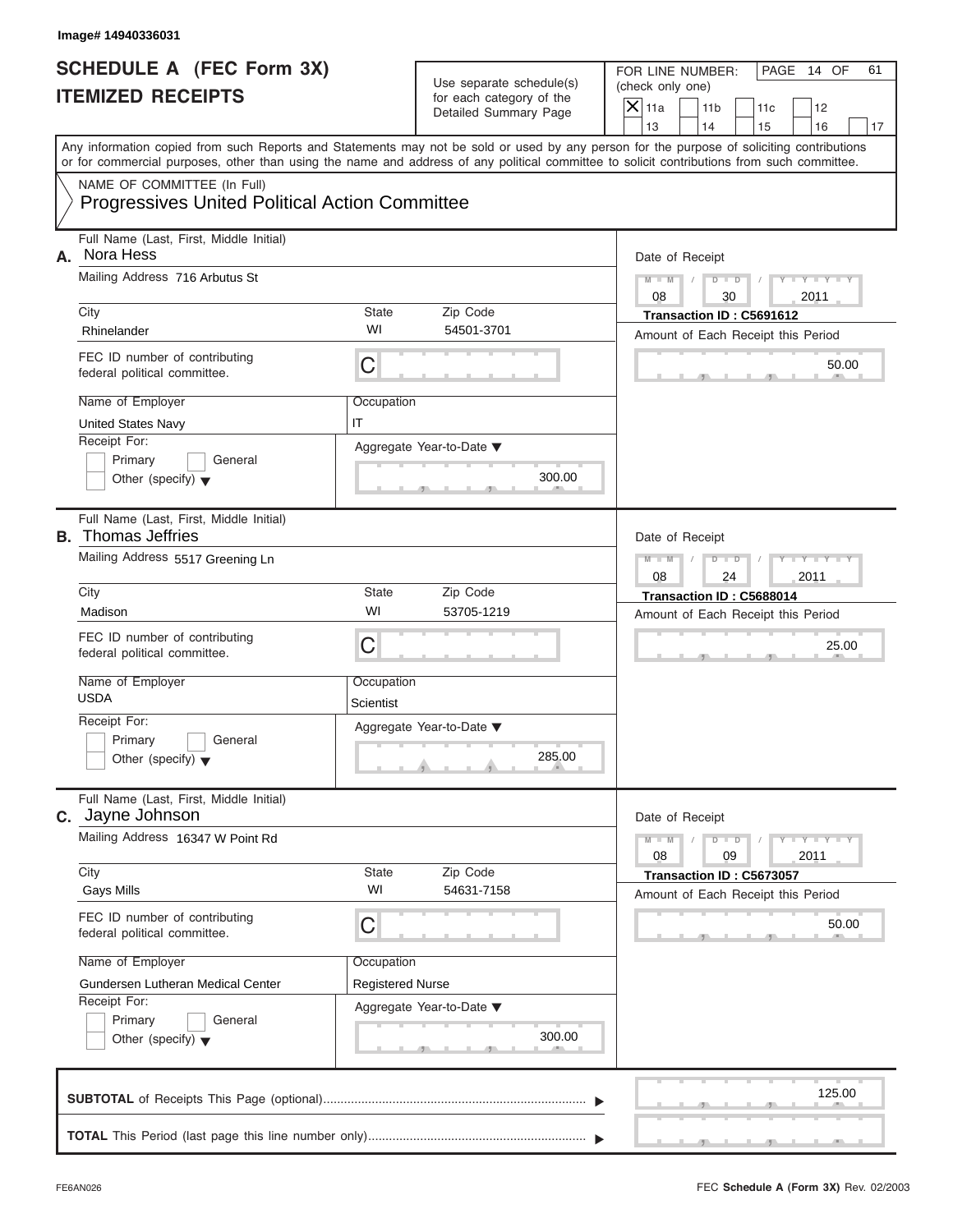|                                                             | Image# 14940336032                                                                                                                         |                                                     |                                                                               |                                                                                                                                           |  |  |  |
|-------------------------------------------------------------|--------------------------------------------------------------------------------------------------------------------------------------------|-----------------------------------------------------|-------------------------------------------------------------------------------|-------------------------------------------------------------------------------------------------------------------------------------------|--|--|--|
| <b>SCHEDULE A (FEC Form 3X)</b><br><b>ITEMIZED RECEIPTS</b> |                                                                                                                                            |                                                     | Use separate schedule(s)<br>for each category of the<br>Detailed Summary Page | FOR LINE NUMBER:<br>PAGE 15 OF<br>61<br>(check only one)<br>$\overline{X}$ 11a<br>11 <sub>b</sub><br>11c<br>12                            |  |  |  |
|                                                             |                                                                                                                                            |                                                     |                                                                               | 13<br>14<br>15<br>16<br>17                                                                                                                |  |  |  |
|                                                             | or for commercial purposes, other than using the name and address of any political committee to solicit contributions from such committee. |                                                     |                                                                               | Any information copied from such Reports and Statements may not be sold or used by any person for the purpose of soliciting contributions |  |  |  |
|                                                             | NAME OF COMMITTEE (In Full)<br><b>Progressives United Political Action Committee</b>                                                       |                                                     |                                                                               |                                                                                                                                           |  |  |  |
| А.                                                          | Full Name (Last, First, Middle Initial)<br>Denise Leong                                                                                    |                                                     |                                                                               | Date of Receipt                                                                                                                           |  |  |  |
|                                                             | Mailing Address N8066 Peregrine Ln                                                                                                         | $M - M$<br>$D$ $\Box$ $D$<br>Y TYT                  |                                                                               |                                                                                                                                           |  |  |  |
|                                                             | City                                                                                                                                       | State                                               | Zip Code                                                                      | 08<br>21<br>2011<br>Transaction ID: C5684020                                                                                              |  |  |  |
|                                                             | Horicon                                                                                                                                    | WI                                                  | 53032-9788                                                                    | Amount of Each Receipt this Period                                                                                                        |  |  |  |
|                                                             | FEC ID number of contributing<br>federal political committee.                                                                              | C                                                   |                                                                               | 40.00                                                                                                                                     |  |  |  |
|                                                             | Name of Employer                                                                                                                           | Occupation                                          |                                                                               |                                                                                                                                           |  |  |  |
|                                                             | Waupun School District                                                                                                                     | <b>Technology Director</b>                          |                                                                               |                                                                                                                                           |  |  |  |
|                                                             | Receipt For:<br>Primary<br>General<br>Other (specify) $\blacktriangledown$                                                                 |                                                     | Aggregate Year-to-Date ▼<br>240.00                                            |                                                                                                                                           |  |  |  |
|                                                             | Full Name (Last, First, Middle Initial)<br><b>B.</b> Edward A. Liegel                                                                      |                                                     |                                                                               | Date of Receipt                                                                                                                           |  |  |  |
|                                                             | Mailing Address S8552 Valley View Road                                                                                                     | $D - I - D$<br>Y TYT<br>$M - M$<br>2011<br>08<br>18 |                                                                               |                                                                                                                                           |  |  |  |
|                                                             | City                                                                                                                                       | State                                               | Zip Code                                                                      | Transaction ID: C5683244<br>Amount of Each Receipt this Period                                                                            |  |  |  |
|                                                             | Loganville                                                                                                                                 | WI                                                  | 53943                                                                         |                                                                                                                                           |  |  |  |
|                                                             | FEC ID number of contributing<br>federal political committee.                                                                              | C                                                   |                                                                               |                                                                                                                                           |  |  |  |
|                                                             | Name of Employer<br>Edward A Liegel & Assoc., Inc.                                                                                         | Occupation                                          |                                                                               |                                                                                                                                           |  |  |  |
|                                                             | Receipt For:                                                                                                                               |                                                     | <b>Certified Professioal Agronomist</b>                                       |                                                                                                                                           |  |  |  |
|                                                             | Primary<br>General<br>Other (specify) $\blacktriangledown$                                                                                 |                                                     | Aggregate Year-to-Date ▼<br>500.00                                            |                                                                                                                                           |  |  |  |
|                                                             | Full Name (Last, First, Middle Initial)<br>C. Robert R. Linck                                                                              |                                                     |                                                                               | Date of Receipt                                                                                                                           |  |  |  |
|                                                             | Mailing Address 8820 Clear Lake Rd                                                                                                         |                                                     | $M - M$<br>$Y = Y$<br>$D - D$<br>08<br>2011<br>03                             |                                                                                                                                           |  |  |  |
|                                                             | City<br><b>Brown City</b>                                                                                                                  | State<br>MI                                         | Zip Code<br>48416-9728                                                        | Transaction ID: C5668282<br>Amount of Each Receipt this Period                                                                            |  |  |  |
|                                                             | FEC ID number of contributing<br>federal political committee.                                                                              | С                                                   |                                                                               |                                                                                                                                           |  |  |  |
|                                                             | Name of Employer                                                                                                                           | Occupation                                          |                                                                               |                                                                                                                                           |  |  |  |
|                                                             | Self-Employed<br>Receipt For:                                                                                                              | Semi-Retired Farmer                                 |                                                                               |                                                                                                                                           |  |  |  |
|                                                             | Primary<br>General<br>Other (specify) $\blacktriangledown$                                                                                 |                                                     | Aggregate Year-to-Date ▼<br>300.00                                            |                                                                                                                                           |  |  |  |
|                                                             |                                                                                                                                            |                                                     |                                                                               | 240.00                                                                                                                                    |  |  |  |
|                                                             |                                                                                                                                            |                                                     |                                                                               |                                                                                                                                           |  |  |  |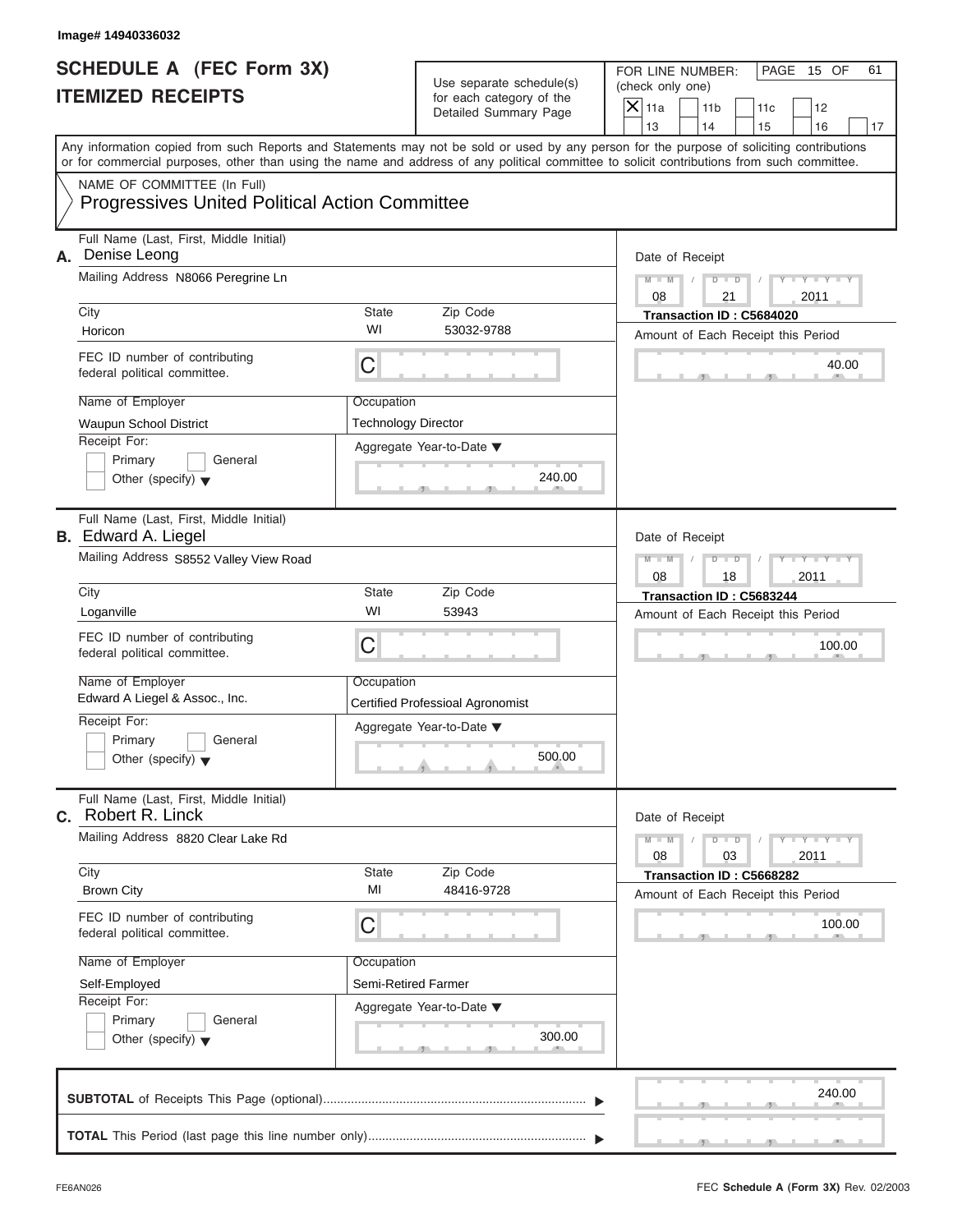|    | Image# 14940336033                                                                                                                                                                                                                                                                      |                                                       |                                                                               |                                                                                                                |  |  |  |
|----|-----------------------------------------------------------------------------------------------------------------------------------------------------------------------------------------------------------------------------------------------------------------------------------------|-------------------------------------------------------|-------------------------------------------------------------------------------|----------------------------------------------------------------------------------------------------------------|--|--|--|
|    | <b>SCHEDULE A (FEC Form 3X)</b><br><b>ITEMIZED RECEIPTS</b>                                                                                                                                                                                                                             |                                                       | Use separate schedule(s)<br>for each category of the<br>Detailed Summary Page | FOR LINE NUMBER:<br>PAGE 16 OF<br>61<br>(check only one)<br>$\overline{X}$ 11a<br>11 <sub>b</sub><br>11c<br>12 |  |  |  |
|    | Any information copied from such Reports and Statements may not be sold or used by any person for the purpose of soliciting contributions<br>or for commercial purposes, other than using the name and address of any political committee to solicit contributions from such committee. |                                                       |                                                                               | 13<br>14<br>15<br>16<br>17                                                                                     |  |  |  |
|    | NAME OF COMMITTEE (In Full)<br><b>Progressives United Political Action Committee</b>                                                                                                                                                                                                    |                                                       |                                                                               |                                                                                                                |  |  |  |
| А. | Full Name (Last, First, Middle Initial)<br>Ruth E. Lindgren<br>Mailing Address 245 S Cottage St<br>City                                                                                                                                                                                 | State                                                 | Zip Code                                                                      | Date of Receipt<br>$M - M$<br>$D$ $D$<br>$Y - Y - Y$<br>08<br>2011<br>10<br>Transaction ID: C5678448           |  |  |  |
|    | Whitewater                                                                                                                                                                                                                                                                              | WI                                                    | 53190-1867                                                                    | Amount of Each Receipt this Period                                                                             |  |  |  |
|    | FEC ID number of contributing<br>federal political committee.                                                                                                                                                                                                                           | C                                                     |                                                                               | 150.25                                                                                                         |  |  |  |
|    | Name of Employer<br><b>Blackhawk Technical College</b>                                                                                                                                                                                                                                  | Occupation<br>Part-Time Instructor                    |                                                                               |                                                                                                                |  |  |  |
|    | Receipt For:<br>Primary<br>General<br>Other (specify) $\blacktriangledown$                                                                                                                                                                                                              |                                                       | Aggregate Year-to-Date ▼<br>250.25                                            |                                                                                                                |  |  |  |
|    | Full Name (Last, First, Middle Initial)<br><b>B.</b> Arthur Lipson                                                                                                                                                                                                                      |                                                       |                                                                               | Date of Receipt                                                                                                |  |  |  |
|    | Mailing Address PO Box 71869                                                                                                                                                                                                                                                            | Y T Y T Y T<br>$M - M$<br>$D$ $D$<br>2011<br>08<br>08 |                                                                               |                                                                                                                |  |  |  |
|    | City                                                                                                                                                                                                                                                                                    | State<br>UT                                           | Zip Code                                                                      | Transaction ID: C5670810                                                                                       |  |  |  |
|    | Salt Lake City<br>FEC ID number of contributing<br>federal political committee.                                                                                                                                                                                                         | C                                                     | 84171-0869                                                                    | Amount of Each Receipt this Period<br>5000.00                                                                  |  |  |  |
|    | Name of Employer<br>Western Investments LLC                                                                                                                                                                                                                                             | Occupation<br>Investments                             |                                                                               |                                                                                                                |  |  |  |
|    | Receipt For:<br>Primary<br>General<br>Other (specify) $\blacktriangledown$                                                                                                                                                                                                              |                                                       | Aggregate Year-to-Date ▼<br>5000.00                                           |                                                                                                                |  |  |  |
|    | Full Name (Last, First, Middle Initial)<br>C. Edna J. Litten                                                                                                                                                                                                                            |                                                       |                                                                               | Date of Receipt                                                                                                |  |  |  |
|    | Mailing Address PO Box 48<br>City                                                                                                                                                                                                                                                       | State                                                 | Zip Code                                                                      | $M - M$<br>$Y = Y$<br>$D$ $D$<br>08<br>2011<br>10                                                              |  |  |  |
|    | Altamont                                                                                                                                                                                                                                                                                | <b>NY</b>                                             | 12009-0048                                                                    | Transaction ID: C5678451<br>Amount of Each Receipt this Period                                                 |  |  |  |
|    | federal political committee.                                                                                                                                                                                                                                                            | FEC ID number of contributing<br>С                    |                                                                               |                                                                                                                |  |  |  |
|    | Name of Employer                                                                                                                                                                                                                                                                        | Occupation                                            |                                                                               |                                                                                                                |  |  |  |
|    | <b>Indian Friars</b><br>Receipt For:                                                                                                                                                                                                                                                    | Food Buyer                                            |                                                                               |                                                                                                                |  |  |  |
|    | Primary<br>General<br>Other (specify) $\blacktriangledown$                                                                                                                                                                                                                              |                                                       | Aggregate Year-to-Date ▼<br>210.00                                            |                                                                                                                |  |  |  |
|    |                                                                                                                                                                                                                                                                                         |                                                       |                                                                               | 5210.25                                                                                                        |  |  |  |
|    |                                                                                                                                                                                                                                                                                         |                                                       |                                                                               |                                                                                                                |  |  |  |

S S S , , .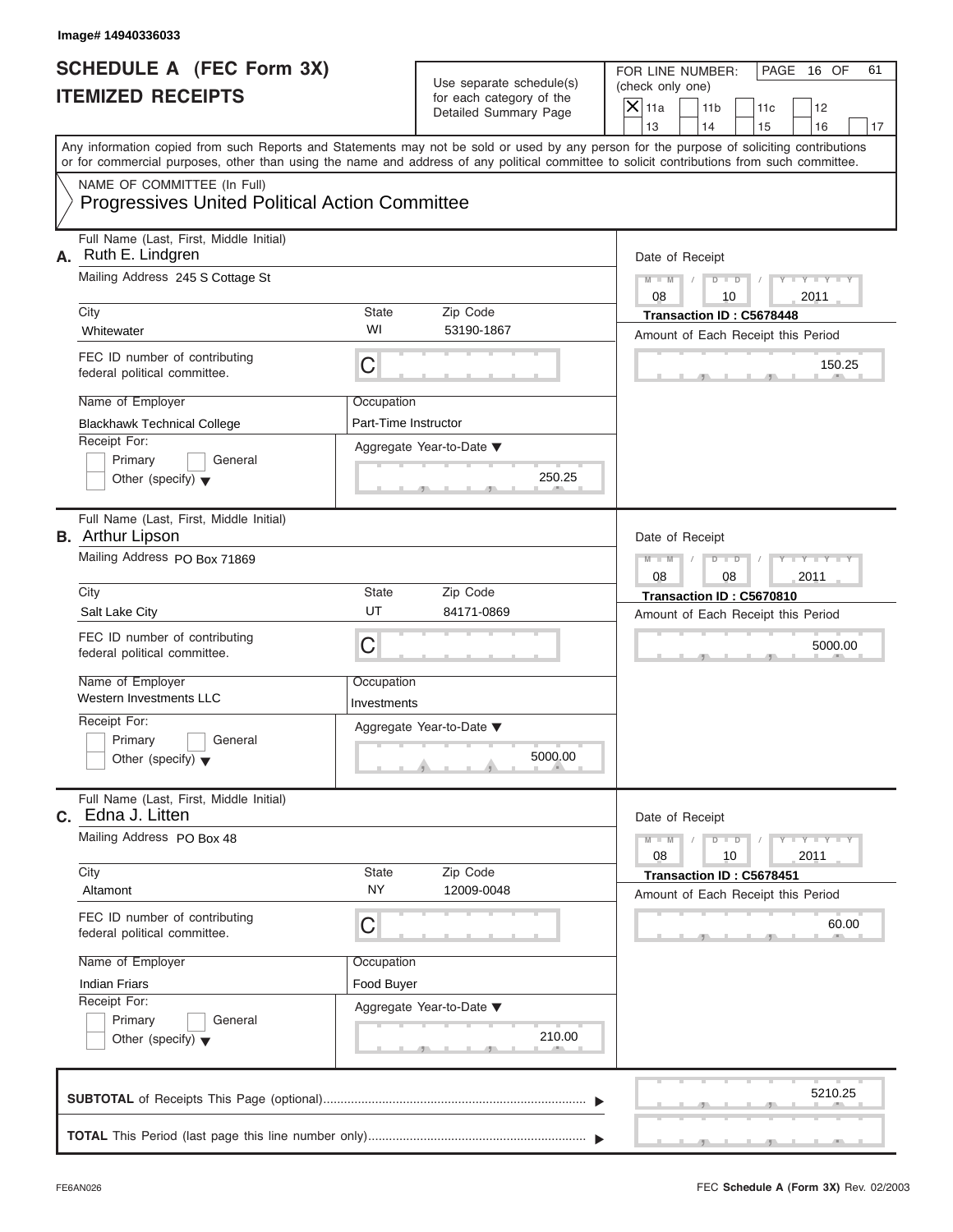|                                                             | Image# 14940336034                                                                                                                                                                                                                                                                      |                                   |                                                      |                          |                                                          |                                    |                 |    |  |  |
|-------------------------------------------------------------|-----------------------------------------------------------------------------------------------------------------------------------------------------------------------------------------------------------------------------------------------------------------------------------------|-----------------------------------|------------------------------------------------------|--------------------------|----------------------------------------------------------|------------------------------------|-----------------|----|--|--|
| <b>SCHEDULE A (FEC Form 3X)</b><br><b>ITEMIZED RECEIPTS</b> |                                                                                                                                                                                                                                                                                         |                                   | Use separate schedule(s)<br>for each category of the |                          | FOR LINE NUMBER:<br>PAGE 17 OF<br>61<br>(check only one) |                                    |                 |    |  |  |
|                                                             |                                                                                                                                                                                                                                                                                         |                                   | Detailed Summary Page                                | $\overline{X}$ 11a<br>13 | 11 <sub>b</sub><br>14                                    | 11c<br>15                          | 12<br>16        | 17 |  |  |
|                                                             | Any information copied from such Reports and Statements may not be sold or used by any person for the purpose of soliciting contributions<br>or for commercial purposes, other than using the name and address of any political committee to solicit contributions from such committee. |                                   |                                                      |                          |                                                          |                                    |                 |    |  |  |
|                                                             | NAME OF COMMITTEE (In Full)                                                                                                                                                                                                                                                             |                                   |                                                      |                          |                                                          |                                    |                 |    |  |  |
|                                                             | <b>Progressives United Political Action Committee</b>                                                                                                                                                                                                                                   |                                   |                                                      |                          |                                                          |                                    |                 |    |  |  |
| А.                                                          | Full Name (Last, First, Middle Initial)<br>Alan Lund                                                                                                                                                                                                                                    |                                   |                                                      |                          | Date of Receipt                                          |                                    |                 |    |  |  |
|                                                             | Mailing Address 303 Putnam St.<br>Apt 108                                                                                                                                                                                                                                               | $M - M$<br>08                     | $D$ $\Box$ $D$<br>17                                 | Y L                      | $Y = Y = Y$<br>2011                                      |                                    |                 |    |  |  |
|                                                             | City                                                                                                                                                                                                                                                                                    | State                             | Zip Code                                             |                          | Transaction ID: C5683417                                 |                                    |                 |    |  |  |
|                                                             | Eau Claire                                                                                                                                                                                                                                                                              | WI                                | 54703                                                |                          | Amount of Each Receipt this Period                       |                                    |                 |    |  |  |
|                                                             | FEC ID number of contributing<br>federal political committee.                                                                                                                                                                                                                           | C                                 |                                                      |                          |                                                          |                                    | 50.00           |    |  |  |
|                                                             | Name of Employer                                                                                                                                                                                                                                                                        | Occupation                        |                                                      |                          |                                                          |                                    |                 |    |  |  |
|                                                             | Quantum Retail                                                                                                                                                                                                                                                                          | Software Developer                |                                                      |                          |                                                          |                                    |                 |    |  |  |
|                                                             | Receipt For:<br>Primary<br>General                                                                                                                                                                                                                                                      |                                   | Aggregate Year-to-Date ▼                             |                          |                                                          |                                    |                 |    |  |  |
|                                                             | Other (specify) $\blacktriangledown$                                                                                                                                                                                                                                                    |                                   | 225.00                                               |                          |                                                          |                                    |                 |    |  |  |
|                                                             | Full Name (Last, First, Middle Initial)<br><b>B.</b> Gregory A. Miller                                                                                                                                                                                                                  |                                   |                                                      |                          | Date of Receipt                                          |                                    |                 |    |  |  |
|                                                             | Mailing Address 6105 Vicksburg Rd                                                                                                                                                                                                                                                       |                                   |                                                      |                          | $D$ $D$                                                  |                                    | Y TY TY         |    |  |  |
|                                                             |                                                                                                                                                                                                                                                                                         |                                   |                                                      | 08                       | 17                                                       |                                    | 2011            |    |  |  |
|                                                             | City<br>Madison                                                                                                                                                                                                                                                                         | State<br>WI                       | Zip Code<br>53718-3171                               |                          | Transaction ID: C5683056                                 |                                    |                 |    |  |  |
|                                                             |                                                                                                                                                                                                                                                                                         |                                   |                                                      |                          |                                                          | Amount of Each Receipt this Period |                 |    |  |  |
|                                                             | FEC ID number of contributing<br>federal political committee.                                                                                                                                                                                                                           | C                                 |                                                      |                          |                                                          |                                    | 25.00           |    |  |  |
|                                                             | Name of Employer<br><b>Alliant Energy</b>                                                                                                                                                                                                                                               | Occupation<br>Electrical Engineer |                                                      |                          |                                                          |                                    |                 |    |  |  |
|                                                             | Receipt For:                                                                                                                                                                                                                                                                            |                                   | Aggregate Year-to-Date ▼                             |                          |                                                          |                                    |                 |    |  |  |
|                                                             | Primary<br>General<br>Other (specify) $\blacktriangledown$                                                                                                                                                                                                                              |                                   | 325.00                                               |                          |                                                          |                                    |                 |    |  |  |
| C.                                                          | Full Name (Last, First, Middle Initial)<br>Eleanor M. Munson                                                                                                                                                                                                                            |                                   |                                                      |                          | Date of Receipt                                          |                                    |                 |    |  |  |
|                                                             | Mailing Address 3610 Lake Mendota Dr                                                                                                                                                                                                                                                    |                                   |                                                      | $M - M$<br>08            | $D$ $D$<br>09                                            |                                    | $Y = Y$<br>2011 |    |  |  |
|                                                             | City<br>Madison                                                                                                                                                                                                                                                                         | State<br>WI                       | Zip Code<br>53705-1475                               |                          | Transaction ID: C5673162                                 |                                    |                 |    |  |  |
|                                                             | FEC ID number of contributing<br>federal political committee.                                                                                                                                                                                                                           | C                                 |                                                      |                          | Amount of Each Receipt this Period                       |                                    | 24.00           |    |  |  |
|                                                             | Name of Employer                                                                                                                                                                                                                                                                        | Occupation                        |                                                      |                          |                                                          |                                    |                 |    |  |  |
|                                                             | Not Employed                                                                                                                                                                                                                                                                            | Not Employed                      |                                                      |                          |                                                          |                                    |                 |    |  |  |
|                                                             | Receipt For:                                                                                                                                                                                                                                                                            |                                   | Aggregate Year-to-Date ▼                             |                          |                                                          |                                    |                 |    |  |  |
|                                                             | Primary<br>General<br>Other (specify) $\blacktriangledown$                                                                                                                                                                                                                              |                                   | 374.25                                               |                          |                                                          |                                    |                 |    |  |  |
|                                                             |                                                                                                                                                                                                                                                                                         |                                   |                                                      |                          |                                                          |                                    | 99.00           |    |  |  |
|                                                             |                                                                                                                                                                                                                                                                                         |                                   |                                                      |                          |                                                          |                                    |                 |    |  |  |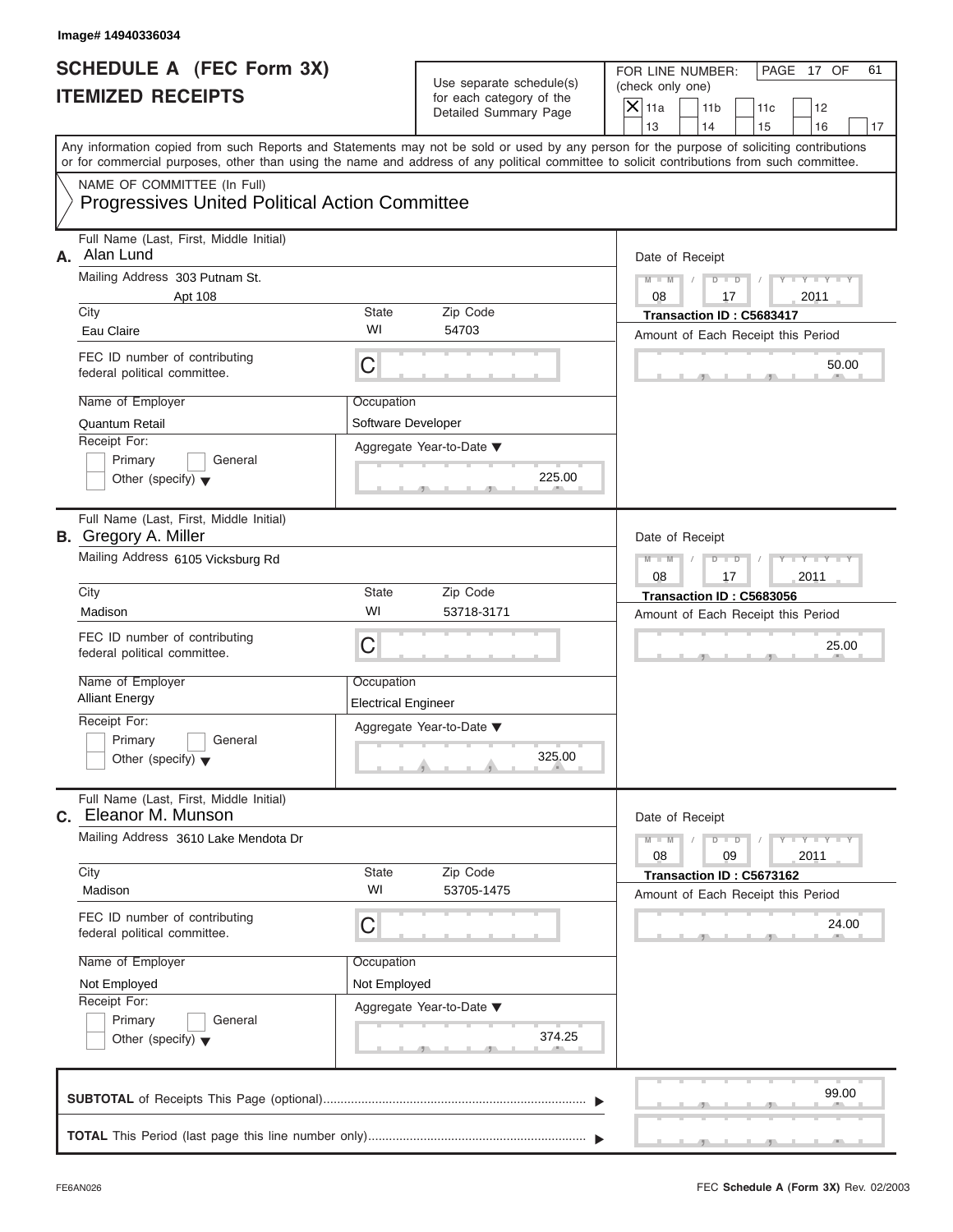|                                                             | Image# 14940336035                                                                                                                         |                                                               |                                                                               |                                                                                                                                           |  |  |
|-------------------------------------------------------------|--------------------------------------------------------------------------------------------------------------------------------------------|---------------------------------------------------------------|-------------------------------------------------------------------------------|-------------------------------------------------------------------------------------------------------------------------------------------|--|--|
| <b>SCHEDULE A (FEC Form 3X)</b><br><b>ITEMIZED RECEIPTS</b> |                                                                                                                                            |                                                               | Use separate schedule(s)<br>for each category of the<br>Detailed Summary Page | FOR LINE NUMBER:<br>PAGE 18 OF<br>61<br>(check only one)<br>$\overline{X}$ 11a<br>12<br>11 <sub>b</sub><br>11c                            |  |  |
|                                                             |                                                                                                                                            |                                                               |                                                                               | 13<br>14<br>15<br>16<br>17                                                                                                                |  |  |
|                                                             | or for commercial purposes, other than using the name and address of any political committee to solicit contributions from such committee. |                                                               |                                                                               | Any information copied from such Reports and Statements may not be sold or used by any person for the purpose of soliciting contributions |  |  |
|                                                             | NAME OF COMMITTEE (In Full)<br><b>Progressives United Political Action Committee</b>                                                       |                                                               |                                                                               |                                                                                                                                           |  |  |
| А.                                                          | Full Name (Last, First, Middle Initial)<br><b>Jack Neis</b>                                                                                |                                                               |                                                                               | Date of Receipt                                                                                                                           |  |  |
|                                                             | Mailing Address 14360 Garland Ave                                                                                                          |                                                               |                                                                               | $Y - Y - Y - Y - Y$<br>$D - D$<br>$M - M$<br>08<br>09<br>2011                                                                             |  |  |
|                                                             | City                                                                                                                                       | State                                                         | Zip Code                                                                      | Transaction ID: C5673083                                                                                                                  |  |  |
|                                                             | <b>Apple Valley</b>                                                                                                                        | ΜN                                                            | 55124-8405                                                                    | Amount of Each Receipt this Period                                                                                                        |  |  |
|                                                             | FEC ID number of contributing<br>federal political committee.                                                                              | C                                                             |                                                                               | 50.00                                                                                                                                     |  |  |
|                                                             | Name of Employer                                                                                                                           | Occupation                                                    |                                                                               |                                                                                                                                           |  |  |
|                                                             | Retired                                                                                                                                    | Retired                                                       |                                                                               |                                                                                                                                           |  |  |
|                                                             | Receipt For:                                                                                                                               |                                                               | Aggregate Year-to-Date ▼                                                      |                                                                                                                                           |  |  |
|                                                             | Primary<br>General<br>Other (specify) $\blacktriangledown$                                                                                 |                                                               | 300.00                                                                        |                                                                                                                                           |  |  |
|                                                             | Full Name (Last, First, Middle Initial)<br><b>B.</b> Dale Norris                                                                           | Date of Receipt                                               |                                                                               |                                                                                                                                           |  |  |
|                                                             | Mailing Address 729 5th Ave S                                                                                                              | $Y - Y - Y - Y - Y$<br>$M - M$<br>$D$ $D$<br>08<br>2011<br>25 |                                                                               |                                                                                                                                           |  |  |
|                                                             | City                                                                                                                                       | State                                                         | Zip Code                                                                      | Transaction ID: C5688704                                                                                                                  |  |  |
|                                                             | La Crosse                                                                                                                                  | WI                                                            | 54601-4561                                                                    | Amount of Each Receipt this Period                                                                                                        |  |  |
|                                                             | FEC ID number of contributing<br>federal political committee.                                                                              | C                                                             |                                                                               | 25.00                                                                                                                                     |  |  |
|                                                             | Name of Employer                                                                                                                           | Occupation                                                    |                                                                               |                                                                                                                                           |  |  |
|                                                             | Self-Employed                                                                                                                              | Veterinarian                                                  |                                                                               |                                                                                                                                           |  |  |
|                                                             | Receipt For:<br>Primary<br>General                                                                                                         |                                                               | Aggregate Year-to-Date ▼                                                      |                                                                                                                                           |  |  |
|                                                             | Other (specify) $\blacktriangledown$                                                                                                       |                                                               | 210.25                                                                        |                                                                                                                                           |  |  |
|                                                             | Full Name (Last, First, Middle Initial)<br><b>C.</b> Virginia H. Nye                                                                       |                                                               |                                                                               | Date of Receipt                                                                                                                           |  |  |
|                                                             | Mailing Address 5515 Callister Ave.                                                                                                        |                                                               |                                                                               | $Y = Y$<br>$M - M$<br>$D$ $D$<br>2011<br>08<br>24                                                                                         |  |  |
|                                                             | City                                                                                                                                       | State<br>CA                                                   | Zip Code                                                                      | Transaction ID: C5688745                                                                                                                  |  |  |
|                                                             | Sacramento                                                                                                                                 |                                                               | 95819-1804                                                                    | Amount of Each Receipt this Period                                                                                                        |  |  |
|                                                             | FEC ID number of contributing<br>federal political committee.                                                                              | C                                                             |                                                                               | 225.38                                                                                                                                    |  |  |
|                                                             | Name of Employer                                                                                                                           | Occupation                                                    |                                                                               |                                                                                                                                           |  |  |
|                                                             | Retired                                                                                                                                    | Retried                                                       |                                                                               |                                                                                                                                           |  |  |
|                                                             | Receipt For:<br>Primary<br>General                                                                                                         |                                                               | Aggregate Year-to-Date ▼                                                      |                                                                                                                                           |  |  |
|                                                             | Other (specify) $\blacktriangledown$                                                                                                       |                                                               | 225.38                                                                        |                                                                                                                                           |  |  |
|                                                             |                                                                                                                                            |                                                               |                                                                               | 300.38                                                                                                                                    |  |  |
|                                                             |                                                                                                                                            |                                                               |                                                                               |                                                                                                                                           |  |  |
|                                                             |                                                                                                                                            |                                                               |                                                                               |                                                                                                                                           |  |  |

S S S , , .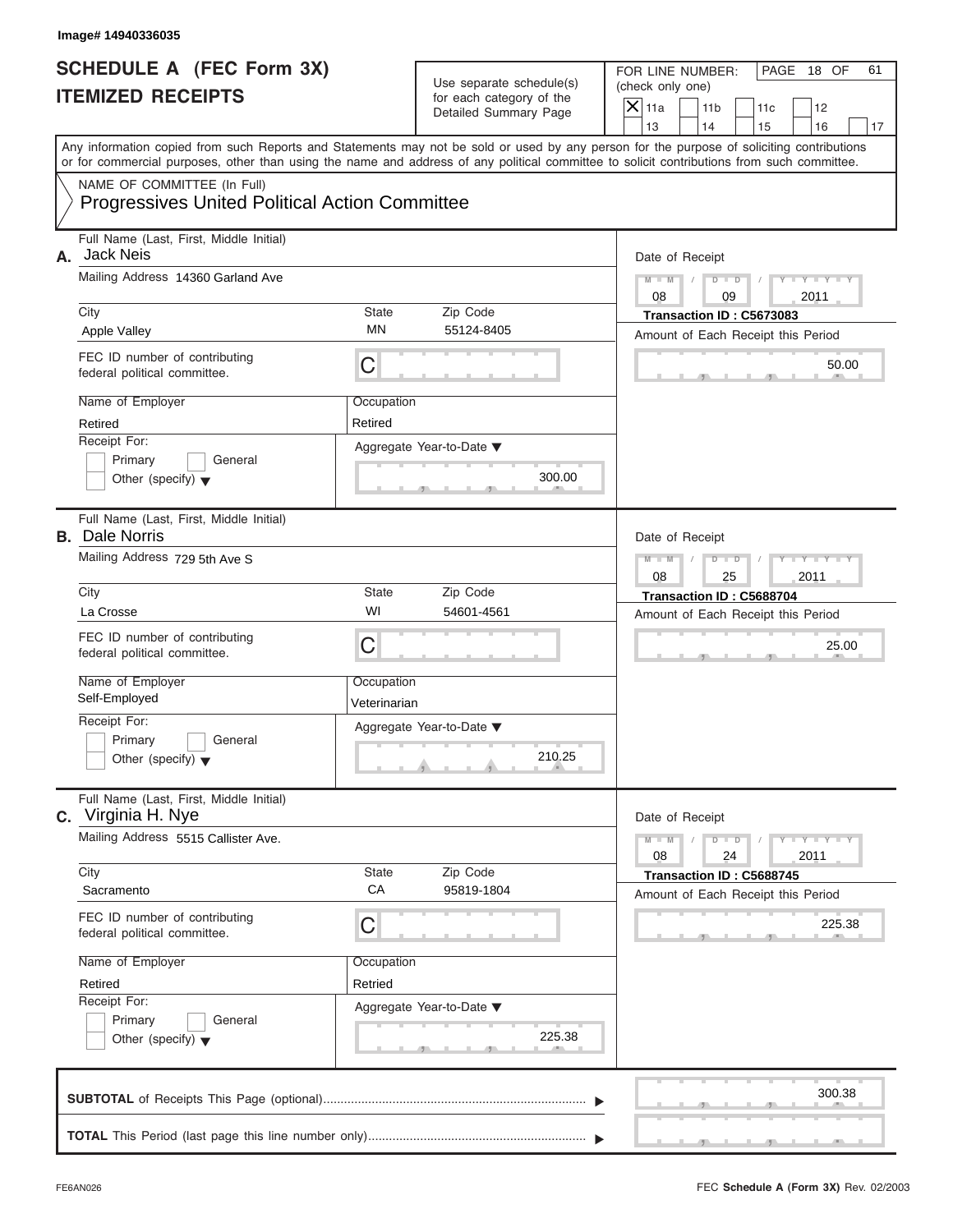|                                                             | Image# 14940336036                                                                                                                                                                                                                                                                      |                                    |                                                      |               |                                                                                                              |    |                             |    |  |  |  |
|-------------------------------------------------------------|-----------------------------------------------------------------------------------------------------------------------------------------------------------------------------------------------------------------------------------------------------------------------------------------|------------------------------------|------------------------------------------------------|---------------|--------------------------------------------------------------------------------------------------------------|----|-----------------------------|----|--|--|--|
| <b>SCHEDULE A (FEC Form 3X)</b><br><b>ITEMIZED RECEIPTS</b> |                                                                                                                                                                                                                                                                                         |                                    | Use separate schedule(s)<br>for each category of the |               | FOR LINE NUMBER:<br>PAGE 19 OF<br>61<br>(check only one)<br>$\mathsf{X}$ 11a<br>11 <sub>b</sub><br>11c<br>12 |    |                             |    |  |  |  |
|                                                             |                                                                                                                                                                                                                                                                                         |                                    | <b>Detailed Summary Page</b>                         | 13            | 14                                                                                                           | 15 | 16                          | 17 |  |  |  |
|                                                             | Any information copied from such Reports and Statements may not be sold or used by any person for the purpose of soliciting contributions<br>or for commercial purposes, other than using the name and address of any political committee to solicit contributions from such committee. |                                    |                                                      |               |                                                                                                              |    |                             |    |  |  |  |
|                                                             | NAME OF COMMITTEE (In Full)<br><b>Progressives United Political Action Committee</b>                                                                                                                                                                                                    |                                    |                                                      |               |                                                                                                              |    |                             |    |  |  |  |
| А.                                                          | Full Name (Last, First, Middle Initial)<br>Jeanne Pfister                                                                                                                                                                                                                               |                                    | Date of Receipt                                      |               |                                                                                                              |    |                             |    |  |  |  |
|                                                             | Mailing Address 2304 Haysacher Ct                                                                                                                                                                                                                                                       | $M - M$<br>08                      | $D$ $\Box$ $D$<br>14                                 |               | $Y - Y - Y - Y - Y$<br>2011                                                                                  |    |                             |    |  |  |  |
|                                                             | City<br>Kaukauna                                                                                                                                                                                                                                                                        | State<br>WI                        | Zip Code<br>54130-3767                               |               | Transaction ID: C5681481<br>Amount of Each Receipt this Period                                               |    |                             |    |  |  |  |
|                                                             | FEC ID number of contributing<br>federal political committee.                                                                                                                                                                                                                           | С                                  |                                                      |               |                                                                                                              |    | 25.00                       |    |  |  |  |
|                                                             | Name of Employer<br>Retired                                                                                                                                                                                                                                                             | Occupation<br>Retired              |                                                      |               |                                                                                                              |    |                             |    |  |  |  |
|                                                             | Receipt For:<br>Primary<br>General<br>Other (specify) $\blacktriangledown$                                                                                                                                                                                                              | Aggregate Year-to-Date ▼<br>250.00 |                                                      |               |                                                                                                              |    |                             |    |  |  |  |
|                                                             | Full Name (Last, First, Middle Initial)<br><b>B.</b> Robert Pomeroy                                                                                                                                                                                                                     |                                    |                                                      |               | Date of Receipt                                                                                              |    |                             |    |  |  |  |
|                                                             | Mailing Address 164 N Skyview Ln                                                                                                                                                                                                                                                        | $M - M$<br>08                      | $D$ $D$<br>05                                        |               | Y T Y T Y T<br>2011                                                                                          |    |                             |    |  |  |  |
|                                                             | City<br>Fayetteville                                                                                                                                                                                                                                                                    | State<br><b>AR</b>                 | Zip Code<br>72701-4635                               |               | Transaction ID: C5670702<br>Amount of Each Receipt this Period                                               |    |                             |    |  |  |  |
|                                                             | FEC ID number of contributing<br>federal political committee.                                                                                                                                                                                                                           | С                                  |                                                      |               |                                                                                                              |    | 50.00                       |    |  |  |  |
|                                                             | Name of Employer<br>Retired                                                                                                                                                                                                                                                             | Occupation<br>Retired              |                                                      |               |                                                                                                              |    |                             |    |  |  |  |
|                                                             | Receipt For:<br>Primary<br>General<br>Other (specify) $\blacktriangledown$                                                                                                                                                                                                              |                                    | Aggregate Year-to-Date ▼<br>250.00                   |               |                                                                                                              |    |                             |    |  |  |  |
|                                                             | Full Name (Last, First, Middle Initial)<br>C. Judy G. Ranney                                                                                                                                                                                                                            |                                    |                                                      |               | Date of Receipt                                                                                              |    |                             |    |  |  |  |
|                                                             | Mailing Address 11806 Song St                                                                                                                                                                                                                                                           |                                    |                                                      | $M - M$<br>08 | $D$ $D$<br>17                                                                                                |    | $Y - Y - Y - Y - I$<br>2011 |    |  |  |  |
|                                                             | City<br>San Antonio                                                                                                                                                                                                                                                                     | State<br><b>TX</b>                 | Zip Code<br>78216-3050                               |               | Transaction ID: C5683008<br>Amount of Each Receipt this Period                                               |    |                             |    |  |  |  |
|                                                             | FEC ID number of contributing<br>federal political committee.                                                                                                                                                                                                                           | С                                  |                                                      |               |                                                                                                              |    | 25.00                       |    |  |  |  |
|                                                             | Name of Employer<br>Retired                                                                                                                                                                                                                                                             | Occupation<br>Retired              |                                                      |               |                                                                                                              |    |                             |    |  |  |  |
|                                                             | Receipt For:<br>Primary<br>General<br>Other (specify) $\blacktriangledown$                                                                                                                                                                                                              |                                    | Aggregate Year-to-Date ▼<br>225.00                   |               |                                                                                                              |    |                             |    |  |  |  |
|                                                             |                                                                                                                                                                                                                                                                                         |                                    |                                                      |               |                                                                                                              |    | 100.00                      |    |  |  |  |
|                                                             |                                                                                                                                                                                                                                                                                         |                                    |                                                      |               |                                                                                                              |    |                             |    |  |  |  |

S S S , , .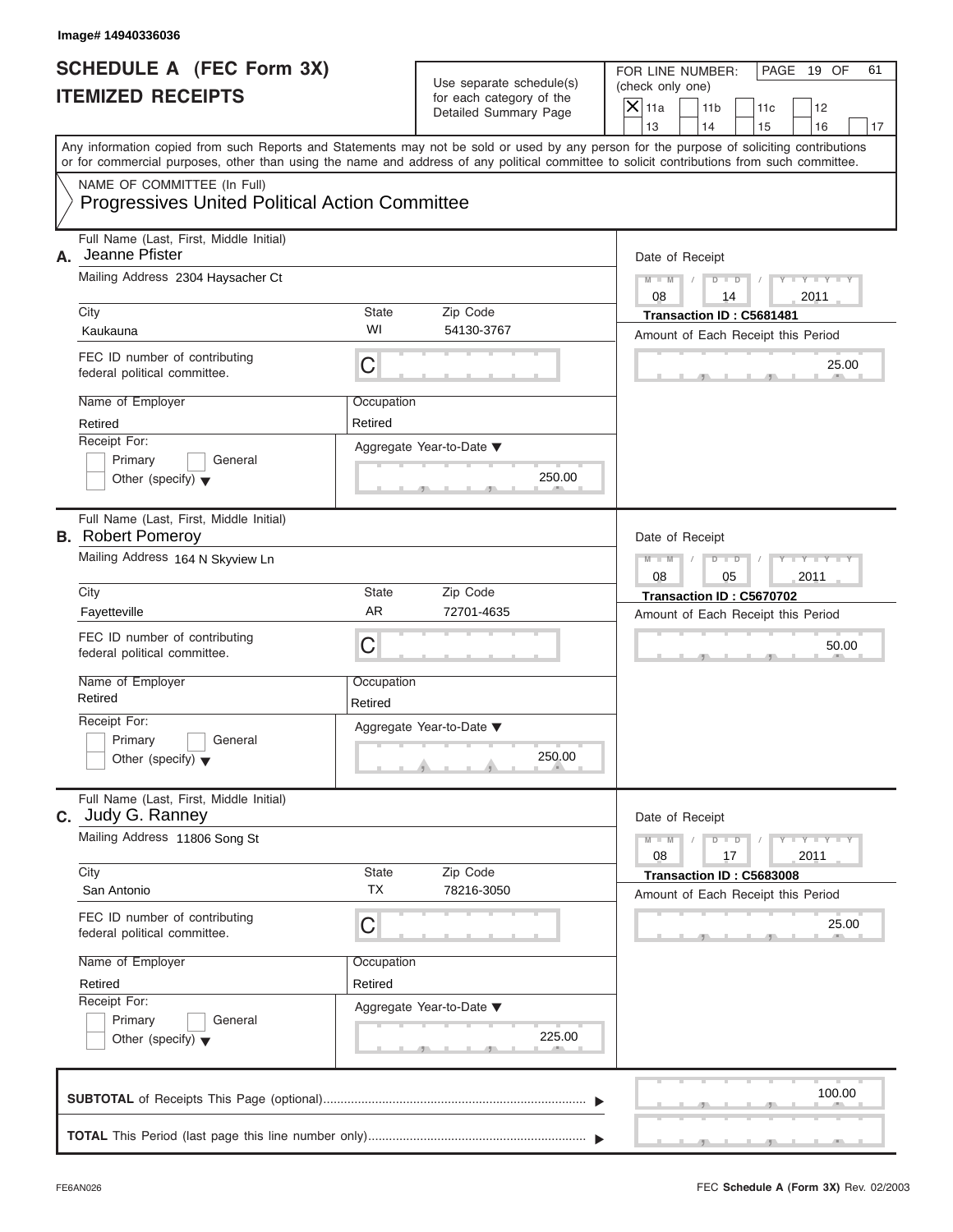|                                                             | Image# 14940336037                                                                                                                         |                                                       |                                                                               |                                                                                                                                           |  |  |  |
|-------------------------------------------------------------|--------------------------------------------------------------------------------------------------------------------------------------------|-------------------------------------------------------|-------------------------------------------------------------------------------|-------------------------------------------------------------------------------------------------------------------------------------------|--|--|--|
| <b>SCHEDULE A (FEC Form 3X)</b><br><b>ITEMIZED RECEIPTS</b> |                                                                                                                                            |                                                       | Use separate schedule(s)<br>for each category of the<br>Detailed Summary Page | FOR LINE NUMBER:<br>PAGE 20 OF<br>61<br>(check only one)<br>$\mathsf{X}$ 11a<br>11 <sub>b</sub><br>11c<br>12                              |  |  |  |
|                                                             |                                                                                                                                            |                                                       |                                                                               | 13<br>14<br>15<br>16<br>17                                                                                                                |  |  |  |
|                                                             | or for commercial purposes, other than using the name and address of any political committee to solicit contributions from such committee. |                                                       |                                                                               | Any information copied from such Reports and Statements may not be sold or used by any person for the purpose of soliciting contributions |  |  |  |
|                                                             | NAME OF COMMITTEE (In Full)<br><b>Progressives United Political Action Committee</b>                                                       |                                                       |                                                                               |                                                                                                                                           |  |  |  |
| А.                                                          | Full Name (Last, First, Middle Initial)<br><b>Mark Roeder</b>                                                                              |                                                       |                                                                               | Date of Receipt                                                                                                                           |  |  |  |
|                                                             | Mailing Address 1228 Elizabeth St                                                                                                          | $M - M$<br>$D$ $D$<br>$Y - Y - Y$<br>08<br>03<br>2011 |                                                                               |                                                                                                                                           |  |  |  |
|                                                             | City                                                                                                                                       | State                                                 | Zip Code                                                                      | Transaction ID: C5667405                                                                                                                  |  |  |  |
|                                                             | Madison                                                                                                                                    | WI                                                    | 53703-1714                                                                    | Amount of Each Receipt this Period                                                                                                        |  |  |  |
|                                                             | FEC ID number of contributing<br>federal political committee.                                                                              | C                                                     |                                                                               | 50.00                                                                                                                                     |  |  |  |
|                                                             | Name of Employer                                                                                                                           | Occupation                                            |                                                                               |                                                                                                                                           |  |  |  |
|                                                             | Self-Employed                                                                                                                              | Manufacturer                                          |                                                                               |                                                                                                                                           |  |  |  |
|                                                             | Receipt For:                                                                                                                               |                                                       | Aggregate Year-to-Date ▼                                                      |                                                                                                                                           |  |  |  |
|                                                             | Other (specify) $\blacktriangledown$                                                                                                       | Primary<br>General<br>400.00                          |                                                                               |                                                                                                                                           |  |  |  |
|                                                             | Full Name (Last, First, Middle Initial)<br><b>B.</b> Ronald H. Roesler                                                                     |                                                       |                                                                               | Date of Receipt                                                                                                                           |  |  |  |
|                                                             | Mailing Address 2102 Mike PI                                                                                                               | $D - I$<br>Y TY TY<br>$M - M$<br>2011<br>08<br>19     |                                                                               |                                                                                                                                           |  |  |  |
|                                                             | City                                                                                                                                       | State                                                 | Zip Code                                                                      | Transaction ID: C5683506<br>Amount of Each Receipt this Period                                                                            |  |  |  |
|                                                             | Manhattan                                                                                                                                  | KS                                                    | 66502-4836                                                                    |                                                                                                                                           |  |  |  |
|                                                             | FEC ID number of contributing<br>federal political committee.                                                                              | C                                                     | 50.00                                                                         |                                                                                                                                           |  |  |  |
|                                                             | Name of Employer                                                                                                                           | Occupation                                            |                                                                               |                                                                                                                                           |  |  |  |
|                                                             | Wamego Sand, Inc.                                                                                                                          | <b>Truck Driver</b>                                   |                                                                               |                                                                                                                                           |  |  |  |
|                                                             | Receipt For:                                                                                                                               |                                                       | Aggregate Year-to-Date ▼                                                      |                                                                                                                                           |  |  |  |
|                                                             | Primary<br>General<br>Other (specify) $\blacktriangledown$                                                                                 |                                                       | 350.00                                                                        |                                                                                                                                           |  |  |  |
|                                                             | Full Name (Last, First, Middle Initial)<br>C. Dan Stevens                                                                                  |                                                       |                                                                               | Date of Receipt                                                                                                                           |  |  |  |
|                                                             | Mailing Address 4909 Marvin Ave                                                                                                            |                                                       |                                                                               | $M - M$<br>$Y = Y$<br>$D$ $D$<br>08<br>22<br>2011                                                                                         |  |  |  |
|                                                             | City<br>Madison                                                                                                                            | State<br>WI                                           | Zip Code<br>53711-3647                                                        | Transaction ID: C5684172<br>Amount of Each Receipt this Period                                                                            |  |  |  |
|                                                             | FEC ID number of contributing<br>federal political committee.                                                                              | С                                                     |                                                                               | 50.00                                                                                                                                     |  |  |  |
|                                                             | Name of Employer                                                                                                                           | Occupation                                            |                                                                               |                                                                                                                                           |  |  |  |
|                                                             | Earth IT                                                                                                                                   |                                                       | Computer Programmer                                                           |                                                                                                                                           |  |  |  |
|                                                             | Receipt For:                                                                                                                               |                                                       | Aggregate Year-to-Date ▼                                                      |                                                                                                                                           |  |  |  |
|                                                             | Primary<br>General<br>Other (specify) $\blacktriangledown$                                                                                 |                                                       | 500.00                                                                        |                                                                                                                                           |  |  |  |
|                                                             |                                                                                                                                            |                                                       |                                                                               | 150.00                                                                                                                                    |  |  |  |
|                                                             |                                                                                                                                            |                                                       |                                                                               |                                                                                                                                           |  |  |  |

S S S , , .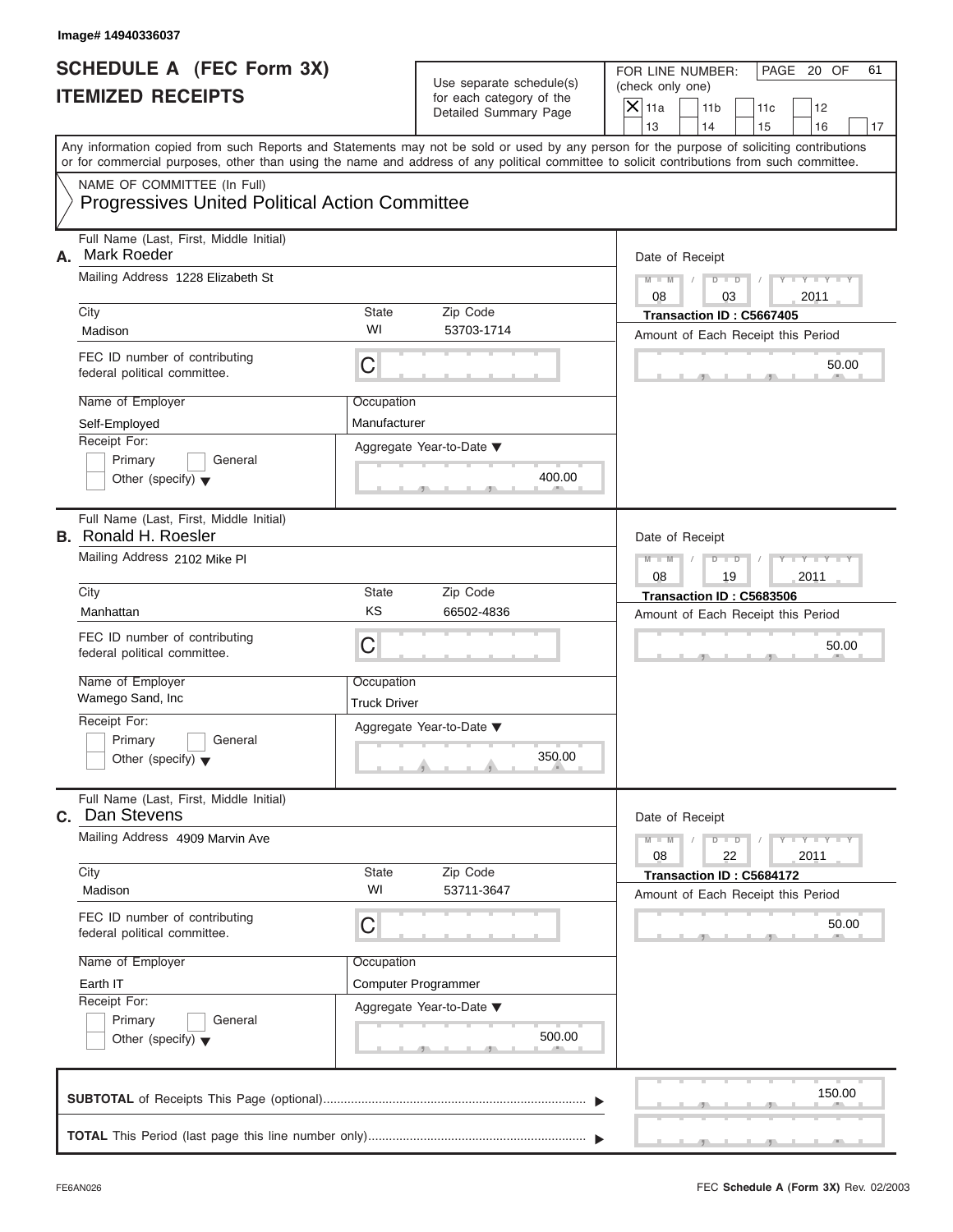|                                                             | Image# 14940336038                                                                                                                         |                                                                      |                                                                               |                                                                                                                                           |  |  |  |
|-------------------------------------------------------------|--------------------------------------------------------------------------------------------------------------------------------------------|----------------------------------------------------------------------|-------------------------------------------------------------------------------|-------------------------------------------------------------------------------------------------------------------------------------------|--|--|--|
| <b>SCHEDULE A (FEC Form 3X)</b><br><b>ITEMIZED RECEIPTS</b> |                                                                                                                                            |                                                                      | Use separate schedule(s)<br>for each category of the<br>Detailed Summary Page | FOR LINE NUMBER:<br>PAGE 21 OF<br>61<br>(check only one)<br>$\mathsf{X}$ 11a<br>11 <sub>b</sub><br>11c<br>12                              |  |  |  |
|                                                             |                                                                                                                                            |                                                                      |                                                                               | 13<br>14<br>15<br>16<br>17                                                                                                                |  |  |  |
|                                                             | or for commercial purposes, other than using the name and address of any political committee to solicit contributions from such committee. |                                                                      |                                                                               | Any information copied from such Reports and Statements may not be sold or used by any person for the purpose of soliciting contributions |  |  |  |
|                                                             | NAME OF COMMITTEE (In Full)<br><b>Progressives United Political Action Committee</b>                                                       |                                                                      |                                                                               |                                                                                                                                           |  |  |  |
| А.                                                          | Full Name (Last, First, Middle Initial)<br><b>William Thomas</b>                                                                           |                                                                      |                                                                               | Date of Receipt                                                                                                                           |  |  |  |
|                                                             | Mailing Address 27696 Elderberry St.                                                                                                       | $Y - Y - Y - Y - Y$<br>$D$ $\Box$ $D$<br>$M - M$<br>08<br>18<br>2011 |                                                                               |                                                                                                                                           |  |  |  |
|                                                             | City                                                                                                                                       | State                                                                | Zip Code                                                                      | Transaction ID: C5683574                                                                                                                  |  |  |  |
|                                                             | Murrieta                                                                                                                                   | CA                                                                   | 92562                                                                         | Amount of Each Receipt this Period                                                                                                        |  |  |  |
|                                                             | FEC ID number of contributing<br>federal political committee.                                                                              | С                                                                    |                                                                               | 25.00                                                                                                                                     |  |  |  |
|                                                             | Name of Employer                                                                                                                           | Occupation                                                           |                                                                               |                                                                                                                                           |  |  |  |
|                                                             | Self-Employed                                                                                                                              |                                                                      | <b>Construction Consultant</b>                                                |                                                                                                                                           |  |  |  |
|                                                             | Receipt For:<br>Primary<br>General                                                                                                         |                                                                      | Aggregate Year-to-Date ▼                                                      |                                                                                                                                           |  |  |  |
|                                                             | Other (specify) $\blacktriangledown$                                                                                                       |                                                                      | 275.00                                                                        |                                                                                                                                           |  |  |  |
|                                                             | Full Name (Last, First, Middle Initial)<br><b>B.</b> William Thomas                                                                        |                                                                      |                                                                               | Date of Receipt                                                                                                                           |  |  |  |
|                                                             | Mailing Address 27696 Elderberry St.                                                                                                       | $M - M$<br>$D$ $D$<br>Y I Y I Y I<br>2011<br>08<br>19                |                                                                               |                                                                                                                                           |  |  |  |
|                                                             | City                                                                                                                                       | State                                                                | Zip Code                                                                      | Transaction ID: C5683508                                                                                                                  |  |  |  |
|                                                             | Murrieta                                                                                                                                   | CA                                                                   | 92562                                                                         | Amount of Each Receipt this Period                                                                                                        |  |  |  |
|                                                             | FEC ID number of contributing<br>federal political committee.                                                                              | С                                                                    |                                                                               | 25.00                                                                                                                                     |  |  |  |
|                                                             | Name of Employer                                                                                                                           | Occupation                                                           |                                                                               |                                                                                                                                           |  |  |  |
|                                                             | Self-Employed                                                                                                                              |                                                                      | <b>Construction Consultant</b>                                                |                                                                                                                                           |  |  |  |
|                                                             | Receipt For:                                                                                                                               |                                                                      | Aggregate Year-to-Date ▼                                                      |                                                                                                                                           |  |  |  |
|                                                             | Primary<br>General<br>Other (specify) $\blacktriangledown$                                                                                 |                                                                      | 275.00                                                                        |                                                                                                                                           |  |  |  |
|                                                             | Full Name (Last, First, Middle Initial)<br>C. Julie Tiedens                                                                                |                                                                      |                                                                               | Date of Receipt                                                                                                                           |  |  |  |
|                                                             | Mailing Address W11586 Oak Grove Rd                                                                                                        | $Y = Y$<br>$M - M$<br>$D$ $D$<br>2011<br>08<br>16                    |                                                                               |                                                                                                                                           |  |  |  |
|                                                             | City<br><b>Black River Falls</b>                                                                                                           | State<br>WI                                                          | Zip Code<br>54615-7017                                                        | Transaction ID: C5682391<br>Amount of Each Receipt this Period                                                                            |  |  |  |
|                                                             | FEC ID number of contributing<br>federal political committee.                                                                              | С                                                                    |                                                                               | 50.00                                                                                                                                     |  |  |  |
|                                                             | Name of Employer                                                                                                                           | Occupation                                                           |                                                                               |                                                                                                                                           |  |  |  |
|                                                             | School District of Black River Falls                                                                                                       | Teacher                                                              |                                                                               |                                                                                                                                           |  |  |  |
|                                                             | Receipt For:                                                                                                                               |                                                                      | Aggregate Year-to-Date ▼                                                      |                                                                                                                                           |  |  |  |
|                                                             | Primary<br>General<br>Other (specify) $\blacktriangledown$                                                                                 |                                                                      | 300.00                                                                        |                                                                                                                                           |  |  |  |
|                                                             |                                                                                                                                            |                                                                      |                                                                               | 100.00                                                                                                                                    |  |  |  |
|                                                             |                                                                                                                                            |                                                                      |                                                                               |                                                                                                                                           |  |  |  |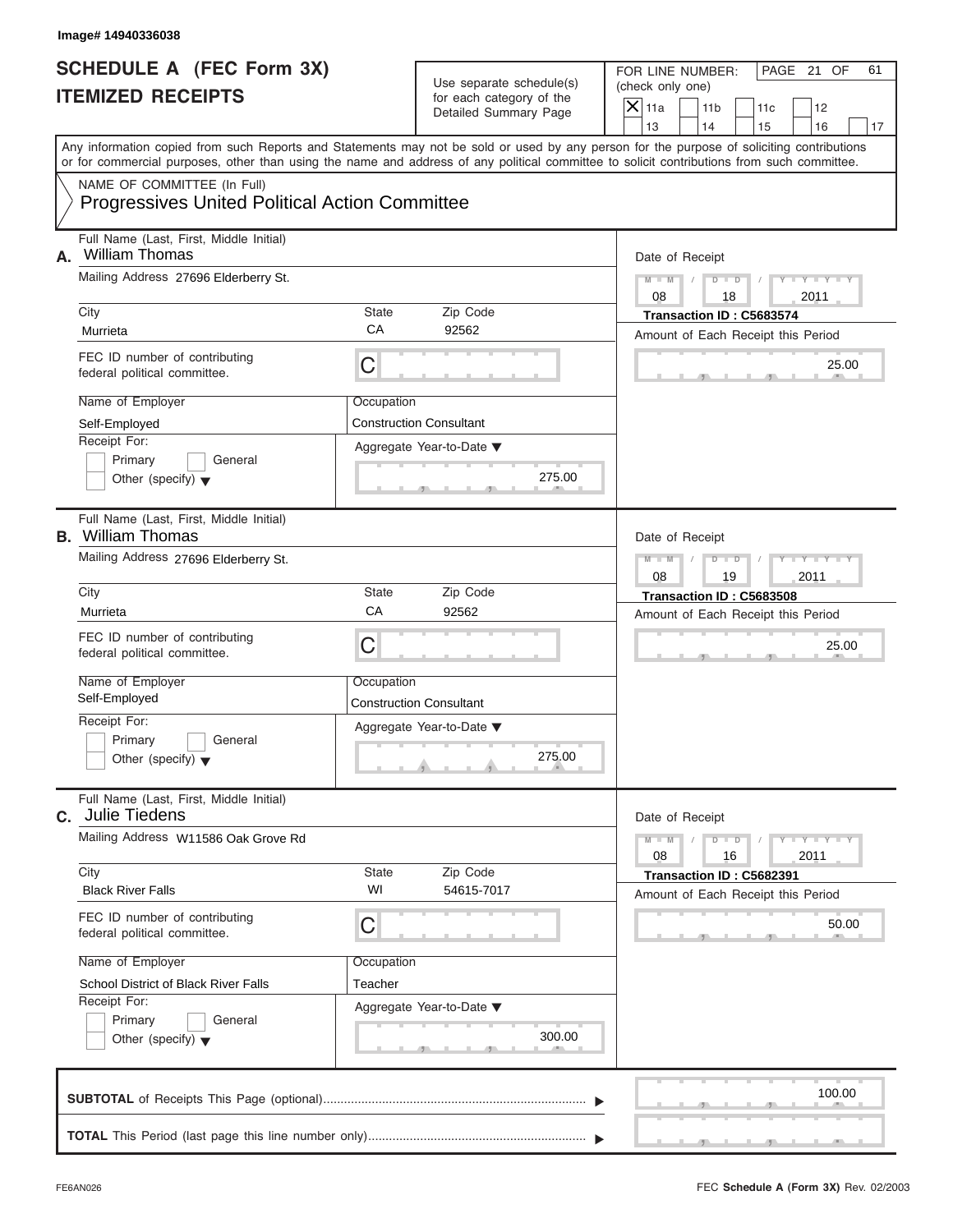| Image# 14940336039                                                                                                                         |                                                     |                                                                               |                                                                                                                                                                         |  |  |  |
|--------------------------------------------------------------------------------------------------------------------------------------------|-----------------------------------------------------|-------------------------------------------------------------------------------|-------------------------------------------------------------------------------------------------------------------------------------------------------------------------|--|--|--|
| <b>SCHEDULE A (FEC Form 3X)</b><br><b>ITEMIZED RECEIPTS</b>                                                                                |                                                     | Use separate schedule(s)<br>for each category of the<br>Detailed Summary Page | FOR LINE NUMBER:<br>PAGE 22 OF<br>61<br>(check only one)<br>$\mathsf{X}$ 11a<br>11 <sub>b</sub><br>11c<br>12                                                            |  |  |  |
| or for commercial purposes, other than using the name and address of any political committee to solicit contributions from such committee. |                                                     |                                                                               | 13<br>14<br>15<br>16<br>17<br>Any information copied from such Reports and Statements may not be sold or used by any person for the purpose of soliciting contributions |  |  |  |
| NAME OF COMMITTEE (In Full)<br><b>Progressives United Political Action Committee</b>                                                       |                                                     |                                                                               |                                                                                                                                                                         |  |  |  |
| Full Name (Last, First, Middle Initial)<br>A. Christopher William Treml<br>Mailing Address 641 N Pleasant View Rd                          |                                                     |                                                                               | Date of Receipt<br>$M - M$<br>$D$ $D$<br>$Y - Y - Y$                                                                                                                    |  |  |  |
| <b>Unit 268</b>                                                                                                                            |                                                     |                                                                               | 08<br>2011<br>16                                                                                                                                                        |  |  |  |
| City                                                                                                                                       | State                                               | Zip Code                                                                      | Transaction ID: C5682404                                                                                                                                                |  |  |  |
| Middleton                                                                                                                                  | WI                                                  | 53562-5157                                                                    | Amount of Each Receipt this Period                                                                                                                                      |  |  |  |
| FEC ID number of contributing<br>federal political committee.                                                                              | C                                                   |                                                                               | 25.00                                                                                                                                                                   |  |  |  |
| Name of Employer                                                                                                                           | Occupation                                          |                                                                               |                                                                                                                                                                         |  |  |  |
| Epic Systems                                                                                                                               | Software Developer                                  |                                                                               |                                                                                                                                                                         |  |  |  |
| Receipt For:                                                                                                                               |                                                     | Aggregate Year-to-Date ▼                                                      |                                                                                                                                                                         |  |  |  |
| Primary<br>General<br>Other (specify) $\blacktriangledown$                                                                                 |                                                     | 225.00                                                                        |                                                                                                                                                                         |  |  |  |
| Full Name (Last, First, Middle Initial)<br><b>B.</b> Amy Wall                                                                              |                                                     |                                                                               | Date of Receipt                                                                                                                                                         |  |  |  |
| Mailing Address 1405 Red Tail Dr                                                                                                           | $D - I$<br>Y TY TY T<br>$M - M$<br>2011<br>08<br>16 |                                                                               |                                                                                                                                                                         |  |  |  |
| City                                                                                                                                       | State                                               | Zip Code                                                                      | Transaction ID: C5682433                                                                                                                                                |  |  |  |
| Verona                                                                                                                                     | WI                                                  | 53593-7967                                                                    | Amount of Each Receipt this Period                                                                                                                                      |  |  |  |
| FEC ID number of contributing<br>federal political committee.                                                                              | C                                                   | 50.00                                                                         |                                                                                                                                                                         |  |  |  |
| Name of Employer                                                                                                                           | Occupation                                          |                                                                               |                                                                                                                                                                         |  |  |  |
| Self-Employed                                                                                                                              | <b>Small Business Owner</b>                         |                                                                               |                                                                                                                                                                         |  |  |  |
| Receipt For:                                                                                                                               |                                                     | Aggregate Year-to-Date ▼                                                      |                                                                                                                                                                         |  |  |  |
| Primary<br>General<br>Other (specify) $\blacktriangledown$                                                                                 |                                                     | 350.00                                                                        |                                                                                                                                                                         |  |  |  |
| Full Name (Last, First, Middle Initial)<br><b>c.</b> Aldine Wallace                                                                        |                                                     |                                                                               | Date of Receipt                                                                                                                                                         |  |  |  |
| Mailing Address PO Box 465                                                                                                                 |                                                     |                                                                               | $M - M$<br>$Y = Y$<br>$D - D$<br>08<br>2011<br>06                                                                                                                       |  |  |  |
| City<br>Topock                                                                                                                             | State<br>AZ                                         | Zip Code<br>86436-0465                                                        | Transaction ID: C5670704<br>Amount of Each Receipt this Period                                                                                                          |  |  |  |
| FEC ID number of contributing<br>federal political committee.                                                                              | С                                                   |                                                                               | 100.00                                                                                                                                                                  |  |  |  |
| Name of Employer                                                                                                                           | Occupation                                          |                                                                               |                                                                                                                                                                         |  |  |  |
| Retired                                                                                                                                    | Retired                                             |                                                                               |                                                                                                                                                                         |  |  |  |
| Receipt For:                                                                                                                               |                                                     | Aggregate Year-to-Date ▼                                                      |                                                                                                                                                                         |  |  |  |
| Primary<br>General<br>Other (specify) $\blacktriangledown$                                                                                 |                                                     | 300.00                                                                        |                                                                                                                                                                         |  |  |  |
|                                                                                                                                            |                                                     |                                                                               | 175.00                                                                                                                                                                  |  |  |  |
|                                                                                                                                            |                                                     |                                                                               |                                                                                                                                                                         |  |  |  |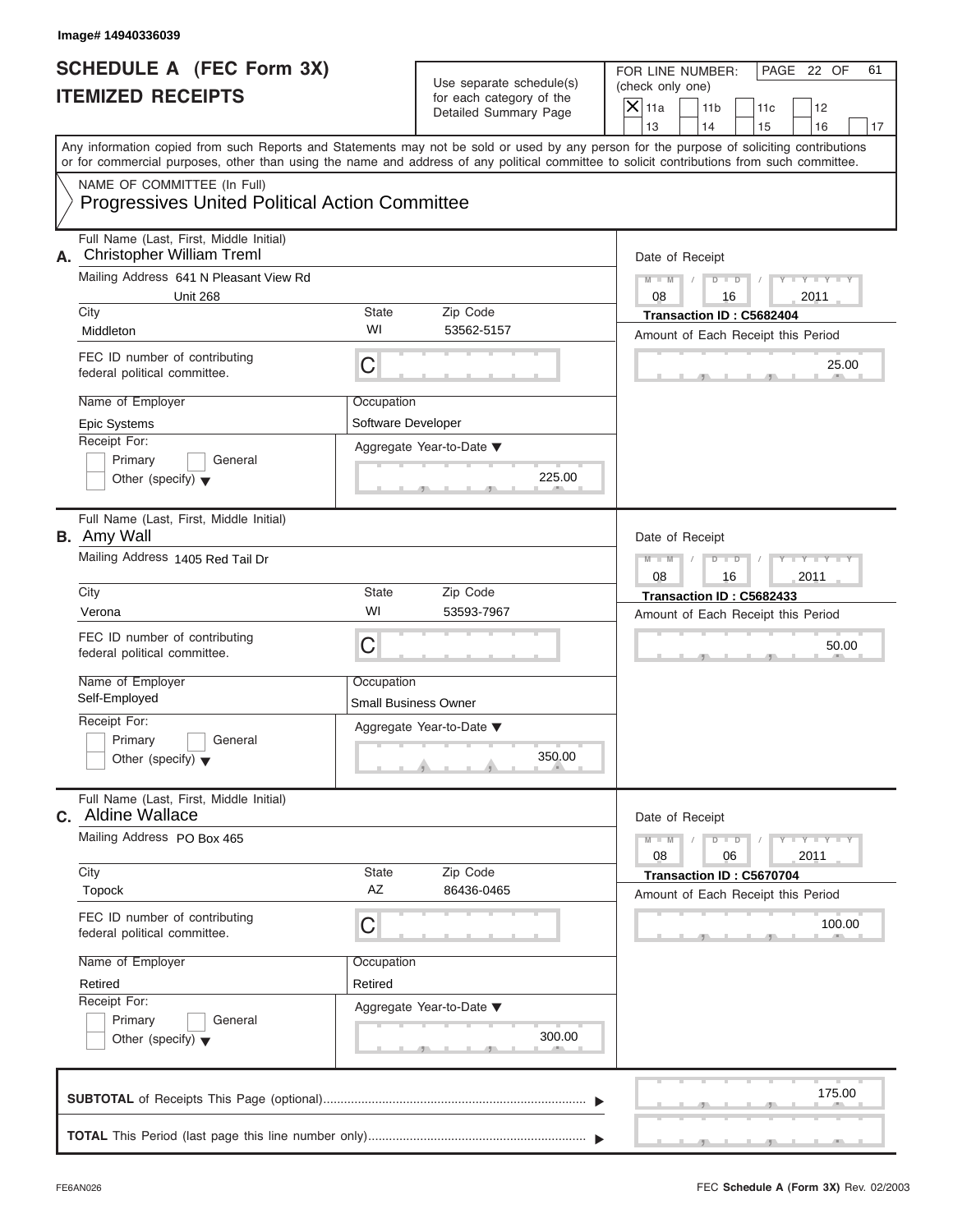| Image# 14940336040                                                                   |              |                                                      |                                                                                                                                                                                                                                                                                         |  |  |  |
|--------------------------------------------------------------------------------------|--------------|------------------------------------------------------|-----------------------------------------------------------------------------------------------------------------------------------------------------------------------------------------------------------------------------------------------------------------------------------------|--|--|--|
| <b>SCHEDULE A (FEC Form 3X)</b><br><b>ITEMIZED RECEIPTS</b>                          |              | Use separate schedule(s)<br>for each category of the | FOR LINE NUMBER:<br>PAGE 23 OF<br>61<br>(check only one)<br>$\mathsf{X}$ 11a<br>11 <sub>b</sub><br>11c<br>12                                                                                                                                                                            |  |  |  |
|                                                                                      |              | <b>Detailed Summary Page</b>                         | 13<br>14<br>15<br>16<br>17                                                                                                                                                                                                                                                              |  |  |  |
|                                                                                      |              |                                                      | Any information copied from such Reports and Statements may not be sold or used by any person for the purpose of soliciting contributions<br>or for commercial purposes, other than using the name and address of any political committee to solicit contributions from such committee. |  |  |  |
| NAME OF COMMITTEE (In Full)<br><b>Progressives United Political Action Committee</b> |              |                                                      |                                                                                                                                                                                                                                                                                         |  |  |  |
| Full Name (Last, First, Middle Initial)<br>Christine M. Weber-Rogers<br>А.           |              |                                                      | Date of Receipt                                                                                                                                                                                                                                                                         |  |  |  |
| Mailing Address 816 E Lake Forest Ave                                                |              |                                                      | $D$ $D$<br>$Y - Y - Y$<br>$M - M$<br>08<br>29<br>2011                                                                                                                                                                                                                                   |  |  |  |
| City                                                                                 | State        | Zip Code                                             | Transaction ID: C5691299                                                                                                                                                                                                                                                                |  |  |  |
| Whitefish Bay                                                                        | WI           | 53217-5376                                           | Amount of Each Receipt this Period                                                                                                                                                                                                                                                      |  |  |  |
| FEC ID number of contributing<br>federal political committee.                        | С            |                                                      | 50.00                                                                                                                                                                                                                                                                                   |  |  |  |
| Name of Employer                                                                     | Occupation   |                                                      |                                                                                                                                                                                                                                                                                         |  |  |  |
| Homemaker                                                                            | Homemaker    |                                                      |                                                                                                                                                                                                                                                                                         |  |  |  |
| Receipt For:                                                                         |              | Aggregate Year-to-Date ▼                             |                                                                                                                                                                                                                                                                                         |  |  |  |
| Primary<br>General<br>Other (specify) $\blacktriangledown$                           |              | 250.00                                               |                                                                                                                                                                                                                                                                                         |  |  |  |
| Full Name (Last, First, Middle Initial)<br><b>B.</b> Helen M. Wilson                 |              |                                                      | Date of Receipt                                                                                                                                                                                                                                                                         |  |  |  |
| Mailing Address 2399 Harris Rd                                                       |              |                                                      |                                                                                                                                                                                                                                                                                         |  |  |  |
| City                                                                                 | State        | Zip Code                                             | Transaction ID: C5683428<br>Amount of Each Receipt this Period                                                                                                                                                                                                                          |  |  |  |
| Mariposa                                                                             | CA           | 95338-9761                                           |                                                                                                                                                                                                                                                                                         |  |  |  |
| FEC ID number of contributing<br>federal political committee.                        | С            |                                                      | 10.00                                                                                                                                                                                                                                                                                   |  |  |  |
| Name of Employer                                                                     | Occupation   |                                                      |                                                                                                                                                                                                                                                                                         |  |  |  |
| Not Employed                                                                         | Not Employed |                                                      |                                                                                                                                                                                                                                                                                         |  |  |  |
| Receipt For:                                                                         |              | Aggregate Year-to-Date ▼                             |                                                                                                                                                                                                                                                                                         |  |  |  |
| Primary<br>General<br>Other (specify) $\blacktriangledown$                           |              | 265.38                                               |                                                                                                                                                                                                                                                                                         |  |  |  |
| Full Name (Last, First, Middle Initial)<br><b>c.</b> Kenneth M. Wolnak               |              |                                                      | Date of Receipt                                                                                                                                                                                                                                                                         |  |  |  |
| Mailing Address 3002 Linnerud Dr                                                     |              |                                                      | $Y = Y$<br>$M - M$<br>D<br>$\Box$<br>08<br>2011<br>10                                                                                                                                                                                                                                   |  |  |  |
| City<br>Stoughton                                                                    | State<br>WI  | Zip Code<br>53589-3238                               | Transaction ID: C5675774<br>Amount of Each Receipt this Period                                                                                                                                                                                                                          |  |  |  |
| FEC ID number of contributing<br>federal political committee.                        | С            |                                                      |                                                                                                                                                                                                                                                                                         |  |  |  |
| Name of Employer                                                                     | Occupation   |                                                      |                                                                                                                                                                                                                                                                                         |  |  |  |
| Mercy Health Systems                                                                 | Physician    |                                                      |                                                                                                                                                                                                                                                                                         |  |  |  |
| Receipt For:<br>Primary<br>General                                                   |              | Aggregate Year-to-Date ▼                             |                                                                                                                                                                                                                                                                                         |  |  |  |
| Other (specify) $\blacktriangledown$                                                 |              | 300.00                                               |                                                                                                                                                                                                                                                                                         |  |  |  |
|                                                                                      |              |                                                      | 110.00                                                                                                                                                                                                                                                                                  |  |  |  |
|                                                                                      |              |                                                      |                                                                                                                                                                                                                                                                                         |  |  |  |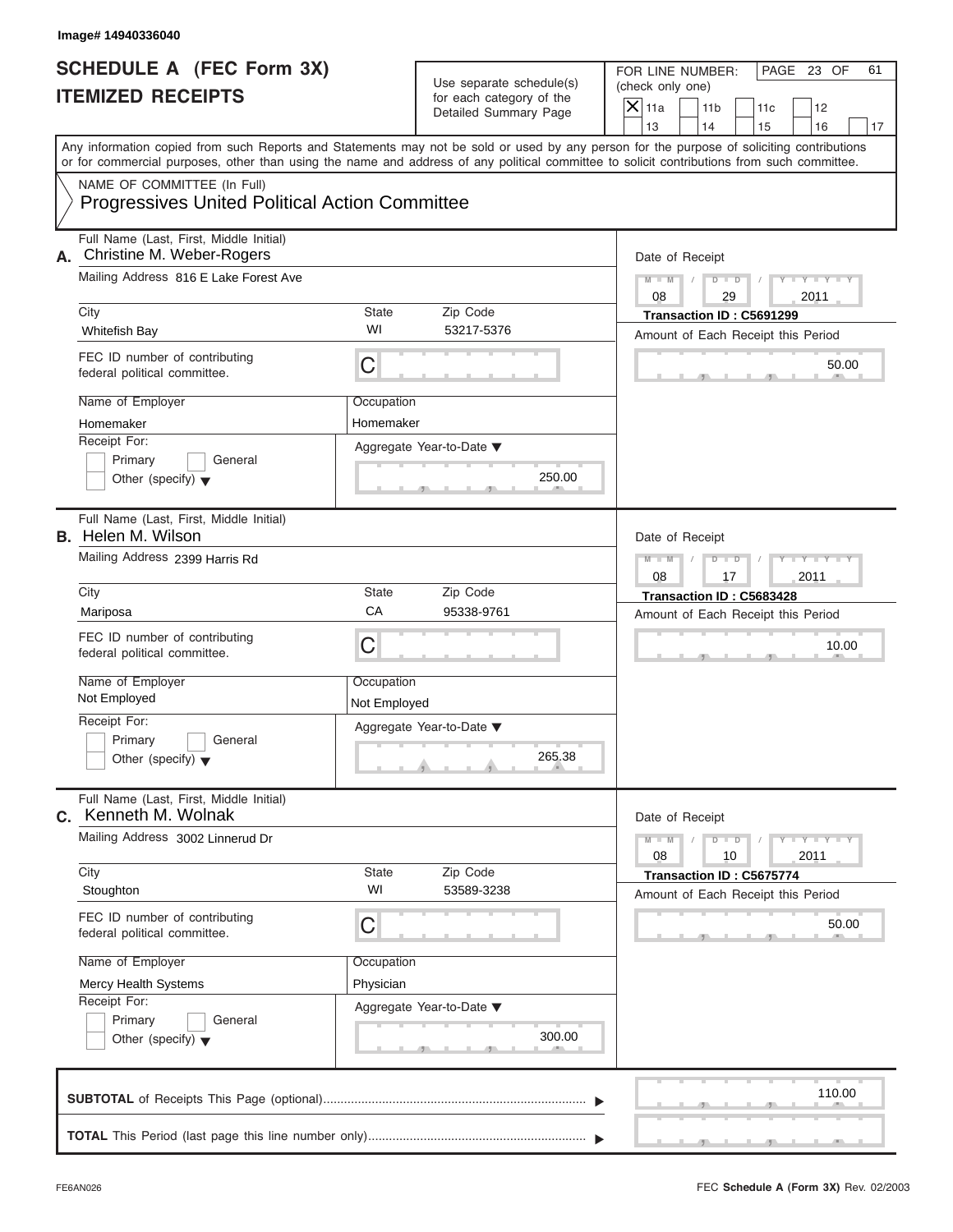|    | Image# 14940336041                                                                                                                         |                                                       |                                                                               |                                                                                                                                           |  |  |  |  |
|----|--------------------------------------------------------------------------------------------------------------------------------------------|-------------------------------------------------------|-------------------------------------------------------------------------------|-------------------------------------------------------------------------------------------------------------------------------------------|--|--|--|--|
|    | <b>SCHEDULE A (FEC Form 3X)</b><br><b>ITEMIZED RECEIPTS</b>                                                                                |                                                       | Use separate schedule(s)<br>for each category of the<br>Detailed Summary Page | FOR LINE NUMBER:<br>PAGE 24 OF<br>61<br>(check only one)<br>$\mathsf{X}$ 11a<br>11 <sub>b</sub><br>11c<br>12                              |  |  |  |  |
|    |                                                                                                                                            |                                                       |                                                                               | 13<br>14<br>15<br>16<br>17                                                                                                                |  |  |  |  |
|    | or for commercial purposes, other than using the name and address of any political committee to solicit contributions from such committee. |                                                       |                                                                               | Any information copied from such Reports and Statements may not be sold or used by any person for the purpose of soliciting contributions |  |  |  |  |
|    | NAME OF COMMITTEE (In Full)<br><b>Progressives United Political Action Committee</b>                                                       |                                                       |                                                                               |                                                                                                                                           |  |  |  |  |
|    | Full Name (Last, First, Middle Initial)                                                                                                    |                                                       |                                                                               |                                                                                                                                           |  |  |  |  |
| А. | Daniel R. Wolter                                                                                                                           | Date of Receipt                                       |                                                                               |                                                                                                                                           |  |  |  |  |
|    | Mailing Address 1134 Walnut St                                                                                                             | $Y - Y - Y - Y - Y$<br>$D$ $\Box$ $D$<br>$M - M$      |                                                                               |                                                                                                                                           |  |  |  |  |
|    | City                                                                                                                                       | State                                                 | Zip Code                                                                      | 08<br>03<br>2011<br>Transaction ID: C5667404                                                                                              |  |  |  |  |
|    | Napa                                                                                                                                       | CA                                                    | 94559-2208                                                                    | Amount of Each Receipt this Period                                                                                                        |  |  |  |  |
|    | FEC ID number of contributing<br>federal political committee.                                                                              | С                                                     |                                                                               | 10.00                                                                                                                                     |  |  |  |  |
|    | Name of Employer                                                                                                                           | Occupation                                            |                                                                               |                                                                                                                                           |  |  |  |  |
|    | Retired                                                                                                                                    | Retired                                               |                                                                               |                                                                                                                                           |  |  |  |  |
|    | Receipt For:<br>Primary<br>General                                                                                                         |                                                       | Aggregate Year-to-Date ▼                                                      |                                                                                                                                           |  |  |  |  |
|    | Other (specify) $\blacktriangledown$                                                                                                       |                                                       | 275.00                                                                        |                                                                                                                                           |  |  |  |  |
|    | Full Name (Last, First, Middle Initial)<br><b>B.</b> Daniel R. Wolter                                                                      |                                                       |                                                                               | Date of Receipt                                                                                                                           |  |  |  |  |
|    | Mailing Address 1134 Walnut St                                                                                                             | Y T Y T Y T<br>$M - M$<br>$D$ $D$<br>2011<br>08<br>09 |                                                                               |                                                                                                                                           |  |  |  |  |
|    | City                                                                                                                                       | State                                                 | Zip Code                                                                      | Transaction ID: C5673059<br>Amount of Each Receipt this Period                                                                            |  |  |  |  |
|    | Napa                                                                                                                                       | CA                                                    | 94559-2208                                                                    |                                                                                                                                           |  |  |  |  |
|    | FEC ID number of contributing<br>federal political committee.                                                                              | С                                                     |                                                                               | 10.00                                                                                                                                     |  |  |  |  |
|    | Name of Employer                                                                                                                           | Occupation                                            |                                                                               |                                                                                                                                           |  |  |  |  |
|    | Retired<br>Receipt For:                                                                                                                    | Retired                                               |                                                                               |                                                                                                                                           |  |  |  |  |
|    | Primary<br>General                                                                                                                         |                                                       | Aggregate Year-to-Date ▼                                                      |                                                                                                                                           |  |  |  |  |
|    | Other (specify) $\blacktriangledown$                                                                                                       |                                                       | 275.00                                                                        |                                                                                                                                           |  |  |  |  |
|    | Full Name (Last, First, Middle Initial)<br>C. Daniel R. Wolter                                                                             |                                                       |                                                                               | Date of Receipt                                                                                                                           |  |  |  |  |
|    | Mailing Address 1134 Walnut St                                                                                                             |                                                       |                                                                               | $Y - Y - Y - Y - I$<br>$M - M$<br>$D$ $D$<br>2011<br>08<br>17                                                                             |  |  |  |  |
|    | City<br>Napa                                                                                                                               | State<br>CA                                           | Zip Code<br>94559-2208                                                        | Transaction ID: C5683414<br>Amount of Each Receipt this Period                                                                            |  |  |  |  |
|    | FEC ID number of contributing<br>federal political committee.                                                                              | С                                                     |                                                                               | 20.00                                                                                                                                     |  |  |  |  |
|    | Name of Employer                                                                                                                           | Occupation                                            |                                                                               |                                                                                                                                           |  |  |  |  |
|    | Retired                                                                                                                                    | Retired                                               |                                                                               |                                                                                                                                           |  |  |  |  |
|    | Receipt For:<br>Primary<br>General                                                                                                         |                                                       | Aggregate Year-to-Date ▼                                                      |                                                                                                                                           |  |  |  |  |
|    | Other (specify) $\blacktriangledown$                                                                                                       |                                                       | 275.00                                                                        |                                                                                                                                           |  |  |  |  |
|    |                                                                                                                                            |                                                       |                                                                               | 40.00                                                                                                                                     |  |  |  |  |
|    |                                                                                                                                            |                                                       |                                                                               |                                                                                                                                           |  |  |  |  |
|    |                                                                                                                                            |                                                       |                                                                               |                                                                                                                                           |  |  |  |  |

S S S , , .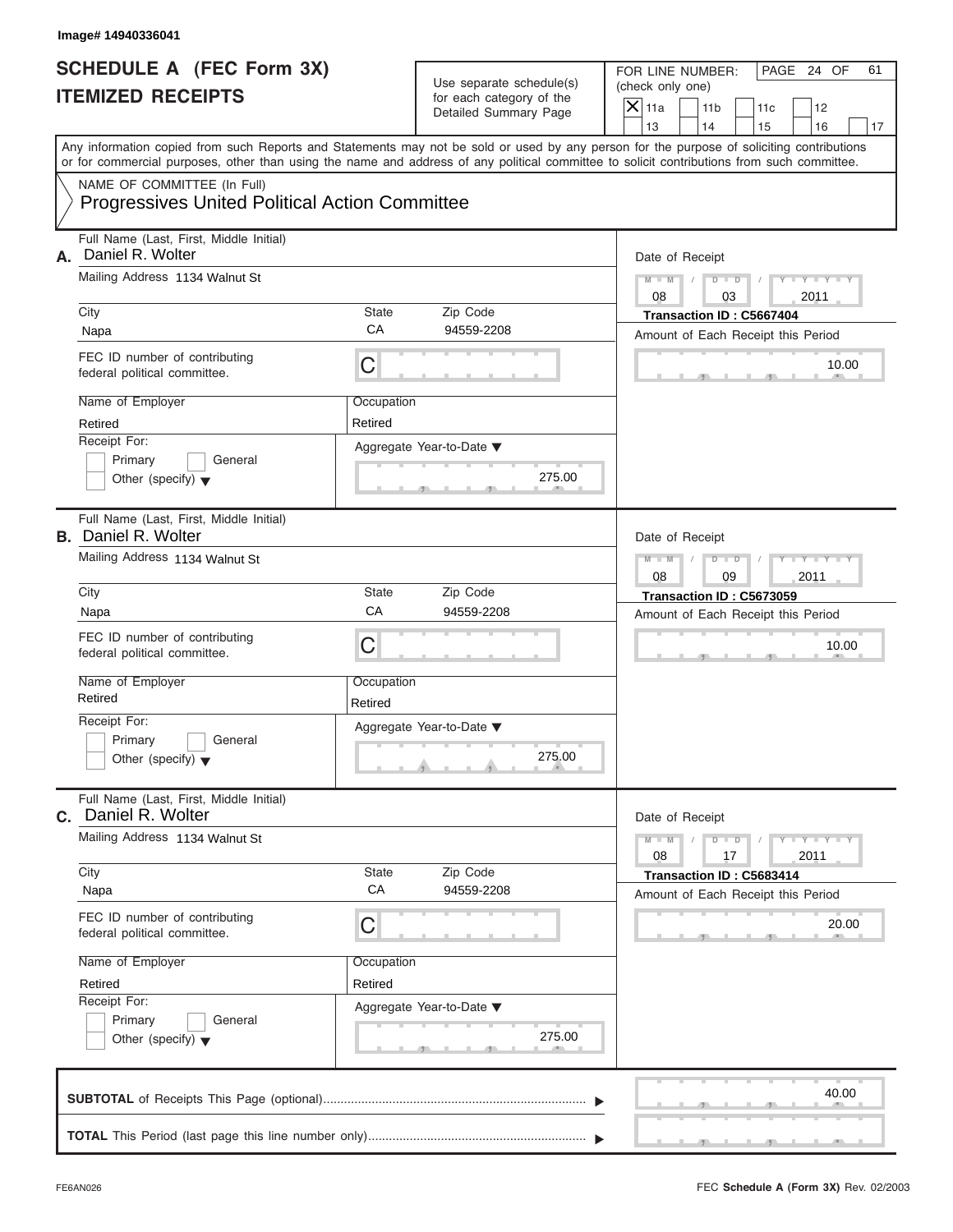| Image# 14940336042                                                                                                                                                                                                                                                                      |                             |                                                                               |                                                                                                                                            |
|-----------------------------------------------------------------------------------------------------------------------------------------------------------------------------------------------------------------------------------------------------------------------------------------|-----------------------------|-------------------------------------------------------------------------------|--------------------------------------------------------------------------------------------------------------------------------------------|
| <b>SCHEDULE A (FEC Form 3X)</b><br><b>ITEMIZED RECEIPTS</b>                                                                                                                                                                                                                             |                             | Use separate schedule(s)<br>for each category of the<br>Detailed Summary Page | FOR LINE NUMBER:<br>PAGE 25 OF<br>61<br>(check only one)<br>$\mathsf{X}$ 11a<br>11 <sub>b</sub><br>11c<br>12<br>13<br>14<br>15<br>16<br>17 |
| Any information copied from such Reports and Statements may not be sold or used by any person for the purpose of soliciting contributions<br>or for commercial purposes, other than using the name and address of any political committee to solicit contributions from such committee. |                             |                                                                               |                                                                                                                                            |
| NAME OF COMMITTEE (In Full)<br><b>Progressives United Political Action Committee</b>                                                                                                                                                                                                    |                             |                                                                               |                                                                                                                                            |
| Full Name (Last, First, Middle Initial)<br>Carole Wonderlich<br>А.                                                                                                                                                                                                                      |                             |                                                                               | Date of Receipt                                                                                                                            |
| Mailing Address 490 Sheridan Rd                                                                                                                                                                                                                                                         |                             |                                                                               | $M - M$<br>$D$ $D$<br>$Y - Y - Y$<br>08<br>03                                                                                              |
| Apt 1<br>City                                                                                                                                                                                                                                                                           | State                       | Zip Code                                                                      | 2011<br>Transaction ID: C5668273                                                                                                           |
| Evanston                                                                                                                                                                                                                                                                                | IL                          | 60202-4731                                                                    | Amount of Each Receipt this Period                                                                                                         |
| FEC ID number of contributing<br>federal political committee.                                                                                                                                                                                                                           | C                           |                                                                               | 250.00                                                                                                                                     |
| Name of Employer                                                                                                                                                                                                                                                                        | Occupation                  |                                                                               |                                                                                                                                            |
| Retired                                                                                                                                                                                                                                                                                 | Retired                     |                                                                               |                                                                                                                                            |
| Receipt For:<br>Primary<br>General<br>Other (specify) $\blacktriangledown$                                                                                                                                                                                                              |                             | Aggregate Year-to-Date ▼<br>250.00                                            |                                                                                                                                            |
| Full Name (Last, First, Middle Initial)<br><b>B.</b> Andy Yaco-Mink                                                                                                                                                                                                                     |                             |                                                                               | Date of Receipt                                                                                                                            |
| Mailing Address 10 Montgomery PI                                                                                                                                                                                                                                                        |                             |                                                                               | Y TY TY T<br>$M - M$<br>$D$ $D$                                                                                                            |
| Apt 4A                                                                                                                                                                                                                                                                                  |                             |                                                                               | 2011<br>08<br>09                                                                                                                           |
| City                                                                                                                                                                                                                                                                                    | State                       | Zip Code                                                                      | Transaction ID: C5675833                                                                                                                   |
| <b>Brooklyn</b>                                                                                                                                                                                                                                                                         | <b>NY</b>                   | 11215-2313                                                                    | Amount of Each Receipt this Period                                                                                                         |
| FEC ID number of contributing<br>federal political committee.                                                                                                                                                                                                                           | C                           |                                                                               | 75.00                                                                                                                                      |
| Name of Employer<br>BuzzFeed Inc                                                                                                                                                                                                                                                        | Occupation<br>Web Developer |                                                                               |                                                                                                                                            |
| Receipt For:<br>Primary<br>General<br>Other (specify) $\blacktriangledown$                                                                                                                                                                                                              |                             | Aggregate Year-to-Date ▼<br>300.00                                            |                                                                                                                                            |
| Full Name (Last, First, Middle Initial)<br>Michelle Zahn<br>С.                                                                                                                                                                                                                          |                             |                                                                               | Date of Receipt                                                                                                                            |
| Mailing Address W6378 Highway 26                                                                                                                                                                                                                                                        |                             |                                                                               | $M - M$<br>$Y = Y$<br>$D - D$<br>08<br>2011<br>09                                                                                          |
| City<br>Juneau                                                                                                                                                                                                                                                                          | State<br>WI                 | Zip Code<br>53039                                                             | Transaction ID: C5673052<br>Amount of Each Receipt this Period                                                                             |
| FEC ID number of contributing<br>federal political committee.                                                                                                                                                                                                                           | С                           |                                                                               | 50.00                                                                                                                                      |
| Name of Employer                                                                                                                                                                                                                                                                        | Occupation                  |                                                                               |                                                                                                                                            |
| The Soap Lady                                                                                                                                                                                                                                                                           | Soap Manufactuer            |                                                                               |                                                                                                                                            |
| Receipt For:<br>Primary<br>General<br>Other (specify) $\blacktriangledown$                                                                                                                                                                                                              |                             | Aggregate Year-to-Date ▼<br>300.00                                            |                                                                                                                                            |
|                                                                                                                                                                                                                                                                                         |                             |                                                                               | 375.00                                                                                                                                     |
|                                                                                                                                                                                                                                                                                         |                             |                                                                               | 8835.51                                                                                                                                    |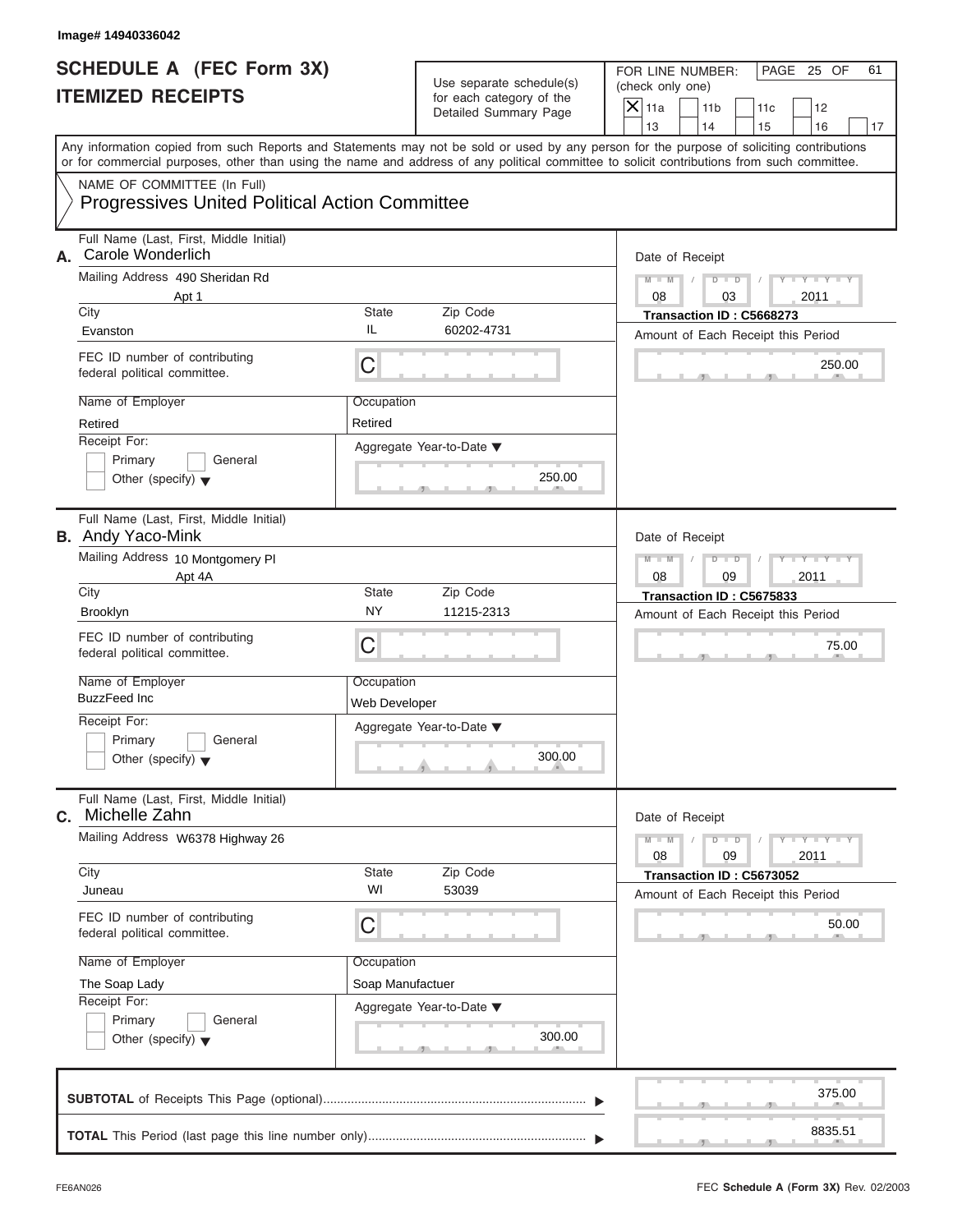| Image# 14940336043                                                                   |                    |                                                                               |                                                                                                                                                                                                                                                                                         |
|--------------------------------------------------------------------------------------|--------------------|-------------------------------------------------------------------------------|-----------------------------------------------------------------------------------------------------------------------------------------------------------------------------------------------------------------------------------------------------------------------------------------|
| <b>SCHEDULE A (FEC Form 3X)</b><br><b>ITEMIZED RECEIPTS</b>                          |                    | Use separate schedule(s)<br>for each category of the<br>Detailed Summary Page | PAGE 26 OF<br>FOR LINE NUMBER:<br>61<br>(check only one)<br>11a<br>11 <sub>b</sub><br>11c<br>12<br>$\overline{X}$ <sub>15</sub><br>13<br>14<br>16<br>17                                                                                                                                 |
|                                                                                      |                    |                                                                               | Any information copied from such Reports and Statements may not be sold or used by any person for the purpose of soliciting contributions<br>or for commercial purposes, other than using the name and address of any political committee to solicit contributions from such committee. |
| NAME OF COMMITTEE (In Full)<br><b>Progressives United Political Action Committee</b> |                    |                                                                               |                                                                                                                                                                                                                                                                                         |
| Full Name (Last, First, Middle Initial)<br>AT&T<br>А.                                |                    |                                                                               | Date of Receipt                                                                                                                                                                                                                                                                         |
| Mailing Address PO Box 27866                                                         |                    |                                                                               | $D - D$<br>$Y - Y - Y - Y - Y$<br>$M - M$<br>08<br>29<br>2011                                                                                                                                                                                                                           |
| City<br><b>Kansas City</b>                                                           | State<br><b>MO</b> | Zip Code<br>64184-0001                                                        | Transaction ID: C5692228<br>Amount of Each Receipt this Period                                                                                                                                                                                                                          |
| FEC ID number of contributing<br>federal political committee.                        | С                  |                                                                               | 426.00                                                                                                                                                                                                                                                                                  |
| Name of Employer                                                                     | Occupation         |                                                                               |                                                                                                                                                                                                                                                                                         |
| Receipt For:<br>Primary<br>General<br>Other (specify) $\blacktriangledown$           |                    | Aggregate Year-to-Date ▼<br>789.12<br><b>Contract Contract</b>                | Refund of Service Overcharge                                                                                                                                                                                                                                                            |
| Full Name (Last, First, Middle Initial)<br>В.                                        |                    |                                                                               | Date of Receipt                                                                                                                                                                                                                                                                         |
| <b>Mailing Address</b>                                                               |                    |                                                                               | $Y = Y = Y' + Y' + Y$<br>$M - M$<br>$D - D$                                                                                                                                                                                                                                             |
| City                                                                                 | State              | Zip Code                                                                      | Amount of Each Receipt this Period                                                                                                                                                                                                                                                      |
| FEC ID number of contributing<br>federal political committee.                        | C                  |                                                                               | $\sim$                                                                                                                                                                                                                                                                                  |
| Name of Employer                                                                     | Occupation         |                                                                               |                                                                                                                                                                                                                                                                                         |
| Receipt For:<br>Primary<br>General<br>Other (specify) $\blacktriangledown$           |                    | Aggregate Year-to-Date ▼                                                      |                                                                                                                                                                                                                                                                                         |
| Full Name (Last, First, Middle Initial)<br>C.                                        |                    |                                                                               | Date of Receipt                                                                                                                                                                                                                                                                         |
| <b>Mailing Address</b>                                                               |                    |                                                                               | $M - M$<br>$D$ $\Box$ $D$<br>$Y - Y - Y - Y - Y$                                                                                                                                                                                                                                        |
| City                                                                                 | State              | Zip Code                                                                      | Amount of Each Receipt this Period                                                                                                                                                                                                                                                      |
| FEC ID number of contributing<br>federal political committee.                        | С                  |                                                                               |                                                                                                                                                                                                                                                                                         |
| Name of Employer                                                                     | Occupation         |                                                                               |                                                                                                                                                                                                                                                                                         |
| Receipt For:<br>Primary<br>General<br>Other (specify) $\blacktriangledown$           |                    | Aggregate Year-to-Date ▼                                                      |                                                                                                                                                                                                                                                                                         |
|                                                                                      |                    |                                                                               | 426.00                                                                                                                                                                                                                                                                                  |
|                                                                                      |                    |                                                                               | 426.00                                                                                                                                                                                                                                                                                  |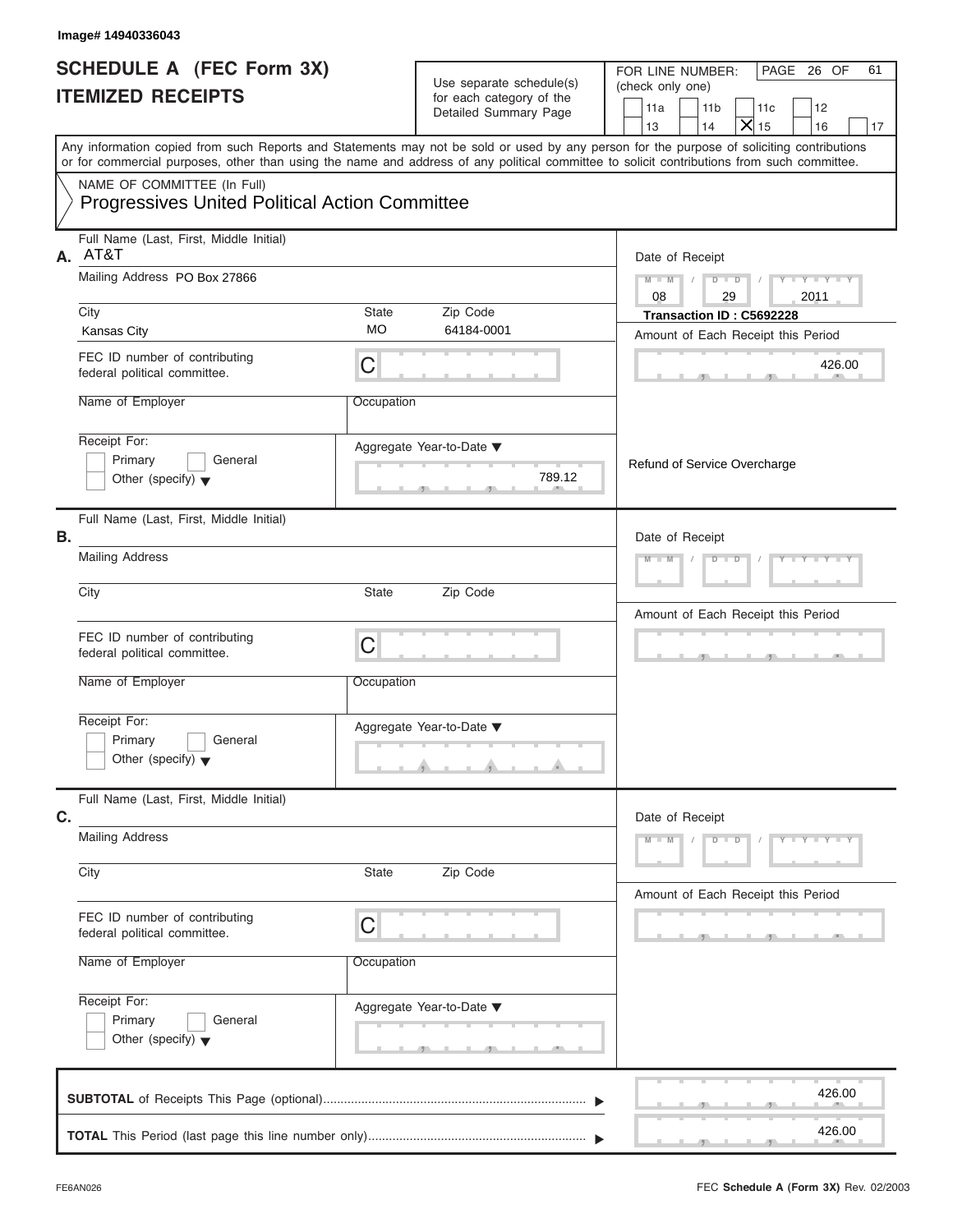| Image# 14940336044                                                                   |            |                                                      |                                                                                                                                                                                                                                                                                         |
|--------------------------------------------------------------------------------------|------------|------------------------------------------------------|-----------------------------------------------------------------------------------------------------------------------------------------------------------------------------------------------------------------------------------------------------------------------------------------|
| <b>SCHEDULE A (FEC Form 3X)</b><br><b>ITEMIZED RECEIPTS</b>                          |            | Use separate schedule(s)<br>for each category of the | FOR LINE NUMBER:<br>PAGE 27 OF<br>61<br>(check only one)<br>11 <sub>b</sub><br>11a<br>11c<br>12                                                                                                                                                                                         |
|                                                                                      |            | Detailed Summary Page                                | $X _{17}$<br>13<br>14<br>16<br>15                                                                                                                                                                                                                                                       |
|                                                                                      |            |                                                      | Any information copied from such Reports and Statements may not be sold or used by any person for the purpose of soliciting contributions<br>or for commercial purposes, other than using the name and address of any political committee to solicit contributions from such committee. |
| NAME OF COMMITTEE (In Full)<br><b>Progressives United Political Action Committee</b> |            |                                                      |                                                                                                                                                                                                                                                                                         |
| Full Name (Last, First, Middle Initial)<br>Park Bank<br>А.                           |            |                                                      | Date of Receipt                                                                                                                                                                                                                                                                         |
| Mailing Address 7455 Mineral Point Rd                                                |            |                                                      | $Y - Y - Y - Y - Y$<br>$D$ $D$<br>$M - M$<br>08<br>31<br>2011                                                                                                                                                                                                                           |
| City                                                                                 | State      | Zip Code                                             | Transaction ID: C5728199                                                                                                                                                                                                                                                                |
| Madison                                                                              | WI         | 53717-1703                                           | Amount of Each Receipt this Period                                                                                                                                                                                                                                                      |
| FEC ID number of contributing<br>federal political committee.                        | C          |                                                      | 320.85                                                                                                                                                                                                                                                                                  |
| Name of Employer                                                                     | Occupation |                                                      |                                                                                                                                                                                                                                                                                         |
| Receipt For:<br>Primary<br>General<br>Other (specify) $\blacktriangledown$           |            | Aggregate Year-to-Date ▼<br>2356.85                  | * Interest Income                                                                                                                                                                                                                                                                       |
| Full Name (Last, First, Middle Initial)<br><b>B.</b> Seaway Bank and Trust Company   |            |                                                      | Date of Receipt                                                                                                                                                                                                                                                                         |
| Mailing Address 645 E 87th St                                                        |            |                                                      | $D - I$<br>Y TYTTYTTY<br>$M - M$<br>08<br>2011<br>26                                                                                                                                                                                                                                    |
| City                                                                                 | State      | Zip Code                                             | Transaction ID: C5725683                                                                                                                                                                                                                                                                |
| Chicago                                                                              | IL         | 60619-6101                                           | Amount of Each Receipt this Period                                                                                                                                                                                                                                                      |
| FEC ID number of contributing<br>federal political committee.                        | C          |                                                      | 60.13                                                                                                                                                                                                                                                                                   |
| Name of Employer                                                                     | Occupation |                                                      |                                                                                                                                                                                                                                                                                         |
| Receipt For:<br>Primary<br>General<br>Other (specify) $\blacktriangledown$           |            | Aggregate Year-to-Date ▼<br>484.09                   | * Interest Income                                                                                                                                                                                                                                                                       |
| Full Name (Last, First, Middle Initial)<br>C.                                        |            |                                                      | Date of Receipt                                                                                                                                                                                                                                                                         |
| <b>Mailing Address</b>                                                               |            |                                                      | $Y - Y - Y - Y - Y$<br>$M - M$<br>$D$ $D$                                                                                                                                                                                                                                               |
| City                                                                                 | State      | Zip Code                                             | Amount of Each Receipt this Period                                                                                                                                                                                                                                                      |
| FEC ID number of contributing<br>federal political committee.                        | C          |                                                      |                                                                                                                                                                                                                                                                                         |
| Name of Employer                                                                     | Occupation |                                                      |                                                                                                                                                                                                                                                                                         |
| Receipt For:<br>Primary<br>General<br>Other (specify) $\blacktriangledown$           |            | Aggregate Year-to-Date ▼<br>$-9$                     |                                                                                                                                                                                                                                                                                         |
|                                                                                      |            |                                                      | 380.98                                                                                                                                                                                                                                                                                  |
|                                                                                      |            |                                                      | 380.98                                                                                                                                                                                                                                                                                  |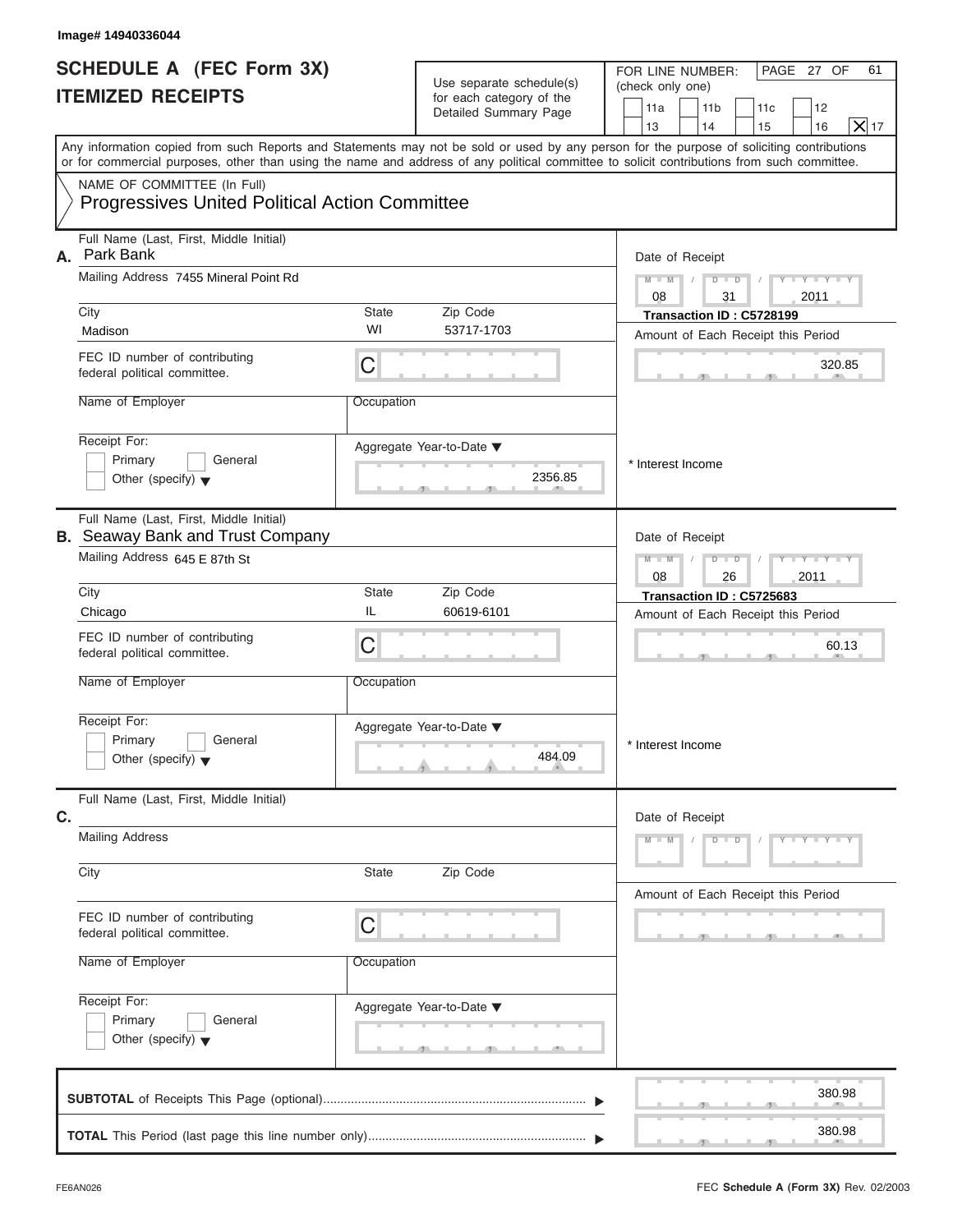| Image# 14940336045                                                                                                                                                                                                                                                                      |                                                                                                |                                                                                                                                                                                          |
|-----------------------------------------------------------------------------------------------------------------------------------------------------------------------------------------------------------------------------------------------------------------------------------------|------------------------------------------------------------------------------------------------|------------------------------------------------------------------------------------------------------------------------------------------------------------------------------------------|
| <b>SCHEDULE B</b> (FEC Form 3X)<br><b>ITEMIZED DISBURSEMENTS</b>                                                                                                                                                                                                                        | Use separate schedule(s)<br>for each category of the<br>Detailed Summary Page                  | PAGE 28 OF<br>61<br>FOR LINE NUMBER:<br>(check only one)<br>$\overline{X}$ 21b<br>22<br>23<br>24<br>25<br>26<br>27<br>28a<br>28 <sub>b</sub><br>29<br>28 <sub>c</sub><br>30 <sub>b</sub> |
| Any information copied from such Reports and Statements may not be sold or used by any person for the purpose of soliciting contributions<br>or for commercial purposes, other than using the name and address of any political committee to solicit contributions from such committee. |                                                                                                |                                                                                                                                                                                          |
| NAME OF COMMITTEE (In Full)<br><b>Progressives United Political Action Committee</b>                                                                                                                                                                                                    |                                                                                                |                                                                                                                                                                                          |
| Full Name (Last, First, Middle Initial)                                                                                                                                                                                                                                                 |                                                                                                |                                                                                                                                                                                          |
| A. American Express                                                                                                                                                                                                                                                                     |                                                                                                | Date of Disbursement<br>$T - Y = T - Y = T - Y$<br>$M - M$<br>$D$ $D$                                                                                                                    |
| Mailing Address PO Box 53773                                                                                                                                                                                                                                                            |                                                                                                | 02<br>2011<br>08                                                                                                                                                                         |
| City<br>Phoenix                                                                                                                                                                                                                                                                         | State<br>Zip Code<br>AZ<br>85072-3773                                                          | Transaction ID: D409771                                                                                                                                                                  |
| Purpose of Disbursement<br><b>Banking Fees</b>                                                                                                                                                                                                                                          |                                                                                                | Amount of Each Disbursement this Period                                                                                                                                                  |
| Candidate Name                                                                                                                                                                                                                                                                          | Category/<br><b>Type</b>                                                                       | 32.54                                                                                                                                                                                    |
| Office Sought:<br>House<br>Senate<br>President<br>State:<br>District:                                                                                                                                                                                                                   | Disbursement For:<br>Primary<br>General<br>Other (specify) $\blacktriangledown$                |                                                                                                                                                                                          |
| Full Name (Last, First, Middle Initial)                                                                                                                                                                                                                                                 |                                                                                                |                                                                                                                                                                                          |
| <b>B.</b> American Express                                                                                                                                                                                                                                                              |                                                                                                | Date of Disbursement                                                                                                                                                                     |
| Mailing Address PO Box 53773                                                                                                                                                                                                                                                            |                                                                                                | <b>LEYTEY LEY</b><br>$M - M$<br>$\Box$<br>$\overline{D}$<br>05<br>2011<br>08                                                                                                             |
| City<br>Phoenix                                                                                                                                                                                                                                                                         | Zip Code<br><b>State</b><br>AZ<br>85072-3773                                                   | <b>Transaction ID: D409778</b>                                                                                                                                                           |
| Purpose of Disbursement<br><b>Banking Fees</b><br>Candidate Name                                                                                                                                                                                                                        | Category/<br><b>Type</b>                                                                       | Amount of Each Disbursement this Period<br>25.42                                                                                                                                         |
| Office Sought:<br>House<br>Senate<br>President<br>State:<br>District:                                                                                                                                                                                                                   | Disbursement For:<br>Primary<br>General<br>Other (specify) $\blacktriangledown$                |                                                                                                                                                                                          |
| Full Name (Last, First, Middle Initial)<br>C. Alyssa M Armbrust                                                                                                                                                                                                                         |                                                                                                | Date of Disbursement<br>$T - Y$ $T - Y$<br>$M - M$<br>D<br>$\Box$                                                                                                                        |
| Mailing Address 2112 Hillcrest Dr                                                                                                                                                                                                                                                       |                                                                                                | 2011<br>08<br>18                                                                                                                                                                         |
| City<br>Delafield                                                                                                                                                                                                                                                                       | Zip Code<br>State<br>WI<br>53018-1147                                                          | Transaction ID: D409235                                                                                                                                                                  |
| Purpose of Disbursement<br>Payroll<br>Candidate Name                                                                                                                                                                                                                                    | Category/                                                                                      | Amount of Each Disbursement this Period                                                                                                                                                  |
| Office Sought:<br>House<br>Senate<br>President<br>State:<br>District:                                                                                                                                                                                                                   | <b>Type</b><br>Disbursement For:<br>Primary<br>General<br>Other (specify) $\blacktriangledown$ | 405.52                                                                                                                                                                                   |
|                                                                                                                                                                                                                                                                                         |                                                                                                | 463.48                                                                                                                                                                                   |

J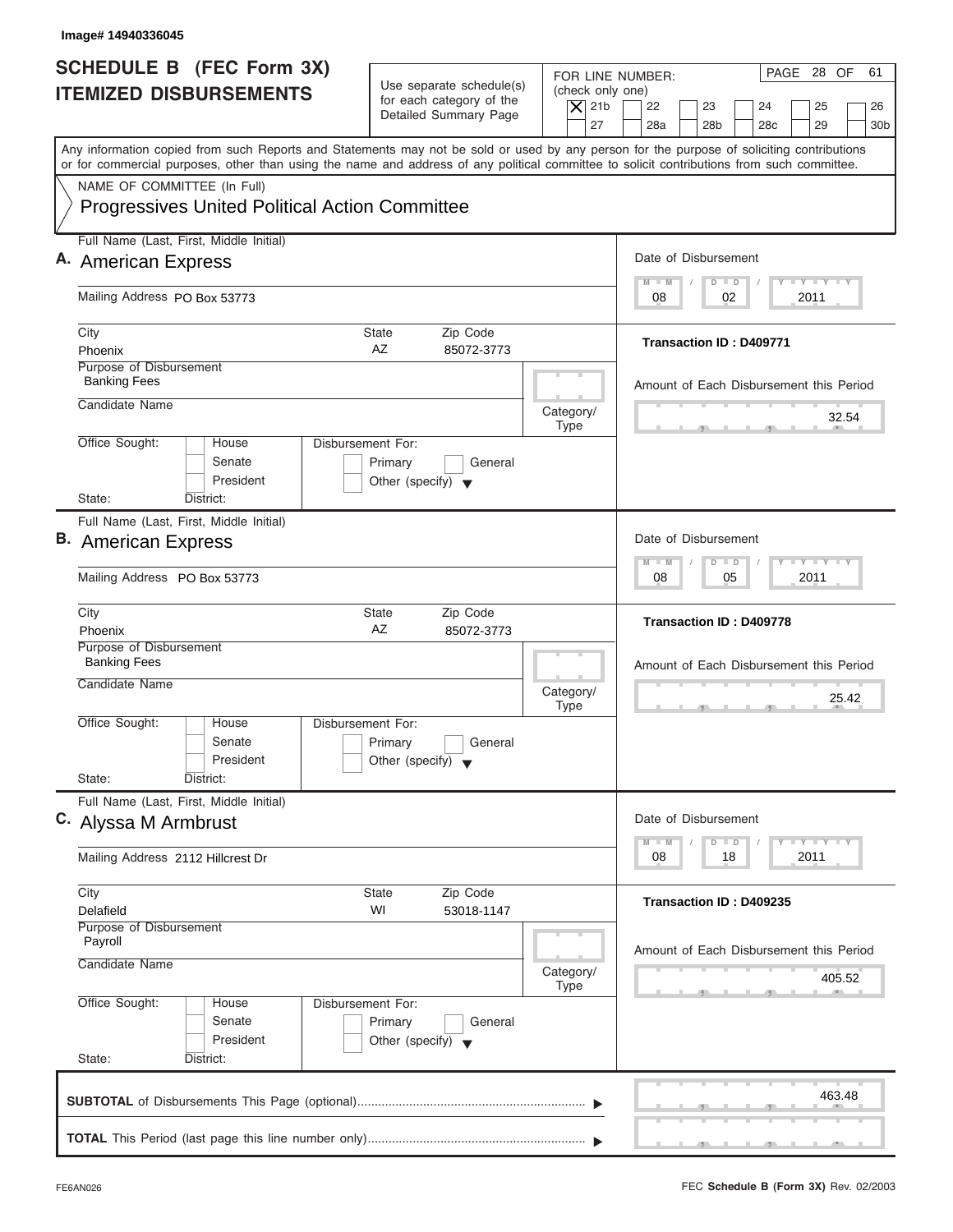| Image# 14940336046                                                                                                                         |                                                                                 |                                                                                                                                                                                          |
|--------------------------------------------------------------------------------------------------------------------------------------------|---------------------------------------------------------------------------------|------------------------------------------------------------------------------------------------------------------------------------------------------------------------------------------|
| <b>SCHEDULE B</b> (FEC Form 3X)<br><b>ITEMIZED DISBURSEMENTS</b>                                                                           | Use separate schedule(s)<br>for each category of the<br>Detailed Summary Page   | PAGE 29 OF<br>61<br>FOR LINE NUMBER:<br>(check only one)<br>$\overline{X}$ 21b<br>22<br>23<br>24<br>25<br>26<br>27<br>28a<br>28 <sub>b</sub><br>29<br>28 <sub>c</sub><br>30 <sub>b</sub> |
| or for commercial purposes, other than using the name and address of any political committee to solicit contributions from such committee. |                                                                                 | Any information copied from such Reports and Statements may not be sold or used by any person for the purpose of soliciting contributions                                                |
| NAME OF COMMITTEE (In Full)<br><b>Progressives United Political Action Committee</b>                                                       |                                                                                 |                                                                                                                                                                                          |
| Full Name (Last, First, Middle Initial)<br>A. Alyssa M Armbrust                                                                            |                                                                                 | Date of Disbursement                                                                                                                                                                     |
| Mailing Address 2112 Hillcrest Dr                                                                                                          |                                                                                 | $T - Y = T - Y = T - Y$<br>$M - M$<br>$D$ $D$<br>04<br>2011<br>08                                                                                                                        |
| City<br>Delafield                                                                                                                          | State<br>Zip Code<br>WI<br>53018-1147                                           | Transaction ID: D407619                                                                                                                                                                  |
| Purpose of Disbursement<br>Payroll                                                                                                         |                                                                                 | Amount of Each Disbursement this Period                                                                                                                                                  |
| Candidate Name                                                                                                                             |                                                                                 | Category/<br>468.21<br><b>Type</b>                                                                                                                                                       |
| Office Sought:<br>House<br>Senate<br>President<br>State:<br>District:                                                                      | Disbursement For:<br>Primary<br>General<br>Other (specify) $\blacktriangledown$ |                                                                                                                                                                                          |
| Full Name (Last, First, Middle Initial)<br>B. Authorize.net                                                                                |                                                                                 | Date of Disbursement<br><b>LEYTEY LEY</b><br>$M - M$<br>$D$ $D$                                                                                                                          |
| Mailing Address PO Box 8999                                                                                                                |                                                                                 | 02<br>2011<br>08                                                                                                                                                                         |
| City<br>San Francisco                                                                                                                      | <b>State</b><br>Zip Code<br>CA<br>94128-8999                                    | Transaction ID: D409772                                                                                                                                                                  |
| Purpose of Disbursement<br><b>Banking Fees</b><br>Candidate Name                                                                           |                                                                                 | Amount of Each Disbursement this Period<br>Category/<br>66.45<br><b>Type</b>                                                                                                             |
| Office Sought:<br>House<br>Senate<br>President<br>State:<br>District:                                                                      | Disbursement For:<br>Primary<br>General<br>Other (specify) $\blacktriangledown$ |                                                                                                                                                                                          |
| Full Name (Last, First, Middle Initial)<br>C. Nancy J. Ballweg                                                                             |                                                                                 | Date of Disbursement<br>$\Box$                                                                                                                                                           |
| Mailing Address 4231 Savannah Ct                                                                                                           |                                                                                 | $T - Y$ $T - Y$<br>$M - M$<br>D<br>2011<br>08<br>18                                                                                                                                      |
| City<br>Middleton                                                                                                                          | Zip Code<br>State<br>WI<br>53562-5265                                           | Transaction ID: D409236                                                                                                                                                                  |
| Purpose of Disbursement<br>Payroll<br>Candidate Name                                                                                       |                                                                                 | Amount of Each Disbursement this Period<br>Category/<br>2326.12<br><b>Type</b>                                                                                                           |
| Office Sought:<br>House<br>Senate<br>President<br>State:<br>District:                                                                      | Disbursement For:<br>Primary<br>General<br>Other (specify) $\blacktriangledown$ |                                                                                                                                                                                          |
|                                                                                                                                            |                                                                                 | 2860.78                                                                                                                                                                                  |
|                                                                                                                                            |                                                                                 |                                                                                                                                                                                          |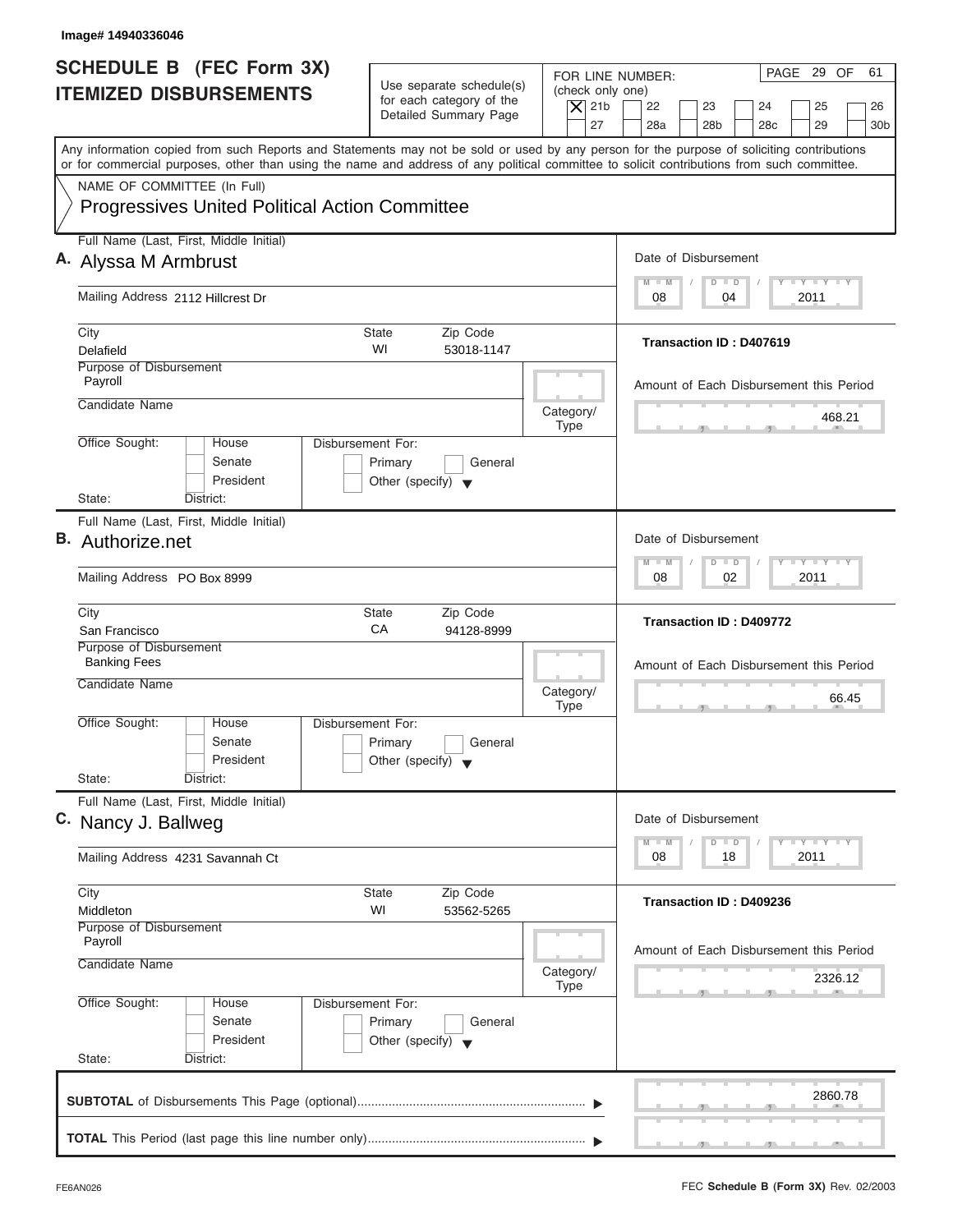| Image# 14940336047                                                                                                                                                                                                                                                                      |                                                                                                                               |                                                                                                                                          |
|-----------------------------------------------------------------------------------------------------------------------------------------------------------------------------------------------------------------------------------------------------------------------------------------|-------------------------------------------------------------------------------------------------------------------------------|------------------------------------------------------------------------------------------------------------------------------------------|
| <b>SCHEDULE B</b> (FEC Form 3X)<br><b>ITEMIZED DISBURSEMENTS</b>                                                                                                                                                                                                                        | Use separate schedule(s)<br>(check only one)<br>for each category of the<br>$\vert$ $\chi$ 21b<br>Detailed Summary Page<br>27 | PAGE 30 OF<br>61<br>FOR LINE NUMBER:<br>22<br>23<br>24<br>25<br>26<br>28a<br>28 <sub>b</sub><br>29<br>28 <sub>c</sub><br>30 <sub>b</sub> |
| Any information copied from such Reports and Statements may not be sold or used by any person for the purpose of soliciting contributions<br>or for commercial purposes, other than using the name and address of any political committee to solicit contributions from such committee. |                                                                                                                               |                                                                                                                                          |
| NAME OF COMMITTEE (In Full)<br><b>Progressives United Political Action Committee</b>                                                                                                                                                                                                    |                                                                                                                               |                                                                                                                                          |
| Full Name (Last, First, Middle Initial)<br>A. Nancy J. Ballweg                                                                                                                                                                                                                          |                                                                                                                               | Date of Disbursement                                                                                                                     |
| Mailing Address 4231 Savannah Ct                                                                                                                                                                                                                                                        |                                                                                                                               | $T - Y = T - Y = T - Y$<br>$D$ $D$<br>$M - M$<br>2011<br>08<br>04                                                                        |
| City<br>Middleton                                                                                                                                                                                                                                                                       | Zip Code<br>State<br>WI<br>53562-5265                                                                                         | Transaction ID: D407620                                                                                                                  |
| Purpose of Disbursement<br>Payroll<br>Candidate Name                                                                                                                                                                                                                                    | Category/                                                                                                                     | Amount of Each Disbursement this Period                                                                                                  |
| Office Sought:<br>House<br>Senate<br>President                                                                                                                                                                                                                                          | <b>Type</b><br>Disbursement For:<br>Primary<br>General<br>Other (specify) $\blacktriangledown$                                | 2326.12                                                                                                                                  |
| State:<br>District:<br>Full Name (Last, First, Middle Initial)<br><b>B.</b> Berkley Assigned Risk Services<br>Mailing Address 222 S 9th St<br>Ste 1300                                                                                                                                  |                                                                                                                               | Date of Disbursement<br><b>LY LY LY</b><br>$\Box$<br>M<br>$-N$<br>$\overline{D}$<br>2011<br>08<br>15                                     |
| City<br>Minneapolis                                                                                                                                                                                                                                                                     | Zip Code<br><b>State</b><br>ΜN<br>55402-3332                                                                                  | Transaction ID: D407315                                                                                                                  |
| Purpose of Disbursement<br>Insurance Premium<br>Candidate Name                                                                                                                                                                                                                          | Category/<br><b>Type</b>                                                                                                      | Amount of Each Disbursement this Period<br>380.00                                                                                        |
| Office Sought:<br>House<br>Senate<br>President<br>State:<br>District:                                                                                                                                                                                                                   | Disbursement For:<br>Primary<br>General<br>Other (specify) $\blacktriangledown$                                               |                                                                                                                                          |
| Full Name (Last, First, Middle Initial)<br>C. Charter Communications                                                                                                                                                                                                                    |                                                                                                                               | Date of Disbursement<br>$T - Y$ $T - Y$<br>$M - M$<br>$\overline{\mathsf{D}}$<br>$\Box$                                                  |
| Mailing Address 5618 Odana Rd<br><b>Ste 150</b>                                                                                                                                                                                                                                         |                                                                                                                               | 2011<br>08<br>08                                                                                                                         |
| City<br>Madison<br>Purpose of Disbursement                                                                                                                                                                                                                                              | Zip Code<br><b>State</b><br>WI<br>53719-1208                                                                                  | Transaction ID: D407327                                                                                                                  |
| Cable TV Expense<br>Candidate Name                                                                                                                                                                                                                                                      | Category/<br><b>Type</b>                                                                                                      | Amount of Each Disbursement this Period<br>111.73                                                                                        |
| Office Sought:<br>House<br>Senate<br>President<br>State:<br>District:                                                                                                                                                                                                                   | Disbursement For:<br>Primary<br>General<br>Other (specify) $\blacktriangledown$                                               |                                                                                                                                          |
|                                                                                                                                                                                                                                                                                         |                                                                                                                               | 2817.85                                                                                                                                  |
|                                                                                                                                                                                                                                                                                         |                                                                                                                               |                                                                                                                                          |

I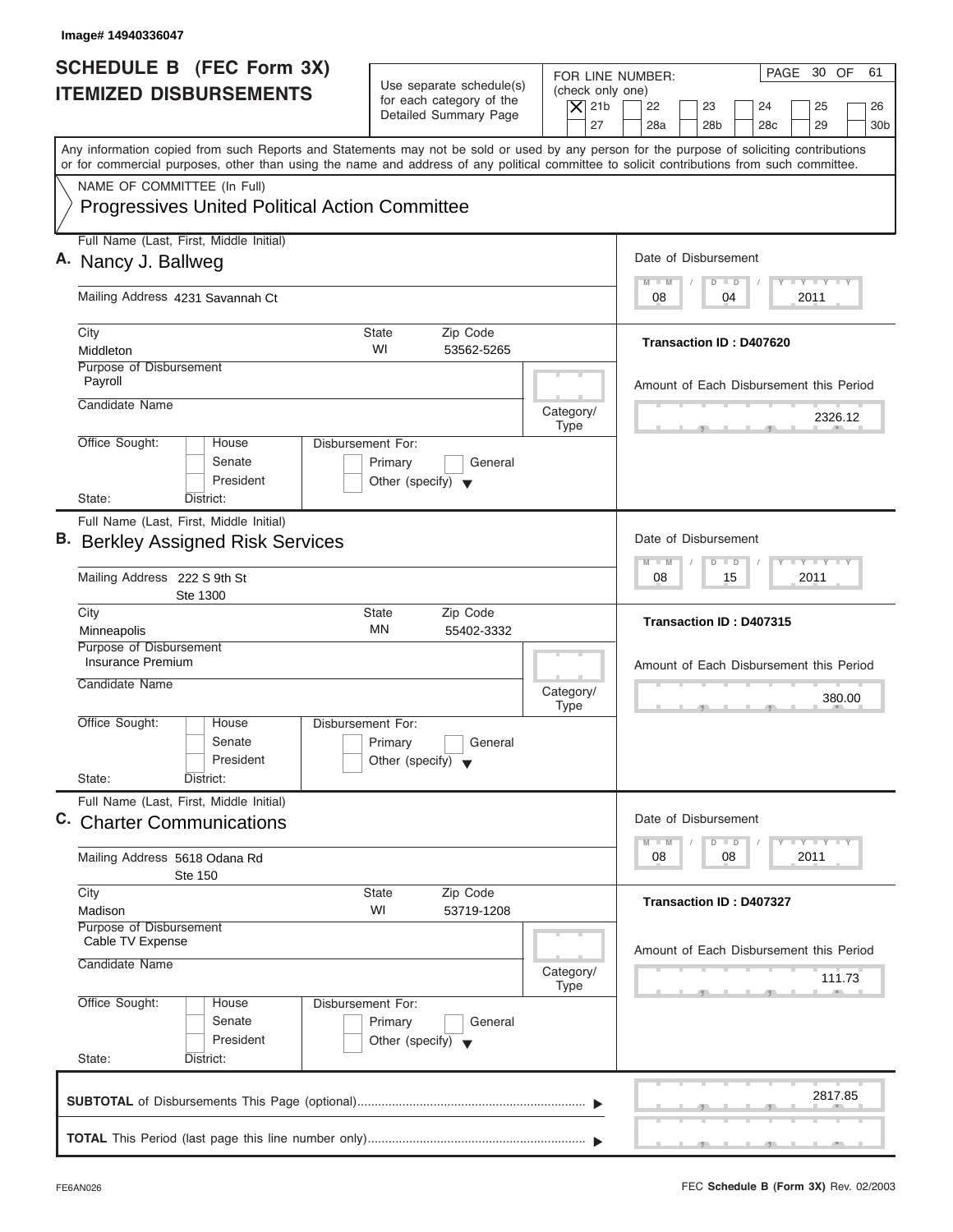| Image# 14940336048                                                                                                                         |                                                                               |                                                                                                                                                                                          |
|--------------------------------------------------------------------------------------------------------------------------------------------|-------------------------------------------------------------------------------|------------------------------------------------------------------------------------------------------------------------------------------------------------------------------------------|
| <b>SCHEDULE B (FEC Form 3X)</b><br><b>ITEMIZED DISBURSEMENTS</b>                                                                           | Use separate schedule(s)<br>for each category of the<br>Detailed Summary Page | PAGE 31 OF<br>61<br>FOR LINE NUMBER:<br>(check only one)<br>$\overline{X}$ 21b<br>22<br>23<br>24<br>25<br>26<br>27<br>28a<br>28 <sub>b</sub><br>29<br>30 <sub>b</sub><br>28 <sub>c</sub> |
| or for commercial purposes, other than using the name and address of any political committee to solicit contributions from such committee. |                                                                               | Any information copied from such Reports and Statements may not be sold or used by any person for the purpose of soliciting contributions                                                |
| NAME OF COMMITTEE (In Full)<br><b>Progressives United Political Action Committee</b>                                                       |                                                                               |                                                                                                                                                                                          |
| Full Name (Last, First, Middle Initial)<br>A. Joshua Cook                                                                                  |                                                                               | Date of Disbursement                                                                                                                                                                     |
| Mailing Address 400 Seward Sq SE<br>Apt 41                                                                                                 |                                                                               | $T - Y = T - Y = T - Y$<br>$M - M$<br>$D$ $D$<br>04<br>2011<br>08                                                                                                                        |
| City<br>Washington                                                                                                                         | Zip Code<br>State<br>DC<br>20003-1110                                         | Transaction ID: D407621                                                                                                                                                                  |
| Purpose of Disbursement<br>Payroll                                                                                                         |                                                                               | Amount of Each Disbursement this Period                                                                                                                                                  |
| Candidate Name                                                                                                                             |                                                                               | Category/<br>1166.59<br><b>Type</b>                                                                                                                                                      |
| Office Sought:<br>Disbursement For:<br>House<br>Senate<br>President<br>State:<br>District:                                                 | Primary<br>General<br>Other (specify) $\blacktriangledown$                    |                                                                                                                                                                                          |
| Full Name (Last, First, Middle Initial)<br>В.<br>Joshua Cook                                                                               |                                                                               | Date of Disbursement                                                                                                                                                                     |
| Mailing Address 400 Seward Sq SE<br>Apt 41                                                                                                 |                                                                               | $-$ Y $-$ Y $-$ Y<br>$M - M$<br>$\Box$<br>$\overline{D}$<br>2011<br>08<br>18                                                                                                             |
| City<br>Washington                                                                                                                         | Zip Code<br><b>State</b><br>DC<br>20003-1110                                  | Transaction ID: D409237                                                                                                                                                                  |
| Purpose of Disbursement<br>Payroll<br>Candidate Name                                                                                       |                                                                               | Amount of Each Disbursement this Period<br>Category/<br>1166.60<br><b>Type</b><br>$-5$                                                                                                   |
| Office Sought:<br>House<br>Disbursement For:<br>Senate<br>President<br>State:<br>District:                                                 | Primary<br>General<br>Other (specify) $\blacktriangledown$                    |                                                                                                                                                                                          |
| Full Name (Last, First, Middle Initial)<br>C. Cybersource                                                                                  |                                                                               | Date of Disbursement                                                                                                                                                                     |
| Mailing Address 1295 Charleston Rd                                                                                                         |                                                                               | $T - Y$ $T - Y$<br>$M - M$<br>D<br>$\Box$<br>2011<br>08<br>02                                                                                                                            |
| City<br><b>Mountain View</b>                                                                                                               | Zip Code<br>State<br>СA<br>94043-1307                                         | Transaction ID: D409773                                                                                                                                                                  |
| Purpose of Disbursement<br><b>Banking Fees</b><br>Candidate Name                                                                           |                                                                               | Amount of Each Disbursement this Period<br>Category/<br>86.04<br>Type                                                                                                                    |
| Office Sought:<br>Disbursement For:<br>House<br>Senate<br>President<br>State:<br>District:                                                 | Primary<br>General<br>Other (specify) $\blacktriangledown$                    |                                                                                                                                                                                          |
|                                                                                                                                            |                                                                               | 2419.23                                                                                                                                                                                  |
|                                                                                                                                            |                                                                               | $\mathbf{y}$ , $\mathbf{y}$ , $\mathbf{y}$                                                                                                                                               |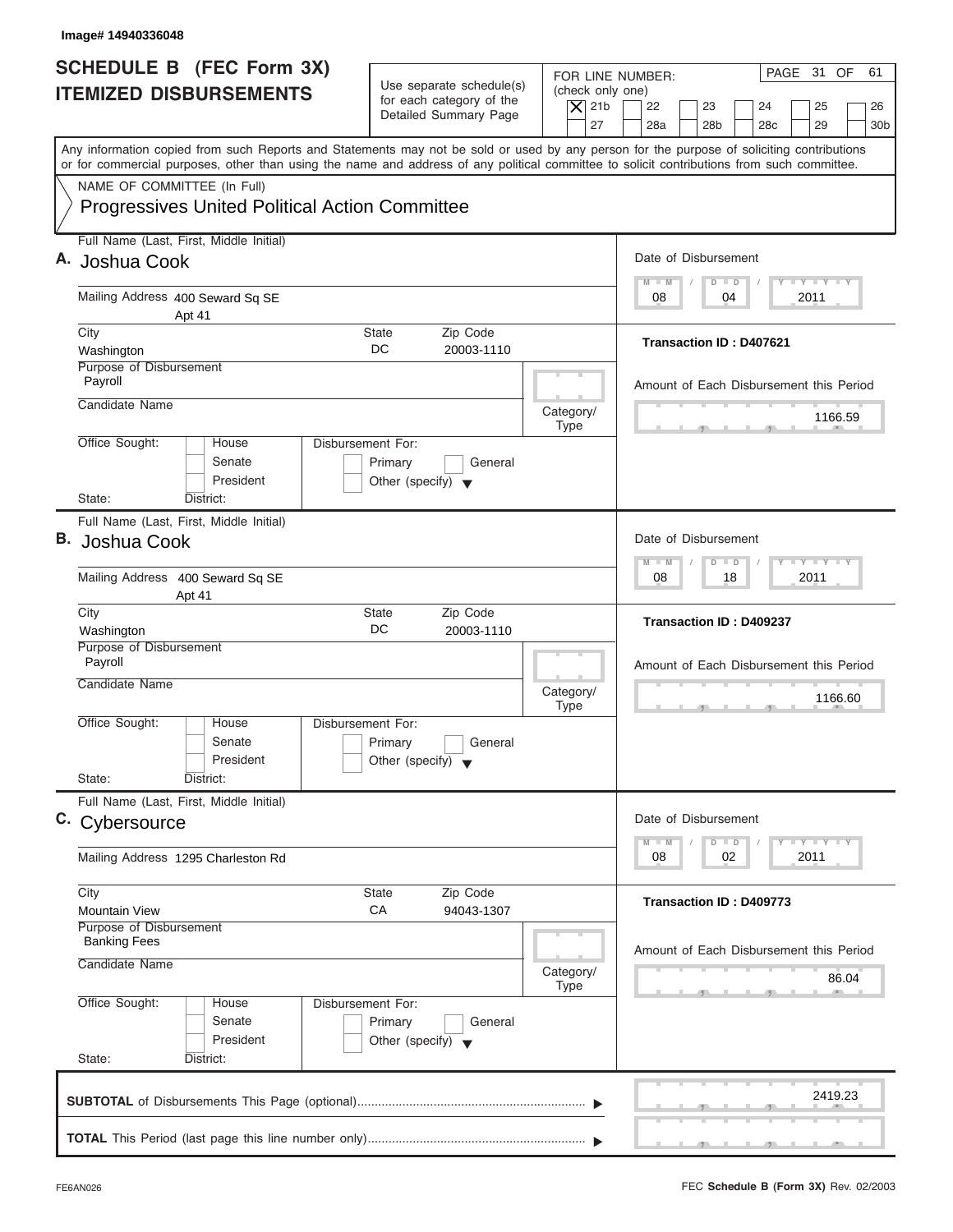| Image# 14940336049                                                                                                                                                                                                                                                                      |                                                                                                |                                                                                                                                                                                          |
|-----------------------------------------------------------------------------------------------------------------------------------------------------------------------------------------------------------------------------------------------------------------------------------------|------------------------------------------------------------------------------------------------|------------------------------------------------------------------------------------------------------------------------------------------------------------------------------------------|
| <b>SCHEDULE B</b> (FEC Form 3X)<br><b>ITEMIZED DISBURSEMENTS</b>                                                                                                                                                                                                                        | Use separate schedule(s)<br>for each category of the<br>Detailed Summary Page                  | PAGE 32 OF<br>61<br>FOR LINE NUMBER:<br>(check only one)<br>$\overline{X}$ 21b<br>22<br>23<br>24<br>25<br>26<br>27<br>28a<br>28 <sub>b</sub><br>29<br>28 <sub>c</sub><br>30 <sub>b</sub> |
| Any information copied from such Reports and Statements may not be sold or used by any person for the purpose of soliciting contributions<br>or for commercial purposes, other than using the name and address of any political committee to solicit contributions from such committee. |                                                                                                |                                                                                                                                                                                          |
| NAME OF COMMITTEE (In Full)<br><b>Progressives United Political Action Committee</b>                                                                                                                                                                                                    |                                                                                                |                                                                                                                                                                                          |
| Full Name (Last, First, Middle Initial)                                                                                                                                                                                                                                                 |                                                                                                | Date of Disbursement                                                                                                                                                                     |
| Cybersource                                                                                                                                                                                                                                                                             |                                                                                                | $T - Y = T - Y = T - Y$<br>$M - M$<br>$D$ $D$                                                                                                                                            |
| Mailing Address 1295 Charleston Rd                                                                                                                                                                                                                                                      |                                                                                                | 31<br>2011<br>08                                                                                                                                                                         |
| City<br><b>Mountain View</b>                                                                                                                                                                                                                                                            | State<br>Zip Code<br>CA<br>94043-1307                                                          | <b>Transaction ID: D409898</b>                                                                                                                                                           |
| Purpose of Disbursement<br><b>Banking Fees</b>                                                                                                                                                                                                                                          |                                                                                                | Amount of Each Disbursement this Period                                                                                                                                                  |
| Candidate Name                                                                                                                                                                                                                                                                          | Category/<br><b>Type</b>                                                                       | 80.45                                                                                                                                                                                    |
| Office Sought:<br>House<br>Senate<br>President<br>State:<br>District:                                                                                                                                                                                                                   | Disbursement For:<br>Primary<br>General<br>Other (specify) $\blacktriangledown$                |                                                                                                                                                                                          |
| Full Name (Last, First, Middle Initial)                                                                                                                                                                                                                                                 |                                                                                                |                                                                                                                                                                                          |
| B. Deming GV LLC                                                                                                                                                                                                                                                                        |                                                                                                | Date of Disbursement                                                                                                                                                                     |
| Mailing Address PO Box 215                                                                                                                                                                                                                                                              |                                                                                                | $-$ Y $-$ Y $-$ Y<br>$M - M$<br>$\Box$<br>$\overline{D}$<br>2011<br>08<br>01                                                                                                             |
| City<br>Plover                                                                                                                                                                                                                                                                          | <b>State</b><br>Zip Code<br>WI<br>54467-0215                                                   | Transaction ID: D407310                                                                                                                                                                  |
| Purpose of Disbursement<br>Office Rent<br>Candidate Name                                                                                                                                                                                                                                | Category/                                                                                      | Amount of Each Disbursement this Period<br>3349.04                                                                                                                                       |
| Office Sought:<br>House<br>Senate<br>President<br>State:<br>District:                                                                                                                                                                                                                   | <b>Type</b><br>Disbursement For:<br>Primary<br>General<br>Other (specify) $\blacktriangledown$ | $-5$                                                                                                                                                                                     |
| Full Name (Last, First, Middle Initial)<br>C. Department of Workforce Development                                                                                                                                                                                                       |                                                                                                | Date of Disbursement                                                                                                                                                                     |
| Mailing Address 201 E Washington Ave                                                                                                                                                                                                                                                    |                                                                                                | <b>LY LY LY</b><br>$M - M$<br>D<br>$\Box$<br>2011<br>08<br>18                                                                                                                            |
| City<br>Madison                                                                                                                                                                                                                                                                         | Zip Code<br><b>State</b><br>WI<br>53703-2866                                                   | Transaction ID: D409154                                                                                                                                                                  |
| Purpose of Disbursement<br>Unemployment Tax Withheld<br>Candidate Name                                                                                                                                                                                                                  | Category/                                                                                      | Amount of Each Disbursement this Period<br>18.14                                                                                                                                         |
| Office Sought:<br>House<br>Senate<br>President<br>State:<br>District:                                                                                                                                                                                                                   | <b>Type</b><br>Disbursement For:<br>Primary<br>General<br>Other (specify) $\blacktriangledown$ |                                                                                                                                                                                          |
|                                                                                                                                                                                                                                                                                         |                                                                                                | 3447.63                                                                                                                                                                                  |
|                                                                                                                                                                                                                                                                                         |                                                                                                | _____                                                                                                                                                                                    |

ı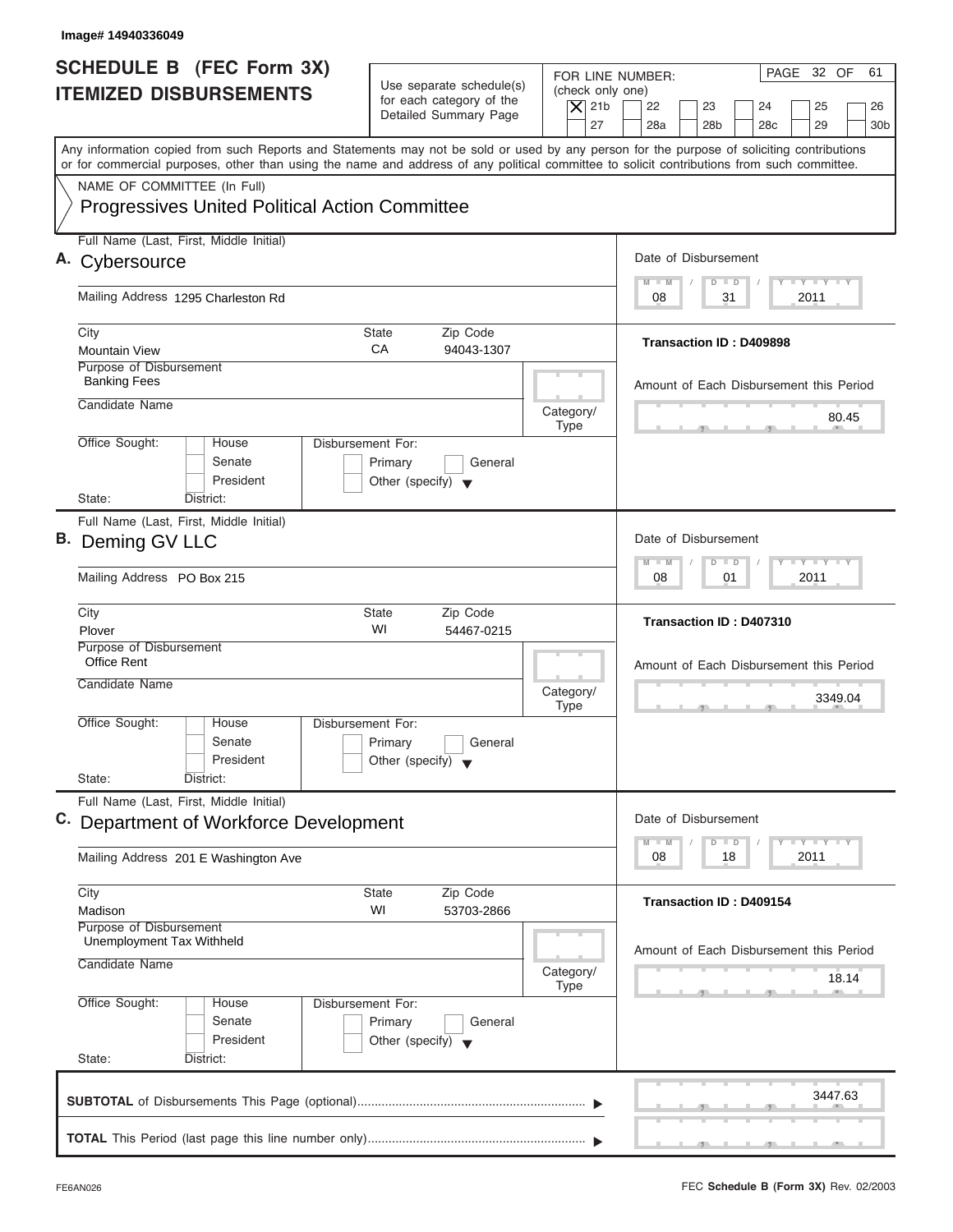| Image#14940336050                                                                                                                                                                                                                                                                       |                                                                               |                                                                                                                                                                                          |
|-----------------------------------------------------------------------------------------------------------------------------------------------------------------------------------------------------------------------------------------------------------------------------------------|-------------------------------------------------------------------------------|------------------------------------------------------------------------------------------------------------------------------------------------------------------------------------------|
| <b>SCHEDULE B</b> (FEC Form 3X)<br><b>ITEMIZED DISBURSEMENTS</b>                                                                                                                                                                                                                        | Use separate schedule(s)<br>for each category of the<br>Detailed Summary Page | PAGE 33 OF<br>61<br>FOR LINE NUMBER:<br>(check only one)<br>$\overline{X}$ 21b<br>22<br>23<br>24<br>25<br>26<br>27<br>28a<br>28 <sub>b</sub><br>28 <sub>c</sub><br>29<br>30 <sub>b</sub> |
| Any information copied from such Reports and Statements may not be sold or used by any person for the purpose of soliciting contributions<br>or for commercial purposes, other than using the name and address of any political committee to solicit contributions from such committee. |                                                                               |                                                                                                                                                                                          |
| NAME OF COMMITTEE (In Full)<br><b>Progressives United Political Action Committee</b>                                                                                                                                                                                                    |                                                                               |                                                                                                                                                                                          |
| Full Name (Last, First, Middle Initial)<br>A. Department of Workforce Development                                                                                                                                                                                                       |                                                                               | Date of Disbursement                                                                                                                                                                     |
| Mailing Address 201 E Washington Ave                                                                                                                                                                                                                                                    |                                                                               | $\mathbf{I} \mathbf{Y} \mathbf{I} \mathbf{Y} \mathbf{I} \mathbf{Y}$<br>$M - M$<br>$\Box$<br>$\Box$<br>08<br>2011<br>04                                                                   |
| City<br>Madison                                                                                                                                                                                                                                                                         | Zip Code<br>State<br>WI<br>53703-2866                                         | Transaction ID: D407509                                                                                                                                                                  |
| Purpose of Disbursement<br>Unemployment Tax Withheld<br>Candidate Name                                                                                                                                                                                                                  |                                                                               | Amount of Each Disbursement this Period<br>Category/<br>113.38                                                                                                                           |
| Office Sought:<br>Disbursement For:<br>House<br>Senate<br>President<br>State:<br>District:                                                                                                                                                                                              | Primary<br>General<br>Other (specify) $\blacktriangledown$                    | <b>Type</b>                                                                                                                                                                              |
| Full Name (Last, First, Middle Initial)<br>В.<br><b>General Board of Church and Society</b>                                                                                                                                                                                             |                                                                               | Date of Disbursement<br>$-$ Y $-$ Y $-$ Y<br>$M - M$<br>$\overline{D}$<br>$\blacksquare$<br>2011<br>08<br>01                                                                             |
| Mailing Address 6862 Elm St<br>Ste 650<br>City                                                                                                                                                                                                                                          | Zip Code<br><b>State</b>                                                      |                                                                                                                                                                                          |
| McLean<br>Purpose of Disbursement<br><b>Office Rent</b><br>Candidate Name                                                                                                                                                                                                               | VA<br>22101-3867                                                              | Transaction ID: D407309<br>Amount of Each Disbursement this Period<br>Category/<br>1396.92<br><b>Type</b>                                                                                |
| Office Sought:<br>House<br>Disbursement For:<br>Senate<br>President<br>State:<br>District:                                                                                                                                                                                              | Primary<br>General<br>Other (specify) $\blacktriangledown$                    |                                                                                                                                                                                          |
| Full Name (Last, First, Middle Initial)<br>C. Godfrey & Kahn                                                                                                                                                                                                                            |                                                                               | Date of Disbursement<br>$\mathbf{I}$ $\mathbf{Y}$ $\mathbf{I}$ $\mathbf{Y}$ $\mathbf{I}$ $\mathbf{Y}$<br>$M - M$<br>D<br>$\Box$                                                          |
| Mailing Address PO Box 318                                                                                                                                                                                                                                                              |                                                                               | 2011<br>08<br>01                                                                                                                                                                         |
| City<br>Milwaukee<br>Purpose of Disbursement                                                                                                                                                                                                                                            | Zip Code<br>State<br>WI<br>53201-0318                                         | Transaction ID: D407307                                                                                                                                                                  |
| <b>Legal Services</b><br>Candidate Name                                                                                                                                                                                                                                                 |                                                                               | Amount of Each Disbursement this Period<br>Category/<br>6343.76<br><b>Type</b>                                                                                                           |
| Office Sought:<br>Disbursement For:<br>House<br>Senate<br>President<br>State:<br>District:                                                                                                                                                                                              | Primary<br>General<br>Other (specify) $\blacktriangledown$                    |                                                                                                                                                                                          |
|                                                                                                                                                                                                                                                                                         |                                                                               | 7854.06                                                                                                                                                                                  |
|                                                                                                                                                                                                                                                                                         |                                                                               | $\mathcal{F}$ and $\mathcal{F}$ and $\mathcal{F}$ and $\mathcal{F}$                                                                                                                      |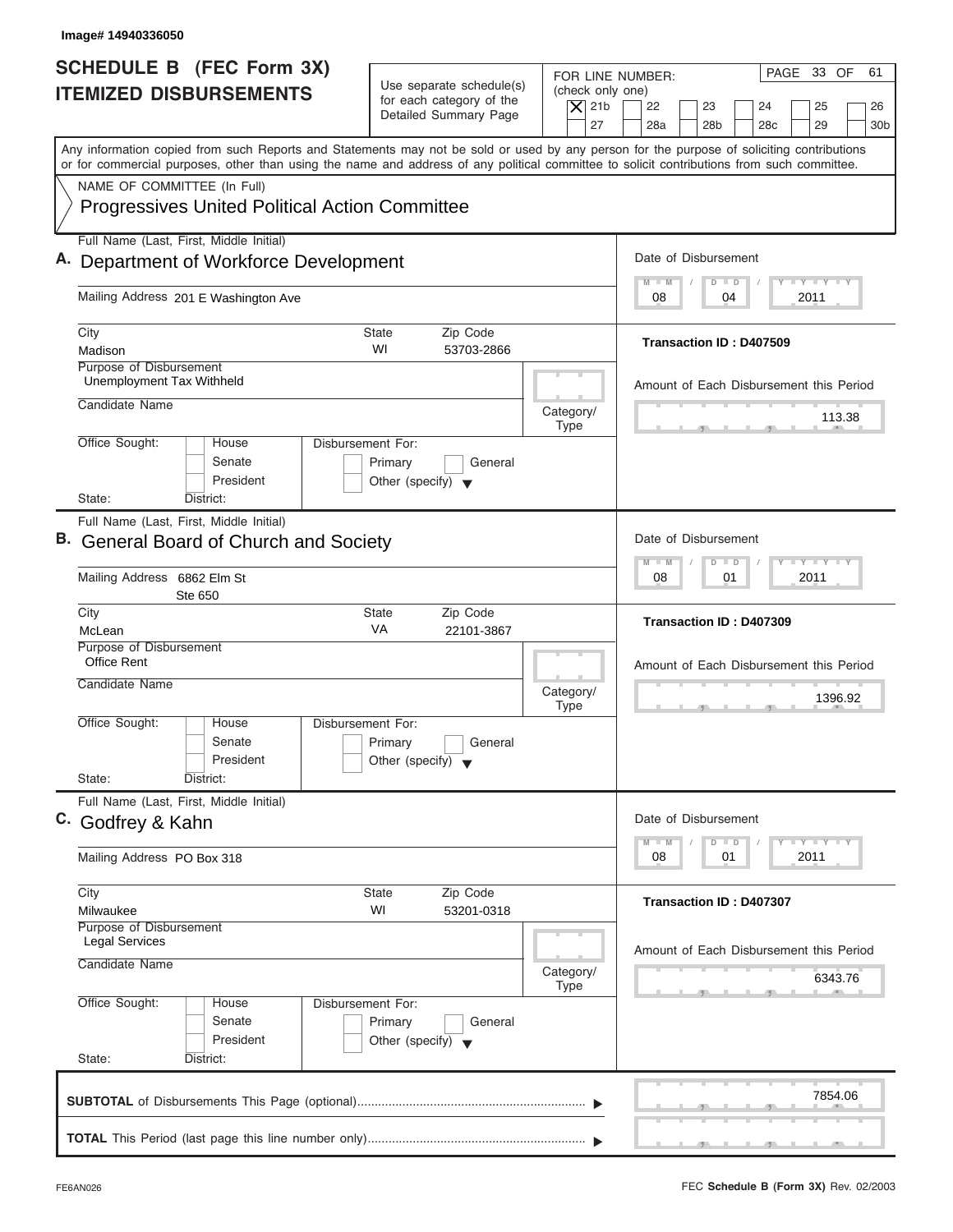| Image# 14940336051                                                                                                                                                                                                                                                                      |                                                      |                                        |                                                                                     |
|-----------------------------------------------------------------------------------------------------------------------------------------------------------------------------------------------------------------------------------------------------------------------------------------|------------------------------------------------------|----------------------------------------|-------------------------------------------------------------------------------------|
| <b>SCHEDULE B</b> (FEC Form 3X)<br><b>ITEMIZED DISBURSEMENTS</b>                                                                                                                                                                                                                        | Use separate schedule(s)<br>for each category of the | (check only one)<br>$\overline{X}$ 21b | PAGE 34 OF<br>61<br>FOR LINE NUMBER:<br>22<br>23<br>24<br>25<br>26                  |
|                                                                                                                                                                                                                                                                                         | Detailed Summary Page                                | 27                                     | 28a<br>28 <sub>b</sub><br>28 <sub>c</sub><br>29<br>30 <sub>b</sub>                  |
| Any information copied from such Reports and Statements may not be sold or used by any person for the purpose of soliciting contributions<br>or for commercial purposes, other than using the name and address of any political committee to solicit contributions from such committee. |                                                      |                                        |                                                                                     |
| NAME OF COMMITTEE (In Full)                                                                                                                                                                                                                                                             |                                                      |                                        |                                                                                     |
| <b>Progressives United Political Action Committee</b>                                                                                                                                                                                                                                   |                                                      |                                        |                                                                                     |
| Full Name (Last, First, Middle Initial)                                                                                                                                                                                                                                                 |                                                      |                                        |                                                                                     |
| A. Gordon Flesch Company Inc                                                                                                                                                                                                                                                            |                                                      |                                        | Date of Disbursement                                                                |
| Mailing Address PO Box 1708<br>2101 W Beltline Hwy                                                                                                                                                                                                                                      |                                                      |                                        | <b>LY LY LY</b><br>$M - M$<br>$D$ $D$<br>08<br>2011<br>08                           |
| City                                                                                                                                                                                                                                                                                    | <b>State</b><br>Zip Code                             |                                        | Transaction ID: D407328                                                             |
| Madison<br>Purpose of Disbursement                                                                                                                                                                                                                                                      | WI<br>53701-1708                                     |                                        |                                                                                     |
| Copier Leasing Fee                                                                                                                                                                                                                                                                      |                                                      |                                        | Amount of Each Disbursement this Period                                             |
| Candidate Name                                                                                                                                                                                                                                                                          |                                                      | Category/                              |                                                                                     |
|                                                                                                                                                                                                                                                                                         |                                                      | <b>Type</b>                            | 168.80                                                                              |
| Office Sought:<br>House<br>Senate                                                                                                                                                                                                                                                       | Disbursement For:<br>Primary<br>General              |                                        |                                                                                     |
| President                                                                                                                                                                                                                                                                               | Other (specify) $\blacktriangledown$                 |                                        |                                                                                     |
| State:<br>District:                                                                                                                                                                                                                                                                     |                                                      |                                        |                                                                                     |
| Full Name (Last, First, Middle Initial)<br>B. Gordon Flesch Company Inc                                                                                                                                                                                                                 |                                                      |                                        | Date of Disbursement                                                                |
| Mailing Address PO Box 1708                                                                                                                                                                                                                                                             |                                                      |                                        | $-1$ $-1$ $-1$ $-1$ $-1$<br>$M - M$<br>$\overline{D}$<br>$\Box$<br>2011<br>08<br>29 |
| 2101 W Beltline Hwy                                                                                                                                                                                                                                                                     |                                                      |                                        |                                                                                     |
| City<br>Madison                                                                                                                                                                                                                                                                         | Zip Code<br><b>State</b><br>WI<br>53701-1708         |                                        | Transaction ID: D409688                                                             |
| Purpose of Disbursement<br>Copier Usage Fee                                                                                                                                                                                                                                             |                                                      |                                        |                                                                                     |
| Candidate Name                                                                                                                                                                                                                                                                          |                                                      |                                        | Amount of Each Disbursement this Period                                             |
|                                                                                                                                                                                                                                                                                         |                                                      | Category/<br><b>Type</b>               | 100.03<br>$-5$                                                                      |
| Office Sought:<br>House                                                                                                                                                                                                                                                                 | Disbursement For:                                    |                                        |                                                                                     |
| Senate                                                                                                                                                                                                                                                                                  | Primary<br>General                                   |                                        |                                                                                     |
| President<br>State:<br>District:                                                                                                                                                                                                                                                        | Other (specify) $\blacktriangledown$                 |                                        |                                                                                     |
| Full Name (Last, First, Middle Initial)                                                                                                                                                                                                                                                 |                                                      |                                        |                                                                                     |
| C. Group Health Cooperative                                                                                                                                                                                                                                                             |                                                      |                                        | Date of Disbursement                                                                |
| Mailing Address PO Box 88619                                                                                                                                                                                                                                                            |                                                      |                                        | $T - Y$ $T - Y$<br>$M - M$<br>D<br>$\Box$<br>2011<br>08<br>12                       |
| City                                                                                                                                                                                                                                                                                    | Zip Code<br><b>State</b>                             |                                        |                                                                                     |
| Milwaukee                                                                                                                                                                                                                                                                               | WI<br>53288-0001                                     |                                        | Transaction ID: D409766                                                             |
| Purpose of Disbursement<br><b>Insurance Premiums</b>                                                                                                                                                                                                                                    |                                                      |                                        |                                                                                     |
| Candidate Name                                                                                                                                                                                                                                                                          |                                                      |                                        | Amount of Each Disbursement this Period                                             |
|                                                                                                                                                                                                                                                                                         |                                                      | Category/<br><b>Type</b>               | 1913.00                                                                             |
| Office Sought:<br>House                                                                                                                                                                                                                                                                 | Disbursement For:                                    |                                        |                                                                                     |
| Senate                                                                                                                                                                                                                                                                                  | Primary<br>General                                   |                                        |                                                                                     |
| President<br>State:<br>District:                                                                                                                                                                                                                                                        | Other (specify) $\blacktriangledown$                 |                                        |                                                                                     |
|                                                                                                                                                                                                                                                                                         |                                                      |                                        |                                                                                     |
|                                                                                                                                                                                                                                                                                         |                                                      |                                        | 2181.83                                                                             |
|                                                                                                                                                                                                                                                                                         |                                                      |                                        |                                                                                     |
|                                                                                                                                                                                                                                                                                         |                                                      |                                        |                                                                                     |

I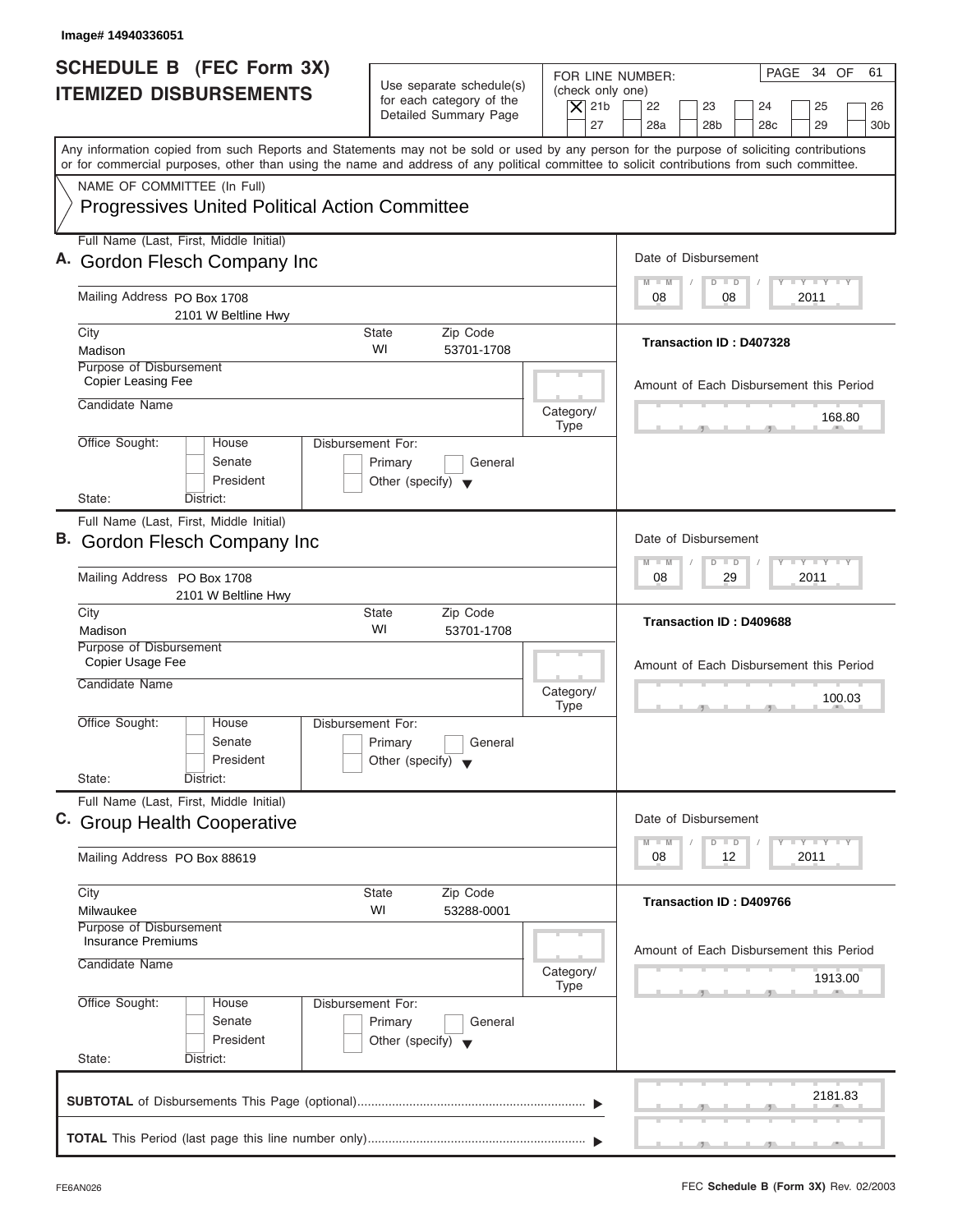| Image# 14940336052                                                                                                                                                                                                                                                                      |                                                                                 |                                                                                                              |
|-----------------------------------------------------------------------------------------------------------------------------------------------------------------------------------------------------------------------------------------------------------------------------------------|---------------------------------------------------------------------------------|--------------------------------------------------------------------------------------------------------------|
| <b>SCHEDULE B</b> (FEC Form 3X)<br><b>ITEMIZED DISBURSEMENTS</b>                                                                                                                                                                                                                        | Use separate schedule(s)<br>for each category of the<br>Detailed Summary Page   | PAGE 35 OF<br>61<br>FOR LINE NUMBER:<br>(check only one)<br>$ \mathsf{X} $ 21b<br>22<br>23<br>24<br>25<br>26 |
| Any information copied from such Reports and Statements may not be sold or used by any person for the purpose of soliciting contributions<br>or for commercial purposes, other than using the name and address of any political committee to solicit contributions from such committee. |                                                                                 | 27<br>28a<br>28 <sub>b</sub><br>28 <sub>c</sub><br>29<br>30 <sub>b</sub>                                     |
| NAME OF COMMITTEE (In Full)<br><b>Progressives United Political Action Committee</b>                                                                                                                                                                                                    |                                                                                 |                                                                                                              |
| Full Name (Last, First, Middle Initial)<br>A. Mary Irvine                                                                                                                                                                                                                               |                                                                                 | Date of Disbursement                                                                                         |
| Mailing Address 310 Yale Dr                                                                                                                                                                                                                                                             |                                                                                 | $T - Y = T - Y = T - Y$<br>$M - M$<br>$D$ $D$<br>2011<br>08<br>18                                            |
| City<br>Alexandria                                                                                                                                                                                                                                                                      | <b>State</b><br>Zip Code<br><b>VA</b><br>22314-4759                             | Transaction ID: D409238                                                                                      |
| Purpose of Disbursement<br>Payroll<br>Candidate Name                                                                                                                                                                                                                                    |                                                                                 | Amount of Each Disbursement this Period                                                                      |
| Office Sought:<br>House                                                                                                                                                                                                                                                                 | Category/<br><b>Type</b><br>Disbursement For:                                   | 4357.00                                                                                                      |
| Senate<br>President<br>State:<br>District:                                                                                                                                                                                                                                              | Primary<br>General<br>Other (specify) $\blacktriangledown$                      |                                                                                                              |
| Full Name (Last, First, Middle Initial)<br><b>B.</b> Mary Irvine                                                                                                                                                                                                                        |                                                                                 | Date of Disbursement                                                                                         |
| Mailing Address 310 Yale Dr                                                                                                                                                                                                                                                             |                                                                                 | $-1 - Y - 1 - Y - 1 - Y$<br>$M - M$<br>$\overline{D}$<br>$\Box$<br>2011<br>08<br>04                          |
| City<br>Alexandria                                                                                                                                                                                                                                                                      | Zip Code<br><b>State</b><br>VA<br>22314-4759                                    | Transaction ID: D407622                                                                                      |
| Purpose of Disbursement<br>Payroll<br>Candidate Name                                                                                                                                                                                                                                    | Category/<br><b>Type</b>                                                        | Amount of Each Disbursement this Period<br>4357.00                                                           |
| Office Sought:<br>House<br>Senate<br>President<br>State:<br>District:                                                                                                                                                                                                                   | Disbursement For:<br>Primary<br>General<br>Other (specify) $\blacktriangledown$ | $-7$                                                                                                         |
| Full Name (Last, First, Middle Initial)<br>C. Kevin Brantley                                                                                                                                                                                                                            |                                                                                 | Date of Disbursement                                                                                         |
| Mailing Address 16417 Governor Bridge Rd<br>Apt 207                                                                                                                                                                                                                                     |                                                                                 | $T - Y$ $T - Y$ $T - Y$<br>$M - M$<br>D<br>$\Box$<br>2011<br>08<br>05                                        |
| City<br><b>Bowie</b><br>Purpose of Disbursement                                                                                                                                                                                                                                         | Zip Code<br><b>State</b><br>MD<br>20716-3733                                    | Transaction ID: D407325                                                                                      |
| <b>Cleaning Services</b><br>Candidate Name                                                                                                                                                                                                                                              | Category/<br><b>Type</b>                                                        | Amount of Each Disbursement this Period<br>100.00                                                            |
| Office Sought:<br>House<br>Senate<br>President<br>State:<br>District:                                                                                                                                                                                                                   | Disbursement For:<br>Primary<br>General<br>Other (specify) $\blacktriangledown$ |                                                                                                              |
|                                                                                                                                                                                                                                                                                         |                                                                                 | 8814.00                                                                                                      |
|                                                                                                                                                                                                                                                                                         |                                                                                 |                                                                                                              |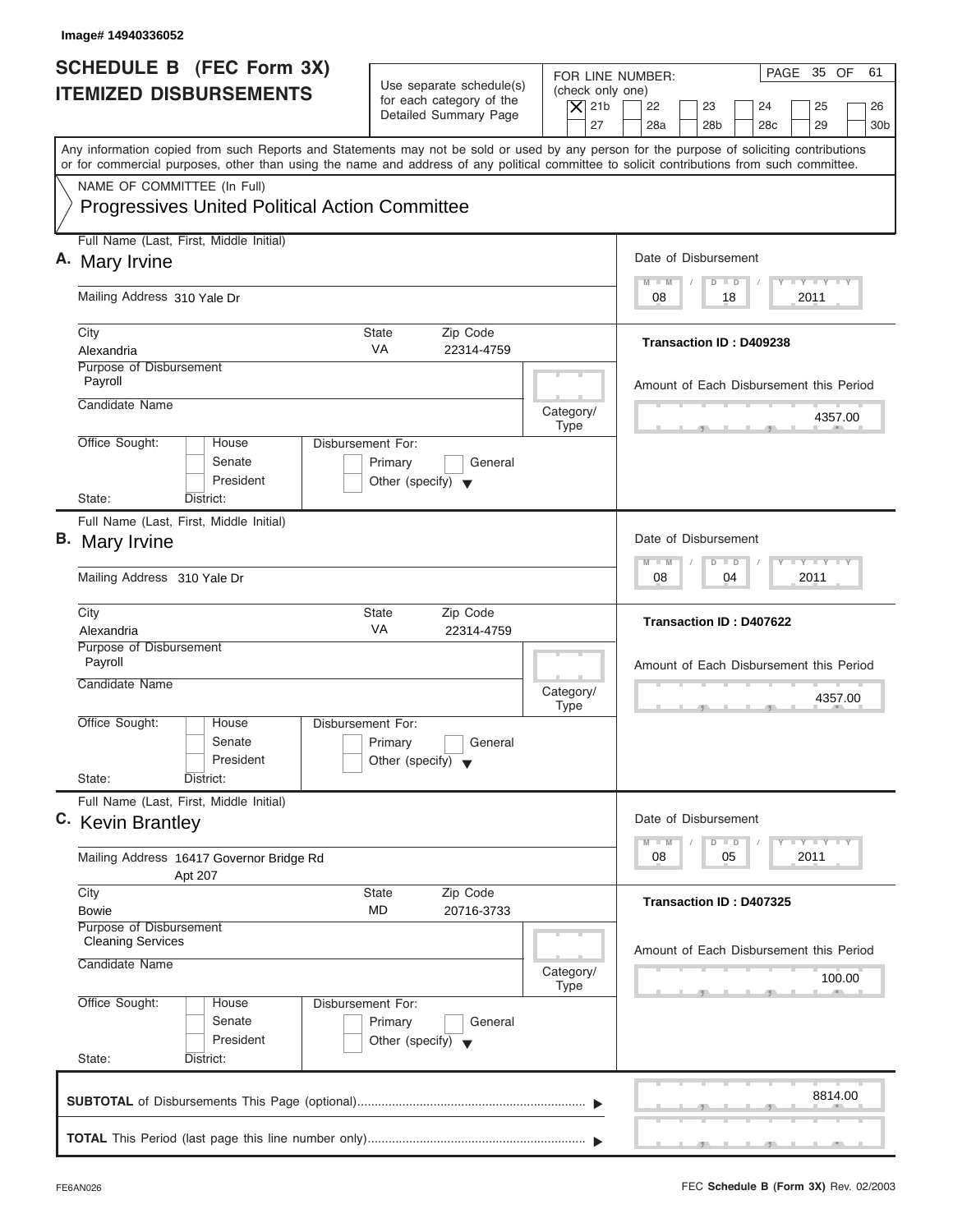| Image# 14940336053                                                                                                                                                                                                                                                                      |                                                                               |                                                            |                                                                                     |
|-----------------------------------------------------------------------------------------------------------------------------------------------------------------------------------------------------------------------------------------------------------------------------------------|-------------------------------------------------------------------------------|------------------------------------------------------------|-------------------------------------------------------------------------------------|
| <b>SCHEDULE B</b> (FEC Form 3X)<br><b>ITEMIZED DISBURSEMENTS</b>                                                                                                                                                                                                                        | Use separate schedule(s)<br>for each category of the<br>Detailed Summary Page | FOR LINE NUMBER:<br>(check only one)<br>$ \mathsf{X} $ 21b | PAGE 36 OF<br>61<br>22<br>23<br>24<br>25<br>26                                      |
| Any information copied from such Reports and Statements may not be sold or used by any person for the purpose of soliciting contributions<br>or for commercial purposes, other than using the name and address of any political committee to solicit contributions from such committee. |                                                                               | 27                                                         | 28 <sub>b</sub><br>28 <sub>c</sub><br>29<br>28a<br>30 <sub>b</sub>                  |
| NAME OF COMMITTEE (In Full)<br><b>Progressives United Political Action Committee</b>                                                                                                                                                                                                    |                                                                               |                                                            |                                                                                     |
| Full Name (Last, First, Middle Initial)<br>A. Kevin Brantley                                                                                                                                                                                                                            |                                                                               |                                                            | Date of Disbursement                                                                |
| Mailing Address 16417 Governor Bridge Rd<br>Apt 207                                                                                                                                                                                                                                     |                                                                               |                                                            | <b>LY LY LY</b><br>$M - M$<br>$D$ $D$<br>2011<br>08<br>25                           |
| City<br><b>Bowie</b><br>Purpose of Disbursement                                                                                                                                                                                                                                         | <b>State</b><br>Zip Code<br>MD<br>20716-3733                                  |                                                            | Transaction ID: D409687                                                             |
| <b>Cleaning Services</b><br>Candidate Name                                                                                                                                                                                                                                              |                                                                               | Category/                                                  | Amount of Each Disbursement this Period                                             |
| Office Sought:<br>Disbursement For:<br>House<br>Senate<br>President                                                                                                                                                                                                                     | Primary<br>General<br>Other (specify) $\blacktriangledown$                    | <b>Type</b>                                                | 120.00                                                                              |
| State:<br>District:<br>Full Name (Last, First, Middle Initial)<br>B. Ms. Lenee K Kruse                                                                                                                                                                                                  |                                                                               |                                                            | Date of Disbursement                                                                |
| Mailing Address 505 Greenway Rd                                                                                                                                                                                                                                                         |                                                                               |                                                            | $-1 - Y - 1 - Y - 1 - Y$<br>$M - M$<br>$\overline{D}$<br>$\Box$<br>2011<br>08<br>18 |
| City<br>Monona                                                                                                                                                                                                                                                                          | Zip Code<br><b>State</b><br>WI<br>53716-2610                                  |                                                            | Transaction ID: D409239                                                             |
| Purpose of Disbursement<br>Payroll<br>Candidate Name                                                                                                                                                                                                                                    |                                                                               | Category/<br><b>Type</b>                                   | Amount of Each Disbursement this Period<br>503.20<br>$-7$                           |
| Office Sought:<br>House<br>Disbursement For:<br>Senate<br>President<br>State:<br>District:                                                                                                                                                                                              | Primary<br>General<br>Other (specify) $\blacktriangledown$                    |                                                            |                                                                                     |
| Full Name (Last, First, Middle Initial)<br>C. Ms. Lenee K Kruse                                                                                                                                                                                                                         |                                                                               |                                                            | Date of Disbursement                                                                |
| Mailing Address 505 Greenway Rd                                                                                                                                                                                                                                                         |                                                                               |                                                            | $T - Y$ $T - Y$ $T - Y$<br>$M - M$<br>D<br>$\Box$<br>2011<br>08<br>04               |
| City<br>Monona<br>Purpose of Disbursement                                                                                                                                                                                                                                               | Zip Code<br><b>State</b><br>WI<br>53716-2610                                  |                                                            | Transaction ID: D407623                                                             |
| Payroll<br>Candidate Name                                                                                                                                                                                                                                                               |                                                                               | Category/<br><b>Type</b>                                   | Amount of Each Disbursement this Period<br>2181.52                                  |
| Office Sought:<br>Disbursement For:<br>House<br>Senate<br>President<br>State:<br>District:                                                                                                                                                                                              | Primary<br>General<br>Other (specify) $\blacktriangledown$                    |                                                            |                                                                                     |
|                                                                                                                                                                                                                                                                                         |                                                                               |                                                            | 2804.72                                                                             |
|                                                                                                                                                                                                                                                                                         |                                                                               |                                                            |                                                                                     |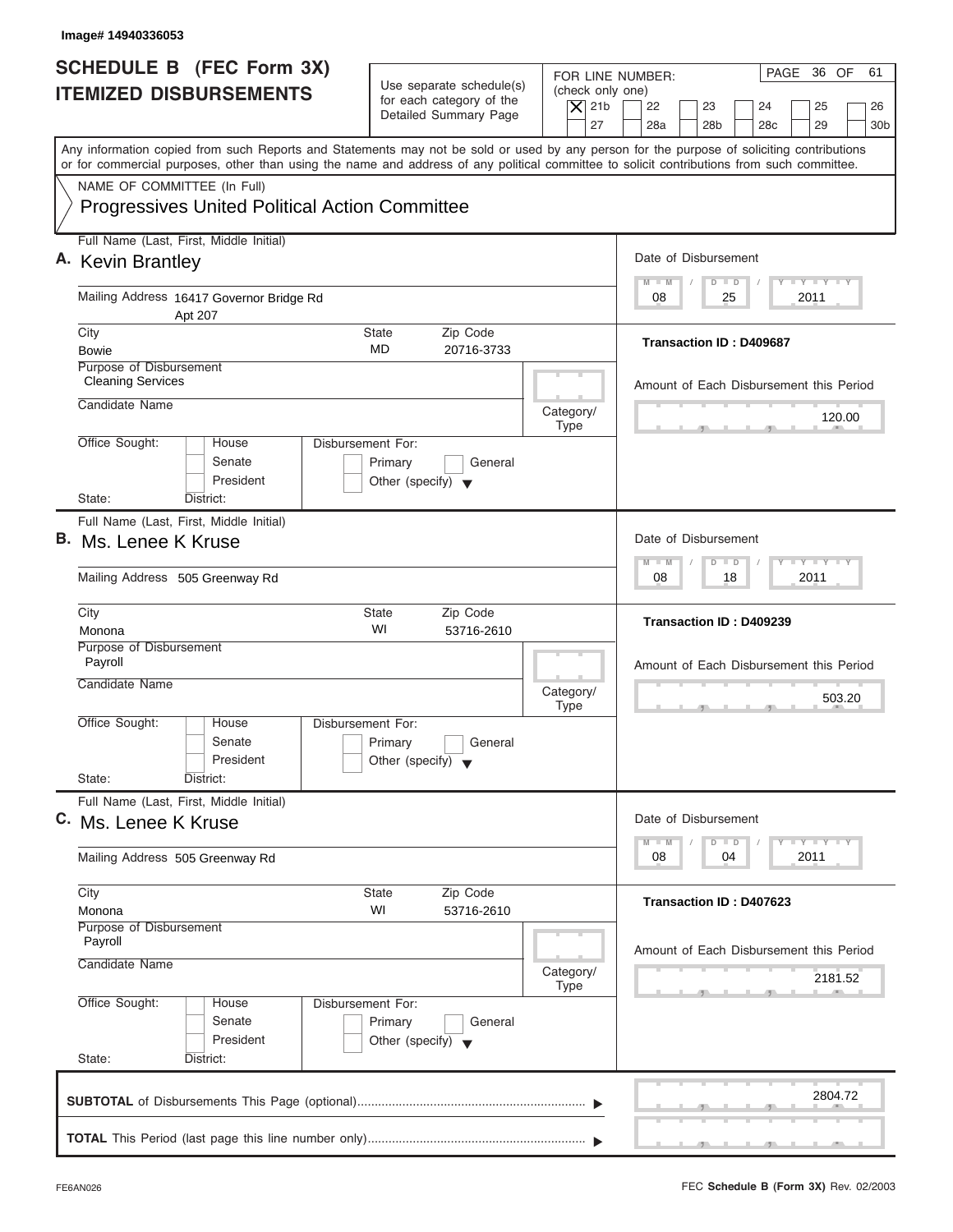| Image# 14940336054                                                                                                                                                                                                                                                                      |                                                                                                     |                                                                                                                                                                    |
|-----------------------------------------------------------------------------------------------------------------------------------------------------------------------------------------------------------------------------------------------------------------------------------------|-----------------------------------------------------------------------------------------------------|--------------------------------------------------------------------------------------------------------------------------------------------------------------------|
| <b>SCHEDULE B (FEC Form 3X)</b><br><b>ITEMIZED DISBURSEMENTS</b>                                                                                                                                                                                                                        | Use separate schedule(s)<br>for each category of the<br>$\vert$ $\chi$ 21b<br>Detailed Summary Page | PAGE 37 OF<br>61<br>FOR LINE NUMBER:<br>(check only one)<br>22<br>23<br>24<br>25<br>26<br>27<br>28a<br>28 <sub>b</sub><br>28 <sub>c</sub><br>29<br>30 <sub>b</sub> |
| Any information copied from such Reports and Statements may not be sold or used by any person for the purpose of soliciting contributions<br>or for commercial purposes, other than using the name and address of any political committee to solicit contributions from such committee. |                                                                                                     |                                                                                                                                                                    |
| NAME OF COMMITTEE (In Full)<br><b>Progressives United Political Action Committee</b>                                                                                                                                                                                                    |                                                                                                     |                                                                                                                                                                    |
| Full Name (Last, First, Middle Initial)<br>A. Cole F. Leystra                                                                                                                                                                                                                           |                                                                                                     | Date of Disbursement                                                                                                                                               |
| Mailing Address 1289 Deming Way<br><b>Ste 200</b>                                                                                                                                                                                                                                       |                                                                                                     | $T - Y = T - Y = T - Y$<br>$D$ $D$<br>$M - M$<br>04<br>2011<br>08                                                                                                  |
| City<br>Madison                                                                                                                                                                                                                                                                         | Zip Code<br>State<br>WI<br>53717-2098                                                               | Transaction ID: D407624                                                                                                                                            |
| Purpose of Disbursement<br>Payroll                                                                                                                                                                                                                                                      |                                                                                                     | Amount of Each Disbursement this Period                                                                                                                            |
| Candidate Name                                                                                                                                                                                                                                                                          | Category/<br><b>Type</b>                                                                            | 2366.39                                                                                                                                                            |
| Office Sought:<br><b>Disbursement For:</b><br>House<br>Senate<br>President<br>State:<br>District:                                                                                                                                                                                       | Primary<br>General<br>Other (specify) $\blacktriangledown$                                          |                                                                                                                                                                    |
| Full Name (Last, First, Middle Initial)<br>B. Cole F. Leystra                                                                                                                                                                                                                           |                                                                                                     | Date of Disbursement                                                                                                                                               |
| Mailing Address 1289 Deming Way<br><b>Ste 200</b>                                                                                                                                                                                                                                       |                                                                                                     | $-1 - Y - 1 - Y - 1 - Y$<br>$\Box$<br>$M - M$<br>$\overline{D}$<br>2011<br>08<br>18                                                                                |
| City<br>Madison                                                                                                                                                                                                                                                                         | <b>State</b><br>Zip Code<br>WI<br>53717-2098                                                        | Transaction ID: D409240                                                                                                                                            |
| Purpose of Disbursement<br>Payroll<br>Candidate Name                                                                                                                                                                                                                                    | Category/<br><b>Type</b>                                                                            | Amount of Each Disbursement this Period<br>485.89                                                                                                                  |
| Office Sought:<br>House<br>Disbursement For:<br>Senate<br>President<br>State:<br>District:                                                                                                                                                                                              | Primary<br>General<br>Other (specify) $\blacktriangledown$                                          |                                                                                                                                                                    |
| Full Name (Last, First, Middle Initial)<br>C. Christopher R Louderback                                                                                                                                                                                                                  |                                                                                                     | Date of Disbursement                                                                                                                                               |
| Mailing Address 3929 Mammoth Trl                                                                                                                                                                                                                                                        |                                                                                                     | <b>LY LY LY</b><br>$M - M$<br>$\Box$<br>D<br>2011<br>08<br>18                                                                                                      |
| City<br>Madison                                                                                                                                                                                                                                                                         | Zip Code<br>State<br>WI<br>53719-4129                                                               | <b>Transaction ID: D409241</b>                                                                                                                                     |
| Purpose of Disbursement<br>Payroll<br>Candidate Name                                                                                                                                                                                                                                    | Category/<br><b>Type</b>                                                                            | Amount of Each Disbursement this Period<br>1139.22                                                                                                                 |
| Office Sought:<br>Disbursement For:<br>House<br>Senate<br>President<br>State:<br>District:                                                                                                                                                                                              | Primary<br>General<br>Other (specify) $\blacktriangledown$                                          |                                                                                                                                                                    |
|                                                                                                                                                                                                                                                                                         |                                                                                                     | 3991.50                                                                                                                                                            |
|                                                                                                                                                                                                                                                                                         |                                                                                                     |                                                                                                                                                                    |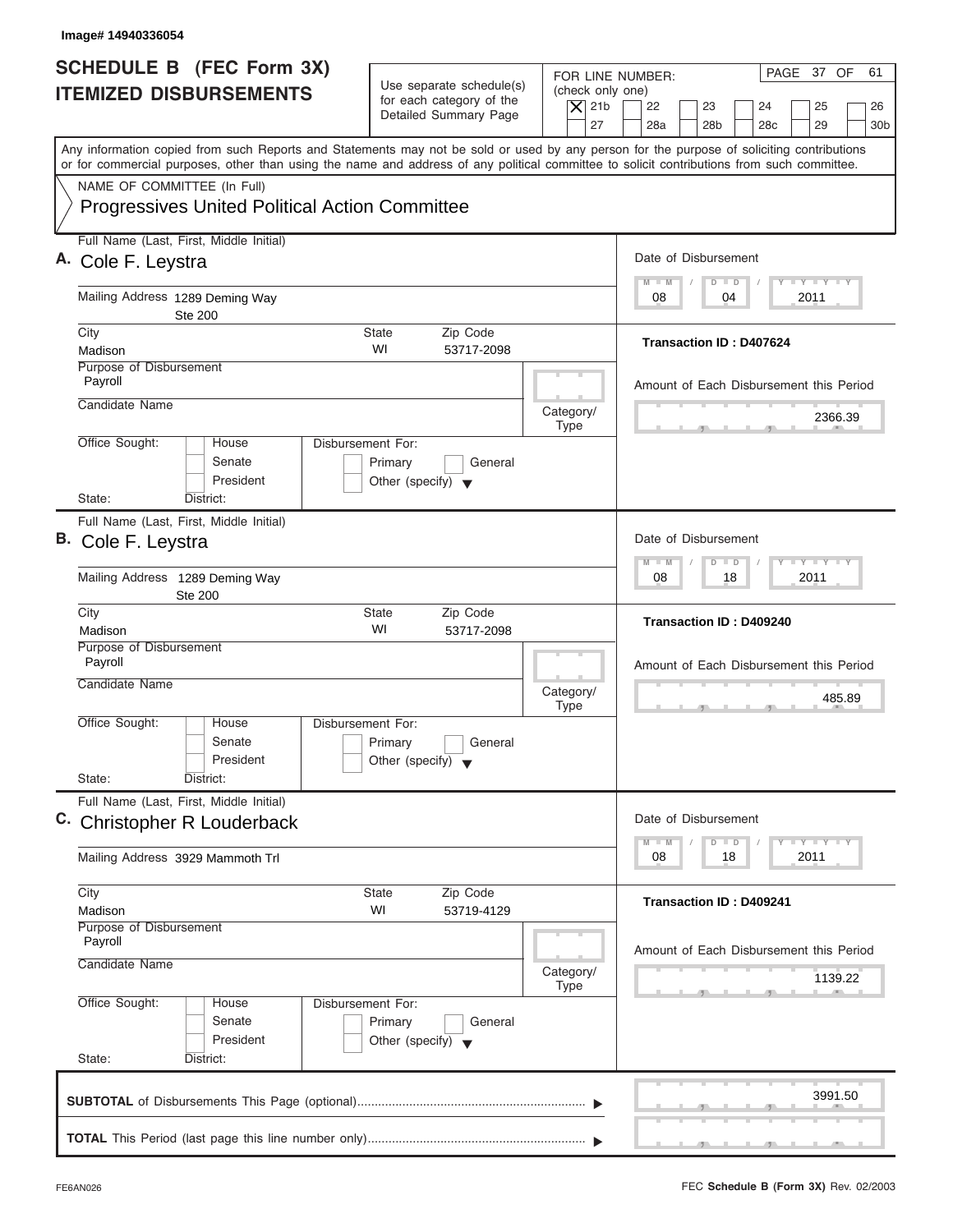| Image# 14940336055                                                                                                                                                                                                                                                                      |                                                                                                           |                                                                                                                                                              |
|-----------------------------------------------------------------------------------------------------------------------------------------------------------------------------------------------------------------------------------------------------------------------------------------|-----------------------------------------------------------------------------------------------------------|--------------------------------------------------------------------------------------------------------------------------------------------------------------|
| <b>SCHEDULE B</b> (FEC Form 3X)<br><b>ITEMIZED DISBURSEMENTS</b>                                                                                                                                                                                                                        | Use separate schedule(s)<br>for each category of the<br>$\overline{X}$ 21b<br>Detailed Summary Page<br>27 | PAGE 38 OF<br>61<br>FOR LINE NUMBER:<br>(check only one)<br>22<br>23<br>24<br>25<br>26<br>28a<br>28 <sub>b</sub><br>29<br>28 <sub>c</sub><br>30 <sub>b</sub> |
| Any information copied from such Reports and Statements may not be sold or used by any person for the purpose of soliciting contributions<br>or for commercial purposes, other than using the name and address of any political committee to solicit contributions from such committee. |                                                                                                           |                                                                                                                                                              |
| NAME OF COMMITTEE (In Full)<br><b>Progressives United Political Action Committee</b>                                                                                                                                                                                                    |                                                                                                           |                                                                                                                                                              |
| Full Name (Last, First, Middle Initial)<br>A. Christopher R Louderback                                                                                                                                                                                                                  |                                                                                                           | Date of Disbursement                                                                                                                                         |
| Mailing Address 3929 Mammoth Trl                                                                                                                                                                                                                                                        |                                                                                                           | $T - Y = T - Y = T - Y$<br>$M - M$<br>$D$ $D$<br>04<br>2011<br>08                                                                                            |
| City<br>Madison                                                                                                                                                                                                                                                                         | State<br>Zip Code<br>WI<br>53719-4129                                                                     | <b>Transaction ID: D407625</b>                                                                                                                               |
| Purpose of Disbursement<br>Payroll                                                                                                                                                                                                                                                      |                                                                                                           | Amount of Each Disbursement this Period                                                                                                                      |
| Candidate Name                                                                                                                                                                                                                                                                          | Category/<br><b>Type</b>                                                                                  | 1139.21                                                                                                                                                      |
| Office Sought:<br>House<br>Senate<br>President<br>State:<br>District:                                                                                                                                                                                                                   | <b>Disbursement For:</b><br>Primary<br>General<br>Other (specify) $\blacktriangledown$                    |                                                                                                                                                              |
| Full Name (Last, First, Middle Initial)<br>B. M&M Auto Body                                                                                                                                                                                                                             |                                                                                                           | Date of Disbursement                                                                                                                                         |
| Mailing Address 3720 Milwaukee St                                                                                                                                                                                                                                                       |                                                                                                           | $-$ Y $-$ Y $-$ Y<br>$M - M$<br>$\Box$<br>$\overline{D}$<br>2011<br>08<br>17                                                                                 |
| City<br>Madison                                                                                                                                                                                                                                                                         | <b>State</b><br>Zip Code<br>WI<br>53714-2402                                                              | Transaction ID: D409676                                                                                                                                      |
| Purpose of Disbursement<br>Van Maintenance<br>Candidate Name                                                                                                                                                                                                                            | Category/<br><b>Type</b>                                                                                  | Amount of Each Disbursement this Period<br>1788.49<br>$-5$                                                                                                   |
| Office Sought:<br>House<br>Senate<br>President<br>State:<br>District:                                                                                                                                                                                                                   | Disbursement For:<br>Primary<br>General<br>Other (specify) $\blacktriangledown$                           |                                                                                                                                                              |
| Full Name (Last, First, Middle Initial)<br>C. M&T Bank                                                                                                                                                                                                                                  |                                                                                                           | Date of Disbursement                                                                                                                                         |
| Mailing Address 13501   Street NW                                                                                                                                                                                                                                                       |                                                                                                           | $T - Y$ $T - Y$ $T - Y$<br>$M - M$<br>$\overline{D}$<br>$\Box$<br>2011<br>08<br>03                                                                           |
| City<br>Washington                                                                                                                                                                                                                                                                      | Zip Code<br>State<br>DC<br>20005                                                                          | Transaction ID: D409774                                                                                                                                      |
| Purpose of Disbursement<br><b>Banking Fees</b><br>Candidate Name                                                                                                                                                                                                                        | Category/<br>Type                                                                                         | Amount of Each Disbursement this Period<br>117.09                                                                                                            |
| Office Sought:<br>House<br>Senate<br>President<br>State:<br>District:                                                                                                                                                                                                                   | Disbursement For:<br>Primary<br>General<br>Other (specify) $\blacktriangledown$                           |                                                                                                                                                              |
|                                                                                                                                                                                                                                                                                         |                                                                                                           | 3044.79                                                                                                                                                      |
|                                                                                                                                                                                                                                                                                         |                                                                                                           |                                                                                                                                                              |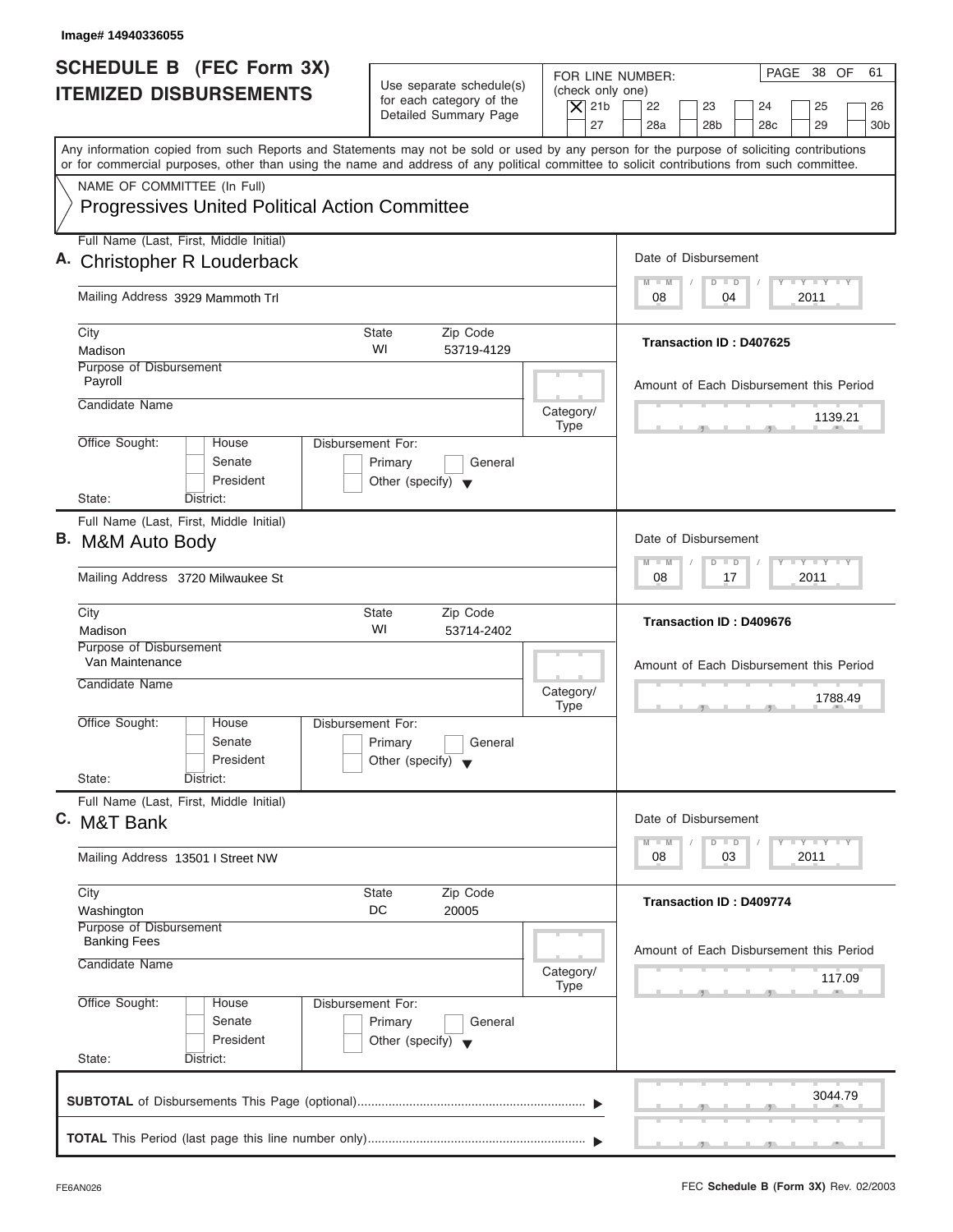| Image# 14940336056                                                                                                                                                                                                                                                                      |                                                                                                                               |                                                                                                                                          |
|-----------------------------------------------------------------------------------------------------------------------------------------------------------------------------------------------------------------------------------------------------------------------------------------|-------------------------------------------------------------------------------------------------------------------------------|------------------------------------------------------------------------------------------------------------------------------------------|
| <b>SCHEDULE B</b> (FEC Form 3X)<br><b>ITEMIZED DISBURSEMENTS</b>                                                                                                                                                                                                                        | Use separate schedule(s)<br>(check only one)<br>for each category of the<br>$\vert$ $\chi$ 21b<br>Detailed Summary Page<br>27 | PAGE 39 OF<br>61<br>FOR LINE NUMBER:<br>22<br>23<br>24<br>25<br>26<br>28a<br>28 <sub>b</sub><br>29<br>28 <sub>c</sub><br>30 <sub>b</sub> |
| Any information copied from such Reports and Statements may not be sold or used by any person for the purpose of soliciting contributions<br>or for commercial purposes, other than using the name and address of any political committee to solicit contributions from such committee. |                                                                                                                               |                                                                                                                                          |
| NAME OF COMMITTEE (In Full)<br><b>Progressives United Political Action Committee</b>                                                                                                                                                                                                    |                                                                                                                               |                                                                                                                                          |
| Full Name (Last, First, Middle Initial)<br>A. M&T Bank                                                                                                                                                                                                                                  |                                                                                                                               | Date of Disbursement                                                                                                                     |
| Mailing Address 13501 I Street NW                                                                                                                                                                                                                                                       |                                                                                                                               | $T - Y = T - Y = T - Y$<br>$D$ $D$<br>$M - M$<br>08<br>2011<br>08                                                                        |
| City<br>Washington                                                                                                                                                                                                                                                                      | Zip Code<br>State<br>DC<br>20005                                                                                              | <b>Transaction ID: D409779</b>                                                                                                           |
| Purpose of Disbursement<br><b>Banking Fees</b><br>Candidate Name                                                                                                                                                                                                                        |                                                                                                                               | Amount of Each Disbursement this Period                                                                                                  |
| Office Sought:<br>Disbursement For:<br>House                                                                                                                                                                                                                                            | Category/<br><b>Type</b>                                                                                                      | 179.98                                                                                                                                   |
| Senate<br>President<br>State:<br>District:                                                                                                                                                                                                                                              | Primary<br>General<br>Other (specify) $\blacktriangledown$                                                                    |                                                                                                                                          |
| Full Name (Last, First, Middle Initial)<br>B. Merkle Response Services, Inc.                                                                                                                                                                                                            |                                                                                                                               | Date of Disbursement                                                                                                                     |
| Mailing Address 100 Jamison Ct                                                                                                                                                                                                                                                          |                                                                                                                               | <b>LY LY LY</b><br>$\Box$<br>M<br>$-N$<br>$\overline{D}$<br>2011<br>08<br>15                                                             |
| City<br>Hagerstown                                                                                                                                                                                                                                                                      | Zip Code<br><b>State</b><br>MD<br>21740-5185                                                                                  | <b>Transaction ID: D409767</b>                                                                                                           |
| Purpose of Disbursement<br><b>Direct Mail Processing</b><br>Candidate Name                                                                                                                                                                                                              | Category/                                                                                                                     | Amount of Each Disbursement this Period<br>1246.37                                                                                       |
| Office Sought:<br>House<br>Disbursement For:<br>Senate<br>President<br>State:<br>District:                                                                                                                                                                                              | <b>Type</b><br>Primary<br>General<br>Other (specify) $\blacktriangledown$                                                     | $-5$                                                                                                                                     |
| Full Name (Last, First, Middle Initial)<br>C. Office of Tax and Revenue                                                                                                                                                                                                                 |                                                                                                                               | Date of Disbursement                                                                                                                     |
| Mailing Address 941 N Capitol St NE                                                                                                                                                                                                                                                     |                                                                                                                               | $T - Y$ $T - Y$<br>$M - M$<br>D<br>$\Box$<br>2011<br>08<br>04                                                                            |
| City<br>Washington                                                                                                                                                                                                                                                                      | Zip Code<br><b>State</b><br>DC<br>20002-4259                                                                                  | Transaction ID: D407605                                                                                                                  |
| Purpose of Disbursement<br>Income Tax Withheld<br>Candidate Name                                                                                                                                                                                                                        | Category/<br><b>Type</b>                                                                                                      | Amount of Each Disbursement this Period<br>72.20                                                                                         |
| Office Sought:<br>Disbursement For:<br>House<br>Senate<br>President<br>State:<br>District:                                                                                                                                                                                              | Primary<br>General<br>Other (specify) $\blacktriangledown$                                                                    |                                                                                                                                          |
|                                                                                                                                                                                                                                                                                         |                                                                                                                               | 1498.55                                                                                                                                  |
|                                                                                                                                                                                                                                                                                         |                                                                                                                               |                                                                                                                                          |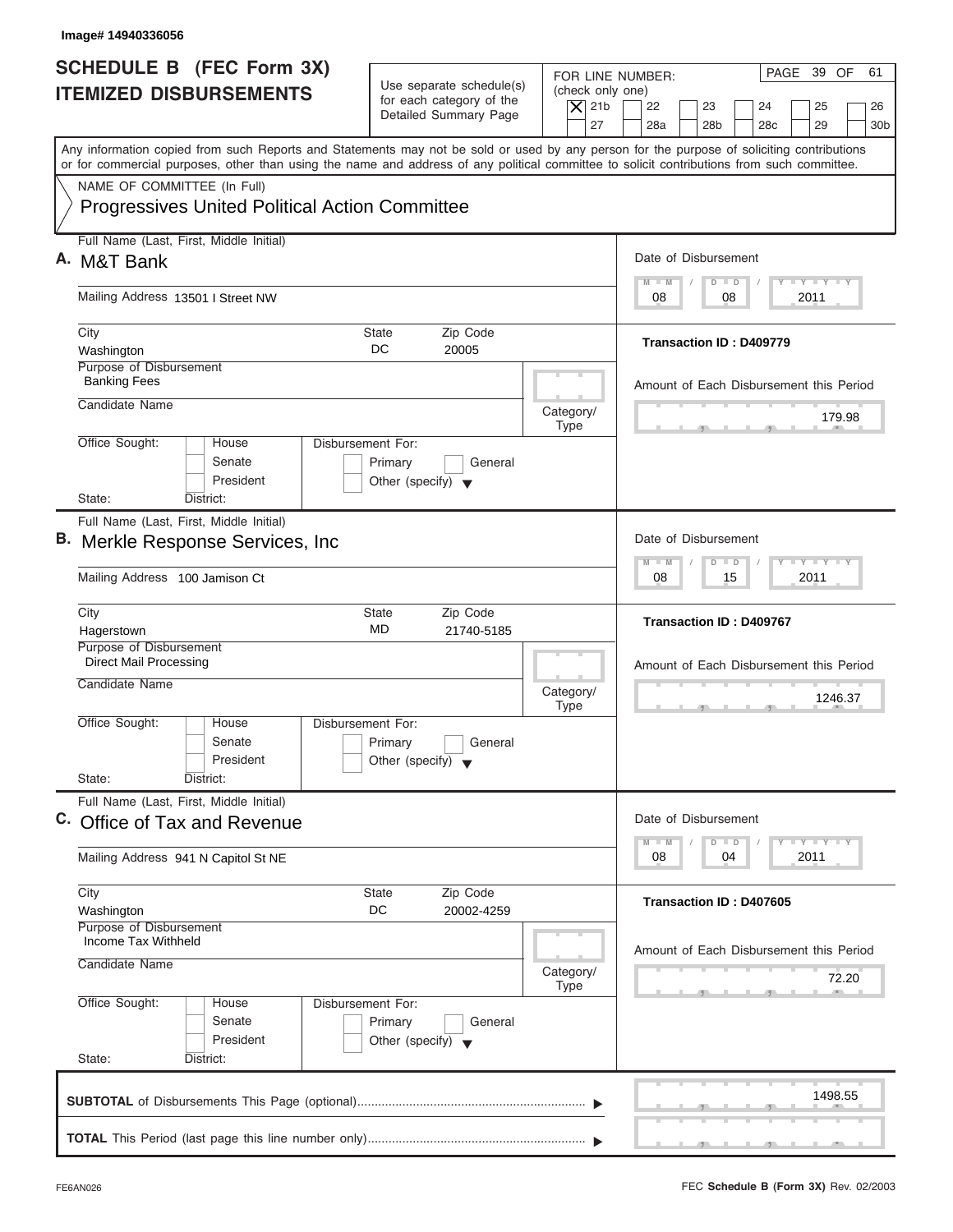| Image# 14940336057                                                                                                                                                                                                                                                                      |                                                                                                     |                                                                                                                                                                    |
|-----------------------------------------------------------------------------------------------------------------------------------------------------------------------------------------------------------------------------------------------------------------------------------------|-----------------------------------------------------------------------------------------------------|--------------------------------------------------------------------------------------------------------------------------------------------------------------------|
| <b>SCHEDULE B</b> (FEC Form 3X)<br><b>ITEMIZED DISBURSEMENTS</b>                                                                                                                                                                                                                        | Use separate schedule(s)<br>for each category of the<br>$\overline{X}$ 21b<br>Detailed Summary Page | PAGE 40 OF<br>61<br>FOR LINE NUMBER:<br>(check only one)<br>22<br>23<br>24<br>25<br>26<br>27<br>28a<br>28 <sub>b</sub><br>29<br>28 <sub>c</sub><br>30 <sub>b</sub> |
| Any information copied from such Reports and Statements may not be sold or used by any person for the purpose of soliciting contributions<br>or for commercial purposes, other than using the name and address of any political committee to solicit contributions from such committee. |                                                                                                     |                                                                                                                                                                    |
| NAME OF COMMITTEE (In Full)<br><b>Progressives United Political Action Committee</b>                                                                                                                                                                                                    |                                                                                                     |                                                                                                                                                                    |
| Full Name (Last, First, Middle Initial)<br>A. Office of Tax and Revenue                                                                                                                                                                                                                 |                                                                                                     | Date of Disbursement                                                                                                                                               |
| Mailing Address 941 N Capitol St NE                                                                                                                                                                                                                                                     |                                                                                                     | $T - Y = T - Y = T - Y$<br>$D$ $D$<br>$M - M$<br>18<br>2011<br>08                                                                                                  |
| City<br>Washington                                                                                                                                                                                                                                                                      | State<br>Zip Code<br>DC<br>20002-4259                                                               | <b>Transaction ID: D409207</b>                                                                                                                                     |
| Purpose of Disbursement<br>Income Tax Withheld<br>Candidate Name                                                                                                                                                                                                                        | Category/                                                                                           | Amount of Each Disbursement this Period<br>72.20                                                                                                                   |
| Office Sought:<br>House<br>Senate<br>President<br>State:<br>District:                                                                                                                                                                                                                   | <b>Type</b><br>Disbursement For:<br>Primary<br>General<br>Other (specify) $\blacktriangledown$      |                                                                                                                                                                    |
| Full Name (Last, First, Middle Initial)<br>В.<br>Joshua M Orton                                                                                                                                                                                                                         |                                                                                                     | Date of Disbursement<br>$-$ Y $-$ Y $-$ Y<br>$M - M$<br>$\Box$<br>$\overline{D}$                                                                                   |
| Mailing Address 1289 Deming Way                                                                                                                                                                                                                                                         |                                                                                                     | 2011<br>08<br>04                                                                                                                                                   |
| City<br>Madison                                                                                                                                                                                                                                                                         | <b>State</b><br>Zip Code<br>WI<br>53717-2007                                                        | Transaction ID: D407626                                                                                                                                            |
| Purpose of Disbursement<br>Payroll<br>Candidate Name                                                                                                                                                                                                                                    | Category/<br><b>Type</b>                                                                            | Amount of Each Disbursement this Period<br>2355.03<br>$-5$                                                                                                         |
| Office Sought:<br>House<br>Senate<br>President<br>State:<br>District:                                                                                                                                                                                                                   | Disbursement For:<br>Primary<br>General<br>Other (specify) $\blacktriangledown$                     |                                                                                                                                                                    |
| Full Name (Last, First, Middle Initial)<br>C. Joshua M Orton                                                                                                                                                                                                                            |                                                                                                     | Date of Disbursement<br>$T - Y$ $T - Y$<br>$M - M$<br>$\Box$<br>D                                                                                                  |
| Mailing Address 1289 Deming Way                                                                                                                                                                                                                                                         |                                                                                                     | 2011<br>08<br>18                                                                                                                                                   |
| City<br>Madison                                                                                                                                                                                                                                                                         | Zip Code<br>State<br>WI<br>53717-2007                                                               | Transaction ID: D409242                                                                                                                                            |
| Purpose of Disbursement<br>Payroll<br>Candidate Name                                                                                                                                                                                                                                    | Category/<br>Type                                                                                   | Amount of Each Disbursement this Period<br>471.79                                                                                                                  |
| Office Sought:<br>House<br>Senate<br>President<br>State:<br>District:                                                                                                                                                                                                                   | Disbursement For:<br>Primary<br>General<br>Other (specify) $\blacktriangledown$                     |                                                                                                                                                                    |
|                                                                                                                                                                                                                                                                                         |                                                                                                     | 2899.02                                                                                                                                                            |
|                                                                                                                                                                                                                                                                                         |                                                                                                     |                                                                                                                                                                    |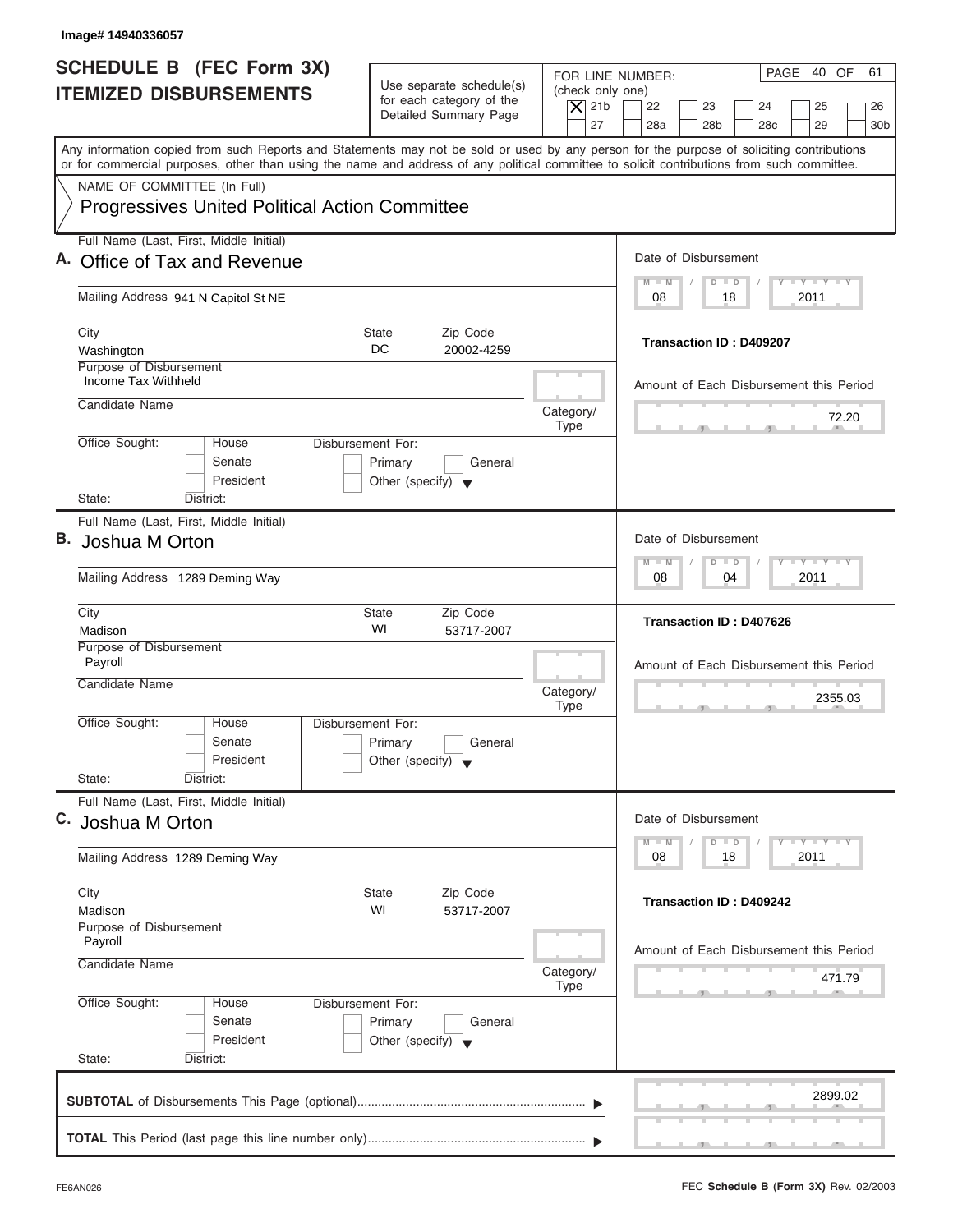| Image# 14940336058                                                                                                                                                                                                                                                                      |                                                                                         |                                                                                                                                                                                          |
|-----------------------------------------------------------------------------------------------------------------------------------------------------------------------------------------------------------------------------------------------------------------------------------------|-----------------------------------------------------------------------------------------|------------------------------------------------------------------------------------------------------------------------------------------------------------------------------------------|
| <b>SCHEDULE B (FEC Form 3X)</b><br><b>ITEMIZED DISBURSEMENTS</b>                                                                                                                                                                                                                        | Use separate schedule(s)<br>for each category of the<br>Detailed Summary Page           | PAGE 41 OF<br>61<br>FOR LINE NUMBER:<br>(check only one)<br>$\overline{X}$ 21b<br>22<br>23<br>24<br>25<br>26<br>27<br>28a<br>28 <sub>b</sub><br>29<br>28 <sub>c</sub><br>30 <sub>b</sub> |
| Any information copied from such Reports and Statements may not be sold or used by any person for the purpose of soliciting contributions<br>or for commercial purposes, other than using the name and address of any political committee to solicit contributions from such committee. |                                                                                         |                                                                                                                                                                                          |
| NAME OF COMMITTEE (In Full)<br><b>Progressives United Political Action Committee</b>                                                                                                                                                                                                    |                                                                                         |                                                                                                                                                                                          |
| Full Name (Last, First, Middle Initial)<br>A. Park Bank                                                                                                                                                                                                                                 |                                                                                         | Date of Disbursement                                                                                                                                                                     |
|                                                                                                                                                                                                                                                                                         |                                                                                         | $T - Y = T - Y = T - Y$<br>$D$ $D$<br>$M - M$                                                                                                                                            |
| Mailing Address 7455 Mineral Point Rd                                                                                                                                                                                                                                                   |                                                                                         | 03<br>2011<br>08                                                                                                                                                                         |
| City<br>Madison                                                                                                                                                                                                                                                                         | State<br>Zip Code<br>WI<br>53717-1703                                                   | <b>Transaction ID: D409775</b>                                                                                                                                                           |
| Purpose of Disbursement<br><b>Banking Fees</b>                                                                                                                                                                                                                                          |                                                                                         | Amount of Each Disbursement this Period                                                                                                                                                  |
| Candidate Name                                                                                                                                                                                                                                                                          | Category/<br><b>Type</b>                                                                | 130.60                                                                                                                                                                                   |
| Office Sought:<br>House<br>Senate<br>President                                                                                                                                                                                                                                          | Disbursement For:<br>Primary<br>General<br>Other (specify) $\blacktriangledown$         |                                                                                                                                                                                          |
| State:<br>District:<br>Full Name (Last, First, Middle Initial)                                                                                                                                                                                                                          |                                                                                         |                                                                                                                                                                                          |
| <b>B.</b> Park Bank                                                                                                                                                                                                                                                                     |                                                                                         | Date of Disbursement                                                                                                                                                                     |
| Mailing Address 7455 Mineral Point Rd                                                                                                                                                                                                                                                   |                                                                                         | <b>LEYTEY LEY</b><br>$M - M$<br>$D$ $D$<br>2011<br>08<br>03                                                                                                                              |
| City<br>Madison                                                                                                                                                                                                                                                                         | State<br>Zip Code<br>WI<br>53717-1703                                                   | Transaction ID: D409776                                                                                                                                                                  |
| Purpose of Disbursement<br><b>Banking Fees</b>                                                                                                                                                                                                                                          |                                                                                         | Amount of Each Disbursement this Period                                                                                                                                                  |
| Candidate Name                                                                                                                                                                                                                                                                          | Category/<br><b>Type</b>                                                                | 181.21<br>$-5$                                                                                                                                                                           |
| Office Sought:<br>House<br>Senate<br>President                                                                                                                                                                                                                                          | Disbursement For:<br>Primary<br>General<br>Other (specify) $\blacktriangledown$         |                                                                                                                                                                                          |
| State:<br>District:<br>Full Name (Last, First, Middle Initial)                                                                                                                                                                                                                          |                                                                                         |                                                                                                                                                                                          |
| C. Park Bank                                                                                                                                                                                                                                                                            |                                                                                         | Date of Disbursement<br>$T - Y = T - Y = T - Y$<br>$M - M$<br>$\Box$<br>D                                                                                                                |
| Mailing Address 7455 Mineral Point Rd                                                                                                                                                                                                                                                   |                                                                                         | 2011<br>08<br>03                                                                                                                                                                         |
| City<br>Madison                                                                                                                                                                                                                                                                         | Zip Code<br>State<br>WI<br>53717-1703                                                   | Transaction ID: D409777                                                                                                                                                                  |
| Purpose of Disbursement<br><b>Banking Fees</b><br>Candidate Name                                                                                                                                                                                                                        | Category/                                                                               | Amount of Each Disbursement this Period<br>188.67                                                                                                                                        |
| Office Sought:<br>House<br>Senate<br>President<br>State:<br>District:                                                                                                                                                                                                                   | Type<br>Disbursement For:<br>Primary<br>General<br>Other (specify) $\blacktriangledown$ |                                                                                                                                                                                          |
|                                                                                                                                                                                                                                                                                         |                                                                                         | 500.48                                                                                                                                                                                   |
|                                                                                                                                                                                                                                                                                         |                                                                                         |                                                                                                                                                                                          |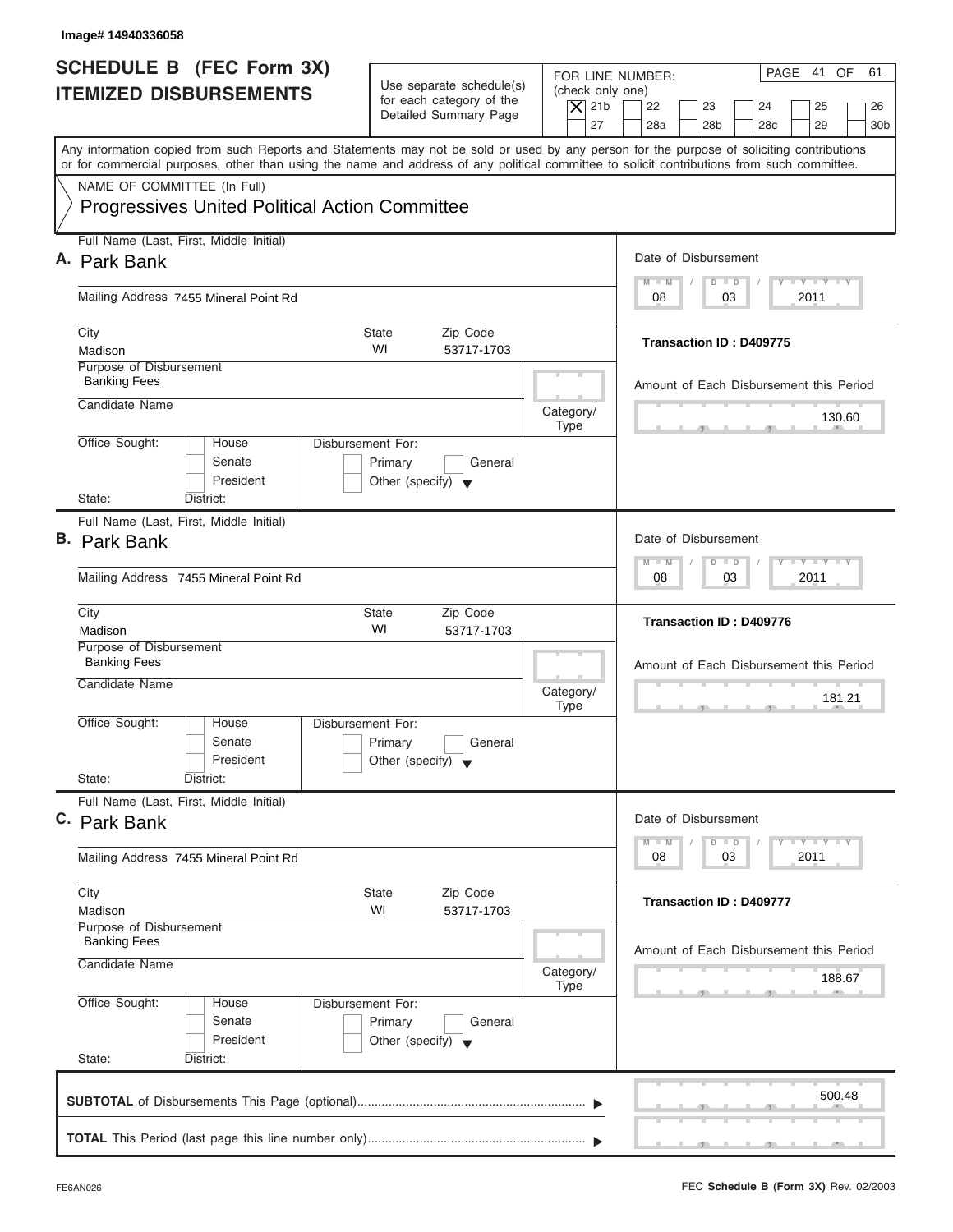| FOR LINE NUMBER:<br>Use separate schedule(s)<br>(check only one)<br>for each category of the<br>$\overline{X}$ 21b<br>22<br>23<br>24<br>25<br>Detailed Summary Page<br>27<br>28a<br>28 <sub>b</sub><br>29<br>28 <sub>c</sub><br>Any information copied from such Reports and Statements may not be sold or used by any person for the purpose of soliciting contributions<br>or for commercial purposes, other than using the name and address of any political committee to solicit contributions from such committee.<br>NAME OF COMMITTEE (In Full)<br><b>Progressives United Political Action Committee</b><br>Full Name (Last, First, Middle Initial)<br>Date of Disbursement<br>$T - Y = T - Y = T - Y$<br>$M - M$<br>$D$ $D$<br>Mailing Address 7455 Mineral Point Rd<br>10<br>2011<br>08<br>City<br><b>State</b><br>Zip Code<br><b>Transaction ID: D407116</b><br>WI<br>Madison<br>53717-1703<br>Purpose of Disbursement<br><b>Banking Fees</b><br>Candidate Name<br>Category/<br><b>Type</b><br>Office Sought:<br>Disbursement For:<br>House<br>Senate<br>Primary<br>General<br>President<br>Other (specify) $\blacktriangledown$<br>State:<br>District:<br>Full Name (Last, First, Middle Initial)<br>Date of Disbursement<br>$-$ Y $-$ Y $-$ Y<br>$M - M$<br>$\Box$<br>$\Box$<br>2011<br>Mailing Address PO Box 219162<br>08<br>10<br>City<br><b>State</b><br>Zip Code<br>Transaction ID: D407313<br><b>MO</b><br><b>Kansas City</b><br>64121-9162<br>Purpose of Disbursement<br>401k - Employee Contribution<br>Candidate Name<br>Category/<br><b>Type</b><br>__<br>Office Sought:<br>House<br>Disbursement For:<br>Senate<br>Primary<br>General<br>President<br>Other (specify) $\blacktriangledown$<br>State:<br>District:<br>Full Name (Last, First, Middle Initial)<br>Date of Disbursement<br>$T - Y = T - Y = T - Y$<br>$M - M$<br>$\Box$<br>D<br>2011<br>08<br>19<br>Mailing Address PO Box 219162<br>City<br>Zip Code<br>State<br>Transaction ID: D409681<br>MO<br>64121-9162<br><b>Kansas City</b><br>Purpose of Disbursement<br>401k - Employee Contribution<br>Candidate Name<br>Category/<br>Type<br>Office Sought:<br>Disbursement For:<br>House<br>Senate<br>Primary<br>General<br>President<br>Other (specify) $\blacktriangledown$<br>State:<br>District: | Image# 14940336059                                               |                                                    |
|---------------------------------------------------------------------------------------------------------------------------------------------------------------------------------------------------------------------------------------------------------------------------------------------------------------------------------------------------------------------------------------------------------------------------------------------------------------------------------------------------------------------------------------------------------------------------------------------------------------------------------------------------------------------------------------------------------------------------------------------------------------------------------------------------------------------------------------------------------------------------------------------------------------------------------------------------------------------------------------------------------------------------------------------------------------------------------------------------------------------------------------------------------------------------------------------------------------------------------------------------------------------------------------------------------------------------------------------------------------------------------------------------------------------------------------------------------------------------------------------------------------------------------------------------------------------------------------------------------------------------------------------------------------------------------------------------------------------------------------------------------------------------------------------------------------------------------------------------------------------------------------------------------------------------------------------------------------------------------------------------------------------------------------------------------------------------------------------------------------------------------------------------------------------------------------------------------------------------------------------------------------------------------------|------------------------------------------------------------------|----------------------------------------------------|
| A. Park Bank<br>B. Prime Plan Solutions<br>C. Prime Plan Solutions                                                                                                                                                                                                                                                                                                                                                                                                                                                                                                                                                                                                                                                                                                                                                                                                                                                                                                                                                                                                                                                                                                                                                                                                                                                                                                                                                                                                                                                                                                                                                                                                                                                                                                                                                                                                                                                                                                                                                                                                                                                                                                                                                                                                                    | <b>SCHEDULE B (FEC Form 3X)</b><br><b>ITEMIZED DISBURSEMENTS</b> | PAGE 42 OF<br>61<br>26<br>30 <sub>b</sub>          |
|                                                                                                                                                                                                                                                                                                                                                                                                                                                                                                                                                                                                                                                                                                                                                                                                                                                                                                                                                                                                                                                                                                                                                                                                                                                                                                                                                                                                                                                                                                                                                                                                                                                                                                                                                                                                                                                                                                                                                                                                                                                                                                                                                                                                                                                                                       |                                                                  |                                                    |
|                                                                                                                                                                                                                                                                                                                                                                                                                                                                                                                                                                                                                                                                                                                                                                                                                                                                                                                                                                                                                                                                                                                                                                                                                                                                                                                                                                                                                                                                                                                                                                                                                                                                                                                                                                                                                                                                                                                                                                                                                                                                                                                                                                                                                                                                                       |                                                                  |                                                    |
|                                                                                                                                                                                                                                                                                                                                                                                                                                                                                                                                                                                                                                                                                                                                                                                                                                                                                                                                                                                                                                                                                                                                                                                                                                                                                                                                                                                                                                                                                                                                                                                                                                                                                                                                                                                                                                                                                                                                                                                                                                                                                                                                                                                                                                                                                       |                                                                  |                                                    |
|                                                                                                                                                                                                                                                                                                                                                                                                                                                                                                                                                                                                                                                                                                                                                                                                                                                                                                                                                                                                                                                                                                                                                                                                                                                                                                                                                                                                                                                                                                                                                                                                                                                                                                                                                                                                                                                                                                                                                                                                                                                                                                                                                                                                                                                                                       |                                                                  |                                                    |
|                                                                                                                                                                                                                                                                                                                                                                                                                                                                                                                                                                                                                                                                                                                                                                                                                                                                                                                                                                                                                                                                                                                                                                                                                                                                                                                                                                                                                                                                                                                                                                                                                                                                                                                                                                                                                                                                                                                                                                                                                                                                                                                                                                                                                                                                                       |                                                                  |                                                    |
|                                                                                                                                                                                                                                                                                                                                                                                                                                                                                                                                                                                                                                                                                                                                                                                                                                                                                                                                                                                                                                                                                                                                                                                                                                                                                                                                                                                                                                                                                                                                                                                                                                                                                                                                                                                                                                                                                                                                                                                                                                                                                                                                                                                                                                                                                       |                                                                  | Amount of Each Disbursement this Period            |
|                                                                                                                                                                                                                                                                                                                                                                                                                                                                                                                                                                                                                                                                                                                                                                                                                                                                                                                                                                                                                                                                                                                                                                                                                                                                                                                                                                                                                                                                                                                                                                                                                                                                                                                                                                                                                                                                                                                                                                                                                                                                                                                                                                                                                                                                                       |                                                                  | 71.19                                              |
|                                                                                                                                                                                                                                                                                                                                                                                                                                                                                                                                                                                                                                                                                                                                                                                                                                                                                                                                                                                                                                                                                                                                                                                                                                                                                                                                                                                                                                                                                                                                                                                                                                                                                                                                                                                                                                                                                                                                                                                                                                                                                                                                                                                                                                                                                       |                                                                  |                                                    |
|                                                                                                                                                                                                                                                                                                                                                                                                                                                                                                                                                                                                                                                                                                                                                                                                                                                                                                                                                                                                                                                                                                                                                                                                                                                                                                                                                                                                                                                                                                                                                                                                                                                                                                                                                                                                                                                                                                                                                                                                                                                                                                                                                                                                                                                                                       |                                                                  |                                                    |
|                                                                                                                                                                                                                                                                                                                                                                                                                                                                                                                                                                                                                                                                                                                                                                                                                                                                                                                                                                                                                                                                                                                                                                                                                                                                                                                                                                                                                                                                                                                                                                                                                                                                                                                                                                                                                                                                                                                                                                                                                                                                                                                                                                                                                                                                                       |                                                                  |                                                    |
|                                                                                                                                                                                                                                                                                                                                                                                                                                                                                                                                                                                                                                                                                                                                                                                                                                                                                                                                                                                                                                                                                                                                                                                                                                                                                                                                                                                                                                                                                                                                                                                                                                                                                                                                                                                                                                                                                                                                                                                                                                                                                                                                                                                                                                                                                       |                                                                  |                                                    |
|                                                                                                                                                                                                                                                                                                                                                                                                                                                                                                                                                                                                                                                                                                                                                                                                                                                                                                                                                                                                                                                                                                                                                                                                                                                                                                                                                                                                                                                                                                                                                                                                                                                                                                                                                                                                                                                                                                                                                                                                                                                                                                                                                                                                                                                                                       |                                                                  | Amount of Each Disbursement this Period<br>2195.00 |
|                                                                                                                                                                                                                                                                                                                                                                                                                                                                                                                                                                                                                                                                                                                                                                                                                                                                                                                                                                                                                                                                                                                                                                                                                                                                                                                                                                                                                                                                                                                                                                                                                                                                                                                                                                                                                                                                                                                                                                                                                                                                                                                                                                                                                                                                                       |                                                                  |                                                    |
|                                                                                                                                                                                                                                                                                                                                                                                                                                                                                                                                                                                                                                                                                                                                                                                                                                                                                                                                                                                                                                                                                                                                                                                                                                                                                                                                                                                                                                                                                                                                                                                                                                                                                                                                                                                                                                                                                                                                                                                                                                                                                                                                                                                                                                                                                       |                                                                  |                                                    |
|                                                                                                                                                                                                                                                                                                                                                                                                                                                                                                                                                                                                                                                                                                                                                                                                                                                                                                                                                                                                                                                                                                                                                                                                                                                                                                                                                                                                                                                                                                                                                                                                                                                                                                                                                                                                                                                                                                                                                                                                                                                                                                                                                                                                                                                                                       |                                                                  |                                                    |
|                                                                                                                                                                                                                                                                                                                                                                                                                                                                                                                                                                                                                                                                                                                                                                                                                                                                                                                                                                                                                                                                                                                                                                                                                                                                                                                                                                                                                                                                                                                                                                                                                                                                                                                                                                                                                                                                                                                                                                                                                                                                                                                                                                                                                                                                                       |                                                                  |                                                    |
|                                                                                                                                                                                                                                                                                                                                                                                                                                                                                                                                                                                                                                                                                                                                                                                                                                                                                                                                                                                                                                                                                                                                                                                                                                                                                                                                                                                                                                                                                                                                                                                                                                                                                                                                                                                                                                                                                                                                                                                                                                                                                                                                                                                                                                                                                       |                                                                  | Amount of Each Disbursement this Period<br>2195.00 |
|                                                                                                                                                                                                                                                                                                                                                                                                                                                                                                                                                                                                                                                                                                                                                                                                                                                                                                                                                                                                                                                                                                                                                                                                                                                                                                                                                                                                                                                                                                                                                                                                                                                                                                                                                                                                                                                                                                                                                                                                                                                                                                                                                                                                                                                                                       |                                                                  |                                                    |
|                                                                                                                                                                                                                                                                                                                                                                                                                                                                                                                                                                                                                                                                                                                                                                                                                                                                                                                                                                                                                                                                                                                                                                                                                                                                                                                                                                                                                                                                                                                                                                                                                                                                                                                                                                                                                                                                                                                                                                                                                                                                                                                                                                                                                                                                                       |                                                                  | 4461.19                                            |

ı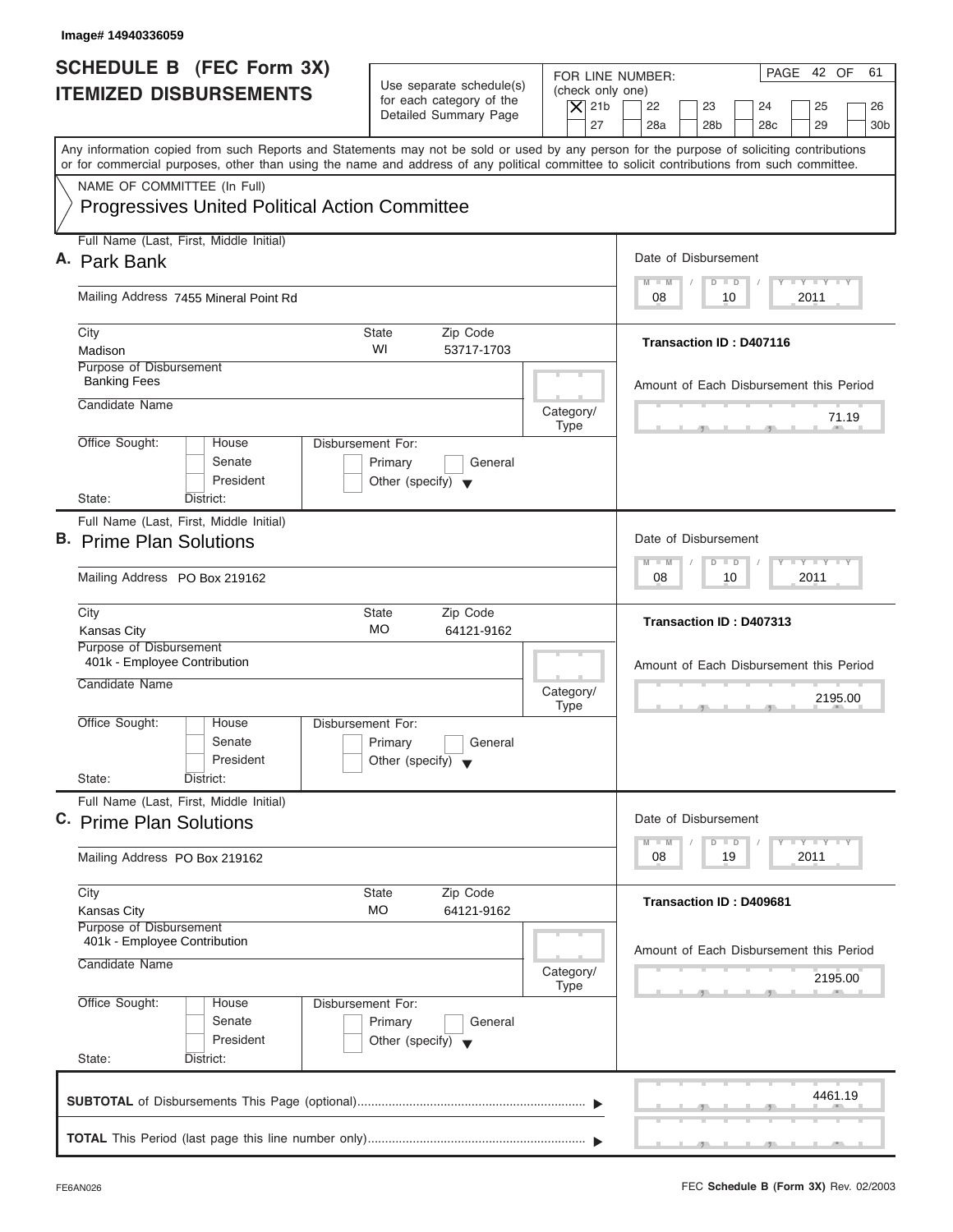| <b>SCHEDULE B</b> (FEC Form 3X)<br><b>ITEMIZED DISBURSEMENTS</b>                                                                                                                                                                                                                        | Use separate schedule(s)<br>for each category of the<br>Detailed Summary Page   | PAGE 43 OF<br>61<br>FOR LINE NUMBER:<br>(check only one)<br>$\overline{X}$ 21b<br>22<br>23<br>24<br>25<br>26<br>27<br>28a<br>28 <sub>b</sub><br>29<br>28 <sub>c</sub><br>30 <sub>b</sub> |
|-----------------------------------------------------------------------------------------------------------------------------------------------------------------------------------------------------------------------------------------------------------------------------------------|---------------------------------------------------------------------------------|------------------------------------------------------------------------------------------------------------------------------------------------------------------------------------------|
| Any information copied from such Reports and Statements may not be sold or used by any person for the purpose of soliciting contributions<br>or for commercial purposes, other than using the name and address of any political committee to solicit contributions from such committee. |                                                                                 |                                                                                                                                                                                          |
| NAME OF COMMITTEE (In Full)<br><b>Progressives United Political Action Committee</b>                                                                                                                                                                                                    |                                                                                 |                                                                                                                                                                                          |
| Full Name (Last, First, Middle Initial)<br>A. Prime Plan Solutions                                                                                                                                                                                                                      |                                                                                 | Date of Disbursement                                                                                                                                                                     |
| Mailing Address PO Box 219162                                                                                                                                                                                                                                                           |                                                                                 | $T - Y = T - Y = T - Y$<br>$M - M$<br>$\Box$<br>$\Box$<br>2011<br>08<br>11                                                                                                               |
| City<br><b>Kansas City</b>                                                                                                                                                                                                                                                              | Zip Code<br>State<br><b>MO</b><br>64121-9162                                    | <b>Transaction ID: D409765</b>                                                                                                                                                           |
| Purpose of Disbursement<br><b>Administration Fee</b>                                                                                                                                                                                                                                    |                                                                                 | Amount of Each Disbursement this Period                                                                                                                                                  |
| Candidate Name                                                                                                                                                                                                                                                                          | Category/<br><b>Type</b>                                                        | 250.00                                                                                                                                                                                   |
| Office Sought:<br>House<br>Senate<br>President<br>State:<br>District:                                                                                                                                                                                                                   | Disbursement For:<br>Primary<br>General<br>Other (specify) $\blacktriangledown$ |                                                                                                                                                                                          |
| Full Name (Last, First, Middle Initial)<br>B. Programmed Cleaning Inc.                                                                                                                                                                                                                  |                                                                                 | Date of Disbursement                                                                                                                                                                     |
| Mailing Address 2115 S 162nd St<br>Ste 2125                                                                                                                                                                                                                                             |                                                                                 | $-$ Y $-$ Y $-$ Y<br>$M - M$<br>$\Box$<br>$\overline{D}$<br>2011<br>08<br>15                                                                                                             |
| City<br>New Berlin                                                                                                                                                                                                                                                                      | <b>State</b><br>Zip Code<br>WI<br>53151-2201                                    | Transaction ID: D407316                                                                                                                                                                  |
| Purpose of Disbursement<br><b>Cleaning Services</b><br>Candidate Name                                                                                                                                                                                                                   | Category/<br><b>Type</b>                                                        | Amount of Each Disbursement this Period<br>234.90                                                                                                                                        |
| Office Sought:<br>House<br>Senate<br>President<br>State:<br>District:                                                                                                                                                                                                                   | Disbursement For:<br>Primary<br>General<br>Other (specify) $\blacktriangledown$ |                                                                                                                                                                                          |
| Full Name (Last, First, Middle Initial)<br>C. QuickBooks Payroll Service                                                                                                                                                                                                                |                                                                                 | Date of Disbursement                                                                                                                                                                     |
| Mailing Address 2632 Marine Way                                                                                                                                                                                                                                                         |                                                                                 | $T - Y - T - Y - T - Y$<br>$M - M$<br>D<br>$\Box$<br>2011<br>08<br>18                                                                                                                    |
| City<br><b>Mountain View</b>                                                                                                                                                                                                                                                            | Zip Code<br>State<br>СA<br>94043-1126                                           | Transaction ID: D409216                                                                                                                                                                  |
| Purpose of Disbursement<br><b>Payroll Processing Fee</b><br>Candidate Name                                                                                                                                                                                                              | Category/<br><b>Type</b>                                                        | Amount of Each Disbursement this Period<br>1.00                                                                                                                                          |
| Office Sought:<br>House<br>Senate<br>President<br>State:<br>District:                                                                                                                                                                                                                   | Disbursement For:<br>Primary<br>General<br>Other (specify) $\blacktriangledown$ |                                                                                                                                                                                          |
|                                                                                                                                                                                                                                                                                         |                                                                                 | 485.90                                                                                                                                                                                   |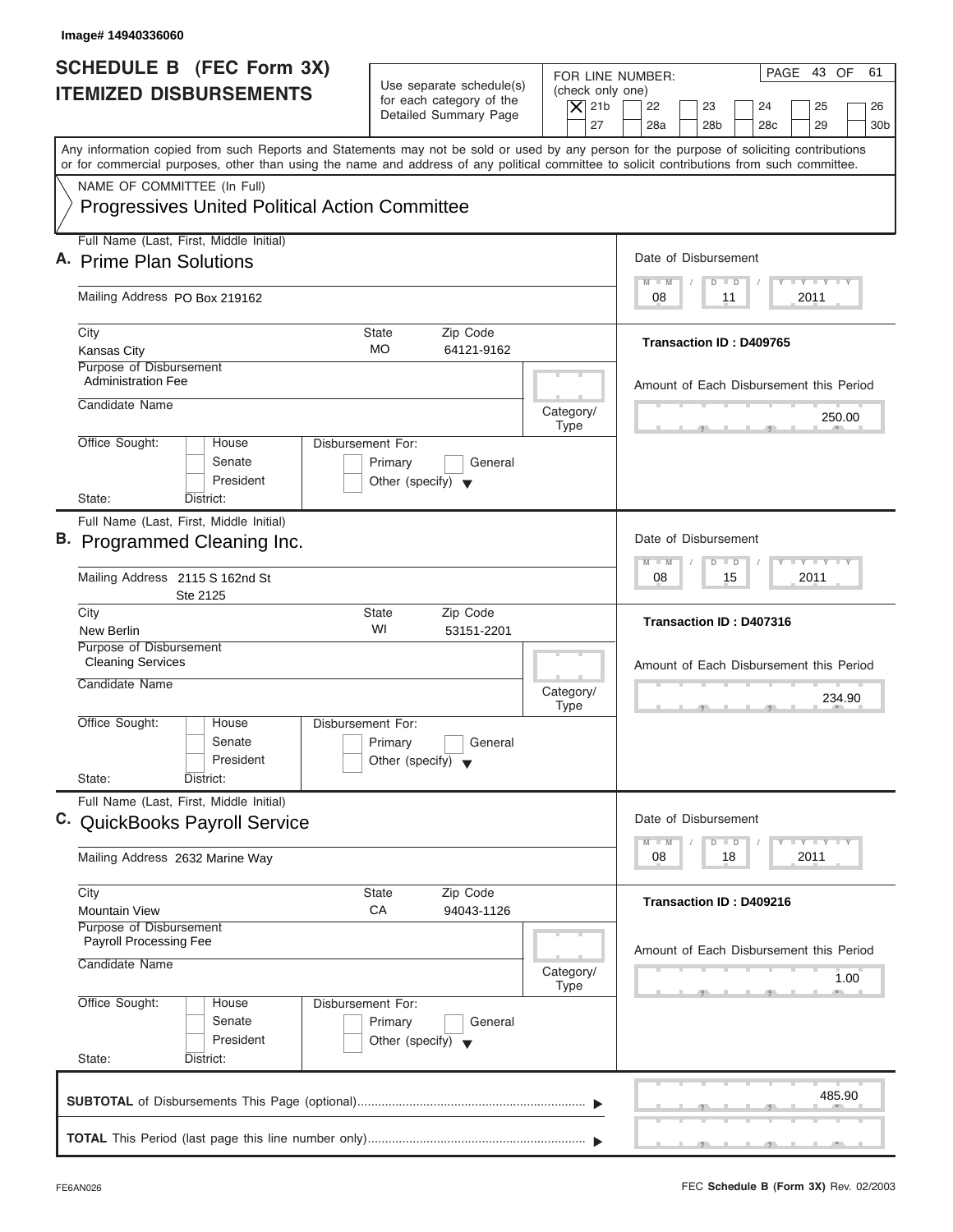| Image# 14940336061                                                                                                                                                                                                                                                                      |                                                                                 |                                                                                                                                                                                          |
|-----------------------------------------------------------------------------------------------------------------------------------------------------------------------------------------------------------------------------------------------------------------------------------------|---------------------------------------------------------------------------------|------------------------------------------------------------------------------------------------------------------------------------------------------------------------------------------|
| <b>SCHEDULE B</b> (FEC Form 3X)<br><b>ITEMIZED DISBURSEMENTS</b>                                                                                                                                                                                                                        | Use separate schedule(s)<br>for each category of the<br>Detailed Summary Page   | PAGE 44 OF<br>61<br>FOR LINE NUMBER:<br>(check only one)<br>$\overline{X}$ 21b<br>22<br>23<br>24<br>25<br>26<br>27<br>28a<br>28 <sub>b</sub><br>29<br>28 <sub>c</sub><br>30 <sub>b</sub> |
| Any information copied from such Reports and Statements may not be sold or used by any person for the purpose of soliciting contributions<br>or for commercial purposes, other than using the name and address of any political committee to solicit contributions from such committee. |                                                                                 |                                                                                                                                                                                          |
| NAME OF COMMITTEE (In Full)<br><b>Progressives United Political Action Committee</b>                                                                                                                                                                                                    |                                                                                 |                                                                                                                                                                                          |
| Full Name (Last, First, Middle Initial)<br>A. QuickBooks Payroll Service                                                                                                                                                                                                                |                                                                                 | Date of Disbursement                                                                                                                                                                     |
| Mailing Address 2632 Marine Way                                                                                                                                                                                                                                                         |                                                                                 | $T - Y = T - Y = T - Y$<br>$M - M$<br>$D$ $D$<br>2011<br>08<br>18                                                                                                                        |
| City<br><b>Mountain View</b>                                                                                                                                                                                                                                                            | State<br>Zip Code<br>CA<br>94043-1126                                           | <b>Transaction ID: D409217</b>                                                                                                                                                           |
| Purpose of Disbursement<br>Payroll Processing Fee<br>Candidate Name                                                                                                                                                                                                                     |                                                                                 | Amount of Each Disbursement this Period                                                                                                                                                  |
| Office Sought:<br>House                                                                                                                                                                                                                                                                 | Category/<br><b>Type</b><br>Disbursement For:                                   | 8.00                                                                                                                                                                                     |
| Senate<br>President<br>State:<br>District:                                                                                                                                                                                                                                              | Primary<br>General<br>Other (specify) $\blacktriangledown$                      |                                                                                                                                                                                          |
| Full Name (Last, First, Middle Initial)<br>B. QuickBooks Payroll Service<br>Mailing Address 2632 Marine Way                                                                                                                                                                             |                                                                                 | Date of Disbursement<br>$-$ Y $-$ Y $-$ Y<br>$M - M$<br>$\Box$<br>$\overline{D}$<br>2011<br>08<br>18                                                                                     |
| City<br><b>Mountain View</b>                                                                                                                                                                                                                                                            | <b>State</b><br>Zip Code<br>CA<br>94043-1126                                    | Transaction ID: D409220                                                                                                                                                                  |
| Purpose of Disbursement<br>941 Tax Expense<br>Candidate Name                                                                                                                                                                                                                            | Category/<br><b>Type</b>                                                        | Amount of Each Disbursement this Period<br>866.53                                                                                                                                        |
| Office Sought:<br>House<br>Senate<br>President<br>State:<br>District:                                                                                                                                                                                                                   | Disbursement For:<br>Primary<br>General<br>Other (specify) $\blacktriangledown$ |                                                                                                                                                                                          |
| Full Name (Last, First, Middle Initial)<br>C. QuickBooks Payroll Service                                                                                                                                                                                                                |                                                                                 | Date of Disbursement                                                                                                                                                                     |
| Mailing Address 2632 Marine Way                                                                                                                                                                                                                                                         |                                                                                 | $T - Y$ $T - Y$<br>$M - M$<br>D<br>$\Box$<br>08<br>18<br>2011                                                                                                                            |
| City<br><b>Mountain View</b>                                                                                                                                                                                                                                                            | Zip Code<br>State<br>СA<br>94043-1126                                           | Transaction ID: D409221                                                                                                                                                                  |
| Purpose of Disbursement<br>941 Tax Expense<br>Candidate Name                                                                                                                                                                                                                            | Category/<br><b>Type</b>                                                        | Amount of Each Disbursement this Period<br>4501.62                                                                                                                                       |
| Office Sought:<br>House<br>Senate<br>President<br>State:<br>District:                                                                                                                                                                                                                   | Disbursement For:<br>Primary<br>General<br>Other (specify) $\blacktriangledown$ |                                                                                                                                                                                          |
|                                                                                                                                                                                                                                                                                         |                                                                                 | 5376.15                                                                                                                                                                                  |
|                                                                                                                                                                                                                                                                                         |                                                                                 |                                                                                                                                                                                          |

I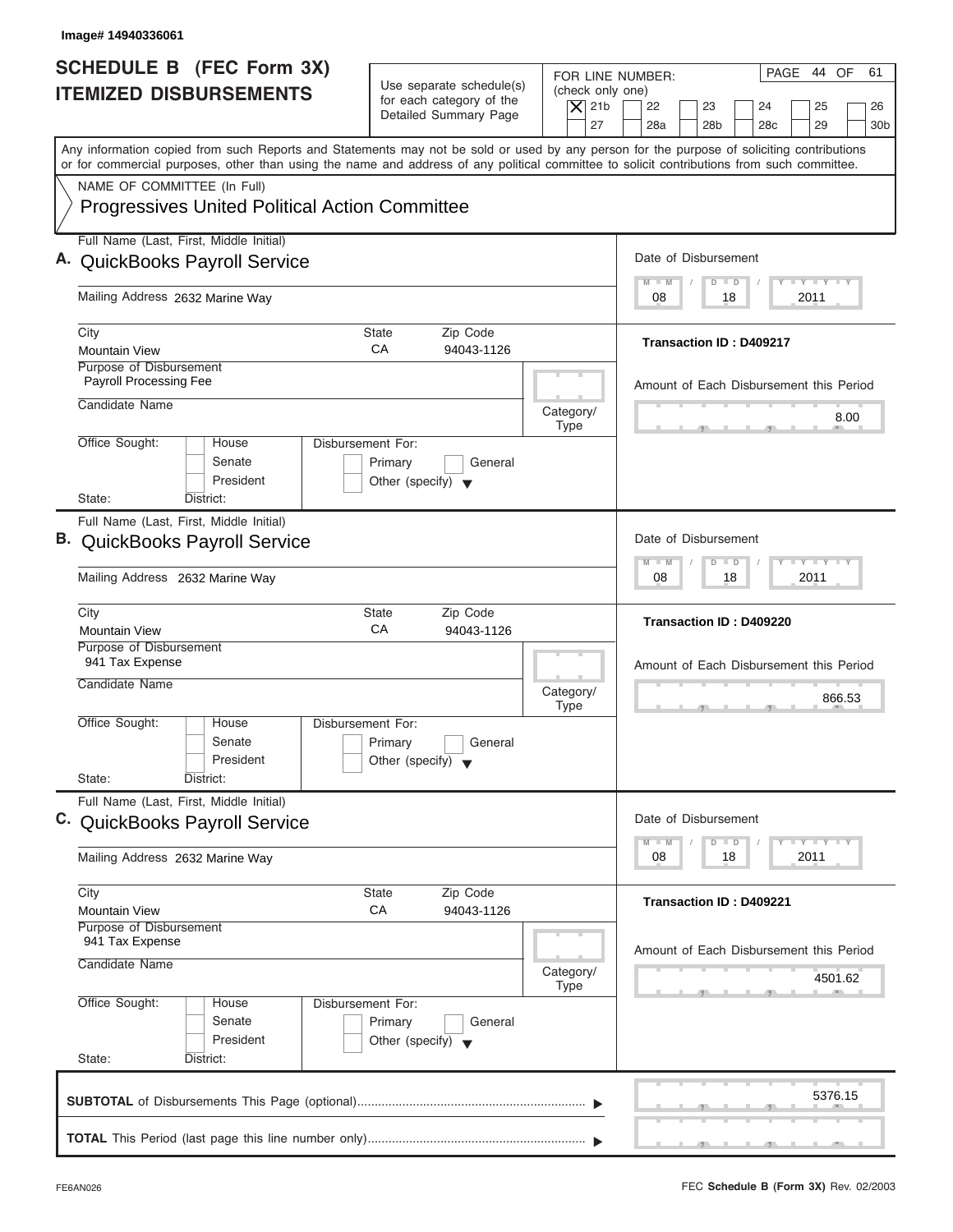| Image# 14940336062                                                                                                                                                                                                                                                                      |                                                                               |                                                                  |                                                                                                                      |
|-----------------------------------------------------------------------------------------------------------------------------------------------------------------------------------------------------------------------------------------------------------------------------------------|-------------------------------------------------------------------------------|------------------------------------------------------------------|----------------------------------------------------------------------------------------------------------------------|
| <b>SCHEDULE B</b> (FEC Form 3X)<br><b>ITEMIZED DISBURSEMENTS</b>                                                                                                                                                                                                                        | Use separate schedule(s)<br>for each category of the<br>Detailed Summary Page | FOR LINE NUMBER:<br>(check only one)<br>$\vert$ $\chi$ 21b<br>27 | PAGE 45 OF<br>61<br>22<br>23<br>24<br>25<br>26<br>28a<br>28 <sub>b</sub><br>29<br>28 <sub>c</sub><br>30 <sub>b</sub> |
| Any information copied from such Reports and Statements may not be sold or used by any person for the purpose of soliciting contributions<br>or for commercial purposes, other than using the name and address of any political committee to solicit contributions from such committee. |                                                                               |                                                                  |                                                                                                                      |
| NAME OF COMMITTEE (In Full)                                                                                                                                                                                                                                                             |                                                                               |                                                                  |                                                                                                                      |
| <b>Progressives United Political Action Committee</b>                                                                                                                                                                                                                                   |                                                                               |                                                                  |                                                                                                                      |
| Full Name (Last, First, Middle Initial)                                                                                                                                                                                                                                                 |                                                                               |                                                                  |                                                                                                                      |
| A. QuickBooks Payroll Service                                                                                                                                                                                                                                                           |                                                                               |                                                                  | Date of Disbursement                                                                                                 |
| Mailing Address 2632 Marine Way                                                                                                                                                                                                                                                         |                                                                               |                                                                  | $T - Y = T - Y = T - Y$<br>$M - M$<br>$D$ $D$<br>2011<br>08<br>04                                                    |
| City                                                                                                                                                                                                                                                                                    | Zip Code<br>State                                                             |                                                                  |                                                                                                                      |
| <b>Mountain View</b>                                                                                                                                                                                                                                                                    | CA<br>94043-1126                                                              |                                                                  | Transaction ID: D407609                                                                                              |
| Purpose of Disbursement<br>Payroll Processing Fee                                                                                                                                                                                                                                       |                                                                               |                                                                  | Amount of Each Disbursement this Period                                                                              |
| Candidate Name                                                                                                                                                                                                                                                                          |                                                                               | Category/                                                        | 144.00                                                                                                               |
| Office Sought:<br>Disbursement For:<br>House                                                                                                                                                                                                                                            |                                                                               | <b>Type</b>                                                      |                                                                                                                      |
| Senate<br>President<br>State:<br>District:                                                                                                                                                                                                                                              | Primary<br>General<br>Other (specify) $\blacktriangledown$                    |                                                                  |                                                                                                                      |
| Full Name (Last, First, Middle Initial)                                                                                                                                                                                                                                                 |                                                                               |                                                                  |                                                                                                                      |
| <b>B.</b> QuickBooks Payroll Service                                                                                                                                                                                                                                                    |                                                                               |                                                                  | Date of Disbursement                                                                                                 |
| Mailing Address 2632 Marine Way                                                                                                                                                                                                                                                         |                                                                               |                                                                  | $-$ Y $-$ Y $-$ Y<br>$\Box$<br>M<br>$-N$<br>$\overline{D}$<br>2011<br>08<br>04                                       |
| City<br><b>Mountain View</b>                                                                                                                                                                                                                                                            | Zip Code<br><b>State</b><br>СA<br>94043-1126                                  |                                                                  | <b>Transaction ID: D409764</b>                                                                                       |
| Purpose of Disbursement<br>941 Tax Expense                                                                                                                                                                                                                                              |                                                                               |                                                                  | Amount of Each Disbursement this Period                                                                              |
| Candidate Name                                                                                                                                                                                                                                                                          |                                                                               | Category/<br><b>Type</b>                                         | 7330.26                                                                                                              |
| Office Sought:<br>House<br>Disbursement For:<br>Senate<br>President<br>State:<br>District:                                                                                                                                                                                              | Primary<br>General<br>Other (specify) $\blacktriangledown$                    |                                                                  |                                                                                                                      |
| Full Name (Last, First, Middle Initial)                                                                                                                                                                                                                                                 |                                                                               |                                                                  |                                                                                                                      |
| C. Russ Feingold LLC                                                                                                                                                                                                                                                                    |                                                                               |                                                                  | Date of Disbursement<br>$T - Y$ $T - Y$<br>$M - M$                                                                   |
| Mailing Address 7114 Donna Dr                                                                                                                                                                                                                                                           |                                                                               |                                                                  | D<br>$\Box$<br>08<br>01<br>2011                                                                                      |
| City<br>Middleton                                                                                                                                                                                                                                                                       | Zip Code<br><b>State</b><br>WI<br>53562-1709                                  |                                                                  | Transaction ID: D407308                                                                                              |
| Purpose of Disbursement<br>Consulting Expense - Strategic and Organizational Management                                                                                                                                                                                                 |                                                                               |                                                                  |                                                                                                                      |
| Candidate Name                                                                                                                                                                                                                                                                          |                                                                               | Category/                                                        | Amount of Each Disbursement this Period<br>2500.00                                                                   |
|                                                                                                                                                                                                                                                                                         |                                                                               | <b>Type</b>                                                      |                                                                                                                      |
| Office Sought:<br>Disbursement For:<br>House<br>Senate                                                                                                                                                                                                                                  | Primary<br>General                                                            |                                                                  |                                                                                                                      |
| President<br>State:<br>District:                                                                                                                                                                                                                                                        | Other (specify) $\blacktriangledown$                                          |                                                                  |                                                                                                                      |
|                                                                                                                                                                                                                                                                                         |                                                                               |                                                                  |                                                                                                                      |
|                                                                                                                                                                                                                                                                                         |                                                                               |                                                                  | 9974.26                                                                                                              |
|                                                                                                                                                                                                                                                                                         |                                                                               |                                                                  |                                                                                                                      |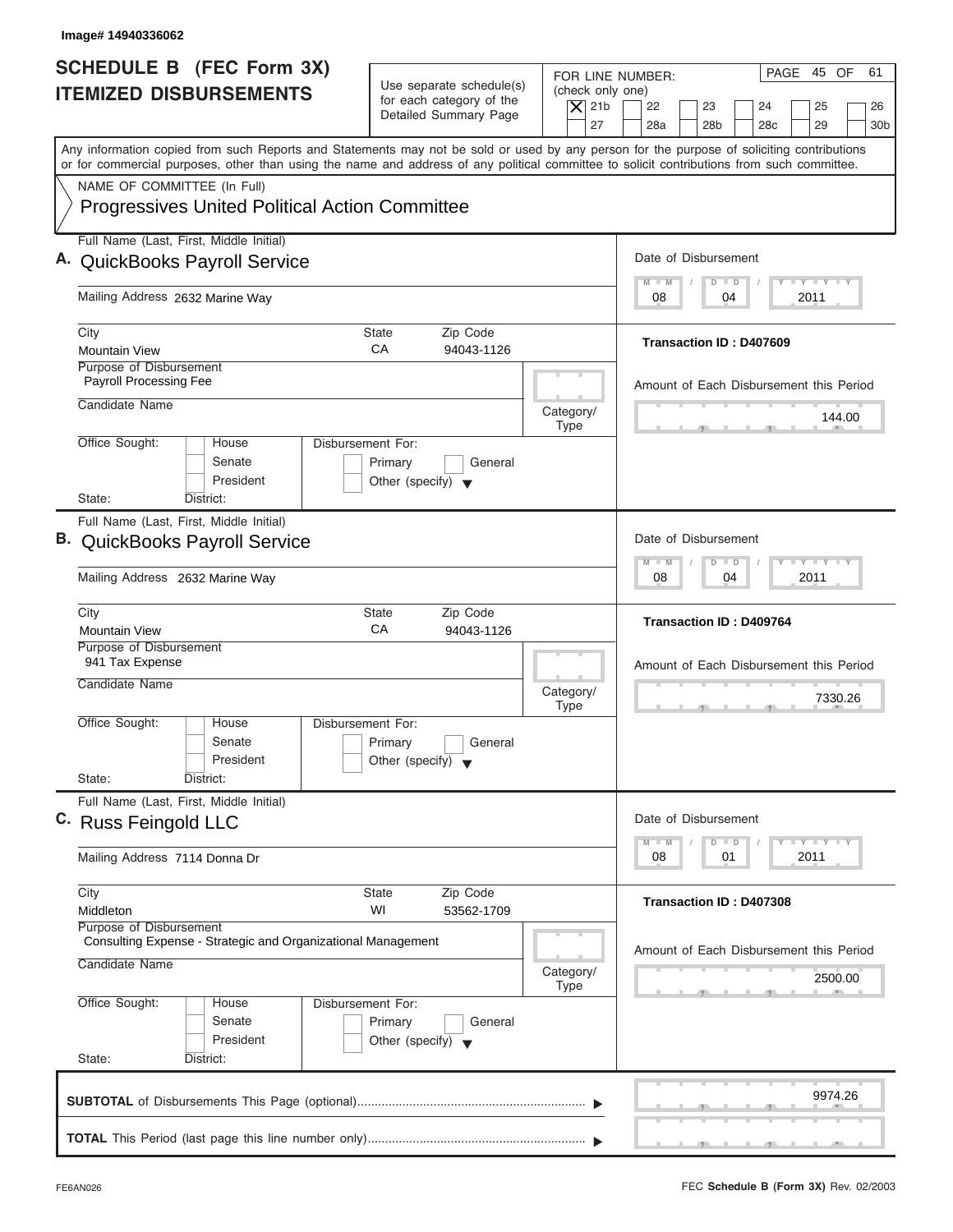| Image# 14940336063                                                                                                                                                                                                                                                                      |                                                                                                     |                                                                                                                                                                    |
|-----------------------------------------------------------------------------------------------------------------------------------------------------------------------------------------------------------------------------------------------------------------------------------------|-----------------------------------------------------------------------------------------------------|--------------------------------------------------------------------------------------------------------------------------------------------------------------------|
| <b>SCHEDULE B</b> (FEC Form 3X)<br><b>ITEMIZED DISBURSEMENTS</b>                                                                                                                                                                                                                        | Use separate schedule(s)<br>for each category of the<br>$\overline{X}$ 21b<br>Detailed Summary Page | PAGE 46 OF<br>61<br>FOR LINE NUMBER:<br>(check only one)<br>22<br>23<br>24<br>25<br>26<br>27<br>28a<br>28 <sub>b</sub><br>29<br>30 <sub>b</sub><br>28 <sub>c</sub> |
| Any information copied from such Reports and Statements may not be sold or used by any person for the purpose of soliciting contributions<br>or for commercial purposes, other than using the name and address of any political committee to solicit contributions from such committee. |                                                                                                     |                                                                                                                                                                    |
| NAME OF COMMITTEE (In Full)<br><b>Progressives United Political Action Committee</b>                                                                                                                                                                                                    |                                                                                                     |                                                                                                                                                                    |
| Full Name (Last, First, Middle Initial)<br>A. Seybold Storage Center                                                                                                                                                                                                                    |                                                                                                     | Date of Disbursement                                                                                                                                               |
| Mailing Address 6806 Seybold Rd                                                                                                                                                                                                                                                         |                                                                                                     | $T - Y = T - Y = T - Y$<br>$D$ $D$<br>$M - M$<br>01<br>2011<br>08                                                                                                  |
| City<br>Madison                                                                                                                                                                                                                                                                         | <b>State</b><br>Zip Code<br>WI<br>53719-1312                                                        | Transaction ID: D407311                                                                                                                                            |
| Purpose of Disbursement<br>Storage Locker Rental                                                                                                                                                                                                                                        |                                                                                                     | Amount of Each Disbursement this Period                                                                                                                            |
| Candidate Name                                                                                                                                                                                                                                                                          | Category/<br><b>Type</b>                                                                            | 210.00                                                                                                                                                             |
| Office Sought:<br>House<br>Senate<br>President<br>State:<br>District:                                                                                                                                                                                                                   | Disbursement For:<br>Primary<br>General<br>Other (specify) $\blacktriangledown$                     |                                                                                                                                                                    |
| Full Name (Last, First, Middle Initial)<br><b>B.</b> Sumner P Slichter                                                                                                                                                                                                                  |                                                                                                     | Date of Disbursement                                                                                                                                               |
| Mailing Address 8321 Lilac Ln                                                                                                                                                                                                                                                           |                                                                                                     | $-$ Y $-$ Y $-$ Y<br>$M - M$<br>$\Box$<br>$\overline{D}$<br>2011<br>08<br>18                                                                                       |
| City<br>Alexandria                                                                                                                                                                                                                                                                      | Zip Code<br><b>State</b><br>VA<br>22308-1923                                                        | Transaction ID: D409234                                                                                                                                            |
| Purpose of Disbursement<br>Payroll<br>Candidate Name                                                                                                                                                                                                                                    | Category/<br><b>Type</b>                                                                            | Amount of Each Disbursement this Period<br>2166.84<br>$-5$                                                                                                         |
| Office Sought:<br>House<br>Senate<br>President<br>State:<br>District:                                                                                                                                                                                                                   | Disbursement For:<br>Primary<br>General<br>Other (specify) $\blacktriangledown$                     |                                                                                                                                                                    |
| Full Name (Last, First, Middle Initial)<br>C. Sumner P Slichter                                                                                                                                                                                                                         |                                                                                                     | Date of Disbursement                                                                                                                                               |
| Mailing Address 8321 Lilac Ln                                                                                                                                                                                                                                                           |                                                                                                     | $T - Y = T - Y = T - Y$<br>$M - M$<br>$\overline{\mathsf{D}}$<br>$\Box$<br>2011<br>08<br>04                                                                        |
| City<br>Alexandria                                                                                                                                                                                                                                                                      | Zip Code<br>State<br>VA<br>22308-1923                                                               | Transaction ID: D407627                                                                                                                                            |
| Purpose of Disbursement<br>Payroll<br>Candidate Name                                                                                                                                                                                                                                    | Category/<br>Type                                                                                   | Amount of Each Disbursement this Period<br>2166.85                                                                                                                 |
| Office Sought:<br>House<br>Senate<br>President<br>State:<br>District:                                                                                                                                                                                                                   | Disbursement For:<br>Primary<br>General<br>Other (specify) $\blacktriangledown$                     |                                                                                                                                                                    |
|                                                                                                                                                                                                                                                                                         |                                                                                                     | 4543.69                                                                                                                                                            |
|                                                                                                                                                                                                                                                                                         |                                                                                                     | $\mathcal{F}$ , and $\mathcal{F}$ , and $\mathcal{F}$                                                                                                              |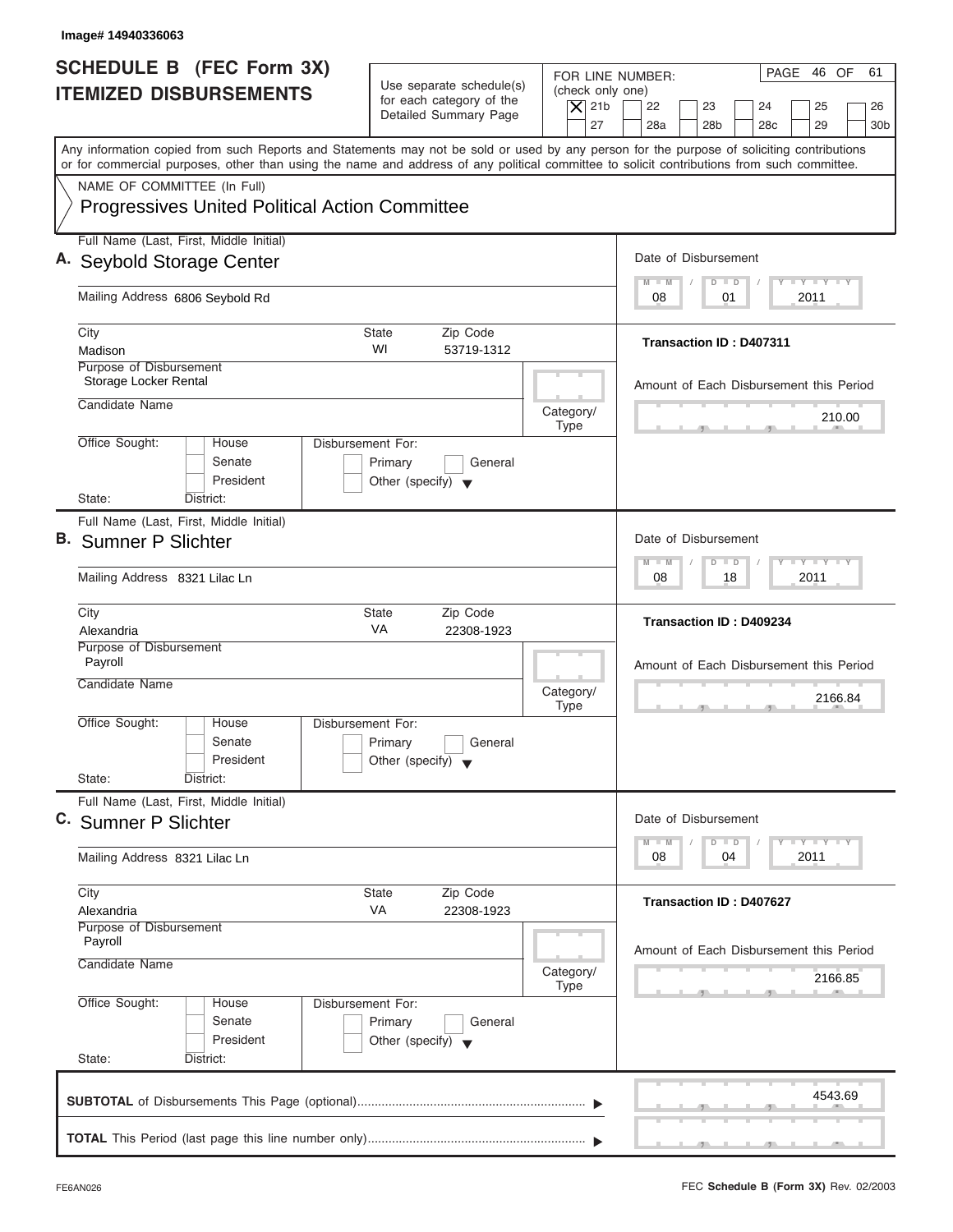| Image# 14940336064                                                                                                                                                                                                                                                                      |                                                                                                     |                                                                                                                                                                    |
|-----------------------------------------------------------------------------------------------------------------------------------------------------------------------------------------------------------------------------------------------------------------------------------------|-----------------------------------------------------------------------------------------------------|--------------------------------------------------------------------------------------------------------------------------------------------------------------------|
| <b>SCHEDULE B</b> (FEC Form 3X)<br><b>ITEMIZED DISBURSEMENTS</b>                                                                                                                                                                                                                        | Use separate schedule(s)<br>for each category of the<br>$\vert$ $\chi$ 21b<br>Detailed Summary Page | PAGE 47 OF<br>61<br>FOR LINE NUMBER:<br>(check only one)<br>22<br>23<br>24<br>25<br>26<br>27<br>28a<br>28 <sub>b</sub><br>29<br>28 <sub>c</sub><br>30 <sub>b</sub> |
| Any information copied from such Reports and Statements may not be sold or used by any person for the purpose of soliciting contributions<br>or for commercial purposes, other than using the name and address of any political committee to solicit contributions from such committee. |                                                                                                     |                                                                                                                                                                    |
| NAME OF COMMITTEE (In Full)                                                                                                                                                                                                                                                             |                                                                                                     |                                                                                                                                                                    |
| <b>Progressives United Political Action Committee</b>                                                                                                                                                                                                                                   |                                                                                                     |                                                                                                                                                                    |
| Full Name (Last, First, Middle Initial)                                                                                                                                                                                                                                                 |                                                                                                     |                                                                                                                                                                    |
| A. Trilogy Interactive LLC                                                                                                                                                                                                                                                              |                                                                                                     | Date of Disbursement                                                                                                                                               |
| Mailing Address PO Box 4177                                                                                                                                                                                                                                                             |                                                                                                     | $T - Y = T - Y = T - Y$<br>$D$ $D$<br>$M - M$<br>2011<br>08<br>01                                                                                                  |
| City                                                                                                                                                                                                                                                                                    | Zip Code<br>State                                                                                   |                                                                                                                                                                    |
| <b>Mountain View</b>                                                                                                                                                                                                                                                                    | CA<br>94040-0177                                                                                    | <b>Transaction ID: D407306</b>                                                                                                                                     |
| Purpose of Disbursement<br><b>Online Advertising Expense</b>                                                                                                                                                                                                                            |                                                                                                     | Amount of Each Disbursement this Period                                                                                                                            |
| Candidate Name                                                                                                                                                                                                                                                                          | Category/                                                                                           | 11413.00                                                                                                                                                           |
| Office Sought:<br>Disbursement For:<br>House                                                                                                                                                                                                                                            | <b>Type</b>                                                                                         |                                                                                                                                                                    |
| Senate<br>President<br>State:<br>District:                                                                                                                                                                                                                                              | Primary<br>General<br>Other (specify) $\blacktriangledown$                                          |                                                                                                                                                                    |
| Full Name (Last, First, Middle Initial)                                                                                                                                                                                                                                                 |                                                                                                     |                                                                                                                                                                    |
| B. Trilogy Interactive LLC                                                                                                                                                                                                                                                              |                                                                                                     | Date of Disbursement                                                                                                                                               |
| Mailing Address PO Box 4177                                                                                                                                                                                                                                                             |                                                                                                     | $-$ Y $-$ Y $-$ Y<br>$\Box$<br>M<br>$-N$<br>$\overline{D}$<br>2011<br>08<br>15                                                                                     |
| City<br><b>Mountain View</b>                                                                                                                                                                                                                                                            | Zip Code<br><b>State</b><br>СA<br>94040-0177                                                        | Transaction ID: D409769                                                                                                                                            |
| Purpose of Disbursement<br>Website Management Expense                                                                                                                                                                                                                                   |                                                                                                     | Amount of Each Disbursement this Period                                                                                                                            |
| Candidate Name                                                                                                                                                                                                                                                                          | Category/<br><b>Type</b>                                                                            | 5333.28                                                                                                                                                            |
| Office Sought:<br>House<br>Disbursement For:<br>Senate<br>President<br>State:<br>District:                                                                                                                                                                                              | Primary<br>General<br>Other (specify) $\blacktriangledown$                                          |                                                                                                                                                                    |
| Full Name (Last, First, Middle Initial)                                                                                                                                                                                                                                                 |                                                                                                     |                                                                                                                                                                    |
| C. Verizon Wireless                                                                                                                                                                                                                                                                     |                                                                                                     | Date of Disbursement                                                                                                                                               |
| Mailing Address PO Box 4009                                                                                                                                                                                                                                                             |                                                                                                     | $T - Y$ $T - Y$<br>$M - M$<br>$\Box$<br>D<br>2011<br>08<br>01                                                                                                      |
| City                                                                                                                                                                                                                                                                                    | Zip Code<br><b>State</b>                                                                            |                                                                                                                                                                    |
| <b>Silver Spring</b>                                                                                                                                                                                                                                                                    | MD<br>20914-4009                                                                                    | Transaction ID: D407304                                                                                                                                            |
| Purpose of Disbursement<br>Cell Phone Expense                                                                                                                                                                                                                                           |                                                                                                     |                                                                                                                                                                    |
| Candidate Name                                                                                                                                                                                                                                                                          | Category/<br><b>Type</b>                                                                            | Amount of Each Disbursement this Period<br>1334.69                                                                                                                 |
| Office Sought:<br>Disbursement For:<br>House<br>Senate<br>President                                                                                                                                                                                                                     | Primary<br>General<br>Other (specify) $\blacktriangledown$                                          |                                                                                                                                                                    |
| State:<br>District:                                                                                                                                                                                                                                                                     |                                                                                                     |                                                                                                                                                                    |
|                                                                                                                                                                                                                                                                                         |                                                                                                     | 18080.97                                                                                                                                                           |
|                                                                                                                                                                                                                                                                                         |                                                                                                     |                                                                                                                                                                    |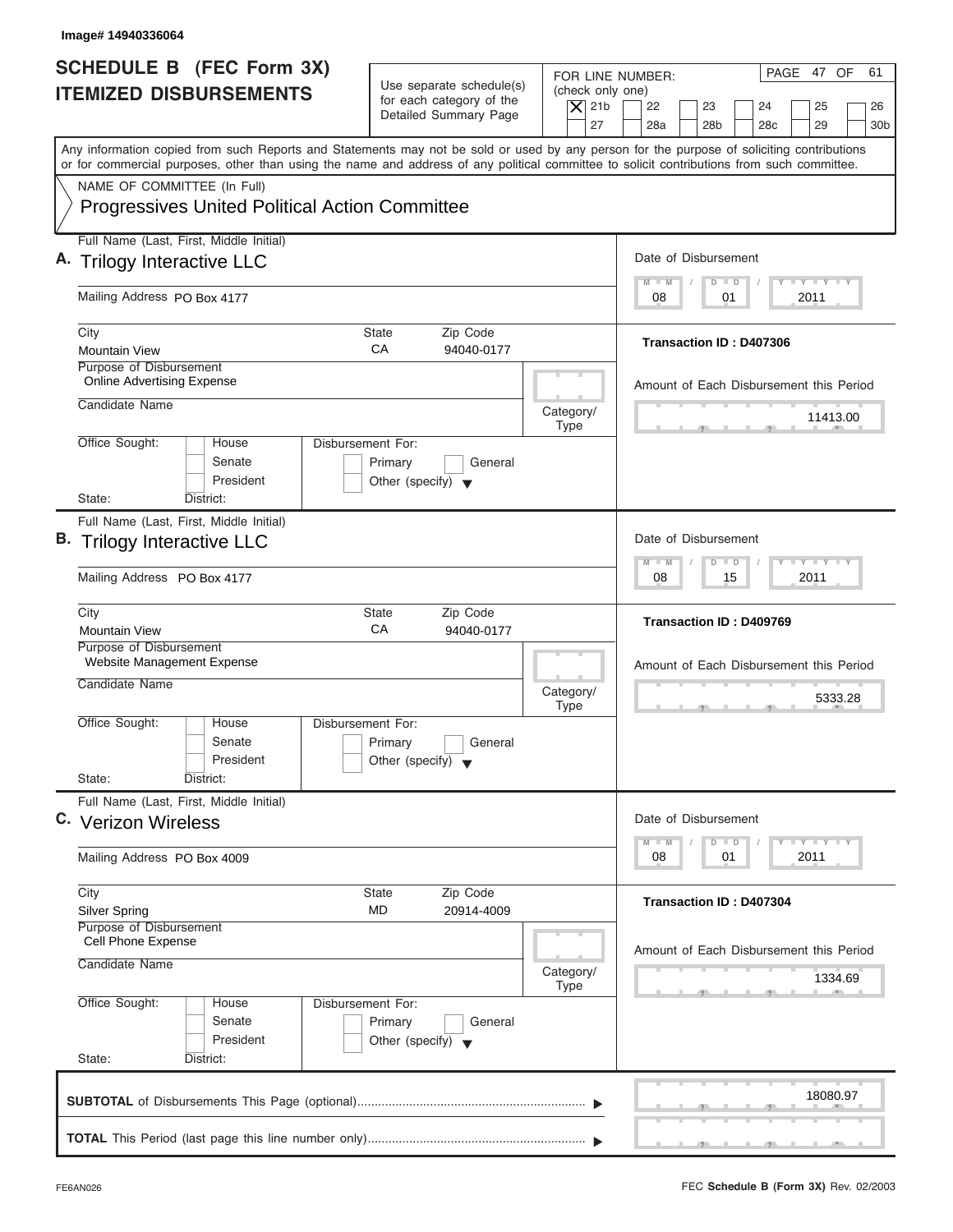| Image# 14940336065                                                                                                                                                                                                                                                                      |                                                                                 |                                                                  |                                                                                                                      |
|-----------------------------------------------------------------------------------------------------------------------------------------------------------------------------------------------------------------------------------------------------------------------------------------|---------------------------------------------------------------------------------|------------------------------------------------------------------|----------------------------------------------------------------------------------------------------------------------|
| <b>SCHEDULE B</b> (FEC Form 3X)<br><b>ITEMIZED DISBURSEMENTS</b>                                                                                                                                                                                                                        | Use separate schedule(s)<br>for each category of the<br>Detailed Summary Page   | FOR LINE NUMBER:<br>(check only one)<br>$\overline{X}$ 21b<br>27 | PAGE 48 OF<br>61<br>22<br>23<br>24<br>25<br>26<br>28a<br>28 <sub>b</sub><br>29<br>28 <sub>c</sub><br>30 <sub>b</sub> |
| Any information copied from such Reports and Statements may not be sold or used by any person for the purpose of soliciting contributions<br>or for commercial purposes, other than using the name and address of any political committee to solicit contributions from such committee. |                                                                                 |                                                                  |                                                                                                                      |
| NAME OF COMMITTEE (In Full)<br><b>Progressives United Political Action Committee</b>                                                                                                                                                                                                    |                                                                                 |                                                                  |                                                                                                                      |
| Full Name (Last, First, Middle Initial)<br>A. Verizon                                                                                                                                                                                                                                   |                                                                                 |                                                                  | Date of Disbursement                                                                                                 |
| Mailing Address PO Box 660720                                                                                                                                                                                                                                                           |                                                                                 |                                                                  | $T - Y = T - Y = T - Y$<br>$D$ $D$<br>$M - M$<br>08<br>2011<br>08                                                    |
| City                                                                                                                                                                                                                                                                                    | State<br>Zip Code                                                               |                                                                  |                                                                                                                      |
| Dallas                                                                                                                                                                                                                                                                                  | <b>TX</b><br>75266-0720                                                         |                                                                  | <b>Transaction ID: D407326</b>                                                                                       |
| Purpose of Disbursement<br>Phone Expense                                                                                                                                                                                                                                                |                                                                                 |                                                                  | Amount of Each Disbursement this Period                                                                              |
| Candidate Name                                                                                                                                                                                                                                                                          |                                                                                 | Category/<br><b>Type</b>                                         | 130.51                                                                                                               |
| Office Sought:<br>House<br>Senate<br>President<br>State:<br>District:                                                                                                                                                                                                                   | Disbursement For:<br>Primary<br>General<br>Other (specify) $\blacktriangledown$ |                                                                  |                                                                                                                      |
| Full Name (Last, First, Middle Initial)                                                                                                                                                                                                                                                 |                                                                                 |                                                                  |                                                                                                                      |
| <b>B.</b> Virginia Department of Taxation                                                                                                                                                                                                                                               |                                                                                 |                                                                  | Date of Disbursement                                                                                                 |
| Mailing Address PO Box 1115                                                                                                                                                                                                                                                             |                                                                                 |                                                                  | <b>LEYTEY LEY</b><br>$M - M$<br>$\Box$<br>$\overline{D}$<br>2011<br>08<br>18                                         |
| City<br>Richmond                                                                                                                                                                                                                                                                        | <b>State</b><br>Zip Code<br>VA<br>23218-1115                                    |                                                                  | Transaction ID: D409210                                                                                              |
| Purpose of Disbursement<br>Income Tax Withheld                                                                                                                                                                                                                                          |                                                                                 |                                                                  | Amount of Each Disbursement this Period                                                                              |
| Candidate Name                                                                                                                                                                                                                                                                          |                                                                                 | Category/<br><b>Type</b>                                         | 150.00<br>$-5$                                                                                                       |
| Office Sought:<br>House<br>Senate<br>President                                                                                                                                                                                                                                          | Disbursement For:<br>Primary<br>General<br>Other (specify) $\blacktriangledown$ |                                                                  |                                                                                                                      |
| State:<br>District:                                                                                                                                                                                                                                                                     |                                                                                 |                                                                  |                                                                                                                      |
| Full Name (Last, First, Middle Initial)<br>C. Virginia Department of Taxation                                                                                                                                                                                                           |                                                                                 |                                                                  | Date of Disbursement                                                                                                 |
| Mailing Address PO Box 1115                                                                                                                                                                                                                                                             |                                                                                 |                                                                  | $T - Y$ $T - Y$<br>$M - M$<br>D<br>$\Box$<br>08<br>18<br>2011                                                        |
| City<br>Richmond                                                                                                                                                                                                                                                                        | Zip Code<br>State<br>VA<br>23218-1115                                           |                                                                  | Transaction ID: D409211                                                                                              |
| Purpose of Disbursement                                                                                                                                                                                                                                                                 |                                                                                 |                                                                  |                                                                                                                      |
| Income Tax Withheld<br>Candidate Name                                                                                                                                                                                                                                                   |                                                                                 | Category/                                                        | Amount of Each Disbursement this Period                                                                              |
|                                                                                                                                                                                                                                                                                         |                                                                                 | <b>Type</b>                                                      | 285.00                                                                                                               |
| Office Sought:<br>House<br>Senate<br>President                                                                                                                                                                                                                                          | Disbursement For:<br>Primary<br>General<br>Other (specify) $\blacktriangledown$ |                                                                  |                                                                                                                      |
| State:<br>District:                                                                                                                                                                                                                                                                     |                                                                                 |                                                                  |                                                                                                                      |
|                                                                                                                                                                                                                                                                                         |                                                                                 |                                                                  | 565.51                                                                                                               |

ı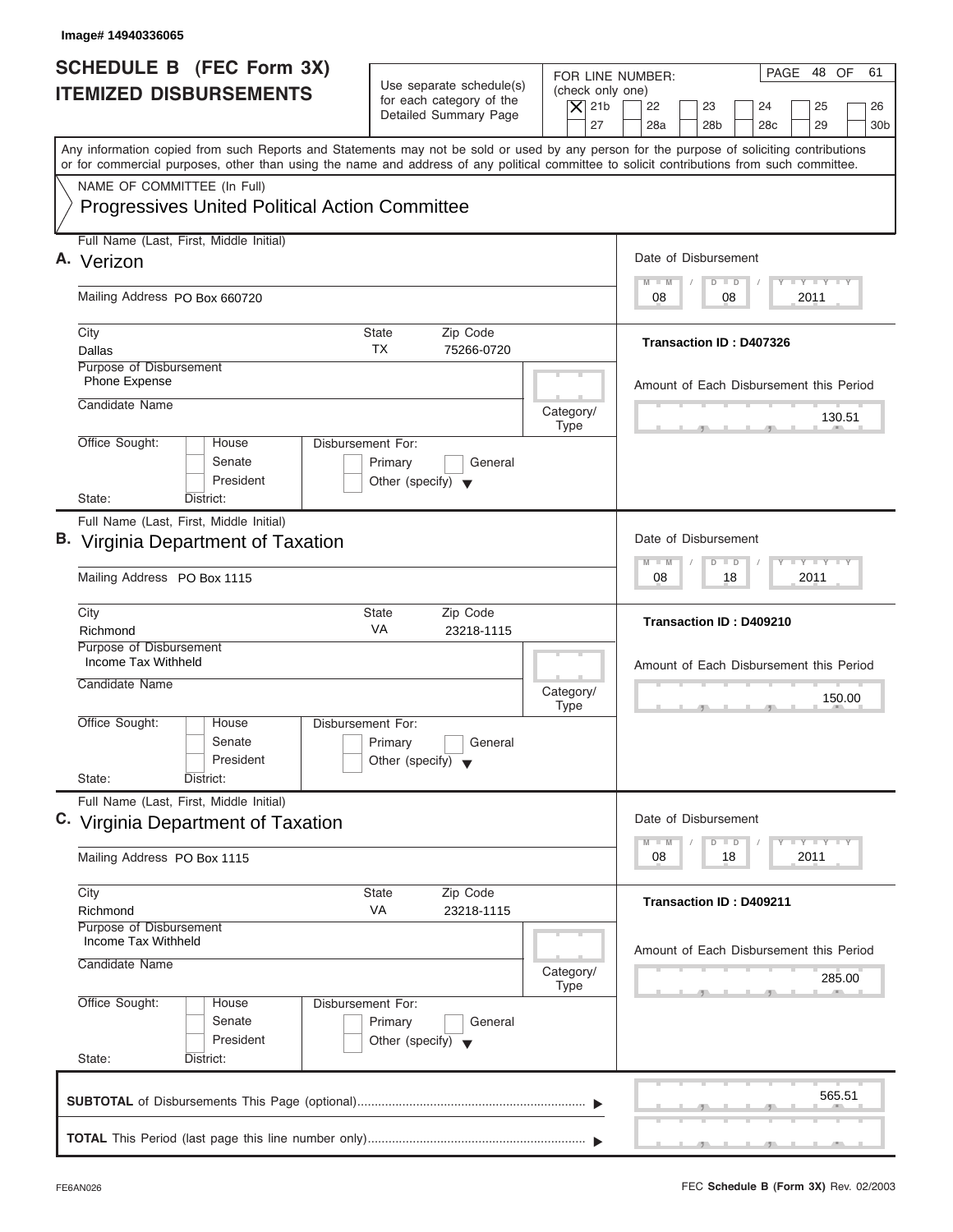| Image# 14940336066                                                                                                                                                                                                                                                                      |                                                                                                           |                                                                                                                                                              |
|-----------------------------------------------------------------------------------------------------------------------------------------------------------------------------------------------------------------------------------------------------------------------------------------|-----------------------------------------------------------------------------------------------------------|--------------------------------------------------------------------------------------------------------------------------------------------------------------|
| <b>SCHEDULE B</b> (FEC Form 3X)<br><b>ITEMIZED DISBURSEMENTS</b>                                                                                                                                                                                                                        | Use separate schedule(s)<br>for each category of the<br>$\overline{X}$ 21b<br>Detailed Summary Page<br>27 | PAGE 49 OF<br>61<br>FOR LINE NUMBER:<br>(check only one)<br>22<br>23<br>24<br>25<br>26<br>28a<br>28 <sub>b</sub><br>29<br>28 <sub>c</sub><br>30 <sub>b</sub> |
| Any information copied from such Reports and Statements may not be sold or used by any person for the purpose of soliciting contributions<br>or for commercial purposes, other than using the name and address of any political committee to solicit contributions from such committee. |                                                                                                           |                                                                                                                                                              |
| NAME OF COMMITTEE (In Full)<br><b>Progressives United Political Action Committee</b>                                                                                                                                                                                                    |                                                                                                           |                                                                                                                                                              |
| Full Name (Last, First, Middle Initial)<br>A. Virginia Department of Taxation                                                                                                                                                                                                           |                                                                                                           | Date of Disbursement                                                                                                                                         |
| Mailing Address PO Box 1115                                                                                                                                                                                                                                                             |                                                                                                           | $T - Y = T - Y = T - Y$<br>$M - M$<br>$D$ $D$<br>04<br>2011<br>08                                                                                            |
| City<br>Richmond                                                                                                                                                                                                                                                                        | State<br>Zip Code<br><b>VA</b><br>23218-1115                                                              | <b>Transaction ID: D407607</b>                                                                                                                               |
| Purpose of Disbursement<br>Income Tax Withheld<br>Candidate Name                                                                                                                                                                                                                        | Category/                                                                                                 | Amount of Each Disbursement this Period<br>435.00                                                                                                            |
| Office Sought:<br>House<br>Senate<br>President<br>State:<br>District:                                                                                                                                                                                                                   | <b>Type</b><br>Disbursement For:<br>Primary<br>General<br>Other (specify) $\blacktriangledown$            |                                                                                                                                                              |
| Full Name (Last, First, Middle Initial)<br><b>B.</b> VoiceText                                                                                                                                                                                                                          |                                                                                                           | Date of Disbursement<br><b>LEYTEY LEY</b><br>$M - M$<br>$\Box$<br>$\overline{D}$                                                                             |
| Mailing Address 211 E 7th St<br>FI 12<br>City                                                                                                                                                                                                                                           | Zip Code<br>State                                                                                         | 2011<br>08<br>15                                                                                                                                             |
| Austin<br>Purpose of Disbursement<br><b>Conference Call Fees</b><br>Candidate Name                                                                                                                                                                                                      | ТX<br>78701-3334<br>Category/<br><b>Type</b>                                                              | Transaction ID: D407317<br>Amount of Each Disbursement this Period<br>15.18                                                                                  |
| Office Sought:<br>House<br>Senate<br>President<br>State:<br>District:                                                                                                                                                                                                                   | Disbursement For:<br>Primary<br>General<br>Other (specify) $\blacktriangledown$                           |                                                                                                                                                              |
| Full Name (Last, First, Middle Initial)<br>C. VoiceText                                                                                                                                                                                                                                 |                                                                                                           | Date of Disbursement<br>$T - Y$ $T - Y$<br>$M - M$<br>$\overline{D}$<br>$\Box$                                                                               |
| Mailing Address 211 E 7th St<br>FI 12<br>City                                                                                                                                                                                                                                           | State<br>Zip Code                                                                                         | 2011<br>08<br>01                                                                                                                                             |
| Austin<br>Purpose of Disbursement<br><b>Conference Call Fees</b>                                                                                                                                                                                                                        | ТX<br>78701-3334                                                                                          | Transaction ID: D407305                                                                                                                                      |
| Candidate Name                                                                                                                                                                                                                                                                          | Category/<br>Type                                                                                         | Amount of Each Disbursement this Period<br>24.51                                                                                                             |
| Office Sought:<br>House<br>Senate<br>President<br>State:<br>District:                                                                                                                                                                                                                   | Disbursement For:<br>Primary<br>General<br>Other (specify) $\blacktriangledown$                           |                                                                                                                                                              |
|                                                                                                                                                                                                                                                                                         |                                                                                                           | 474.69                                                                                                                                                       |
|                                                                                                                                                                                                                                                                                         |                                                                                                           |                                                                                                                                                              |

I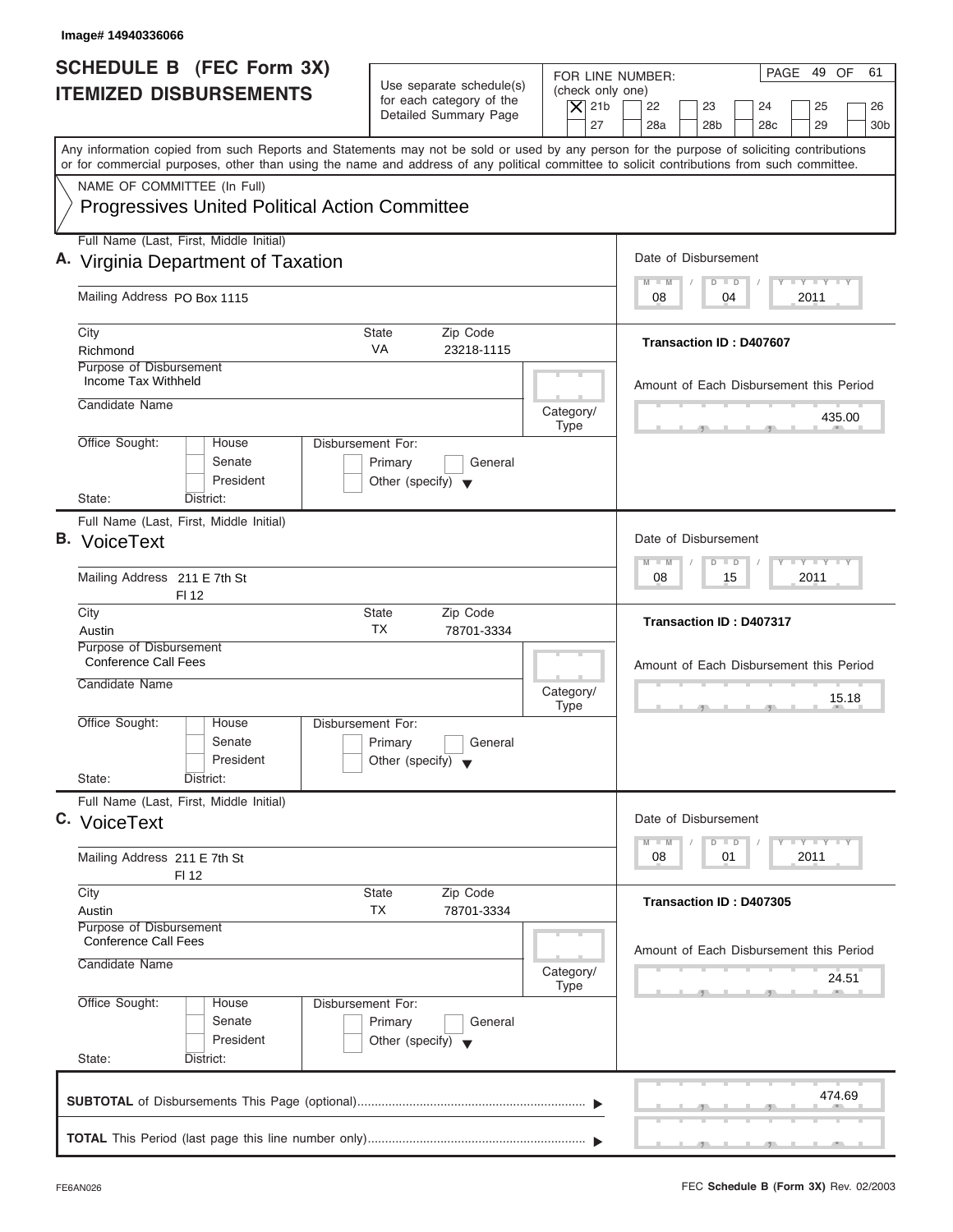| Image# 14940336067                                                                                                                                                                                                                                                                      |                                                                                 |                                                                                                                                                                                          |
|-----------------------------------------------------------------------------------------------------------------------------------------------------------------------------------------------------------------------------------------------------------------------------------------|---------------------------------------------------------------------------------|------------------------------------------------------------------------------------------------------------------------------------------------------------------------------------------|
| <b>SCHEDULE B</b> (FEC Form 3X)<br><b>ITEMIZED DISBURSEMENTS</b>                                                                                                                                                                                                                        | Use separate schedule(s)<br>for each category of the<br>Detailed Summary Page   | PAGE 50 OF<br>61<br>FOR LINE NUMBER:<br>(check only one)<br>$\overline{X}$ 21b<br>22<br>23<br>24<br>25<br>26<br>27<br>28a<br>28 <sub>b</sub><br>29<br>28 <sub>c</sub><br>30 <sub>b</sub> |
| Any information copied from such Reports and Statements may not be sold or used by any person for the purpose of soliciting contributions<br>or for commercial purposes, other than using the name and address of any political committee to solicit contributions from such committee. |                                                                                 |                                                                                                                                                                                          |
| NAME OF COMMITTEE (In Full)<br><b>Progressives United Political Action Committee</b>                                                                                                                                                                                                    |                                                                                 |                                                                                                                                                                                          |
| Full Name (Last, First, Middle Initial)<br>A. Weber Printing                                                                                                                                                                                                                            |                                                                                 | Date of Disbursement                                                                                                                                                                     |
| Mailing Address 3048 N 34th St                                                                                                                                                                                                                                                          |                                                                                 | $T - Y = T - Y = T - Y$<br>$M - M$<br>$D$ $D$<br>2011<br>08<br>15                                                                                                                        |
| City<br>Milwaukee                                                                                                                                                                                                                                                                       | <b>State</b><br>Zip Code<br>WI<br>53210-1919                                    | <b>Transaction ID: D407314</b>                                                                                                                                                           |
| Purpose of Disbursement<br><b>Printing Expense</b><br>Candidate Name                                                                                                                                                                                                                    |                                                                                 | Amount of Each Disbursement this Period                                                                                                                                                  |
| Office Sought:<br>House                                                                                                                                                                                                                                                                 | Category/<br><b>Type</b><br>Disbursement For:                                   | 146.78                                                                                                                                                                                   |
| Senate<br>President<br>State:<br>District:                                                                                                                                                                                                                                              | Primary<br>General<br>Other (specify) $\blacktriangledown$                      |                                                                                                                                                                                          |
| Full Name (Last, First, Middle Initial)<br><b>B.</b> Wisconsin Department of Revenue                                                                                                                                                                                                    |                                                                                 | Date of Disbursement                                                                                                                                                                     |
| Mailing Address PO Box 931                                                                                                                                                                                                                                                              |                                                                                 | $-$ Y $-$ Y $-$ Y<br>$\Box$<br>$M - M$<br>$\overline{D}$<br>2011<br>08<br>04                                                                                                             |
| City<br>Milwaukee                                                                                                                                                                                                                                                                       | <b>State</b><br>Zip Code<br>WI<br>53201-0931                                    | <b>Transaction ID: D407507</b>                                                                                                                                                           |
| Purpose of Disbursement<br>Income Tax Withheld<br>Candidate Name                                                                                                                                                                                                                        | Category/<br><b>Type</b>                                                        | Amount of Each Disbursement this Period<br>893.34                                                                                                                                        |
| Office Sought:<br>House<br>Senate<br>President<br>State:<br>District:                                                                                                                                                                                                                   | Disbursement For:<br>Primary<br>General<br>Other (specify) $\blacktriangledown$ |                                                                                                                                                                                          |
| Full Name (Last, First, Middle Initial)<br>C. Wisconsin Department of Revenue                                                                                                                                                                                                           |                                                                                 | Date of Disbursement<br>$T - Y$ $T - Y$<br>$M - M$<br>D<br>$\Box$                                                                                                                        |
| Mailing Address PO Box 931                                                                                                                                                                                                                                                              |                                                                                 | 2011<br>08<br>18                                                                                                                                                                         |
| City<br>Milwaukee<br>Purpose of Disbursement                                                                                                                                                                                                                                            | Zip Code<br><b>State</b><br>WI<br>53201-0931                                    | Transaction ID: D409150                                                                                                                                                                  |
| Income Tax Withheld<br>Candidate Name                                                                                                                                                                                                                                                   | Category/<br><b>Type</b>                                                        | Amount of Each Disbursement this Period<br>446.81                                                                                                                                        |
| Office Sought:<br>House<br>Senate<br>President<br>State:<br>District:                                                                                                                                                                                                                   | Disbursement For:<br>Primary<br>General<br>Other (specify) $\blacktriangledown$ |                                                                                                                                                                                          |
|                                                                                                                                                                                                                                                                                         |                                                                                 | 1486.93                                                                                                                                                                                  |
|                                                                                                                                                                                                                                                                                         |                                                                                 |                                                                                                                                                                                          |

I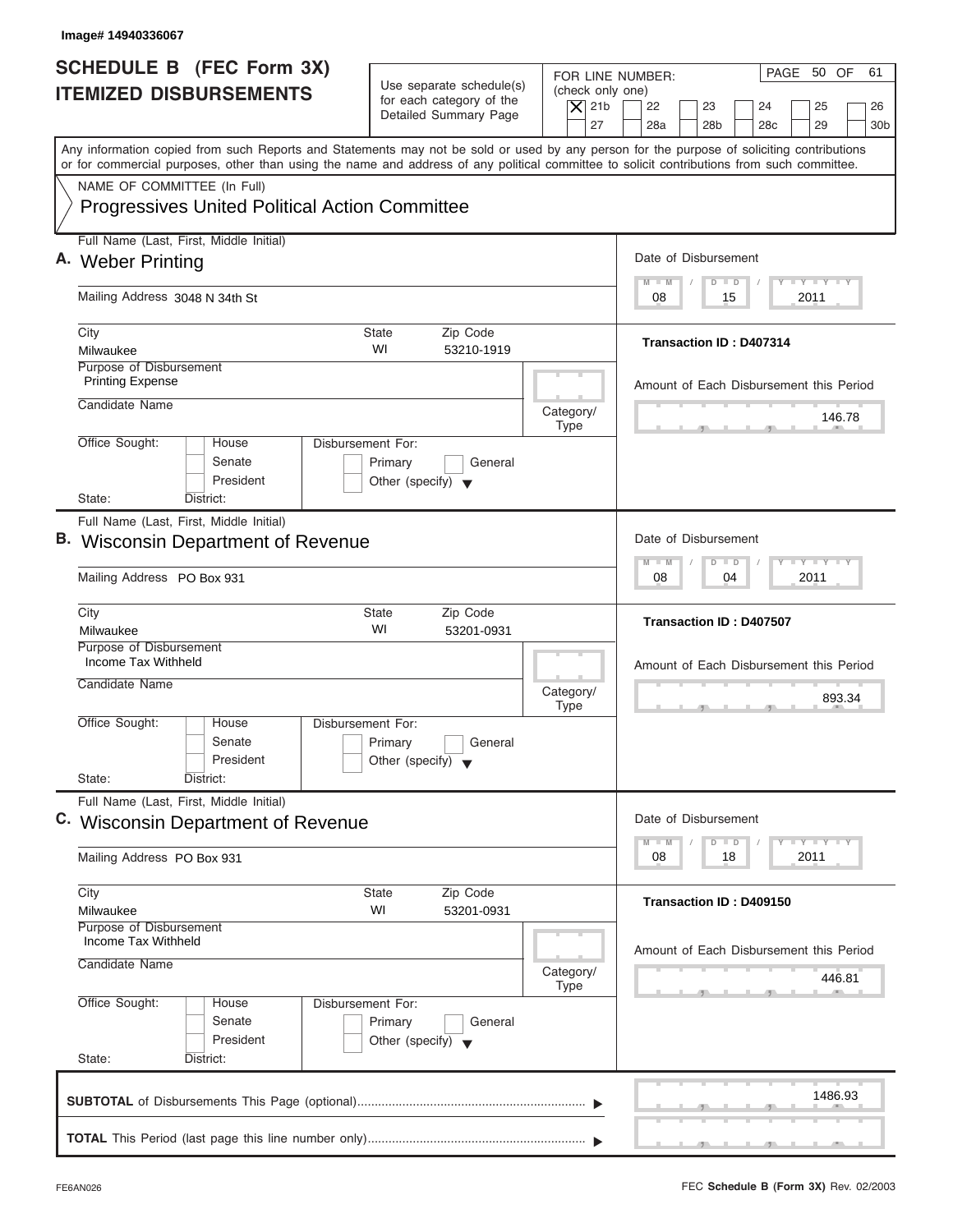| Image# 14940336068                                                                                                                                                                                                                                                                      |                                                                                                |                                                                                                                                                                                          |
|-----------------------------------------------------------------------------------------------------------------------------------------------------------------------------------------------------------------------------------------------------------------------------------------|------------------------------------------------------------------------------------------------|------------------------------------------------------------------------------------------------------------------------------------------------------------------------------------------|
| <b>SCHEDULE B (FEC Form 3X)</b><br><b>ITEMIZED DISBURSEMENTS</b>                                                                                                                                                                                                                        | Use separate schedule(s)<br>for each category of the<br>Detailed Summary Page                  | PAGE 51 OF<br>61<br>FOR LINE NUMBER:<br>(check only one)<br>$\overline{X}$ 21b<br>22<br>23<br>24<br>25<br>26<br>27<br>28a<br>28 <sub>b</sub><br>29<br>28 <sub>c</sub><br>30 <sub>b</sub> |
| Any information copied from such Reports and Statements may not be sold or used by any person for the purpose of soliciting contributions<br>or for commercial purposes, other than using the name and address of any political committee to solicit contributions from such committee. |                                                                                                |                                                                                                                                                                                          |
| NAME OF COMMITTEE (In Full)<br><b>Progressives United Political Action Committee</b>                                                                                                                                                                                                    |                                                                                                |                                                                                                                                                                                          |
| Full Name (Last, First, Middle Initial)<br>A. Joshua Cook                                                                                                                                                                                                                               |                                                                                                | Date of Disbursement                                                                                                                                                                     |
| Mailing Address 400 Seward Sq SE<br>Apt 41                                                                                                                                                                                                                                              |                                                                                                | $T - Y = T - Y = T - Y$<br>$D$ $D$<br>$M - M$<br>2011<br>08<br>22                                                                                                                        |
| City<br>Washington                                                                                                                                                                                                                                                                      | Zip Code<br>State<br>DC<br>20003-1110                                                          | Transaction ID: D409682                                                                                                                                                                  |
| Purpose of Disbursement<br>Reimbursement - See Memo Text<br>Candidate Name                                                                                                                                                                                                              | Category/                                                                                      | Amount of Each Disbursement this Period<br>158.00                                                                                                                                        |
| Office Sought:<br>House<br>Senate<br>President<br>State:<br>District:                                                                                                                                                                                                                   | <b>Type</b><br>Disbursement For:<br>Primary<br>General<br>Other (specify) $\blacktriangledown$ |                                                                                                                                                                                          |
| Full Name (Last, First, Middle Initial)<br><b>B.</b> Park Bank                                                                                                                                                                                                                          |                                                                                                | Date of Disbursement<br>$-$ Y $-$ Y $-$ Y<br>$M - M$<br>$\Box$<br>$\overline{D}$                                                                                                         |
| Mailing Address 7455 Mineral Point Rd                                                                                                                                                                                                                                                   |                                                                                                | 09<br>2011<br>08                                                                                                                                                                         |
| City<br>Madison                                                                                                                                                                                                                                                                         | <b>State</b><br>Zip Code<br>WI<br>53717-1703                                                   | Transaction ID: D409780                                                                                                                                                                  |
| Purpose of Disbursement<br>Credit Card Payment - See Memo Entries and Text<br>Candidate Name                                                                                                                                                                                            | Category/<br><b>Type</b>                                                                       | Amount of Each Disbursement this Period<br>10300.07<br>$-7$                                                                                                                              |
| Office Sought:<br>House<br>Senate<br>President<br>State:<br>District:                                                                                                                                                                                                                   | Disbursement For:<br>Primary<br>General<br>Other (specify) $\blacktriangledown$                |                                                                                                                                                                                          |
| Full Name (Last, First, Middle Initial)<br>C. 112 Eatery                                                                                                                                                                                                                                |                                                                                                | Date of Disbursement<br>$T - Y - T - Y - T - Y$<br>$M - M$<br>D<br>$\Box$                                                                                                                |
| Mailing Address 112 N 3rd St                                                                                                                                                                                                                                                            |                                                                                                | 2011<br>08<br>09                                                                                                                                                                         |
| City<br>Minneapolis                                                                                                                                                                                                                                                                     | Zip Code<br><b>State</b><br>ΜN<br>55401-1633                                                   | <b>Transaction ID: D409791</b>                                                                                                                                                           |
| Purpose of Disbursement<br>Travel Expense - Food and Beverage<br>Candidate Name                                                                                                                                                                                                         | Category/<br><b>Type</b>                                                                       | Amount of Each Disbursement this Period<br>585.25                                                                                                                                        |
| Office Sought:<br>House<br>Senate<br>President<br>State:<br>District:                                                                                                                                                                                                                   | Disbursement For:<br>Primary<br>General<br>Other (specify) $\blacktriangledown$                | [MEMO ITEM]                                                                                                                                                                              |
|                                                                                                                                                                                                                                                                                         |                                                                                                | 10458.07                                                                                                                                                                                 |
|                                                                                                                                                                                                                                                                                         |                                                                                                |                                                                                                                                                                                          |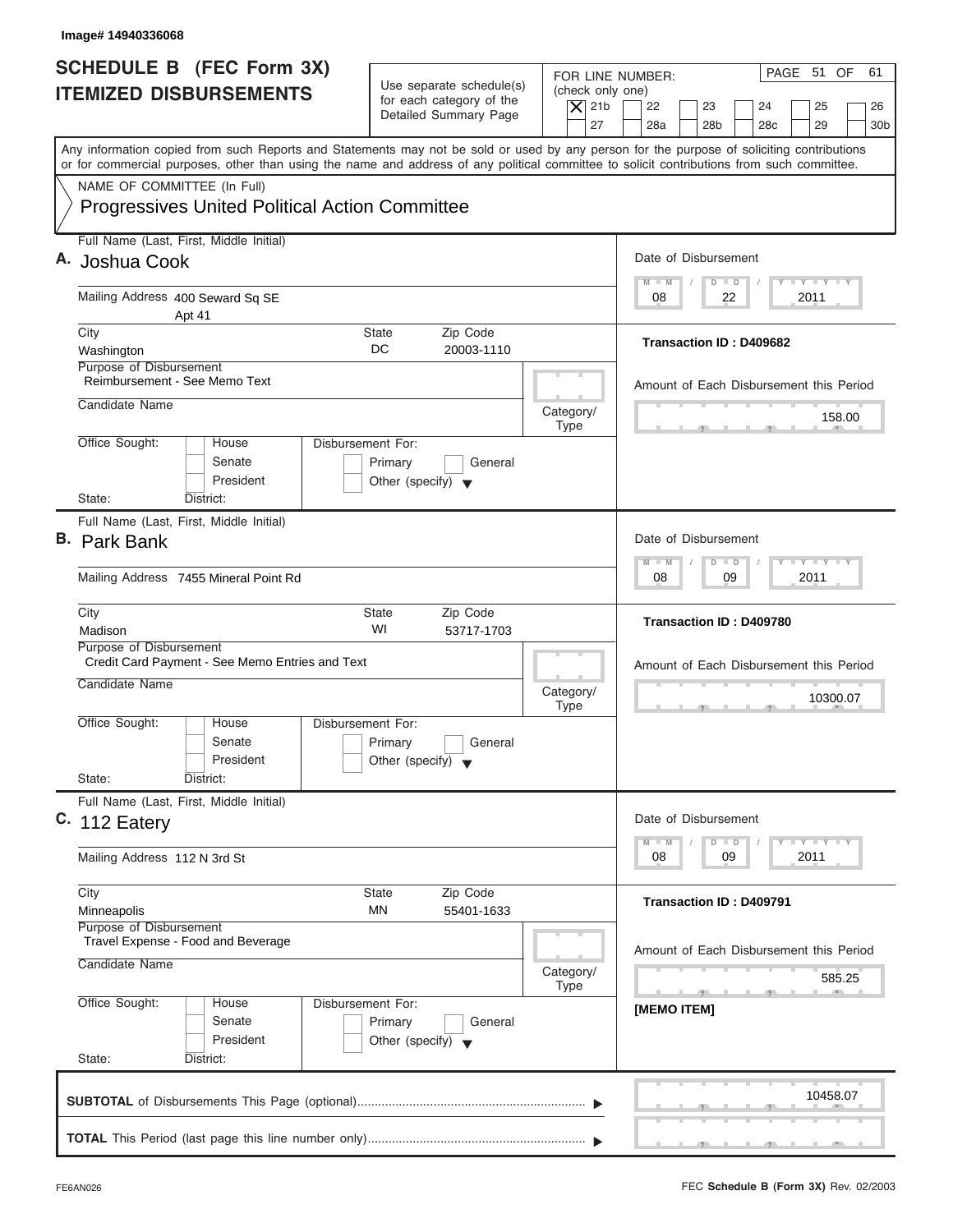# lmage#14940336069<br>DAGE 52 / 61 PAGE 52 / 61<br>**DAGE 52 / A ⊨G7 9 @@ B9 CI G`H9 LH`F 9 @ H9 8 `HC`5 `F 9 DC F Hž G7 < 9 8 I @ `C F `<del>I I</del>9 A ⊨N5 H=C B**

Ī **Form/Schedule: Transaction ID : D409682**

This disbursement is for \$158 in unitemized expenses of \$13 to Starbucks for food and beverage, \$15 to Ace Hardware for office supplies, \$18 to Bagels and Baguettes for food and beverage, and \$112 in taxi fares. **SB21B<br>D409682**<br>This disbi<br>Hardware<br>**SB21B**<br>D409780

#### **Form/Schedule: Transaction ID:**

This disbursement includes \$842.44 in unitemized expenses of \$2.90 to City of Madison for parking fees, \$4.17 to Barriques for food and beverage, \$6.95 to Conley Services for subscription fees, \$9.88 to AccuConference for conference call fees, \$10 in parking fees, \$14.88 to Culver's for food and beverage, \$21.09 to Pitney Bowes for postage, \$25.21 to Wolf Kubly Hardware for office supplies, \$47.71 to BP for gas, \$49.78 to Washington Post for subscription fees, \$59.91 to Lee's Flowers for flowers, \$71.52 to DiMaggio Sales and Service for van maintenance, \$99.21 to Porter and Frye for food and beverage, \$106.84 to Holiday Stationstores for gas, \$113.94 to Apple for computer equipment, and \$198.45 to Radisson Hotel and Conference Center for lodging.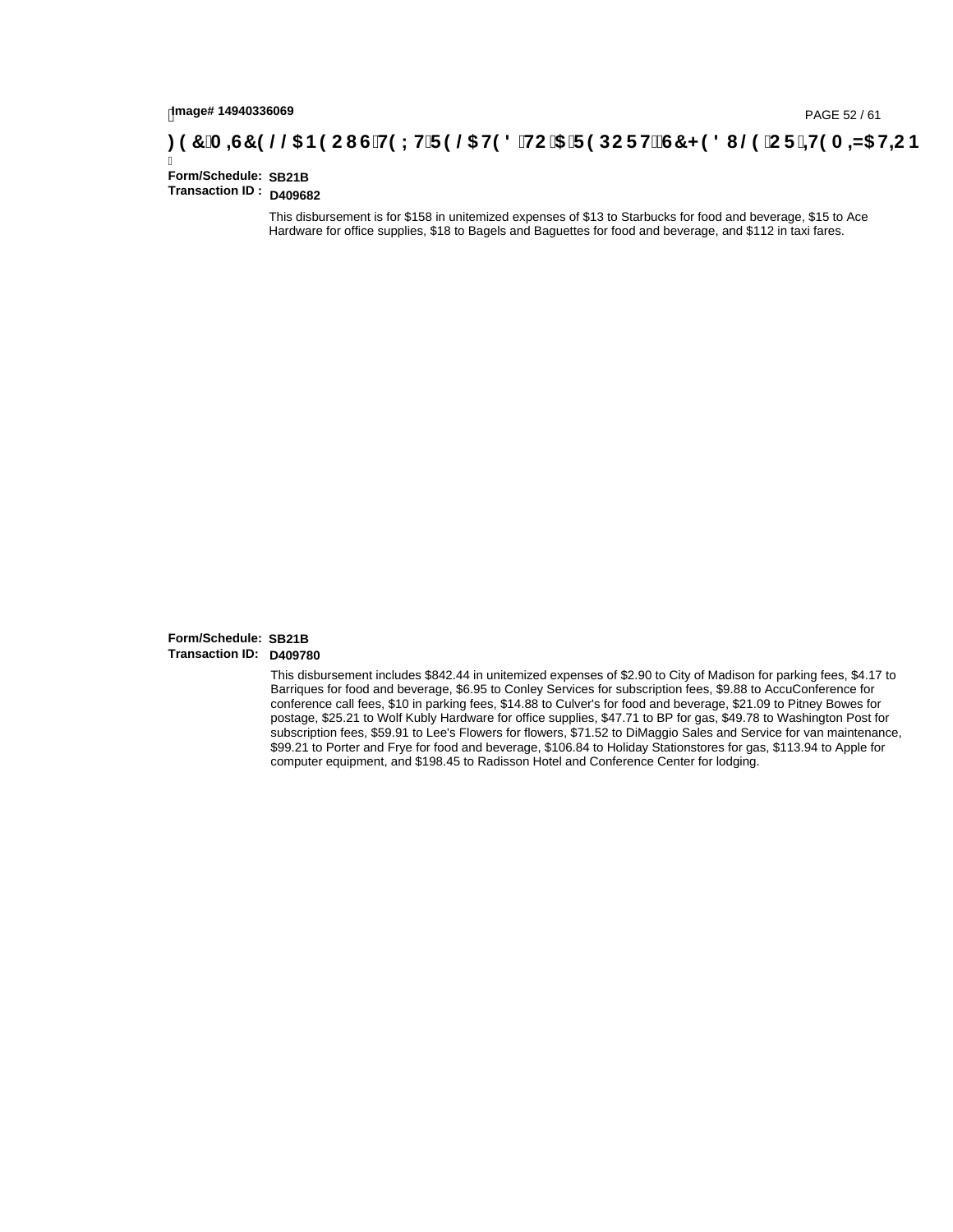| Image# 14940336070                                                                                                                                                                                                                                                                      |                                                            |                                      |                                                                                                  |
|-----------------------------------------------------------------------------------------------------------------------------------------------------------------------------------------------------------------------------------------------------------------------------------------|------------------------------------------------------------|--------------------------------------|--------------------------------------------------------------------------------------------------|
| <b>SCHEDULE B (FEC Form 3X)</b><br><b>ITEMIZED DISBURSEMENTS</b>                                                                                                                                                                                                                        | Use separate schedule(s)                                   | FOR LINE NUMBER:<br>(check only one) | PAGE 53 OF<br>61                                                                                 |
|                                                                                                                                                                                                                                                                                         | for each category of the<br>Detailed Summary Page          | $\overline{X}$ 21b<br>27             | 22<br>23<br>24<br>25<br>26<br>28a<br>28 <sub>b</sub><br>28 <sub>c</sub><br>29<br>30 <sub>b</sub> |
| Any information copied from such Reports and Statements may not be sold or used by any person for the purpose of soliciting contributions<br>or for commercial purposes, other than using the name and address of any political committee to solicit contributions from such committee. |                                                            |                                      |                                                                                                  |
| NAME OF COMMITTEE (In Full)                                                                                                                                                                                                                                                             |                                                            |                                      |                                                                                                  |
| <b>Progressives United Political Action Committee</b>                                                                                                                                                                                                                                   |                                                            |                                      |                                                                                                  |
| Full Name (Last, First, Middle Initial)                                                                                                                                                                                                                                                 |                                                            |                                      |                                                                                                  |
| A. AirTran Airways                                                                                                                                                                                                                                                                      |                                                            |                                      | Date of Disbursement                                                                             |
| Mailing Address 9955 Airtran Blvd                                                                                                                                                                                                                                                       |                                                            |                                      | <b>LY LY LY</b><br>$M - M$<br>$D$ $D$<br>09<br>2011<br>08                                        |
| City                                                                                                                                                                                                                                                                                    | <b>State</b><br>Zip Code                                   |                                      |                                                                                                  |
| Orlando<br>Purpose of Disbursement                                                                                                                                                                                                                                                      | <b>FL</b><br>32827-5330                                    |                                      | Transaction ID: D409813                                                                          |
| Travel Expense - Airfare                                                                                                                                                                                                                                                                |                                                            |                                      | Amount of Each Disbursement this Period                                                          |
| Candidate Name                                                                                                                                                                                                                                                                          |                                                            | Category/                            |                                                                                                  |
| <b>Disbursement For:</b>                                                                                                                                                                                                                                                                |                                                            | <b>Type</b>                          | 713.70<br>$\mathcal{F}$ and $\mathcal{F}$<br>a Ba                                                |
| Office Sought:<br>House<br>Senate<br>President                                                                                                                                                                                                                                          | Primary<br>General<br>Other (specify) $\blacktriangledown$ |                                      | [MEMO ITEM]                                                                                      |
| State:<br>District:<br>Full Name (Last, First, Middle Initial)                                                                                                                                                                                                                          |                                                            |                                      |                                                                                                  |
| B. Barnes and Noble                                                                                                                                                                                                                                                                     |                                                            |                                      | Date of Disbursement                                                                             |
| Mailing Address 122 5th Ave                                                                                                                                                                                                                                                             |                                                            |                                      | $-1 - Y - 1 - Y - 1 - Y$<br>$M - M$<br>$D$ $D$<br>09<br>2011<br>08                               |
| City<br>New York                                                                                                                                                                                                                                                                        | Zip Code<br><b>State</b><br>NY<br>10011-5605               |                                      | <b>Transaction ID: D409786</b>                                                                   |
| Purpose of Disbursement<br><b>Office Supplies</b>                                                                                                                                                                                                                                       |                                                            |                                      | Amount of Each Disbursement this Period                                                          |
| Candidate Name                                                                                                                                                                                                                                                                          |                                                            | Category/<br><b>Type</b>             | 121.13<br>$-5$                                                                                   |
| Office Sought:<br>House<br>Disbursement For:<br>Senate<br>President<br>State:                                                                                                                                                                                                           | Primary<br>General<br>Other (specify) $\blacktriangledown$ |                                      | [MEMO ITEM]                                                                                      |
| District:<br>Full Name (Last, First, Middle Initial)                                                                                                                                                                                                                                    |                                                            |                                      |                                                                                                  |
| C. Cenex                                                                                                                                                                                                                                                                                |                                                            |                                      | Date of Disbursement<br>$T - Y$ $T - Y$ $T - Y$<br>$M - M$<br>$\overline{D}$<br>$\Box$           |
| Mailing Address 7515 University Ave                                                                                                                                                                                                                                                     |                                                            |                                      | 2011<br>08<br>09                                                                                 |
| City<br>Middleton                                                                                                                                                                                                                                                                       | Zip Code<br><b>State</b><br>WI<br>53562                    |                                      | Transaction ID: D409783                                                                          |
| Purpose of Disbursement<br>Travel Expense - Gas                                                                                                                                                                                                                                         |                                                            |                                      |                                                                                                  |
| Candidate Name                                                                                                                                                                                                                                                                          |                                                            | Category/<br><b>Type</b>             | Amount of Each Disbursement this Period<br>62.49                                                 |
| Office Sought:<br>Disbursement For:<br>House<br>Senate<br>President                                                                                                                                                                                                                     | Primary<br>General<br>Other (specify) $\blacktriangledown$ |                                      | [MEMO ITEM]                                                                                      |
| State:<br>District:                                                                                                                                                                                                                                                                     |                                                            |                                      |                                                                                                  |
|                                                                                                                                                                                                                                                                                         |                                                            |                                      | 0.00                                                                                             |
|                                                                                                                                                                                                                                                                                         |                                                            |                                      |                                                                                                  |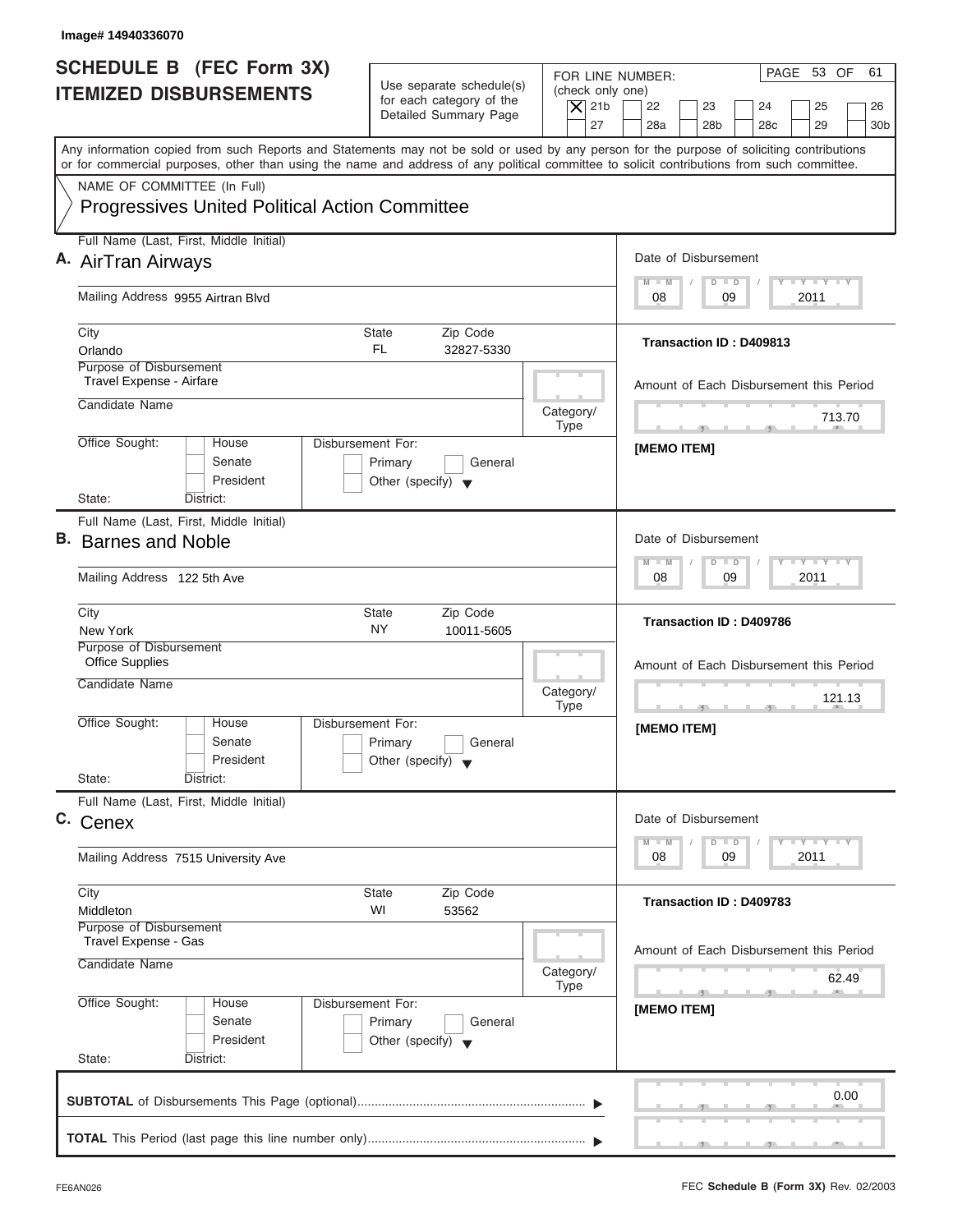| Image# 14940336071                                                                                                                                                                                                                                                                      |                                                                                 |                                                                  |                                                                                                                      |
|-----------------------------------------------------------------------------------------------------------------------------------------------------------------------------------------------------------------------------------------------------------------------------------------|---------------------------------------------------------------------------------|------------------------------------------------------------------|----------------------------------------------------------------------------------------------------------------------|
| SCHEDULE B (FEC Form 3X)<br><b>ITEMIZED DISBURSEMENTS</b>                                                                                                                                                                                                                               | Use separate schedule(s)<br>for each category of the<br>Detailed Summary Page   | FOR LINE NUMBER:<br>(check only one)<br>$\overline{X}$ 21b<br>27 | PAGE 54 OF<br>61<br>22<br>23<br>24<br>25<br>26<br>28a<br>28 <sub>b</sub><br>29<br>28 <sub>c</sub><br>30 <sub>b</sub> |
| Any information copied from such Reports and Statements may not be sold or used by any person for the purpose of soliciting contributions<br>or for commercial purposes, other than using the name and address of any political committee to solicit contributions from such committee. |                                                                                 |                                                                  |                                                                                                                      |
| NAME OF COMMITTEE (In Full)<br><b>Progressives United Political Action Committee</b>                                                                                                                                                                                                    |                                                                                 |                                                                  |                                                                                                                      |
| Full Name (Last, First, Middle Initial)<br>Comcast                                                                                                                                                                                                                                      |                                                                                 |                                                                  | Date of Disbursement                                                                                                 |
| Mailing Address PO Box 17186                                                                                                                                                                                                                                                            |                                                                                 |                                                                  | $T - Y = T - Y = T - Y$<br>$D$ $D$<br>$M - M$<br>09<br>2011<br>08                                                    |
| City<br>Wilmington                                                                                                                                                                                                                                                                      | State<br>Zip Code<br><b>DE</b><br>19886-7186                                    |                                                                  | Transaction ID: D409801                                                                                              |
| Purpose of Disbursement<br>Internet Expense                                                                                                                                                                                                                                             |                                                                                 |                                                                  | Amount of Each Disbursement this Period                                                                              |
| Candidate Name                                                                                                                                                                                                                                                                          |                                                                                 | Category/<br><b>Type</b>                                         | 132.25<br>$-$                                                                                                        |
| Office Sought:<br>House<br>Senate<br>President<br>State:<br>District:                                                                                                                                                                                                                   | Disbursement For:<br>Primary<br>General<br>Other (specify) $\blacktriangledown$ |                                                                  | [MEMO ITEM]                                                                                                          |
| Full Name (Last, First, Middle Initial)<br>B. Delta Air Lines Inc                                                                                                                                                                                                                       |                                                                                 |                                                                  | Date of Disbursement<br><b>LEYTEY LEY</b><br>$M - M$<br>$D$ $D$                                                      |
| Mailing Address PO Box 20706                                                                                                                                                                                                                                                            |                                                                                 |                                                                  | 09<br>2011<br>08                                                                                                     |
| City<br>Atlanta                                                                                                                                                                                                                                                                         | Zip Code<br><b>State</b><br>GA<br>30320-6001                                    |                                                                  | Transaction ID: D409809                                                                                              |
| Purpose of Disbursement<br>Travel Expense - Airfare<br>Candidate Name                                                                                                                                                                                                                   |                                                                                 | Category/<br><b>Type</b>                                         | Amount of Each Disbursement this Period<br>280.30                                                                    |
| Office Sought:<br>House<br>Senate<br>President<br>State:<br>District:                                                                                                                                                                                                                   | Disbursement For:<br>Primary<br>General<br>Other (specify) $\blacktriangledown$ |                                                                  | [MEMO ITEM]                                                                                                          |
| Full Name (Last, First, Middle Initial)<br>C. EZ Office Products                                                                                                                                                                                                                        |                                                                                 |                                                                  | Date of Disbursement<br>$T - Y$ $T - Y$<br>$M - M$<br>$\overline{D}$<br>$\Box$                                       |
| Mailing Address 2838 Progress Rd                                                                                                                                                                                                                                                        |                                                                                 |                                                                  | 2011<br>08<br>09                                                                                                     |
| City<br>Madison<br>Purpose of Disbursement                                                                                                                                                                                                                                              | Zip Code<br>State<br>WI<br>53716-3338                                           |                                                                  | Transaction ID: D409814                                                                                              |
| <b>Office Supplies</b><br>Candidate Name                                                                                                                                                                                                                                                |                                                                                 | Category/<br><b>Type</b>                                         | Amount of Each Disbursement this Period<br>531.13                                                                    |
| Office Sought:<br>House<br>Senate<br>President<br>State:<br>District:                                                                                                                                                                                                                   | Disbursement For:<br>Primary<br>General<br>Other (specify) $\blacktriangledown$ |                                                                  | - 70<br>[MEMO ITEM]                                                                                                  |
|                                                                                                                                                                                                                                                                                         |                                                                                 |                                                                  | 0.00                                                                                                                 |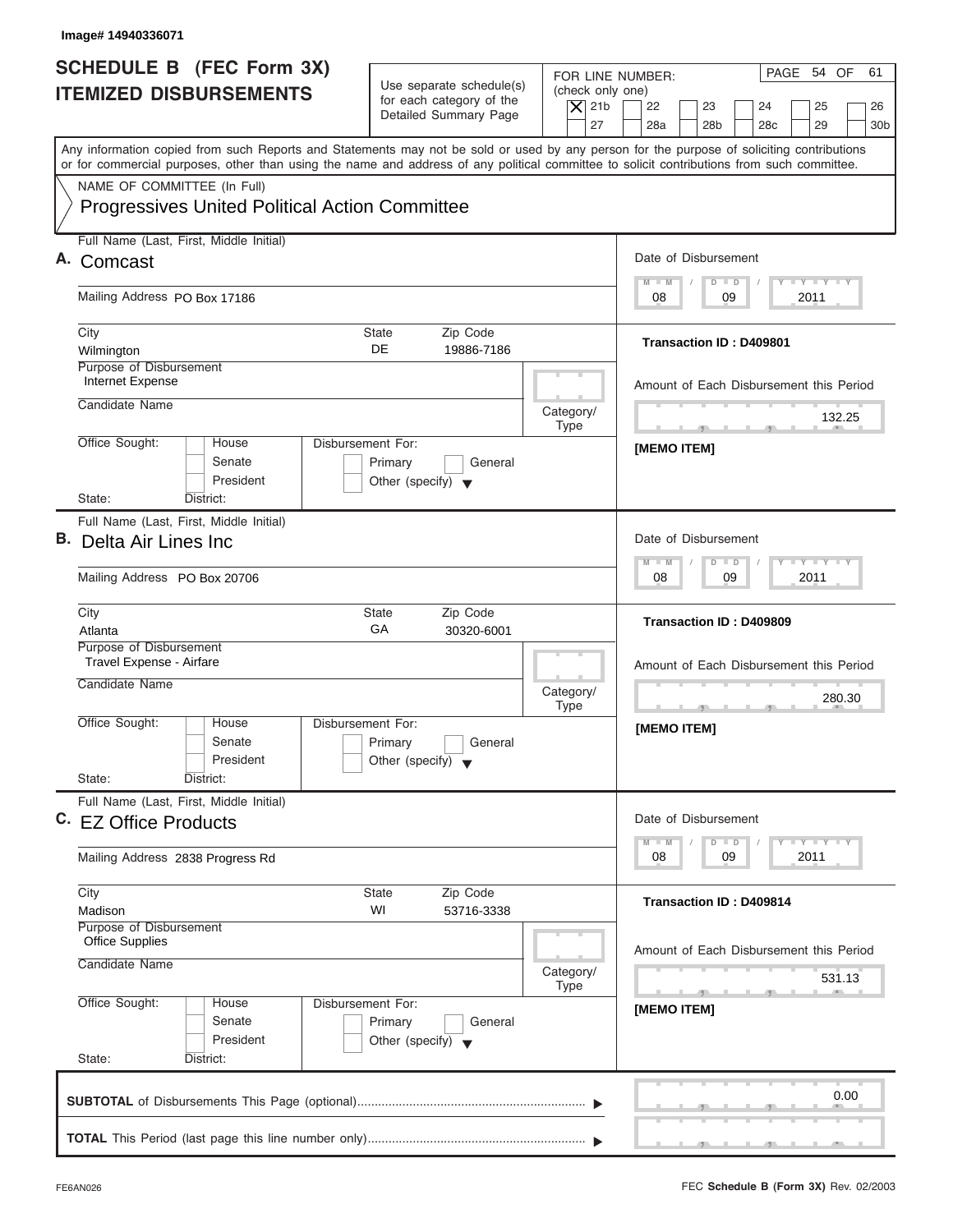| <b>SCHEDULE B (FEC Form 3X)</b><br><b>ITEMIZED DISBURSEMENTS</b>                                                                                                                                                                                                                        | Use separate schedule(s)<br>for each category of the<br>$\overline{X}$ 21b<br>Detailed Summary Page | PAGE 55 OF<br>61<br>FOR LINE NUMBER:<br>(check only one)<br>22<br>23<br>24<br>25<br>26                                                                                                                                                               |
|-----------------------------------------------------------------------------------------------------------------------------------------------------------------------------------------------------------------------------------------------------------------------------------------|-----------------------------------------------------------------------------------------------------|------------------------------------------------------------------------------------------------------------------------------------------------------------------------------------------------------------------------------------------------------|
| Any information copied from such Reports and Statements may not be sold or used by any person for the purpose of soliciting contributions<br>or for commercial purposes, other than using the name and address of any political committee to solicit contributions from such committee. |                                                                                                     | 27<br>28a<br>28 <sub>b</sub><br>28 <sub>c</sub><br>29<br>30 <sub>b</sub>                                                                                                                                                                             |
| NAME OF COMMITTEE (In Full)                                                                                                                                                                                                                                                             |                                                                                                     |                                                                                                                                                                                                                                                      |
| <b>Progressives United Political Action Committee</b>                                                                                                                                                                                                                                   |                                                                                                     |                                                                                                                                                                                                                                                      |
| Full Name (Last, First, Middle Initial)<br>A. FedEx                                                                                                                                                                                                                                     |                                                                                                     | Date of Disbursement                                                                                                                                                                                                                                 |
| Mailing Address 7815 Mineral Point Rd                                                                                                                                                                                                                                                   |                                                                                                     | <b>LY LY LY</b><br>$M - M$<br>$D$ $D$<br>09<br>2011<br>08                                                                                                                                                                                            |
| City<br>Madison                                                                                                                                                                                                                                                                         | State<br>Zip Code<br>WI<br>53717-1604                                                               | Transaction ID: D409819                                                                                                                                                                                                                              |
| Purpose of Disbursement<br><b>Office Supplies</b>                                                                                                                                                                                                                                       |                                                                                                     | Amount of Each Disbursement this Period                                                                                                                                                                                                              |
| Candidate Name                                                                                                                                                                                                                                                                          | Category/<br><b>Type</b>                                                                            | 13.98<br><b>The Contract Contract Contract Contract</b><br>$-7$                                                                                                                                                                                      |
| Office Sought:<br>House<br>Senate<br>President                                                                                                                                                                                                                                          | Disbursement For:<br>Primary<br>General<br>Other (specify) $\blacktriangledown$                     | [MEMO ITEM]                                                                                                                                                                                                                                          |
| State:<br>District:<br>Full Name (Last, First, Middle Initial)                                                                                                                                                                                                                          |                                                                                                     |                                                                                                                                                                                                                                                      |
| B. Google                                                                                                                                                                                                                                                                               |                                                                                                     | Date of Disbursement                                                                                                                                                                                                                                 |
| Mailing Address 1600 Amphitheatre Pkwy                                                                                                                                                                                                                                                  |                                                                                                     | $-1 - Y - 1 - Y - 1 - Y$<br>$M - M$<br>$D$ $D$<br>09<br>2011<br>08                                                                                                                                                                                   |
| City<br><b>Mountain View</b>                                                                                                                                                                                                                                                            | Zip Code<br><b>State</b><br>CA<br>94043-1351                                                        | Transaction ID: D409808                                                                                                                                                                                                                              |
| Purpose of Disbursement<br><b>Subscription Fees</b>                                                                                                                                                                                                                                     |                                                                                                     | Amount of Each Disbursement this Period                                                                                                                                                                                                              |
| Candidate Name                                                                                                                                                                                                                                                                          | Category/<br><b>Type</b>                                                                            | 295.00                                                                                                                                                                                                                                               |
| Office Sought:<br>House<br>Senate<br>President                                                                                                                                                                                                                                          | Disbursement For:<br>Primary<br>General<br>Other (specify) $\blacktriangledown$                     | [MEMO ITEM]                                                                                                                                                                                                                                          |
| State:<br>District:<br>Full Name (Last, First, Middle Initial)                                                                                                                                                                                                                          |                                                                                                     |                                                                                                                                                                                                                                                      |
| C. Hilton Hotels                                                                                                                                                                                                                                                                        |                                                                                                     | Date of Disbursement<br>$\frac{1}{2}$ $\frac{1}{2}$ $\frac{1}{2}$ $\frac{1}{2}$ $\frac{1}{2}$ $\frac{1}{2}$ $\frac{1}{2}$ $\frac{1}{2}$ $\frac{1}{2}$ $\frac{1}{2}$ $\frac{1}{2}$ $\frac{1}{2}$ $\frac{1}{2}$<br>$M - M$<br>$\overline{D}$<br>$\Box$ |
| Mailing Address 7930 Jones Branch Dr<br>Ste 100                                                                                                                                                                                                                                         |                                                                                                     | 2011<br>08<br>09                                                                                                                                                                                                                                     |
| City<br>Mc Lean                                                                                                                                                                                                                                                                         | Zip Code<br><b>State</b><br>VA<br>22102-3389                                                        | Transaction ID: D409805                                                                                                                                                                                                                              |
| Purpose of Disbursement<br>Travel Expense - Lodging<br>Candidate Name                                                                                                                                                                                                                   | Category/                                                                                           | Amount of Each Disbursement this Period                                                                                                                                                                                                              |
| Office Sought:<br>House<br>Senate<br>President<br>State:<br>District:                                                                                                                                                                                                                   | <b>Type</b><br>Disbursement For:<br>Primary<br>General<br>Other (specify) $\blacktriangledown$      | 214.34<br>[MEMO ITEM]                                                                                                                                                                                                                                |
|                                                                                                                                                                                                                                                                                         |                                                                                                     | 0.00                                                                                                                                                                                                                                                 |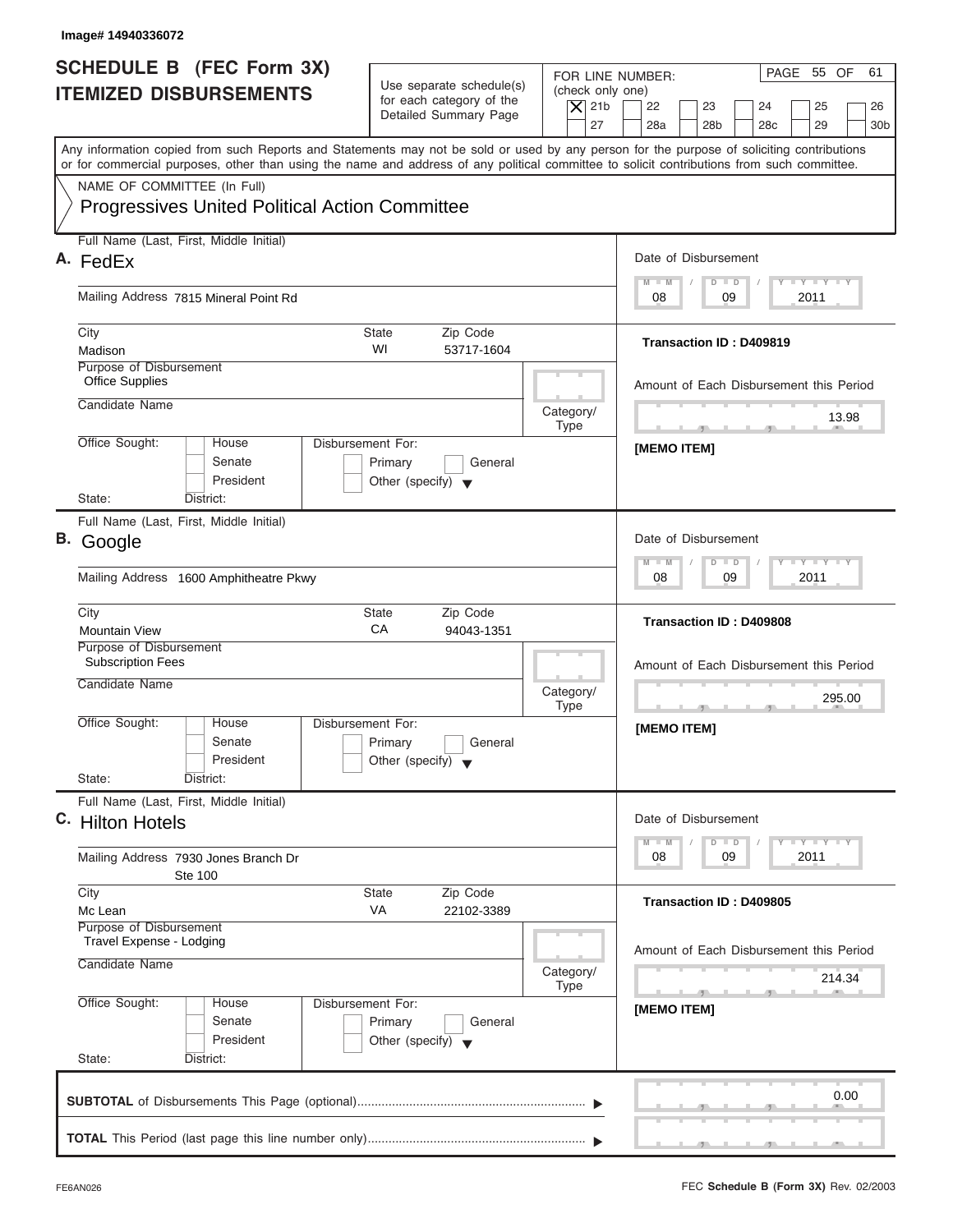| <b>SCHEDULE B</b> (FEC Form 3X)<br><b>ITEMIZED DISBURSEMENTS</b>                                                                                                                                                                                                                        | Use separate schedule(s)<br>for each category of the<br>Detailed Summary Page   | FOR LINE NUMBER:<br>(check only one)<br>$ \mathsf{X} $ 21b<br>27 | PAGE 56 OF<br>61<br>22<br>23<br>24<br>25<br>26<br>28a<br>28 <sub>b</sub><br>28 <sub>c</sub><br>29<br>30 <sub>b</sub>                                                                                                                                 |
|-----------------------------------------------------------------------------------------------------------------------------------------------------------------------------------------------------------------------------------------------------------------------------------------|---------------------------------------------------------------------------------|------------------------------------------------------------------|------------------------------------------------------------------------------------------------------------------------------------------------------------------------------------------------------------------------------------------------------|
| Any information copied from such Reports and Statements may not be sold or used by any person for the purpose of soliciting contributions<br>or for commercial purposes, other than using the name and address of any political committee to solicit contributions from such committee. |                                                                                 |                                                                  |                                                                                                                                                                                                                                                      |
| NAME OF COMMITTEE (In Full)<br><b>Progressives United Political Action Committee</b>                                                                                                                                                                                                    |                                                                                 |                                                                  |                                                                                                                                                                                                                                                      |
| Full Name (Last, First, Middle Initial)<br>A. Hilton Hotels                                                                                                                                                                                                                             |                                                                                 |                                                                  | Date of Disbursement                                                                                                                                                                                                                                 |
| Mailing Address 7930 Jones Branch Dr<br>Ste 100                                                                                                                                                                                                                                         |                                                                                 |                                                                  | $T - Y = T - Y = T - Y$<br>$M - M$<br>$D$ $D$<br>09<br>2011<br>08                                                                                                                                                                                    |
| City<br>Mc Lean<br>Purpose of Disbursement                                                                                                                                                                                                                                              | <b>State</b><br>Zip Code<br><b>VA</b><br>22102-3389                             |                                                                  | Transaction ID: D409800                                                                                                                                                                                                                              |
| Travel Expense - Lodging<br>Candidate Name                                                                                                                                                                                                                                              |                                                                                 | Category/                                                        | Amount of Each Disbursement this Period                                                                                                                                                                                                              |
| Office Sought:<br>House<br>Senate<br>President                                                                                                                                                                                                                                          | Disbursement For:<br>Primary<br>General<br>Other (specify) $\blacktriangledown$ | <b>Type</b>                                                      | 25.52<br><b>The Contract Contract Contract Contract</b><br>[MEMO ITEM]                                                                                                                                                                               |
| Full Name (Last, First, Middle Initial)<br><b>B.</b> Hilton Hotels<br>Mailing Address 7930 Jones Branch Dr<br><b>Ste 100</b>                                                                                                                                                            |                                                                                 |                                                                  | Date of Disbursement<br>$-1 - Y - 1 - Y - 1 - Y$<br>$M - M$<br>$D$ $D$<br>09<br>2011<br>08                                                                                                                                                           |
| City<br>Mc Lean                                                                                                                                                                                                                                                                         | Zip Code<br><b>State</b><br>VA<br>22102-3389                                    |                                                                  | Transaction ID: D409796                                                                                                                                                                                                                              |
| Purpose of Disbursement<br>Travel Expense - Lodging<br>Candidate Name                                                                                                                                                                                                                   |                                                                                 | Category/<br><b>Type</b>                                         | Amount of Each Disbursement this Period<br>482.24                                                                                                                                                                                                    |
| Office Sought:<br>House<br>Senate<br>President<br>State:<br>District:                                                                                                                                                                                                                   | Disbursement For:<br>Primary<br>General<br>Other (specify) $\blacktriangledown$ |                                                                  | [MEMO ITEM]                                                                                                                                                                                                                                          |
| Full Name (Last, First, Middle Initial)<br>C. Hilton Hotels                                                                                                                                                                                                                             |                                                                                 |                                                                  | Date of Disbursement<br>$\frac{1}{2}$ $\frac{1}{2}$ $\frac{1}{2}$ $\frac{1}{2}$ $\frac{1}{2}$ $\frac{1}{2}$ $\frac{1}{2}$ $\frac{1}{2}$ $\frac{1}{2}$ $\frac{1}{2}$ $\frac{1}{2}$ $\frac{1}{2}$ $\frac{1}{2}$<br>$M - M$<br>$\overline{D}$<br>$\Box$ |
| Mailing Address 7930 Jones Branch Dr<br>Ste 100                                                                                                                                                                                                                                         |                                                                                 |                                                                  | 2011<br>08<br>09                                                                                                                                                                                                                                     |
| City<br>Mc Lean<br>Purpose of Disbursement                                                                                                                                                                                                                                              | Zip Code<br><b>State</b><br>VA<br>22102-3389                                    |                                                                  | Transaction ID: D409792                                                                                                                                                                                                                              |
| Travel Expense - Lodging<br>Candidate Name                                                                                                                                                                                                                                              |                                                                                 | Category/<br><b>Type</b>                                         | Amount of Each Disbursement this Period<br>891.46                                                                                                                                                                                                    |
| Office Sought:<br>House<br>Senate<br>President<br>State:<br>District:                                                                                                                                                                                                                   | Disbursement For:<br>Primary<br>General<br>Other (specify) $\blacktriangledown$ |                                                                  | [MEMO ITEM]                                                                                                                                                                                                                                          |
|                                                                                                                                                                                                                                                                                         |                                                                                 |                                                                  | 0.00                                                                                                                                                                                                                                                 |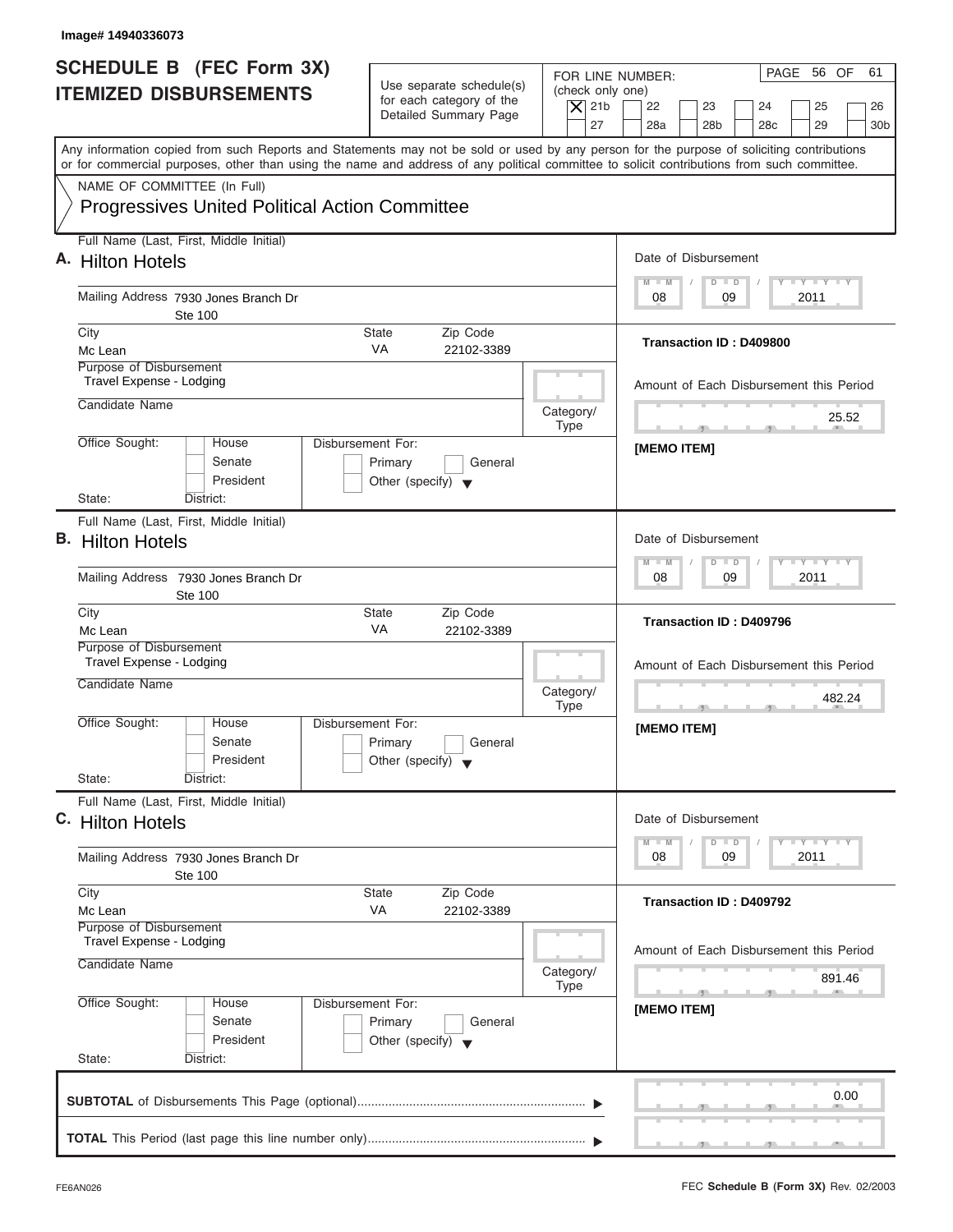| Image# 14940336074                                                                                                                                                                                                                                                                      |                                                                               |                                                                  |                                                                                                                      |
|-----------------------------------------------------------------------------------------------------------------------------------------------------------------------------------------------------------------------------------------------------------------------------------------|-------------------------------------------------------------------------------|------------------------------------------------------------------|----------------------------------------------------------------------------------------------------------------------|
| <b>SCHEDULE B (FEC Form 3X)</b><br><b>ITEMIZED DISBURSEMENTS</b>                                                                                                                                                                                                                        | Use separate schedule(s)<br>for each category of the<br>Detailed Summary Page | FOR LINE NUMBER:<br>(check only one)<br>$ \mathsf{X} $ 21b<br>27 | PAGE 57 OF<br>61<br>22<br>23<br>24<br>25<br>26<br>28a<br>28 <sub>b</sub><br>28 <sub>c</sub><br>29<br>30 <sub>b</sub> |
| Any information copied from such Reports and Statements may not be sold or used by any person for the purpose of soliciting contributions<br>or for commercial purposes, other than using the name and address of any political committee to solicit contributions from such committee. |                                                                               |                                                                  |                                                                                                                      |
| NAME OF COMMITTEE (In Full)<br><b>Progressives United Political Action Committee</b>                                                                                                                                                                                                    |                                                                               |                                                                  |                                                                                                                      |
| Full Name (Last, First, Middle Initial)<br>A. Hilton Hotels                                                                                                                                                                                                                             |                                                                               |                                                                  | Date of Disbursement                                                                                                 |
| Mailing Address 7930 Jones Branch Dr<br>Ste 100                                                                                                                                                                                                                                         |                                                                               |                                                                  | $T - Y = T - Y = T - Y$<br>$M - M$<br>$D$ $D$<br>09<br>2011<br>08                                                    |
| City<br>Mc Lean                                                                                                                                                                                                                                                                         | <b>State</b><br>Zip Code<br><b>VA</b><br>22102-3389                           |                                                                  | Transaction ID: D409793                                                                                              |
| Purpose of Disbursement<br>Travel Expense - Lodging<br>Candidate Name                                                                                                                                                                                                                   |                                                                               |                                                                  | Amount of Each Disbursement this Period                                                                              |
| Office Sought:<br>Disbursement For:<br>House                                                                                                                                                                                                                                            |                                                                               | Category/<br><b>Type</b>                                         | 171.58<br><b>The Contract Contract Contract Contract</b><br>$-7$                                                     |
| Senate<br>President<br>State:<br>District:                                                                                                                                                                                                                                              | Primary<br>General<br>Other (specify) $\blacktriangledown$                    |                                                                  | [MEMO ITEM]                                                                                                          |
| Full Name (Last, First, Middle Initial)<br><b>B.</b> Intuit                                                                                                                                                                                                                             |                                                                               |                                                                  | Date of Disbursement                                                                                                 |
| Mailing Address 2632 Marine Way                                                                                                                                                                                                                                                         |                                                                               |                                                                  | $-1 - Y - 1 - Y - 1 - Y$<br>$M - M$<br>$D$ $D$<br>09<br>2011<br>08                                                   |
| City<br><b>Mountain View</b>                                                                                                                                                                                                                                                            | Zip Code<br><b>State</b><br>CA<br>94043-1126                                  |                                                                  | Transaction ID: D409810                                                                                              |
| Purpose of Disbursement<br><b>Office Supplies</b><br>Candidate Name                                                                                                                                                                                                                     |                                                                               | Category/<br><b>Type</b>                                         | Amount of Each Disbursement this Period<br>157.20                                                                    |
| Office Sought:<br>House<br>Disbursement For:<br>Senate<br>President<br>State:<br>District:                                                                                                                                                                                              | Primary<br>General<br>Other (specify) $\blacktriangledown$                    |                                                                  | [MEMO ITEM]                                                                                                          |
| Full Name (Last, First, Middle Initial)<br>C. Kelber Catering                                                                                                                                                                                                                           |                                                                               |                                                                  | Date of Disbursement                                                                                                 |
| Mailing Address 1301 2nd Ave S<br>Ste B                                                                                                                                                                                                                                                 |                                                                               |                                                                  | $T - Y$ $T - Y$ $T - Y$<br>$M - M$<br>$\overline{D}$<br>$\Box$<br>2011<br>08<br>09                                   |
| City<br>Minneapolis<br>Purpose of Disbursement                                                                                                                                                                                                                                          | Zip Code<br><b>State</b><br>ΜN<br>55403-2736                                  |                                                                  | Transaction ID: D409798                                                                                              |
| <b>Catering Expense</b><br>Candidate Name                                                                                                                                                                                                                                               |                                                                               | Category/<br><b>Type</b>                                         | Amount of Each Disbursement this Period<br>1505.00                                                                   |
| Office Sought:<br>Disbursement For:<br>House<br>Senate<br>President<br>State:<br>District:                                                                                                                                                                                              | Primary<br>General<br>Other (specify) $\blacktriangledown$                    |                                                                  | [MEMO ITEM]                                                                                                          |
|                                                                                                                                                                                                                                                                                         |                                                                               |                                                                  | 0.00                                                                                                                 |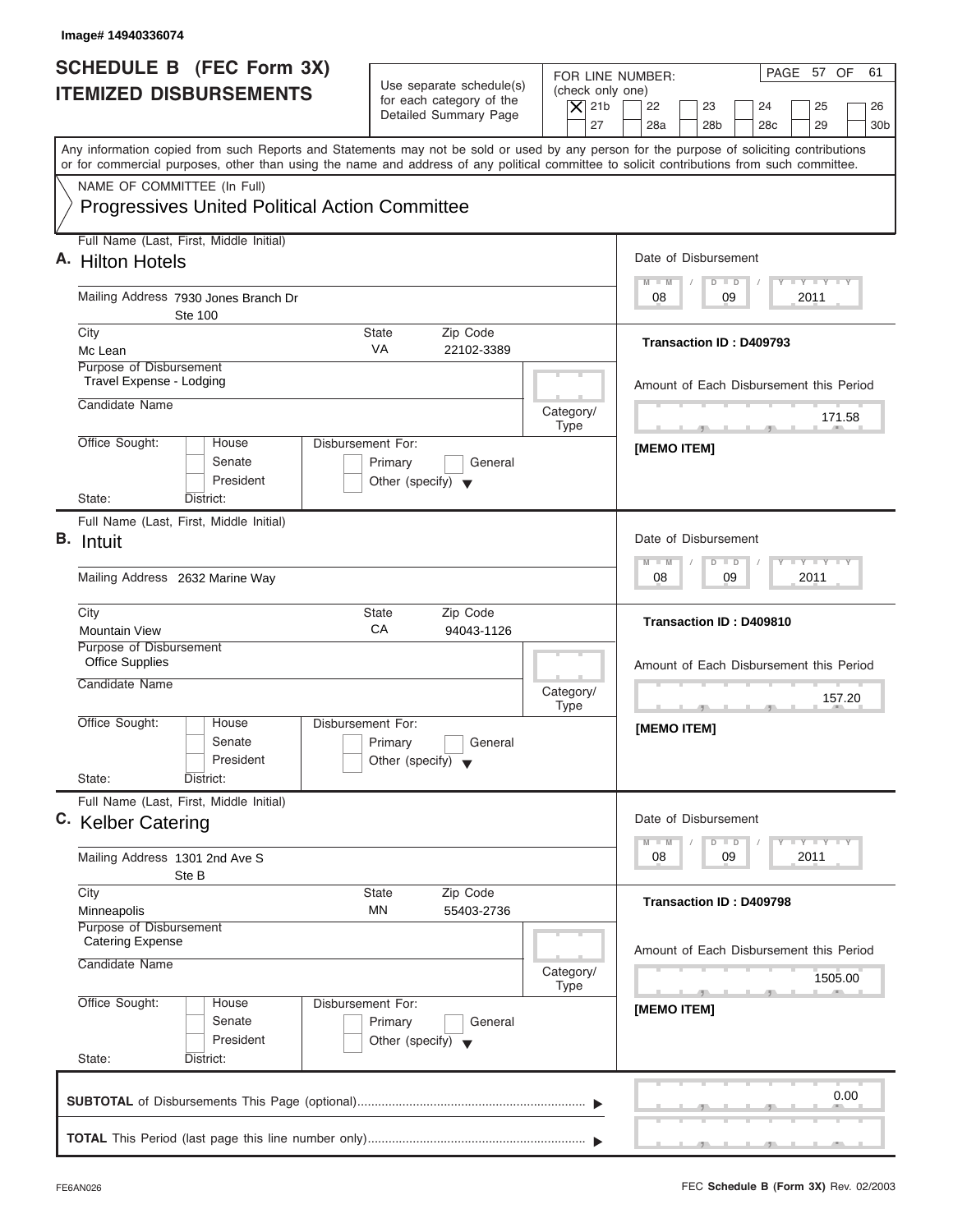| Image# 14940336075                                                                   |                              |                                                                               |                                                                  |                                                                                                                                                                                                                                                                                         |
|--------------------------------------------------------------------------------------|------------------------------|-------------------------------------------------------------------------------|------------------------------------------------------------------|-----------------------------------------------------------------------------------------------------------------------------------------------------------------------------------------------------------------------------------------------------------------------------------------|
| <b>SCHEDULE B (FEC Form 3X)</b><br><b>ITEMIZED DISBURSEMENTS</b>                     |                              | Use separate schedule(s)<br>for each category of the<br>Detailed Summary Page | FOR LINE NUMBER:<br>(check only one)<br>$\overline{X}$ 21b<br>27 | PAGE 58 OF<br>61<br>22<br>23<br>24<br>25<br>26<br>28a<br>28 <sub>b</sub><br>29<br>28 <sub>c</sub><br>30 <sub>b</sub>                                                                                                                                                                    |
|                                                                                      |                              |                                                                               |                                                                  | Any information copied from such Reports and Statements may not be sold or used by any person for the purpose of soliciting contributions<br>or for commercial purposes, other than using the name and address of any political committee to solicit contributions from such committee. |
| NAME OF COMMITTEE (In Full)<br><b>Progressives United Political Action Committee</b> |                              |                                                                               |                                                                  |                                                                                                                                                                                                                                                                                         |
| Full Name (Last, First, Middle Initial)<br>A. Office Max                             |                              |                                                                               |                                                                  | Date of Disbursement                                                                                                                                                                                                                                                                    |
|                                                                                      |                              |                                                                               |                                                                  | $T - Y = T - Y = T - Y$<br>$D$ $D$<br>$M - M$                                                                                                                                                                                                                                           |
| Mailing Address 7341 W Towne Way                                                     |                              |                                                                               |                                                                  | 09<br>2011<br>08                                                                                                                                                                                                                                                                        |
| City<br>Madison                                                                      | <b>State</b><br>WI           | Zip Code<br>53719-1028                                                        |                                                                  | <b>Transaction ID: D409795</b>                                                                                                                                                                                                                                                          |
| Purpose of Disbursement<br><b>Office Supplies</b>                                    |                              |                                                                               |                                                                  | Amount of Each Disbursement this Period                                                                                                                                                                                                                                                 |
| Candidate Name                                                                       |                              |                                                                               | Category/<br><b>Type</b>                                         | 132.91<br><b>All Contracts</b>                                                                                                                                                                                                                                                          |
| Office Sought:<br>House<br>Senate<br>President                                       | Disbursement For:<br>Primary | General<br>Other (specify) $\blacktriangledown$                               |                                                                  | [MEMO ITEM]                                                                                                                                                                                                                                                                             |
| State:<br>District:<br>Full Name (Last, First, Middle Initial)                       |                              |                                                                               |                                                                  |                                                                                                                                                                                                                                                                                         |
| <b>B.</b> Postmaster                                                                 |                              |                                                                               |                                                                  | Date of Disbursement                                                                                                                                                                                                                                                                    |
| Mailing Address 3902 Milwaukee St                                                    |                              |                                                                               |                                                                  | <b>LEYTEY LEY</b><br>$M - M$<br>$D$ $D$<br>09<br>2011<br>08                                                                                                                                                                                                                             |
| City<br>Madison                                                                      | <b>State</b><br>WI           | Zip Code<br>53714-3008                                                        |                                                                  | <b>Transaction ID: D409811</b>                                                                                                                                                                                                                                                          |
| Purpose of Disbursement<br>Postage                                                   |                              |                                                                               |                                                                  | Amount of Each Disbursement this Period                                                                                                                                                                                                                                                 |
| Candidate Name                                                                       |                              |                                                                               | Category/<br><b>Type</b>                                         | 1242.46                                                                                                                                                                                                                                                                                 |
| Office Sought:<br>House<br>Senate<br>President<br>State:<br>District:                | Disbursement For:<br>Primary | General<br>Other (specify) $\blacktriangledown$                               |                                                                  | [MEMO ITEM]                                                                                                                                                                                                                                                                             |
| Full Name (Last, First, Middle Initial)                                              |                              |                                                                               |                                                                  |                                                                                                                                                                                                                                                                                         |
| C. Postmaster                                                                        |                              |                                                                               |                                                                  | Date of Disbursement<br>$T - Y$ $T - Y$<br>$M - M$<br>$\overline{D}$<br>$\Box$                                                                                                                                                                                                          |
| Mailing Address 3902 Milwaukee St                                                    |                              |                                                                               |                                                                  | 09<br>2011<br>08                                                                                                                                                                                                                                                                        |
| City<br>Madison                                                                      | State<br>WI                  | Zip Code<br>53714-3008                                                        |                                                                  | Transaction ID: D409804                                                                                                                                                                                                                                                                 |
| Purpose of Disbursement<br>Postage<br>Candidate Name                                 |                              |                                                                               | Category/<br>Type                                                | Amount of Each Disbursement this Period<br>54.00                                                                                                                                                                                                                                        |
| Office Sought:<br>House                                                              | Disbursement For:<br>Primary | General                                                                       |                                                                  | $-7$<br>[MEMO ITEM]                                                                                                                                                                                                                                                                     |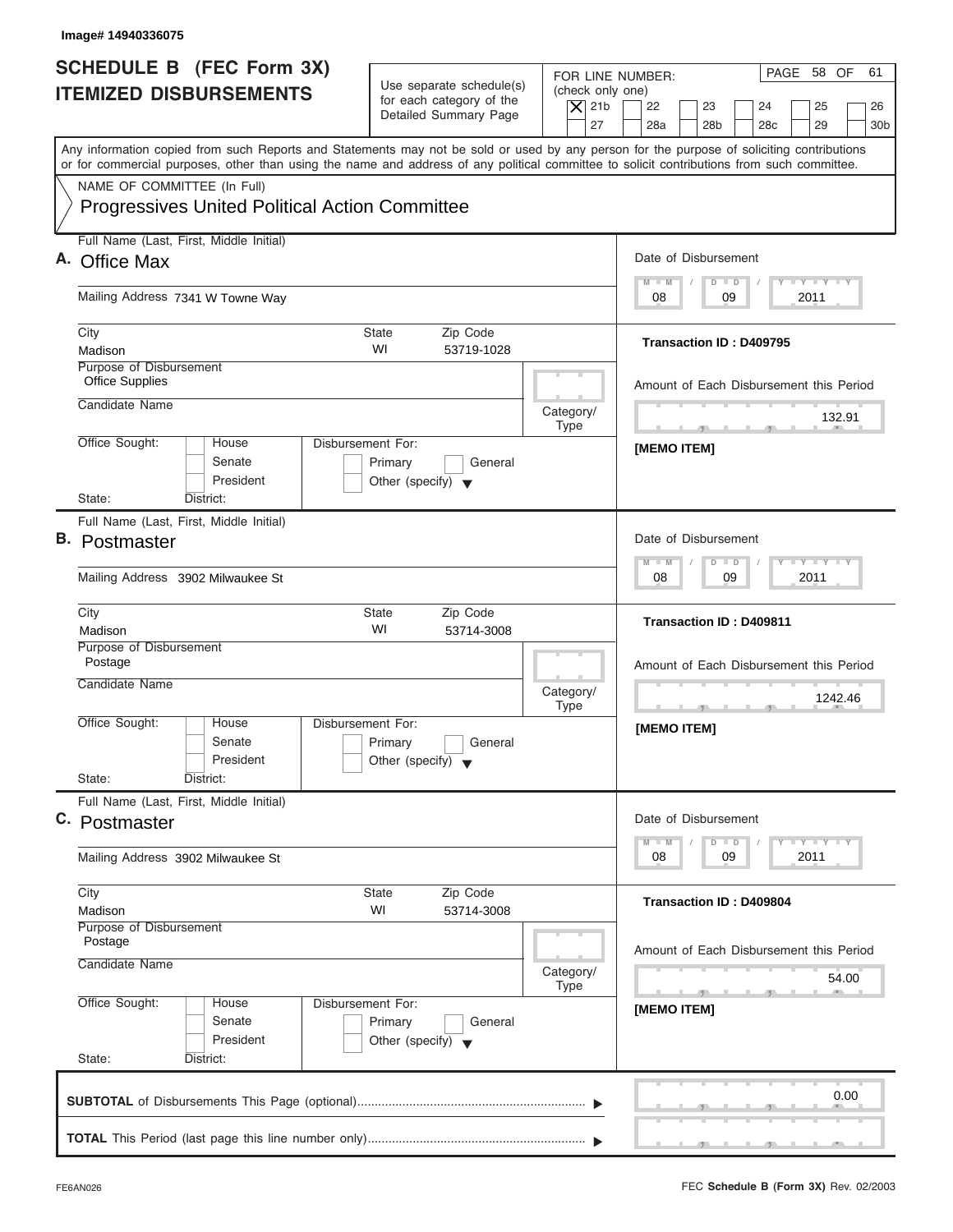| <b>SCHEDULE B (FEC Form 3X)</b><br><b>ITEMIZED DISBURSEMENTS</b>                                                                                                                                                                                                                        | Use separate schedule(s)<br>(check only one)<br>for each category of the<br>$\overline{X}$ 21b<br>Detailed Summary Page<br>27 | PAGE 59 OF<br>61<br>FOR LINE NUMBER:<br>22<br>23<br>24<br>25<br>26<br>28a<br>28 <sub>b</sub><br>29<br>30 <sub>b</sub><br>28 <sub>c</sub>                                                                                                             |
|-----------------------------------------------------------------------------------------------------------------------------------------------------------------------------------------------------------------------------------------------------------------------------------------|-------------------------------------------------------------------------------------------------------------------------------|------------------------------------------------------------------------------------------------------------------------------------------------------------------------------------------------------------------------------------------------------|
| Any information copied from such Reports and Statements may not be sold or used by any person for the purpose of soliciting contributions<br>or for commercial purposes, other than using the name and address of any political committee to solicit contributions from such committee. |                                                                                                                               |                                                                                                                                                                                                                                                      |
| NAME OF COMMITTEE (In Full)<br><b>Progressives United Political Action Committee</b>                                                                                                                                                                                                    |                                                                                                                               |                                                                                                                                                                                                                                                      |
| Full Name (Last, First, Middle Initial)                                                                                                                                                                                                                                                 |                                                                                                                               |                                                                                                                                                                                                                                                      |
| A. Postmaster                                                                                                                                                                                                                                                                           |                                                                                                                               | Date of Disbursement                                                                                                                                                                                                                                 |
| Mailing Address 3902 Milwaukee St                                                                                                                                                                                                                                                       |                                                                                                                               | $T - Y = T - Y = T - Y$<br>$D$ $D$<br>$M - M$<br>09<br>2011<br>08                                                                                                                                                                                    |
| City<br>Madison                                                                                                                                                                                                                                                                         | State<br>Zip Code<br>WI<br>53714-3008                                                                                         | <b>Transaction ID: D409820</b>                                                                                                                                                                                                                       |
| Purpose of Disbursement<br>Postage                                                                                                                                                                                                                                                      |                                                                                                                               | Amount of Each Disbursement this Period                                                                                                                                                                                                              |
| Candidate Name                                                                                                                                                                                                                                                                          | Category/<br><b>Type</b>                                                                                                      | 435.00                                                                                                                                                                                                                                               |
| Office Sought:<br>House<br>Senate<br>President                                                                                                                                                                                                                                          | Disbursement For:<br>Primary<br>General<br>Other (specify) $\blacktriangledown$                                               | [MEMO ITEM]                                                                                                                                                                                                                                          |
| State:<br>District:<br>Full Name (Last, First, Middle Initial)                                                                                                                                                                                                                          |                                                                                                                               |                                                                                                                                                                                                                                                      |
| <b>B.</b> Postmaster                                                                                                                                                                                                                                                                    |                                                                                                                               | Date of Disbursement                                                                                                                                                                                                                                 |
| Mailing Address 3902 Milwaukee St                                                                                                                                                                                                                                                       |                                                                                                                               | <b>LEYTEY LEY</b><br>$M - M$<br>$D$ $D$<br>09<br>2011<br>08                                                                                                                                                                                          |
| City<br>Madison                                                                                                                                                                                                                                                                         | <b>State</b><br>Zip Code<br>WI<br>53714-3008                                                                                  | <b>Transaction ID: D409821</b>                                                                                                                                                                                                                       |
| Purpose of Disbursement<br>Postage                                                                                                                                                                                                                                                      |                                                                                                                               | Amount of Each Disbursement this Period                                                                                                                                                                                                              |
| Candidate Name                                                                                                                                                                                                                                                                          | Category/<br><b>Type</b>                                                                                                      | 6.05<br>$\cdots$                                                                                                                                                                                                                                     |
| Office Sought:<br>House<br>Senate<br>President<br>State:<br>District:                                                                                                                                                                                                                   | Disbursement For:<br>Primary<br>General<br>Other (specify) $\blacktriangledown$                                               | [MEMO ITEM]                                                                                                                                                                                                                                          |
| Full Name (Last, First, Middle Initial)                                                                                                                                                                                                                                                 |                                                                                                                               |                                                                                                                                                                                                                                                      |
| c. Staples                                                                                                                                                                                                                                                                              |                                                                                                                               | Date of Disbursement<br>$\frac{1}{2}$ $\frac{1}{2}$ $\frac{1}{2}$ $\frac{1}{2}$ $\frac{1}{2}$ $\frac{1}{2}$ $\frac{1}{2}$ $\frac{1}{2}$ $\frac{1}{2}$ $\frac{1}{2}$ $\frac{1}{2}$ $\frac{1}{2}$ $\frac{1}{2}$<br>$M - M$<br>$\overline{D}$<br>$\Box$ |
| Mailing Address 4538 Verona Rd                                                                                                                                                                                                                                                          |                                                                                                                               | 2011<br>08<br>09                                                                                                                                                                                                                                     |
| City<br>Madison                                                                                                                                                                                                                                                                         | Zip Code<br>State<br>WI<br>53711-2735                                                                                         | Transaction ID: D409818                                                                                                                                                                                                                              |
| Purpose of Disbursement<br><b>Office Supplies</b><br>Candidate Name                                                                                                                                                                                                                     | Category/                                                                                                                     | Amount of Each Disbursement this Period<br>54.35                                                                                                                                                                                                     |
| Office Sought:<br>House<br>Senate                                                                                                                                                                                                                                                       | <b>Type</b><br>Disbursement For:<br>Primary<br>General<br>Other (specify) $\blacktriangledown$                                | [MEMO ITEM]                                                                                                                                                                                                                                          |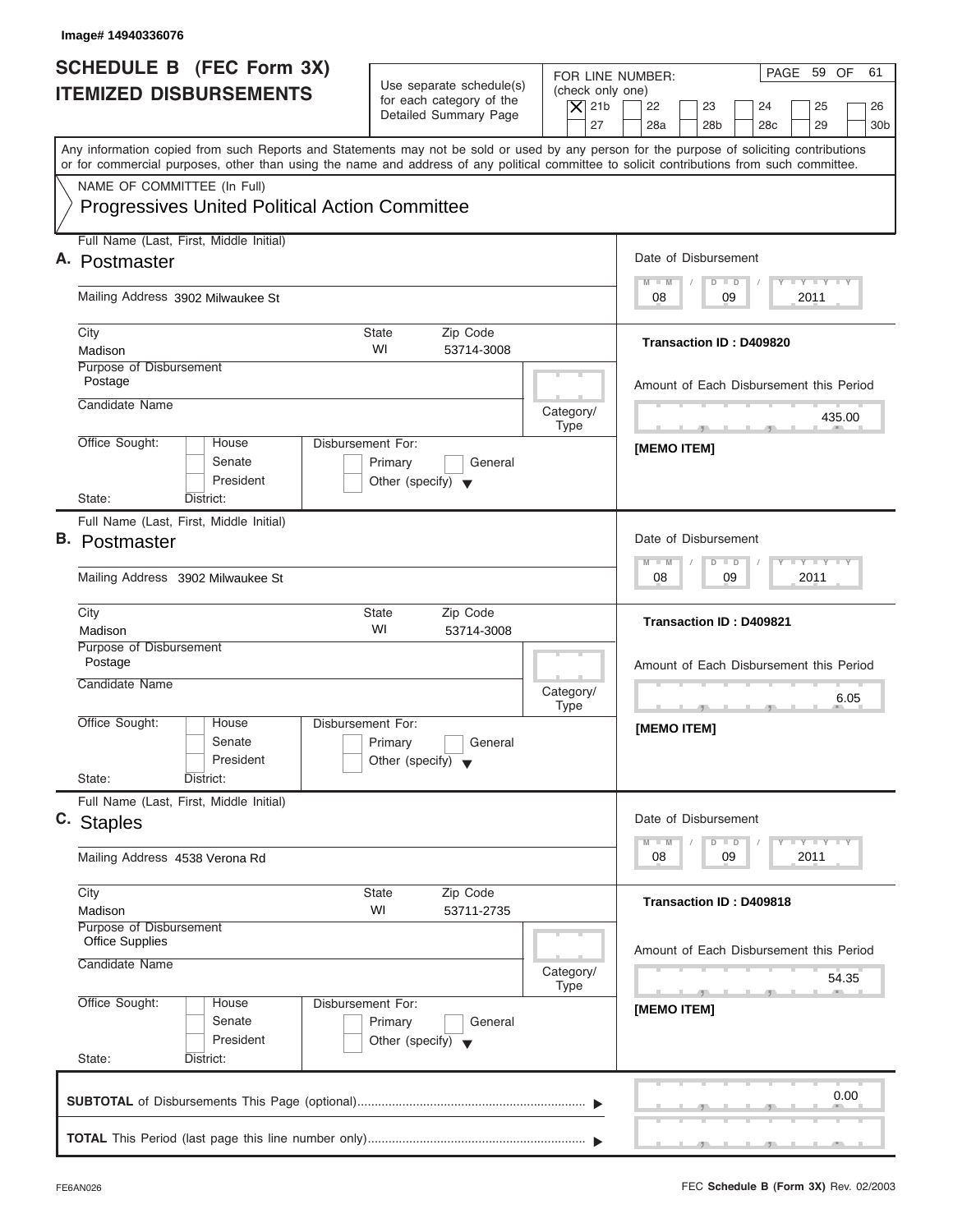| Image# 14940336077                                                                                                                                                                                                                                                                      |                                                                                 |                                                                  |                                                                                                                      |
|-----------------------------------------------------------------------------------------------------------------------------------------------------------------------------------------------------------------------------------------------------------------------------------------|---------------------------------------------------------------------------------|------------------------------------------------------------------|----------------------------------------------------------------------------------------------------------------------|
| <b>SCHEDULE B (FEC Form 3X)</b><br><b>ITEMIZED DISBURSEMENTS</b>                                                                                                                                                                                                                        | Use separate schedule(s)<br>for each category of the<br>Detailed Summary Page   | FOR LINE NUMBER:<br>(check only one)<br>$\vert$ $\chi$ 21b<br>27 | PAGE 60 OF<br>61<br>22<br>23<br>24<br>25<br>26<br>28a<br>28 <sub>b</sub><br>28 <sub>c</sub><br>29<br>30 <sub>b</sub> |
| Any information copied from such Reports and Statements may not be sold or used by any person for the purpose of soliciting contributions<br>or for commercial purposes, other than using the name and address of any political committee to solicit contributions from such committee. |                                                                                 |                                                                  |                                                                                                                      |
| NAME OF COMMITTEE (In Full)<br><b>Progressives United Political Action Committee</b>                                                                                                                                                                                                    |                                                                                 |                                                                  |                                                                                                                      |
| Full Name (Last, First, Middle Initial)<br>A. TDS Telecom                                                                                                                                                                                                                               |                                                                                 |                                                                  | Date of Disbursement                                                                                                 |
| Mailing Address PO Box 3184                                                                                                                                                                                                                                                             |                                                                                 |                                                                  | $T - Y = T - Y = T - Y$<br>$D$ $D$<br>$M - M$<br>09<br>2011<br>08                                                    |
| City<br>Milwaukee                                                                                                                                                                                                                                                                       | <b>State</b><br>Zip Code<br>WI<br>53201-3184                                    |                                                                  | <b>Transaction ID: D409797</b>                                                                                       |
| Purpose of Disbursement<br>Phone Expense<br>Candidate Name                                                                                                                                                                                                                              |                                                                                 |                                                                  | Amount of Each Disbursement this Period                                                                              |
| Office Sought:<br>House                                                                                                                                                                                                                                                                 | Disbursement For:                                                               | Category/<br><b>Type</b>                                         | 850.09<br><b>The Contract Contract Contract Contract</b><br>$-7$                                                     |
| Senate<br>President<br>State:<br>District:                                                                                                                                                                                                                                              | Primary<br>General<br>Other (specify) $\blacktriangledown$                      |                                                                  | [MEMO ITEM]                                                                                                          |
| Full Name (Last, First, Middle Initial)<br><b>B.</b> US Airways                                                                                                                                                                                                                         |                                                                                 |                                                                  | Date of Disbursement                                                                                                 |
| Mailing Address 4000 E Sky Harbor Blvd                                                                                                                                                                                                                                                  |                                                                                 |                                                                  | $-1 - Y - 1 - Y - 1 - Y$<br>$D$ $D$<br>$M - M$<br>2011<br>08<br>09                                                   |
| City<br>Phoenix                                                                                                                                                                                                                                                                         | Zip Code<br><b>State</b><br>AZ<br>85034-3802                                    |                                                                  | Transaction ID: D409799                                                                                              |
| Purpose of Disbursement<br>Travel Expense - Airfare<br>Candidate Name                                                                                                                                                                                                                   |                                                                                 | Category/<br><b>Type</b>                                         | Amount of Each Disbursement this Period<br>500.20                                                                    |
| Office Sought:<br>House<br>Senate<br>President<br>State:<br>District:                                                                                                                                                                                                                   | Disbursement For:<br>Primary<br>General<br>Other (specify)                      |                                                                  | [MEMO ITEM]                                                                                                          |
| Full Name (Last, First, Middle Initial)<br>C.                                                                                                                                                                                                                                           |                                                                                 |                                                                  | Date of Disbursement<br>$Y - Y - Y - Y$<br>$M - M$                                                                   |
| <b>Mailing Address</b>                                                                                                                                                                                                                                                                  |                                                                                 |                                                                  | $D$ $D$                                                                                                              |
| City                                                                                                                                                                                                                                                                                    | Zip Code<br><b>State</b>                                                        |                                                                  |                                                                                                                      |
| Purpose of Disbursement<br>Candidate Name                                                                                                                                                                                                                                               |                                                                                 | Category/                                                        | Amount of Each Disbursement this Period                                                                              |
| Office Sought:<br>House<br>Senate<br>President<br>State:<br>District:                                                                                                                                                                                                                   | Disbursement For:<br>Primary<br>General<br>Other (specify) $\blacktriangledown$ | <b>Type</b>                                                      |                                                                                                                      |
|                                                                                                                                                                                                                                                                                         |                                                                                 |                                                                  | 0.00                                                                                                                 |
|                                                                                                                                                                                                                                                                                         |                                                                                 |                                                                  | 101505.28                                                                                                            |

I